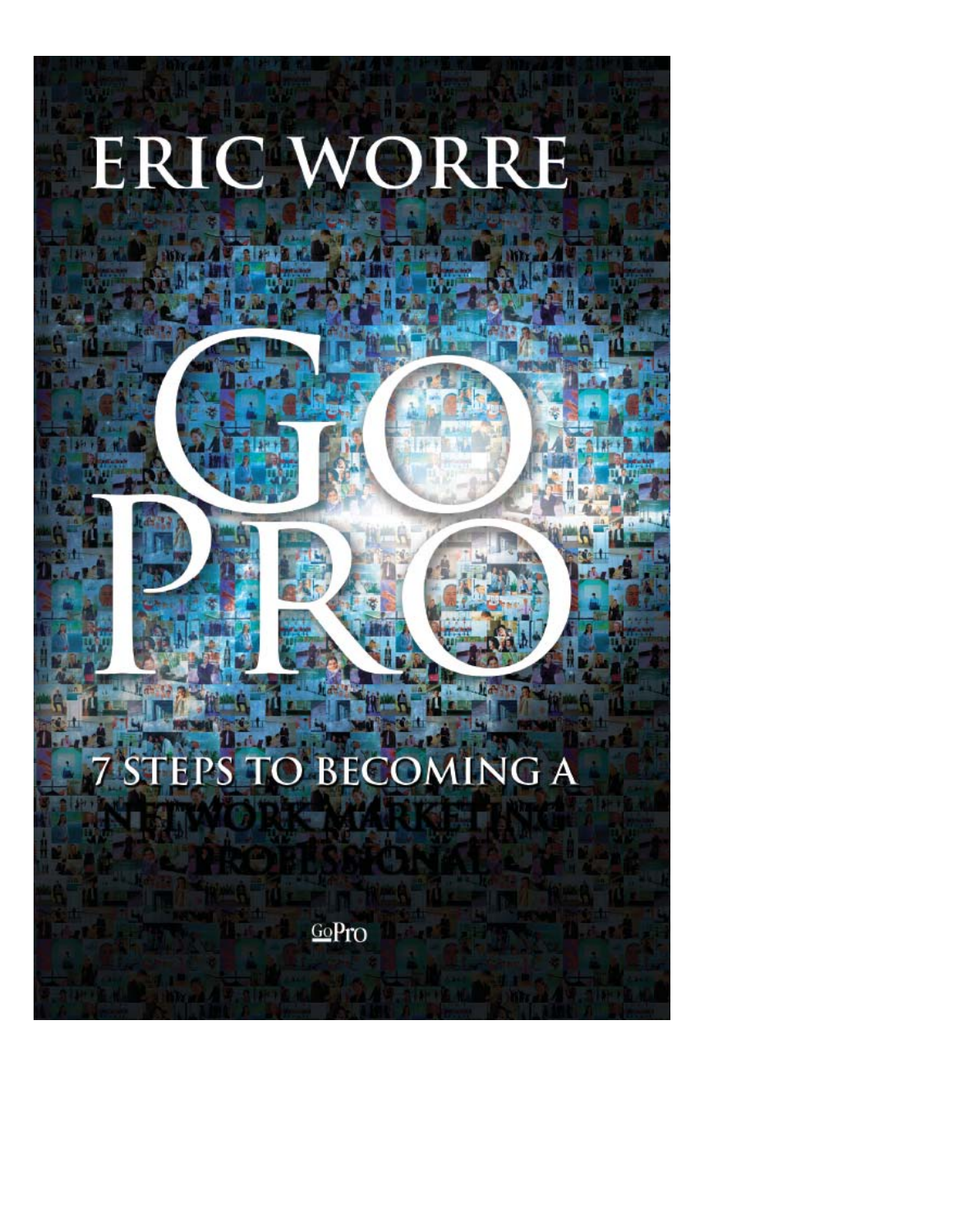"Eric Worre's Go Pro has become the de facto bible of network marketing. Eric takes his more than 25 years experience in the profession and boils it down to nuts and bolts practical wisdom you can learn and apply. If you want to succeed, if you are serious about being a network marketing professional, make this book the centerpiece of your library!"

## *Chris Widener, Author of* **The Art of Influence**

"Simple and surgical reading for new or experienced entrepreneurs. A book that helps to grow the quality of behaviors and results in our community commerce industry. Go Pro is a must!"

## *Bruno Grilo, Million Dollar a Year Earner, Monavie*

 "I have read so many books written on our amazing profession, but Go Pro is one of the very best. Eric validates the power of network marketing plus gives practical scripts and language to help build your business. This book cuts straight to the point and is easy to understand. Whether you are part-time or fulltime in our profession, it is a must-read. Thank you Eric for creating a simple tool to help everyone succeed."

## *Kathy Coover, Owner of Isagenix International*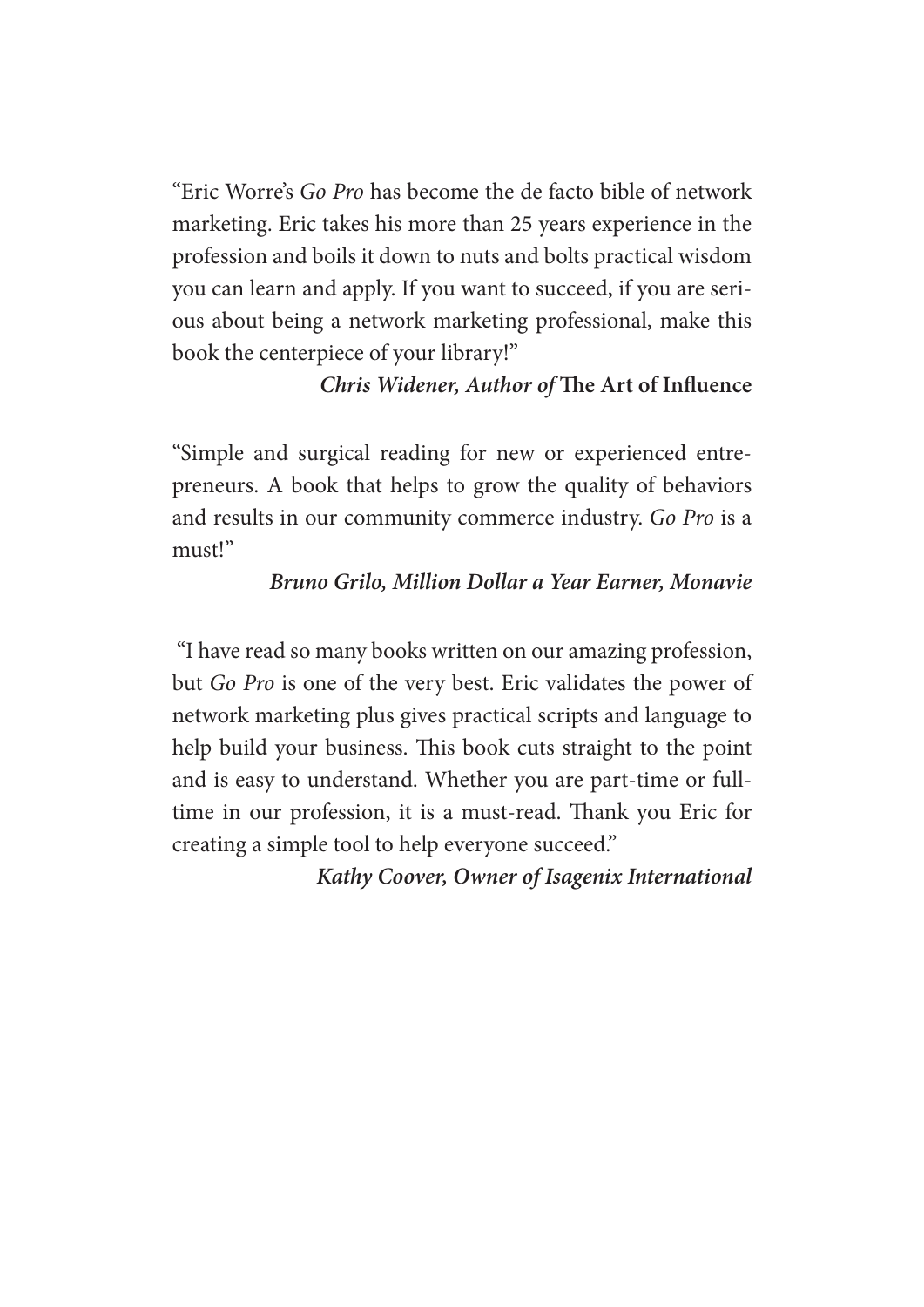"Eric hit it square on the head with Go Pro. Honestly, the title says it all. If you want to become a professional in network marketing, then his book is a must-read. That means non-negotiable. If I want to become a pro, it is a requirement to read Go Pro. Get his book now! This book is already destined to become an all-time classic for our profession."

> *Todd Falcone, Network Marketing Speaker, Coach, and Trainer*

"Go Pro should be required reading for every new network marketer. The strategies and scripts Eric Worre details in this book are as solid and proven as they get. Regardless of which company you're with, this book will give you the key to achieving financial and lifestyle freedom in network marketing."

> *Matt Morris, Million Dollar a Year earner and Best-selling Author of* **The Unemployed Millionaire**

"The chapter titles alone represent a blueprint for success in network marketing. Eric is a master teacher. He focuses on core fundamentals that work and he keeps it simple. His story about the 'game plan interview' can single-handedly propel your residual income to the next level. This is a must-read for anyone who wants to go pro in this business."

> *Kody Bateman, Founder and CEO of SendOutCards and Author of* **MLM Blueprint®**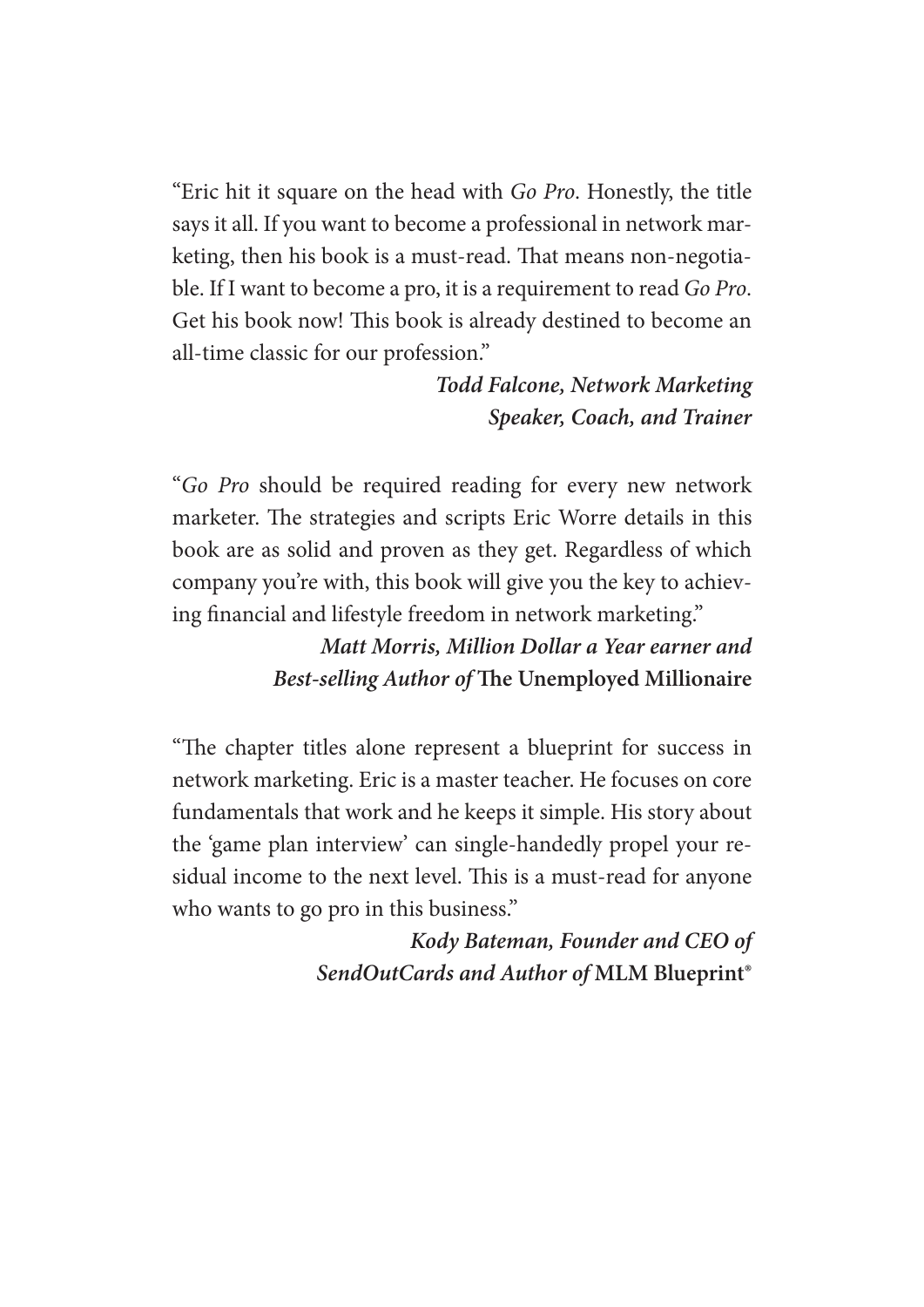"Congratulations to Eric Worre and Go Pro! Eric is a modernday Jim Rohn, with the best communication skills to help people see there is a better way. Eric is the only one I recommend to my entire organization around the world, to attend or purchase everything that he offers. The seven steps in Go Pro are the key to becoming a professional, and is a must-read for everyone on my team. We teach leaders to buy more books to help duplicate, teach and train their leaders to learn how to develop their skills, and to create more value in their own profession. Thanks, Eric, for reminding everyone network marketing is a profession. Keep up the good work you're doing on Network Marketing Pro—the profession needs your shows and my team thanks you for them!"

## *Jim Fobair, Network Marketing Legend, Unicity Chairman's Club, Triple Diamond*

"Go Pro by Eric Worre is the best vehicle for people to understand how to succeed in network marketing. We use it daily to change people's lives. After we put the book in our starter kit, our entire company has grown dramatically."

*Frank Bjordal, Admiral Director and Eqology CEO*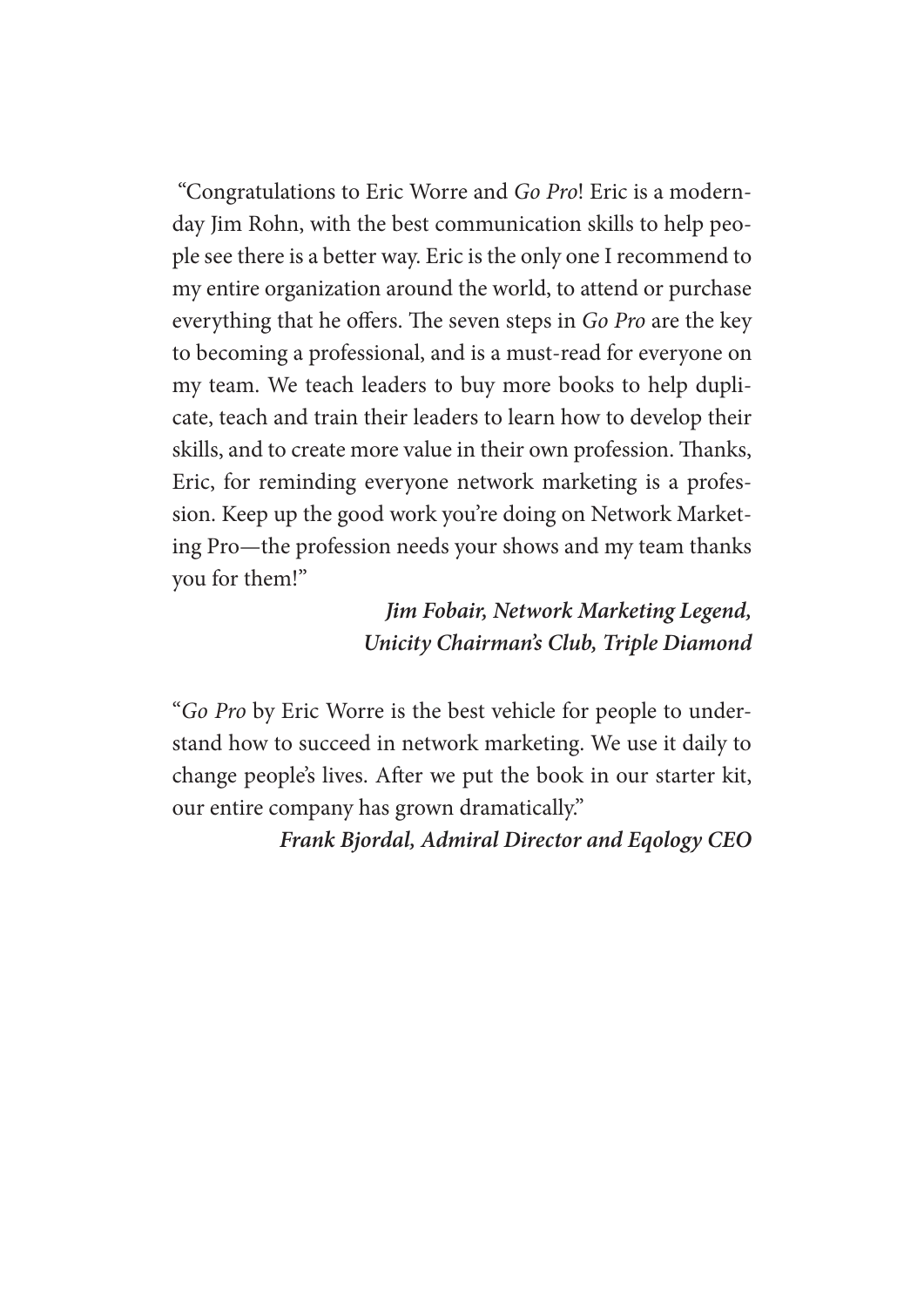"There has not been a relevant, powerful book written on how to build a network marketing/direct-sales empire in 20 years, and Eric Worre's Go Pro was long overdue. No one is better qualified by a long shot to write this book. Eric has built several enormous empires himself, but more importantly, has interviewed dozens of top sales leaders in our profession—in-depth interviews digging for all the key distinctions that led to their elite success—all captured on video. Go Pro is the preeminent book on mastering our profession. Period."

> *Richard B. Brooke, Author* **Mach II***,* **The Art of Vision and Self-Motivation***, and* **The Four Year Career***, Founder, BlissBusiness.com*

"I first met Eric Worre at an industry event where he was the keynote speaker in 2004. I was instantly impressed by his experience and willingness to give a new guy like me the real goods. It was refreshing to listen to a trainer who actually had experience at the top of the game. I wondered why he didn't have a book back then. I left that event inspired by Eric and decided to follow his advice. In the following decade I've made millions in the business because of what I learned at that event. I was excited to get an advance copy of Go Pro. It is the sage advice I expected from Eric. Every story in this book is real. I've read the book several times now. If there was only one book that you could read as a road map to success in direct sales, Go Pro could easily be that book."

#### *Ken Dunn, Million Dollar a Year Earner*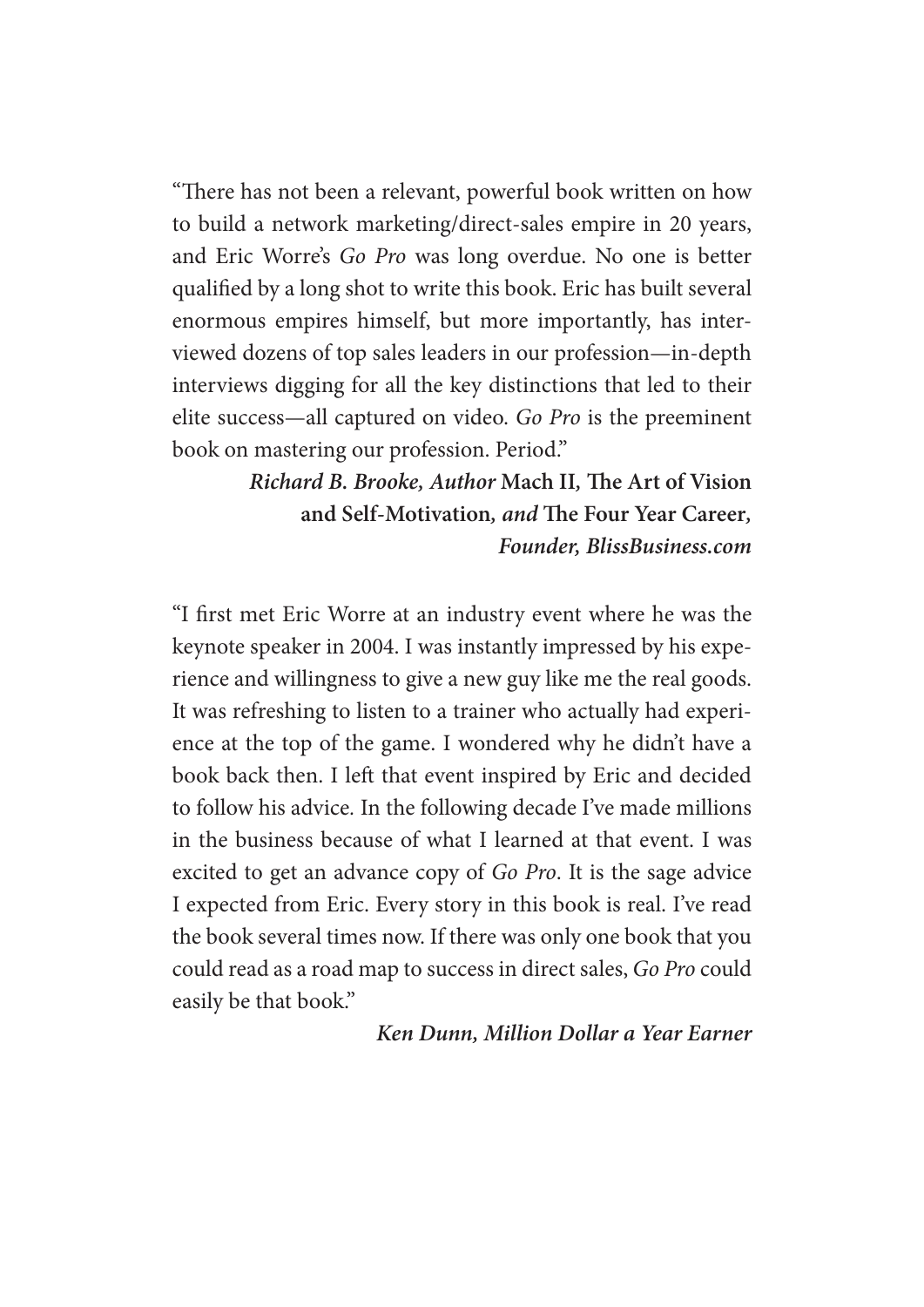"I have been in the Network Marketing profession as both a Distributor and also on the corporate side for many years now and I recommend Eric Worre's Go Pro — 7 Steps to Becoming a Network Marketing Professional to everyone that I work with, on either side of the table. This is simply one of the most powerful tools you can put into somebody's hands who wants to get results in their business. It has all of the information that anyone needs to really go pro. It is like having your very own master trainer in your pocket, as Eric reveals all he has learned and applied in his 20-plus years in this profession. I personally keep copies of this amazing resource on hand all the time and gift these to distributors around the world when I visit many countries. Whether you are brand new to this profession, or a veteran of many years, Eric's book will still hold something for you. Go Pro will become one of those stories we hear about in years to come of how this one simple book changed so many lives"

#### *Casey-Lea Edwards, V.P. b:hip Global*

 "Eric's book is the best I've read on how to build a network marketing business, since joining the profession 23 years ago." *Todd Smith, \$25 Million Dollar Earner*

"Anyone looking to create a professional income in network marketing and direct sales deserves to read Go Pro. This profession can liberate people like no other, and with the skills that Eric delivers in his book, you cannot miss."

> *Susan Sly, Author, Speaker, and Seven-Figure Income Earner*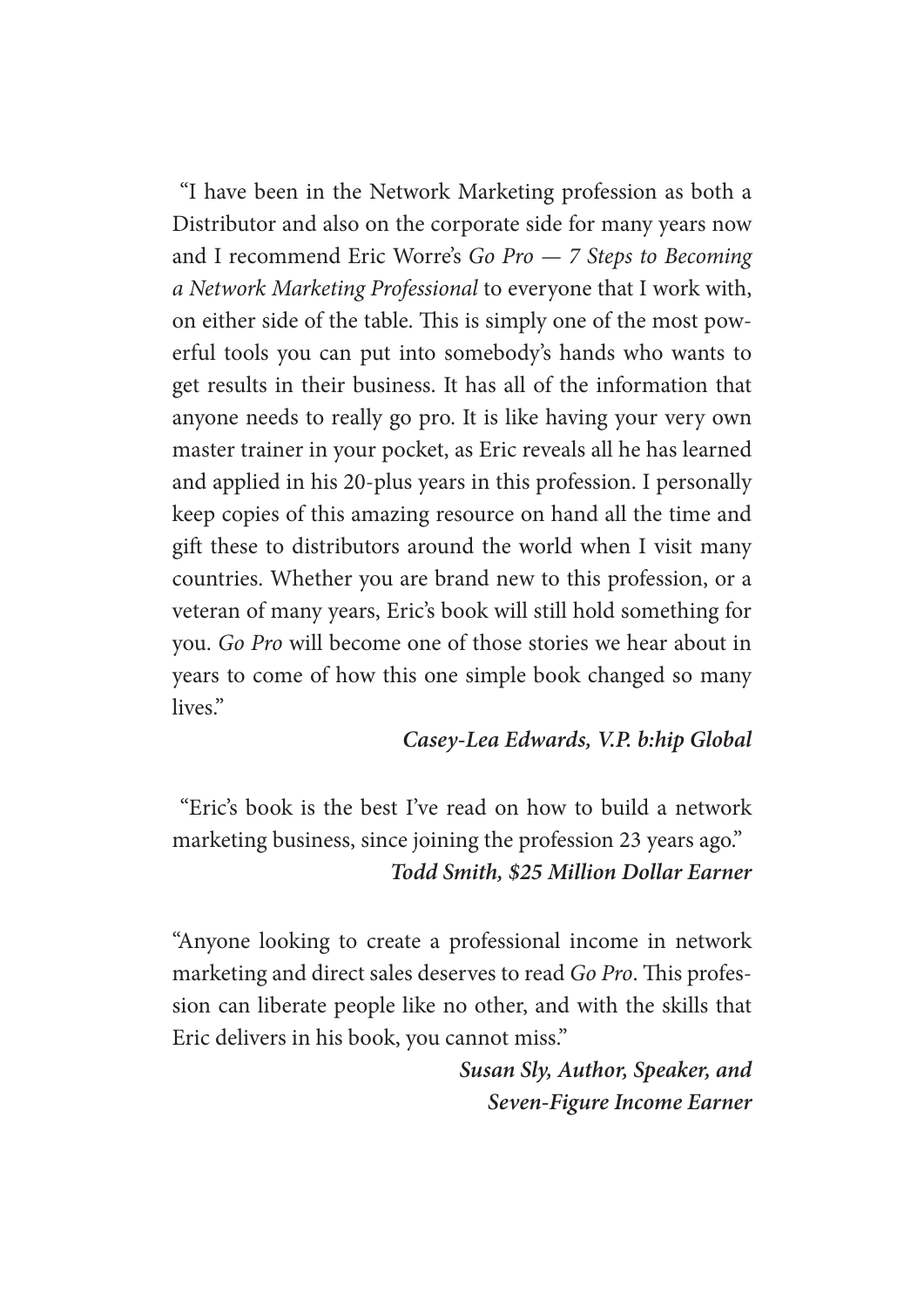"Twenty years ago Eric Worre made a decision to become a Network Marketing Pro. At this moment of decision, everything changed. Eric has not only spent years studying the profession from the top people in our field, he has put what he learned into practice. Eric has interviewed and become friends with hundreds of the best network marketers in the world. His book is simple, concise and will prove to be one of the most practical network marketing guidebooks of all time. I love Go Pro and recommend it to everyone who wants to be a professional network marketer."

> *Jordan Adler, Network Marketing Millionaire and Author of* **Beach Money®**

"There is a skillset that needs to be mastered to achieve the success you desire, whether it's in direct selling, affiliate, or network marketing. Eric's book Go Pro shortens that learning curve dramatically and is really a must-read for anyone serious about success."

### *BK Boreyko, Vemma Owner & CEO*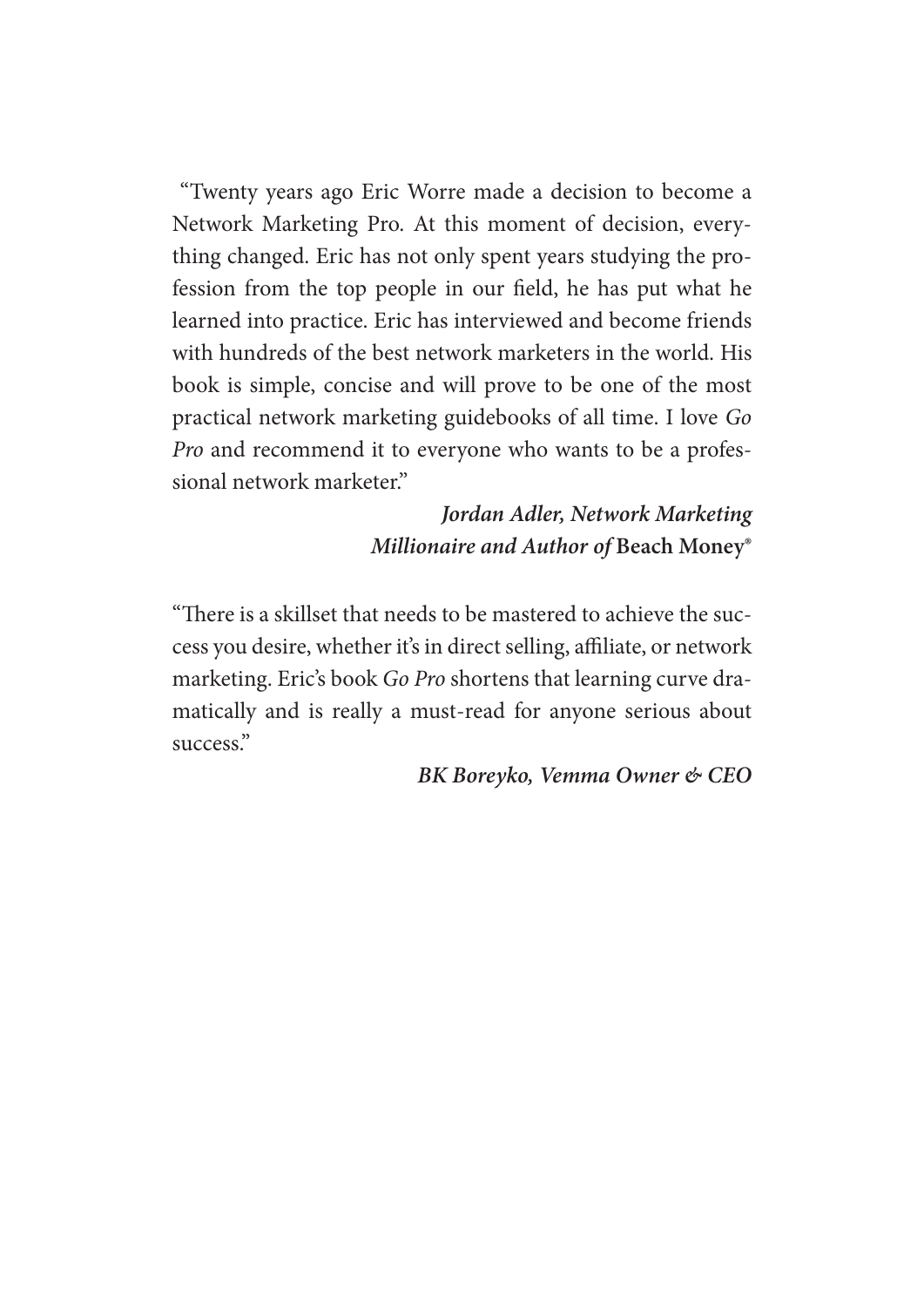"In my opinion, Go Pro is the best book I've ever read on how to build a network marketing business. It's a no-nonsense collection of facts, not theories, that will help beginners understand the correct way to get started and build a big business. The book is also a great tool for professional networkers, as it's full of proven duplicable methods to ensure your organization continues to thrive. Eric Worre has done what no one else has been able to do — write a manual for building a network marketing business. If you want to get PRO results in network marketing, read the book and make sure your entire organization does as well!"

#### *Mike Sims, Multi-Million Dollar Earner*

"I have known Eric Worre for a number of years, and of course I knew of him as a peer in the profession for many years prior to our personal acquaintance. The depth of his knowledge and understanding of our industry and the requirements for participant success become immediately apparent to the reader of Go Pro. There are a handful of simple skills required to succeed in our profession. The knowledge that must be a precursor to the development of these skills can be gained by the student of Go Pro. When one over time combines the skills outlined in Go Pro with positive character attributes that cause others to seek association with us, we have progressed far towards getting the key in the lock to success in our great industry. Want to really succeed? Go Pro."

#### *Randy Schroeder, Million Dollar Earner*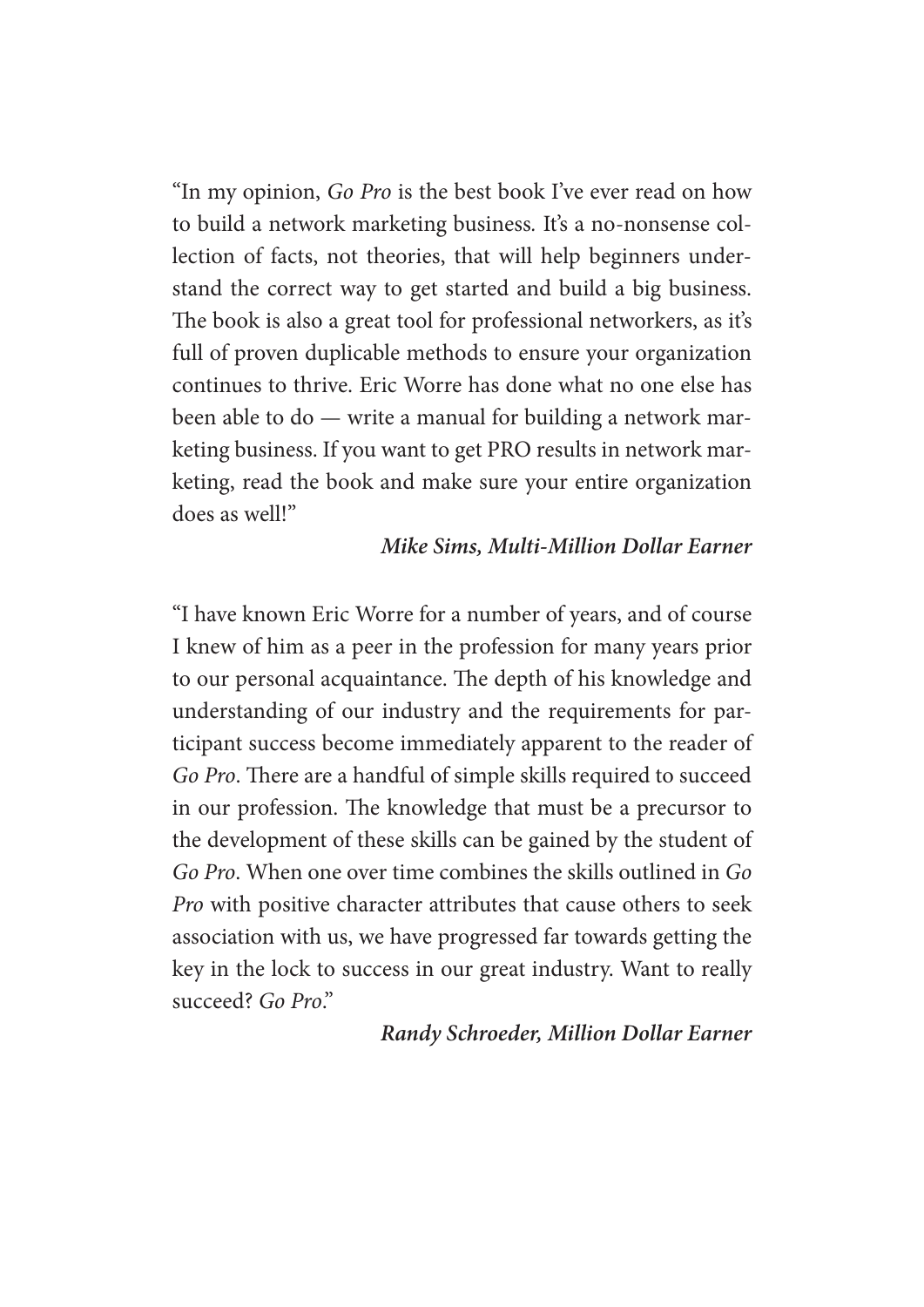"Finally! Go Pro is the book our industry has been waiting for! It not only validates the legitimacy and power of the network marketing profession, but it gives the newest person specific direction and training on how to become really good in this business! It took me many, many years to learn what you can learn in one reading of Go Pro!"

## *Tom Alkazin, Multi-Million Dollar Earner*

"Eric has really empowered every network marketer with this powerful, easy to understand guide on several of the most important fundamentals of our business. Recruiting can really be this easy, once we understand how to do it right and practice at keep it this simple. Every networker should read this book at least once every three months."

## *Brian Carruthers, Million Dollar Earner*

"Eric Worre's Go Pro lives up to its title  $-$  a captivating book taking the reader through the world of becoming a true professional in network marketing! Eric's real life experience comes to life, providing an abundance of insight and a practical stepby-step guide that will shave years off your learning curve. Go Pro is a fantastic resource to both aspiring networkers as well as seasoned professionals. A must-read!"

*Joshua Denne, Multi-Million Dollar Earner*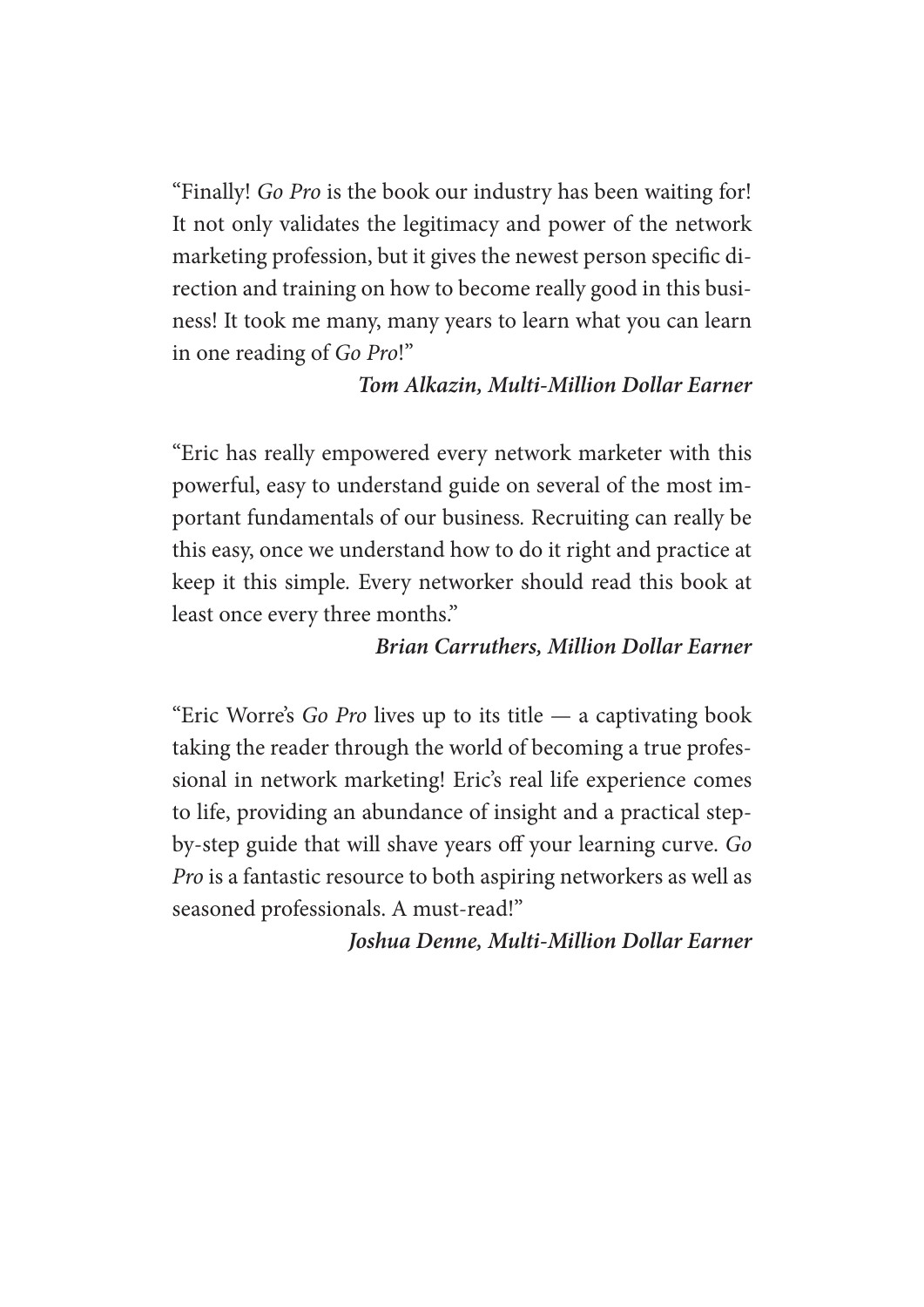# **Go Pro**

## *7 Steps to Becoming a Network Marketing Professional*

## **Eric Worre**

Network Marketing Pro™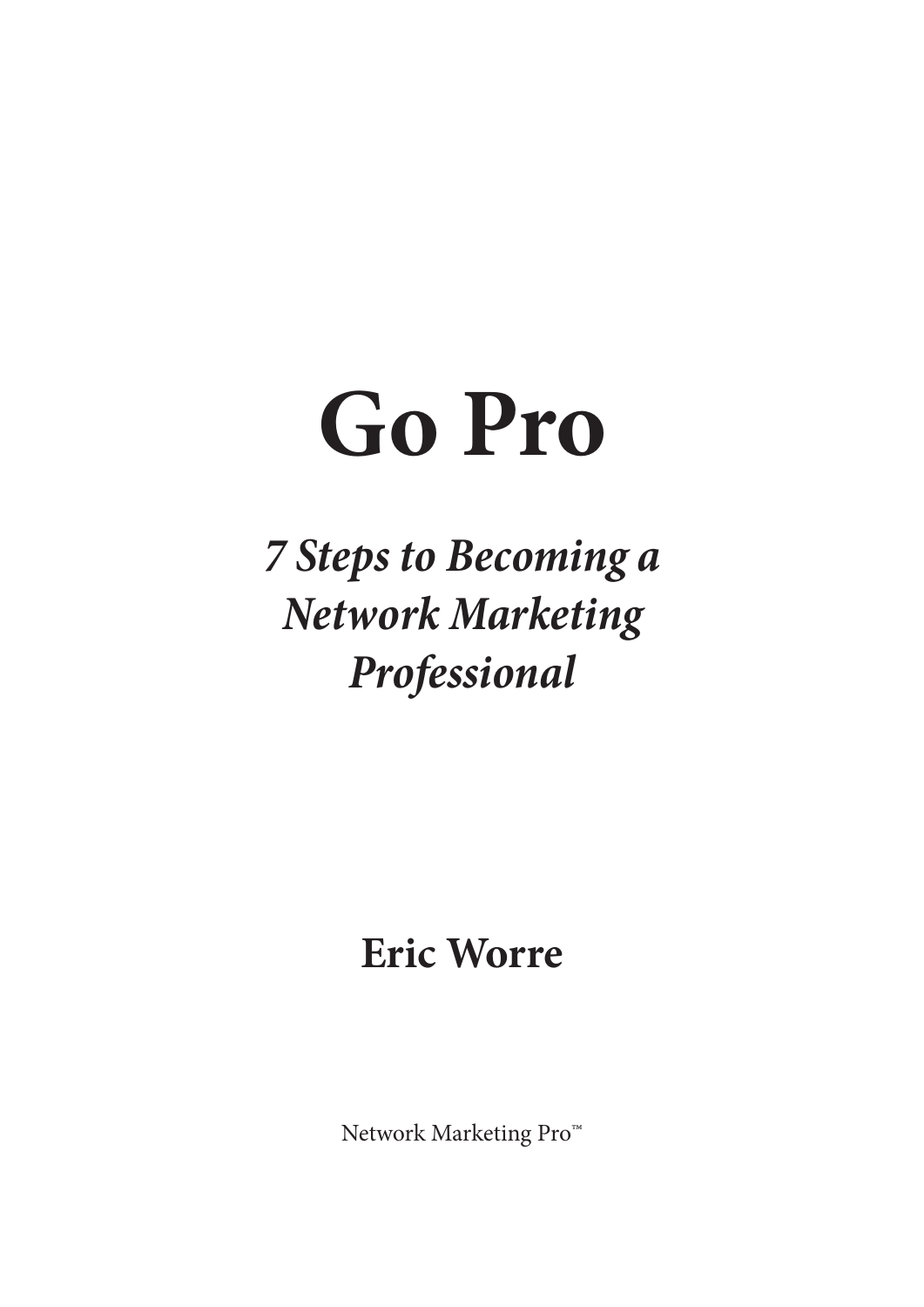©2013 Eric Worre, Network Marketing Pro™. All rights reserved.

No part of this book may be reproduced, scanned, or distributed in any printed, mechanical or electronic form (including recording or photocopying) without written permission, except in the case of brief quotations embodied in critical articles or reviews. Every effort has been made to ensure that the information contained in this book is complete and accurate. However, neither the publisher nor the author is rendering professional advice or services to the individual reader. Neither the author nor the publisher shall be liable or responsible for any loss or damage allegedly arising from any information or suggestion in this book.

All rights reserved for translation into foreign languages.

ISBN 978-0-9886679-0-7

For information on quantity discounts or on having this title customized for your company, please email the publisher at gopro@ networkmarketingpro.com.

Requests for permissions should be addressed to the author at Network Marketing Pro, Inc., 800 E. 1st Street, Suite 310, Wichita, KS 67202, 1-855-66GOPRO, or via email, gopro@networkmarketingpro.com.

Printed in the United States of America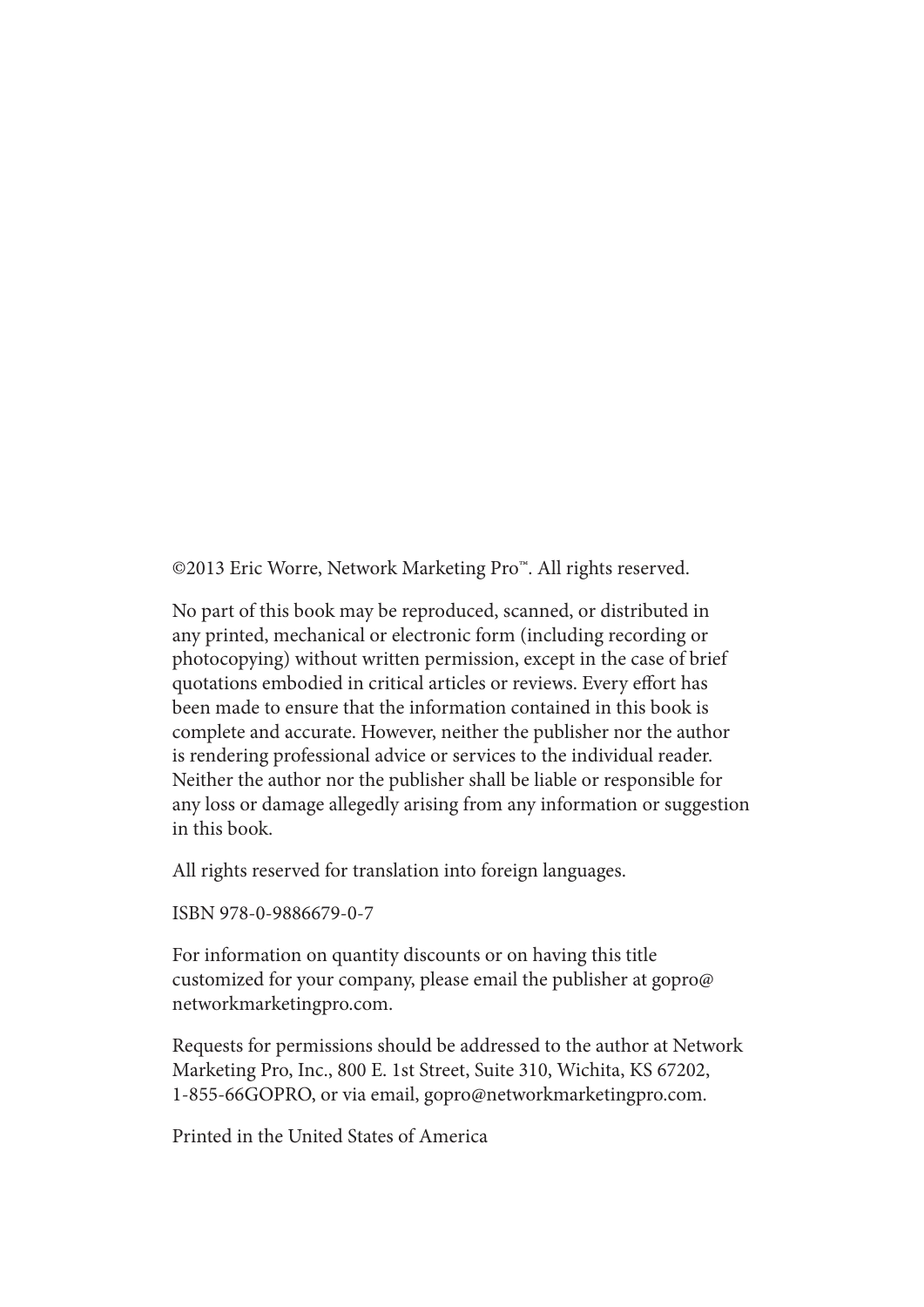This book is dedicated to the Network Marketing Distributor. Thank you for having the courage to follow your dreams.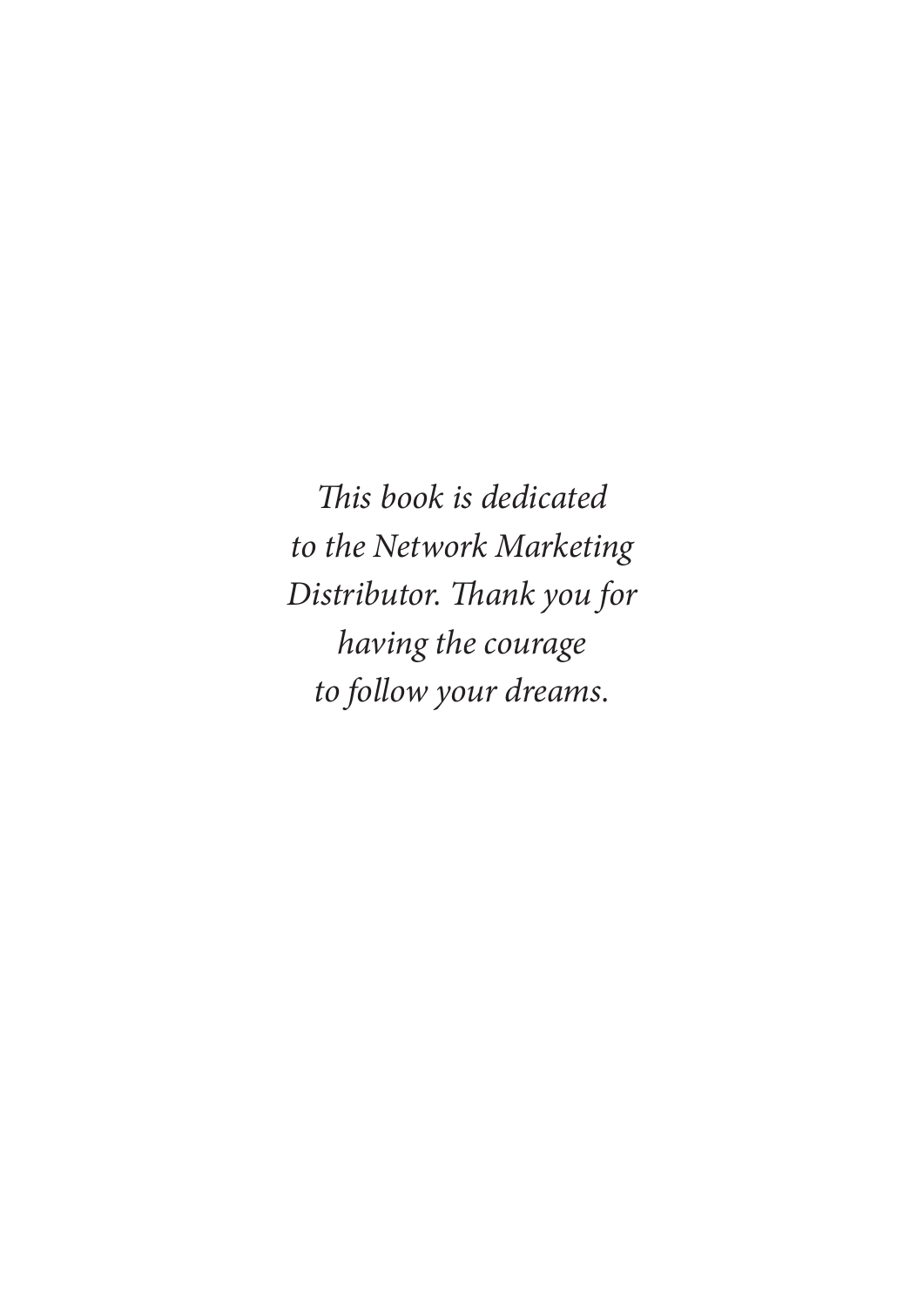## **Contents**

| (information on the community and quantity discounts) |                                                      |  |  |  |
|-------------------------------------------------------|------------------------------------------------------|--|--|--|
|                                                       |                                                      |  |  |  |
|                                                       | Chapter 1: Network Marketing Isn't Perfect           |  |  |  |
|                                                       |                                                      |  |  |  |
|                                                       | Chapter 2: If You're Going to be Involved in Network |  |  |  |
|                                                       |                                                      |  |  |  |
|                                                       | Marketing, Decide to be a Professional.              |  |  |  |
|                                                       |                                                      |  |  |  |
|                                                       | Chapter 3: Like Any Profession, You'll Need to       |  |  |  |
|                                                       |                                                      |  |  |  |
|                                                       |                                                      |  |  |  |
|                                                       |                                                      |  |  |  |
|                                                       | Chapter 5: Skill #2—Inviting Prospects to Understand |  |  |  |
|                                                       | Your Product or Opportunity39                        |  |  |  |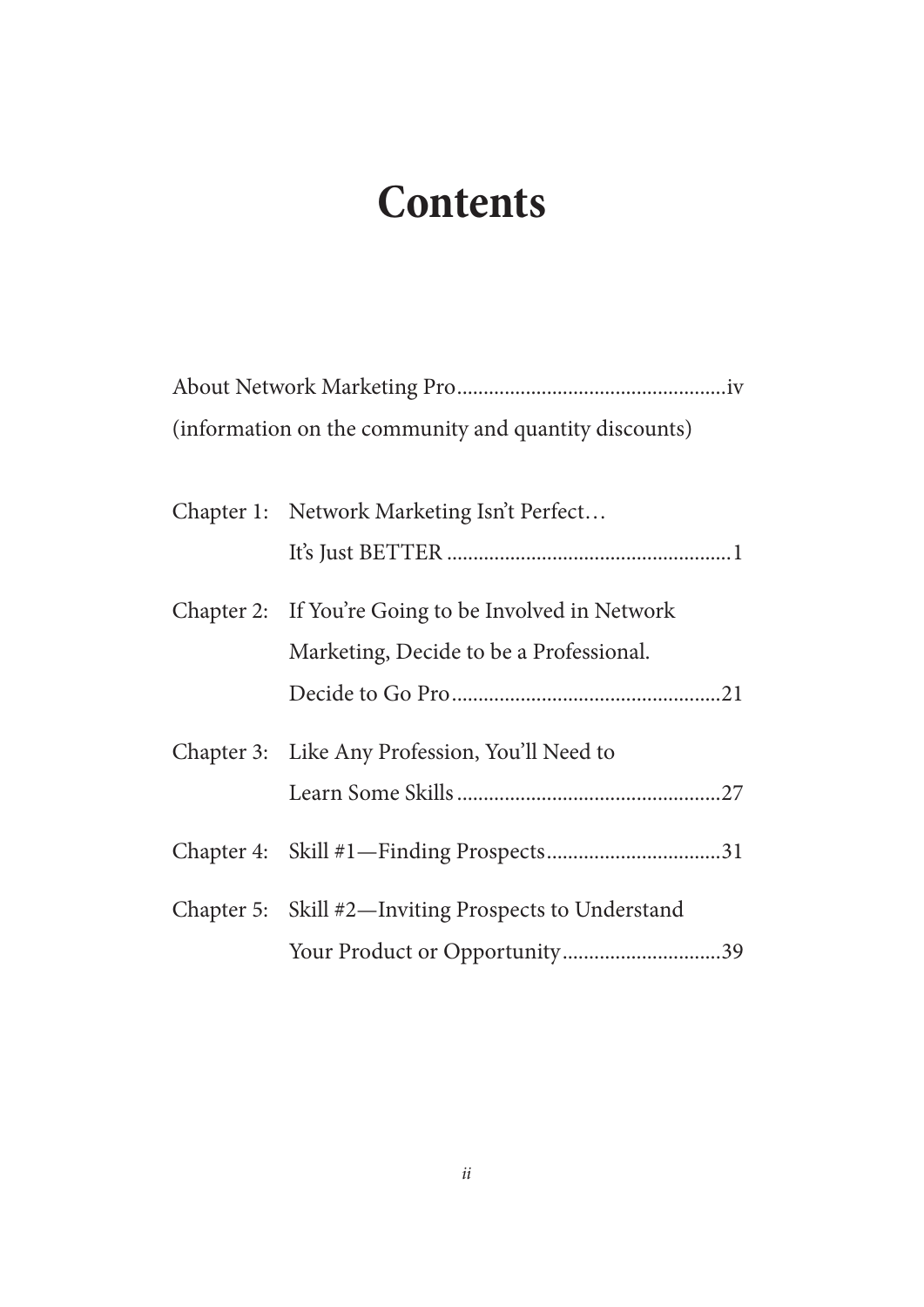| Chapter 6: Skill #3—Presenting Your Product or   |  |  |
|--------------------------------------------------|--|--|
|                                                  |  |  |
| Chapter 7: Skill #4-Following Up With            |  |  |
|                                                  |  |  |
| Chapter 8: Skill #5—Helping Your Prospects       |  |  |
| Become Customers or Distributors 93              |  |  |
| Chapter 9: Skill #6—Helping Your New Distributor |  |  |
|                                                  |  |  |
| Chapter 10: Skill #7-Promoting Events111         |  |  |
| Chapter 11: Anything Worthwhile Takes Time121    |  |  |
|                                                  |  |  |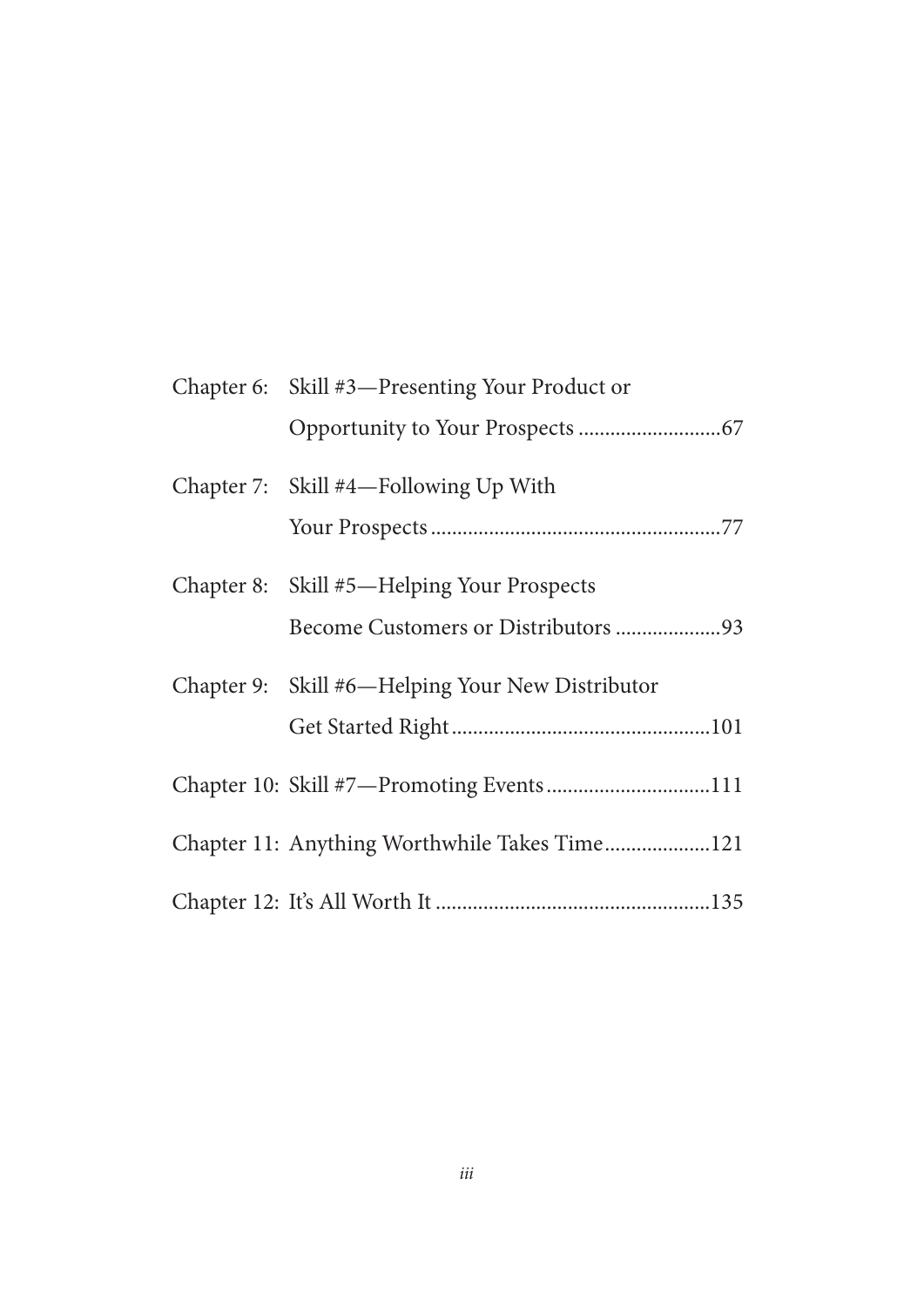## **About Network Marketing Pro**

NetworkMarketingPro.com was created in 2009 to be a FREE resource to help educate and elevate the Network Marketing Profession. You can find hundreds of free training videos, million dollar earner interviews, and other valuable information at **http:// networkmarketingpro.com.**

We also welcome you to join our community on Facebook:

#### **http://facebook.com/nmpro**

We would be honored if you could take a few moments and write a review of this book on Amazon.

For information on printing a custom edition of Go Pro, email gopro@networkmarketingpro.com.

**BULK DISCOUNT PROGRAM:** Our goal is to get this book into the hands of as many people as possible. To make this goal a reality, we have created a bulk discount program that will allow leaders to have quantities of Go Pro on hand at all times. We encourage you to:

- Get books into the hands of every person on your team
- Give a copy to every new person who joins your organization
- Make copies available for sale at all of your events

| $1 - 9$ | \$12 each | 100-499  | \$6 each |
|---------|-----------|----------|----------|
| $10-24$ | \$10 each | 500-999  | \$5 each |
| 25-49   | \$8 each  | $1,000+$ | \$4 each |
| 50-99   | \$7 each  |          |          |

To order, visit www.networkmarketingpro.com/gopro. If you have questions, contact us at 1-855-66GOPRO, or via email at gopro@networkmarketingpro.com.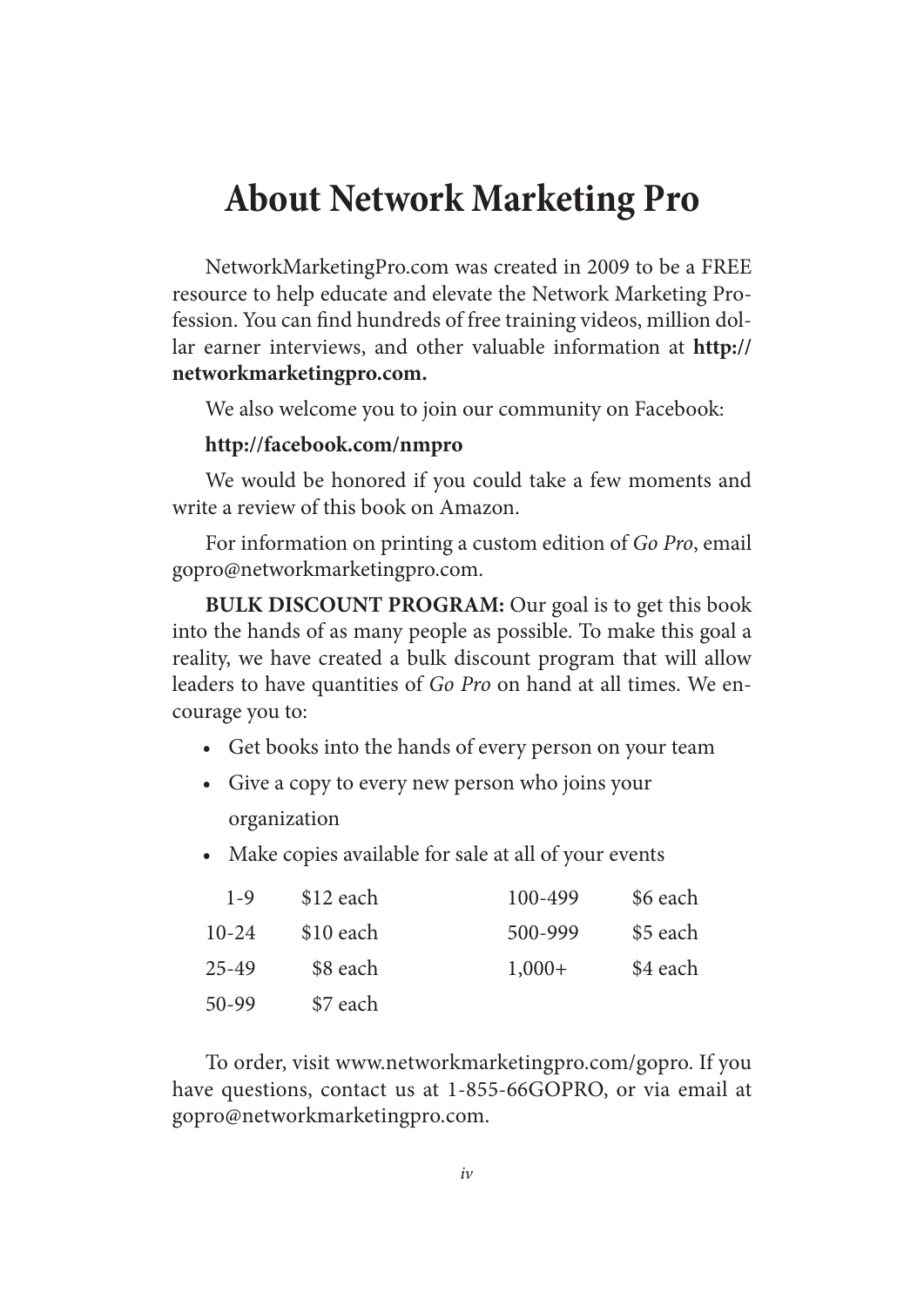## **Acknowledgments**

I'm not a writer. Let me tell you that up front. The journey that has led to this book has been a very long and winding road. In fact, I've attempted to do this a half dozen times and even hired a few ghostwriters to help out. But in the end, it never felt just right, so I guess you're stuck with me offering it to you in my own words.

I'm not the best Networker either. There are people much better than I am, although I've had what most people would call a wildly successful career. I do believe I've developed a knack for figuring out what the super successful people do and delivering it in a way that can be easily understood.

Network Marketing has its own "jargon." Some companies call their people distributors, others are team members, and still others are brand partners, promoters or associates.

Whether it's the name of a distributor or any of the other jargon in our business, please don't let that distract you as you read this book. Focus on the concepts, not the names. Concepts never change, while names change all the time.

As we start this journey together, there are a few important people I need to thank.

To my wife Marina, God blessed the world the day you were born, and He blessed me the day I finally found you.

To my children, Taylor, Alexandra, Daniela, Chandler, and Domenic, and my grandson Ethan, I'm so proud of all of you. I have no doubt you will do great things in this world.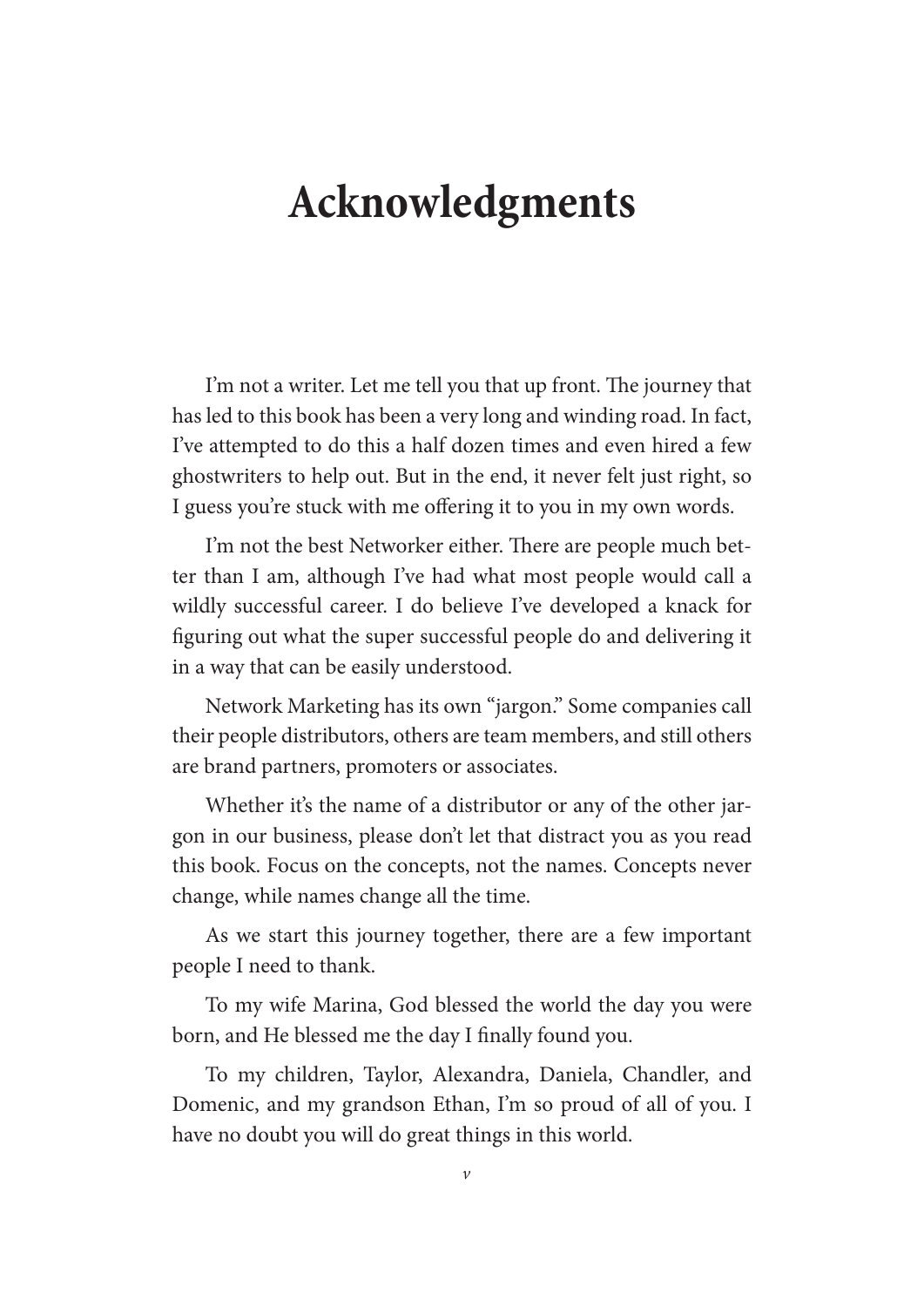To my parents and the rest of my extended family, I can't thank you enough for all your love and support throughout my entire life. I love my family.

To the thousands of friends around the world, you've become my true extended family. I've heard it said that "friendship is wealth." I think that's true, and because of you, I'm a wealthy man.

To Chad Porter, Network Marketing Pro wouldn't function without you. Thank you for all the hard work and dedication. I appreciate you so much.

To Melody Marler Forshee, thank you for being my editor and helping to organize this book. I couldn't have done it without you.

And to the Network Marketing Profession, thank you for saving my life back in 1988. You made me become a better man, and I'll be forever grateful.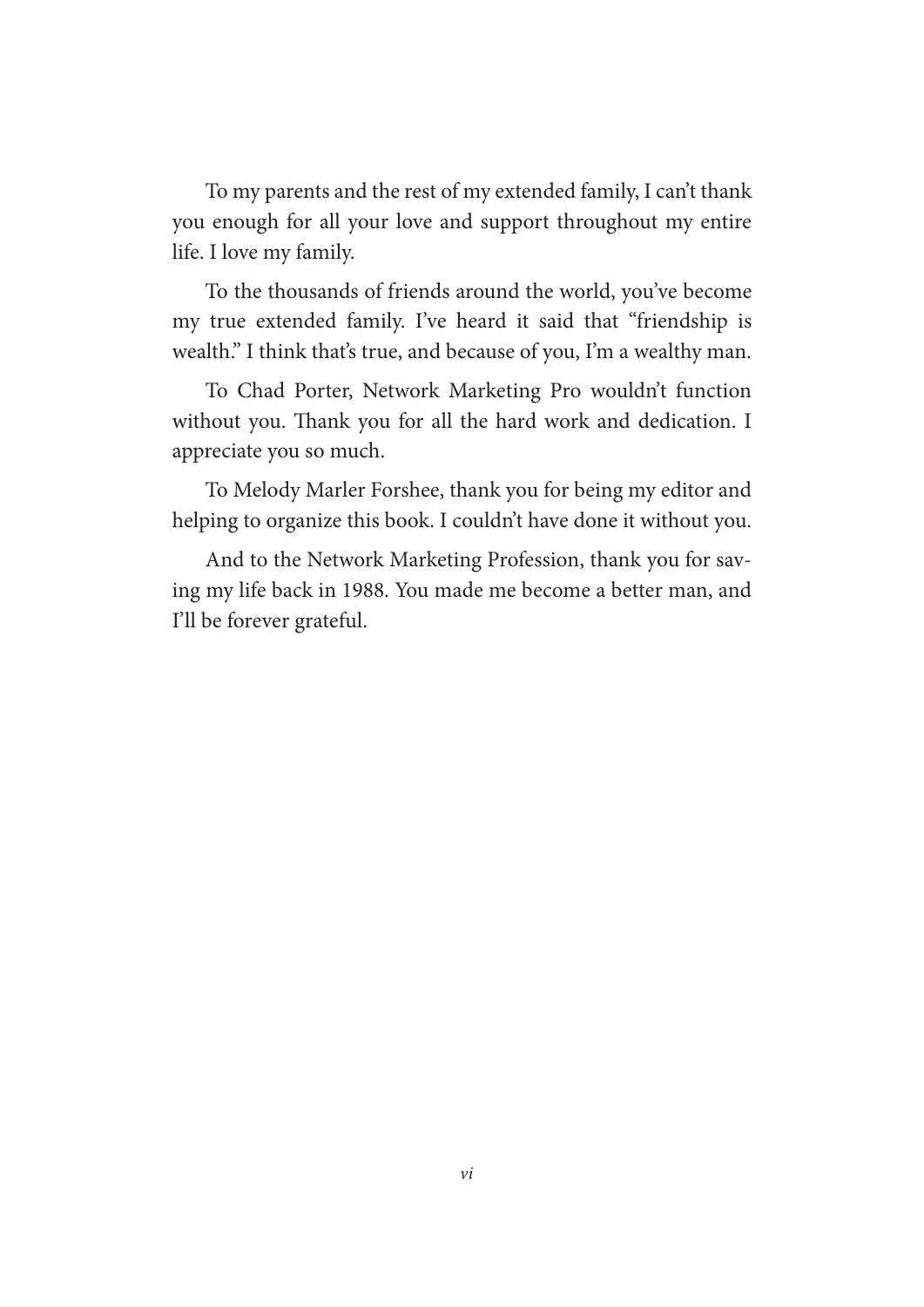## **Introduction**

**I I**remember the day I was introduced to Network Marketing for the first time. It was January 1988. I was 23 years old and selling real estate for a small company owned by my father and his friend John Jove. ing for the first time. It was January 1988. I was 23 years old and selling real estate for a small company owned by my father and his friend John Joyce.

I was newly married with a little boy. I was already behind on my bills, and I was scared. The year before I had earned about \$45,000 in real estate commissions, which was a good thing. The problem was that I had spent about \$60,000, and didn't save any money to pay my taxes, which would be due in just a few months.

When John Joyce came to my desk that day and said, "Eric, I think I have a way for us to make some extra money," I said, "Tell me more!" He went on to say a good friend of his had something to show us and had invited us to his house. So I got in the car with John and my dad and drove over to check it out.

When we arrived, he brought us into his living room, popped a tape into his VCR and hit PLAY. I sat and watched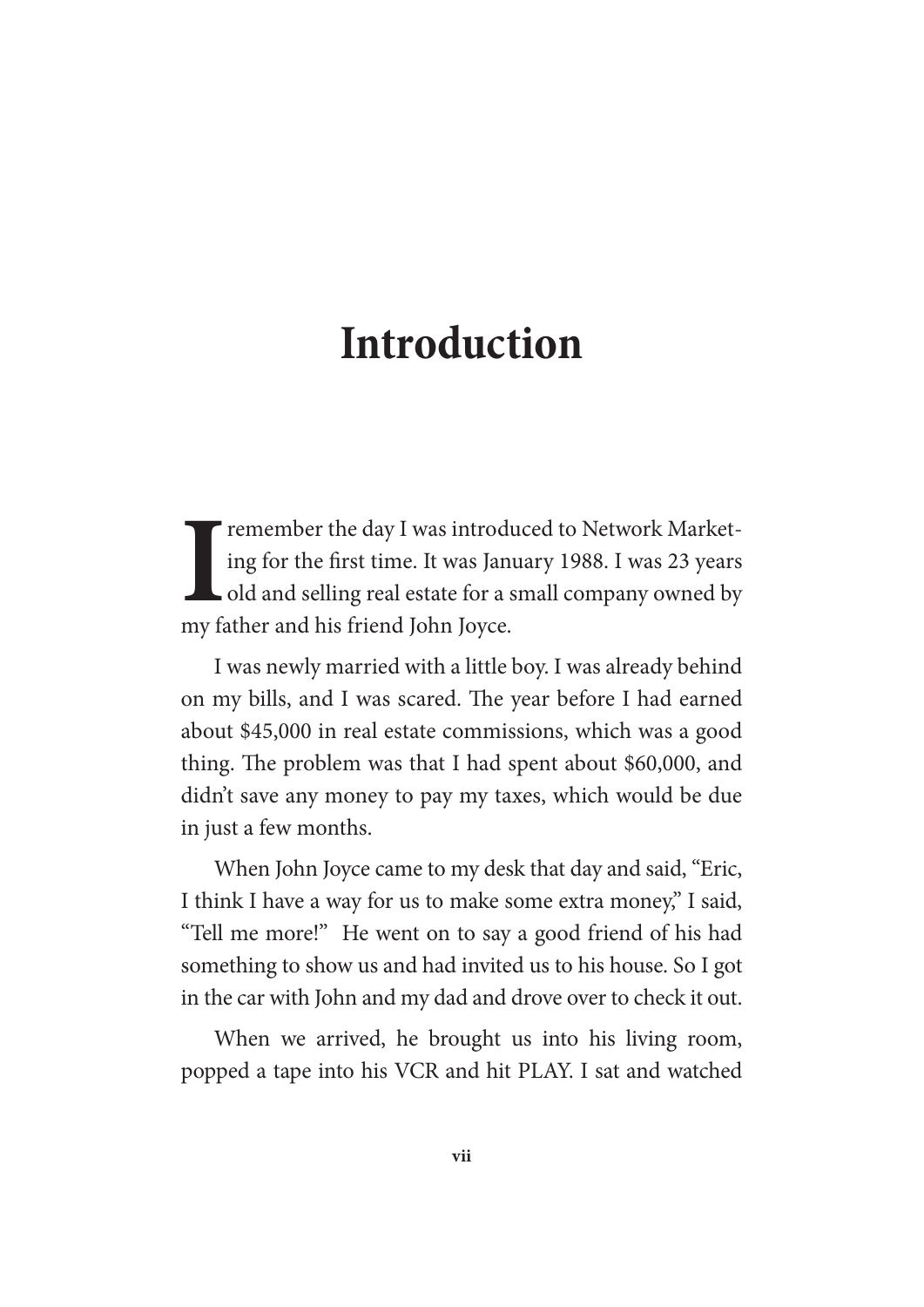this crazy video. It was filled with mansions and limousines and testimonials of people making fortunes virtually overnight. It was so over the top I just couldn't believe it to be true so I proceeded to tell everyone I thought it was a bad idea and I wasn't interested. My natural mental filters just couldn't let it in.

Then something interesting happened. John and my dad said, "Okay, that's too bad. We're going to do it anyway."

This had a MAJOR impact on me because the only thing worse than being broke and in debt was the thought of seeing these two go on to make huge money without me! So, I changed my attitude, pulled my dad aside, and asked him if he would loan me some money to sign up. Thank God he said yes, because deciding to become a Network Marketing distributor completely changed my life.

When I got started, I treated my business like most people do, which is to say I didn't treat it like a business at all. I got in, made some phone calls, and hoped my timing and positioning was enough for me to get lucky and make a few bucks. And at first it worked! I DID make some money, and it was very exciting, although I have to disclose something to you. For those first few months, my entire strategy was to quickly call all of my dad's contacts before he had time to get to them. I thought if I called them, told them my dad and John Joyce were involved, and got them to a meeting or to watch a video, then if they were interested my dad wouldn't fight over who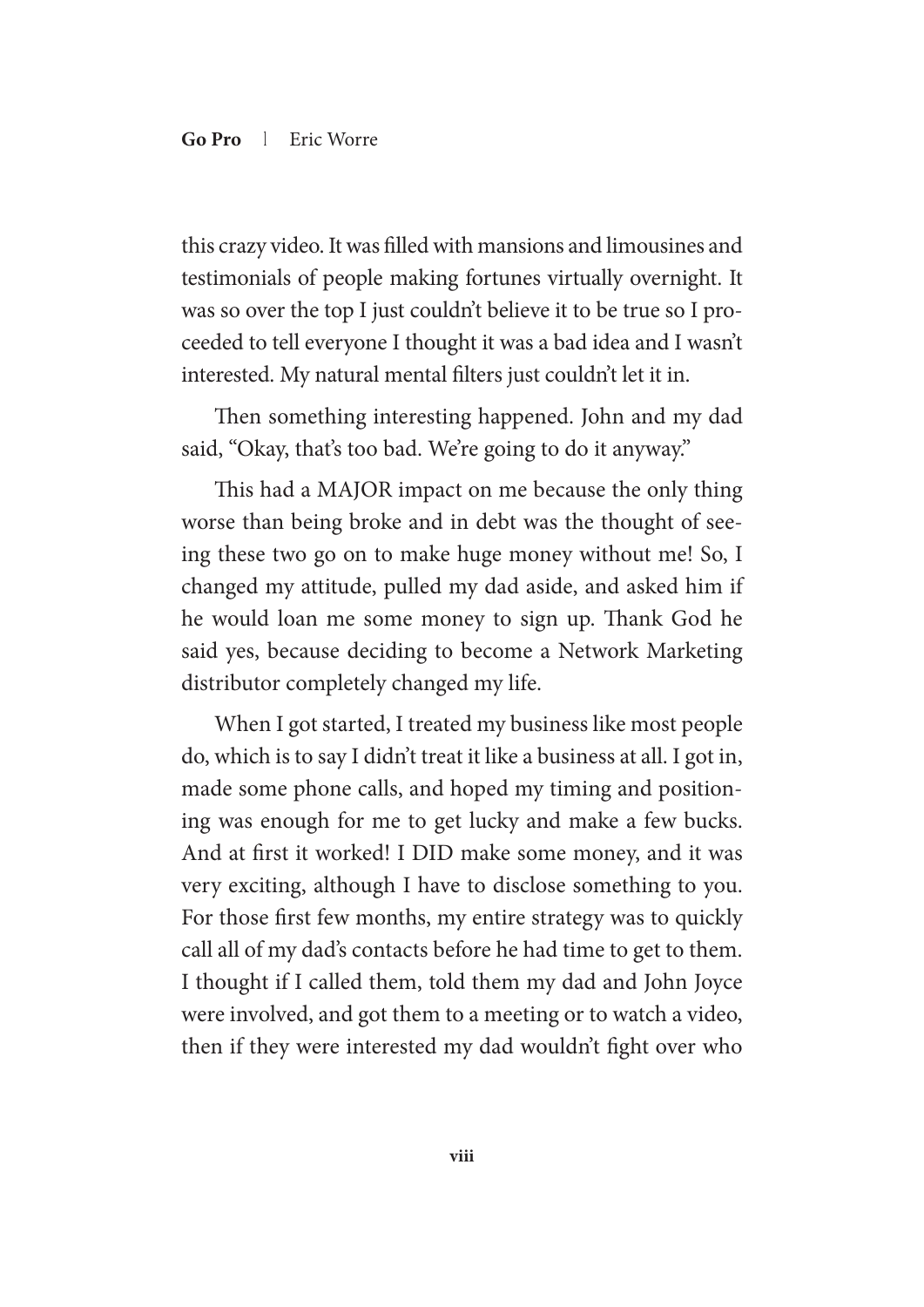got credit, since I was in his organization. I had limited success with this, but as you can imagine, it didn't last long.

So three months after I got started, my Network Marketing income dried right up. And when it did, my positive attitude completely went away. I started to blame everything and everyone for my lack of success. My upline wasn't giving me enough help. The company didn't provide adequate training. I didn't know enough people. No one would respect me because I was so young. I blamed the product. I blamed the company. I blamed the economy. I blamed everyone but myself.

But I had a big problem. Blaming the world wasn't helping to pay my bills. And I had walked away from real estate after that first commission check. It was going to take too long to get a real estate commission and I had no college degree, so getting a decent paying job was out of the question. The only place I could go to create some cash flow was back to Network Marketing.

So I put my head down and went to work. At first it wasn't easy. In fact, in my first three years I rebuilt my organization seven times! I'd build it up and it would crash and I'd build it up again and it would crash. Over and over and over again.

After those three years, I was more than discouraged. I'd almost lost hope. Then something happened that changed my life. Actually it was a combination of two things. It was the night before a company convention and I was watching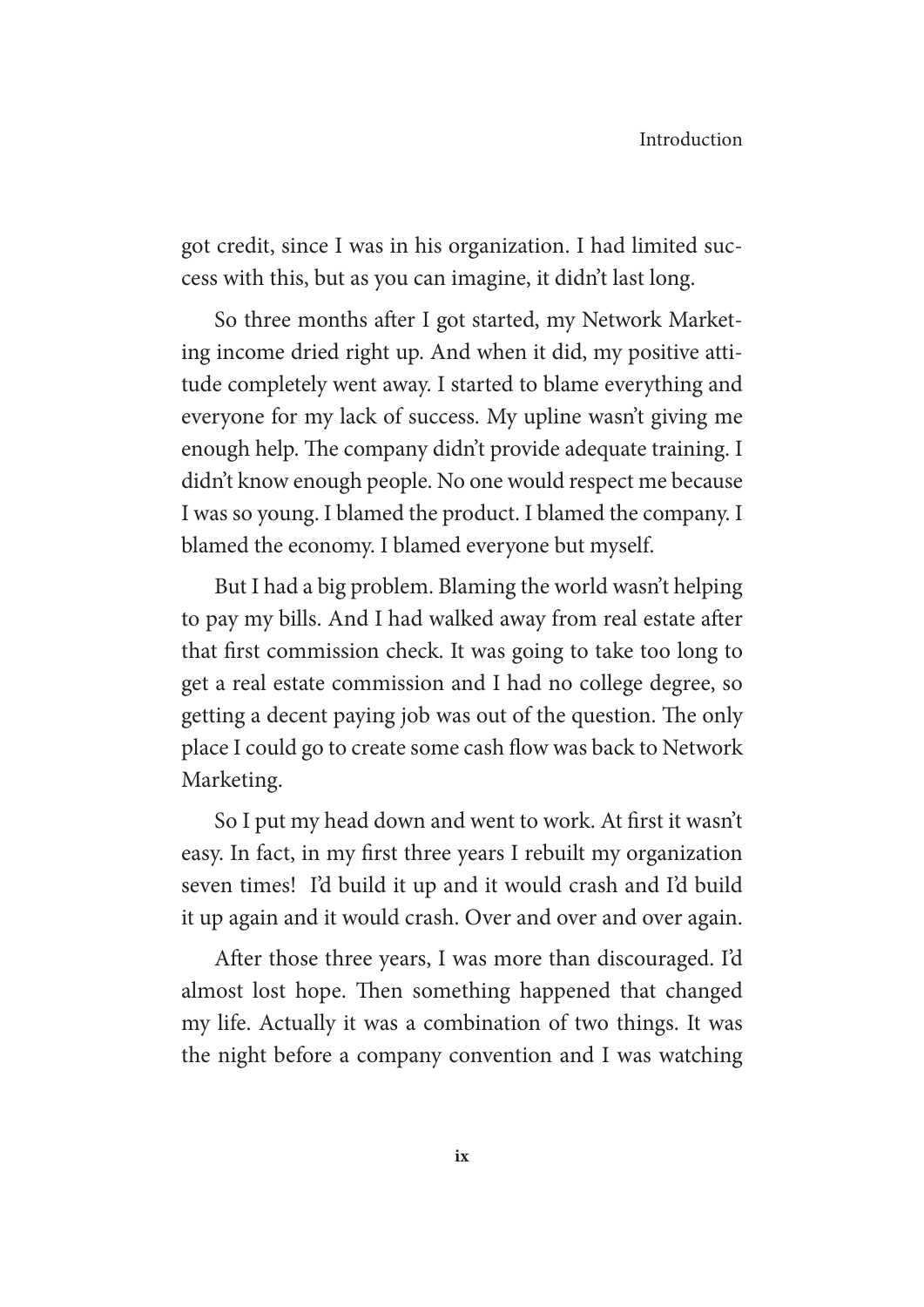a news program on television. They had a guest who was an expert on a topic I can't recall now. What went through my mind was, "How does a person become an expert on THAT topic?" The only thing I could think of is they must have decided to become experienced, learn everything they could, read every book, talk to every other person, and learn it so completely that they became an expert.

The next day I went to the company convention and watched superstar after superstar walk across the stage. And then, it was like being hit by lightning. It finally clicked in my brain that if I truly decided to do it, I could become an expert at Network Marketing. I could focus on the skills. I could practice until I became an expert, and NO ONE could stop me.

Up until that moment, I was always looking for an angle. I was hoping to get lucky. I was hoping to sponsor that one superstar who was going to change everything. And I was scared I would lose my chance if it didn't happen soon.

In an instant, everything changed. I realized I didn't have to worry about getting lucky. Timing and positioning were nice, but not necessary for my long-term success. I didn't have to worry about my upline, knowing the right people, or anything else. All I had to do was become an expert.

So I decided that day to change my focus and develop the skills to become a Network Marketing Professional. It was a day that changed my life.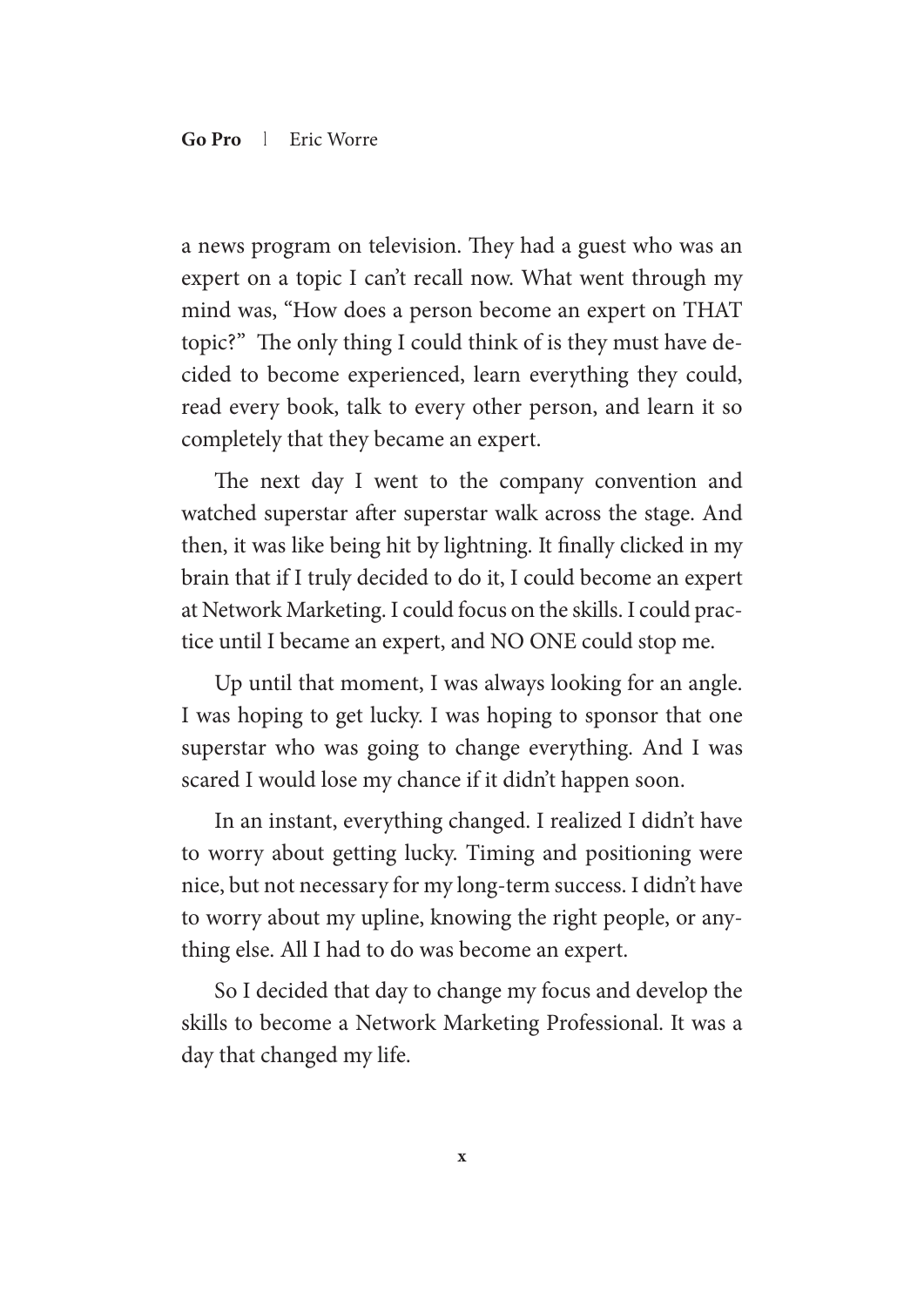Since then, my life has been an amazing adventure. Network Marketing became a career for me. I have complete time freedom. I've met the most amazing people around the world. I've been able to touch and be touched by the lives of hundreds of thousands of people, travel all over the world, contribute to the causes that are important to me and most importantly, become a better person in the process.

All of this happened for me and it can happen for you too. In this book, I'm going to give you the fundamental principles that can guide you to becoming a Network Marketing Professional. They have served me well over the past few decades and I know they will serve you just as well.

Welcome to an exciting new adventure!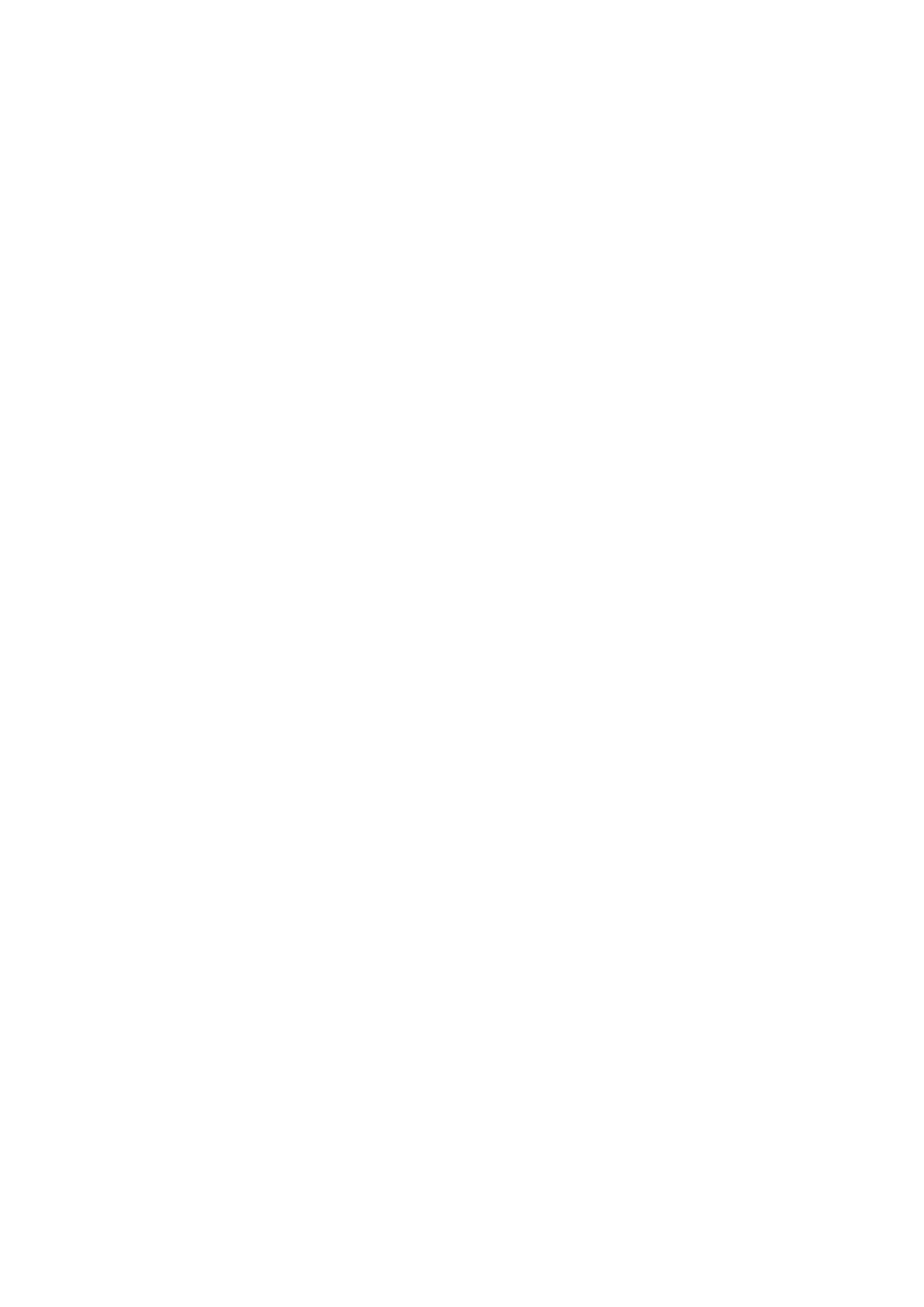#### **CHAPTER ONE**

## **Network Marketing Isn't Perfect…It's Just BETTER.**

**D**o you feel restless? Do you feel unsatisfied? Do you feel there must be a better way when it comes to your work and the way you make your living? feel there must be a better way when it comes to your work and the way you make your living?

The good news: There IS a better way, but it's different than what you were taught in school. Let me explain.

As I travel and speak around the world, I like to play an audience participation game. I ask people to help me create the ultimate business and to tell me specific things they'd like to have in that business and things they'd like to avoid. It always makes for a very interesting list. If we were face to face, I'd do the same thing with you now. But since we're not, let me summarize what people from over 30 countries have told me while creating what I like to call "The Perfect Career List."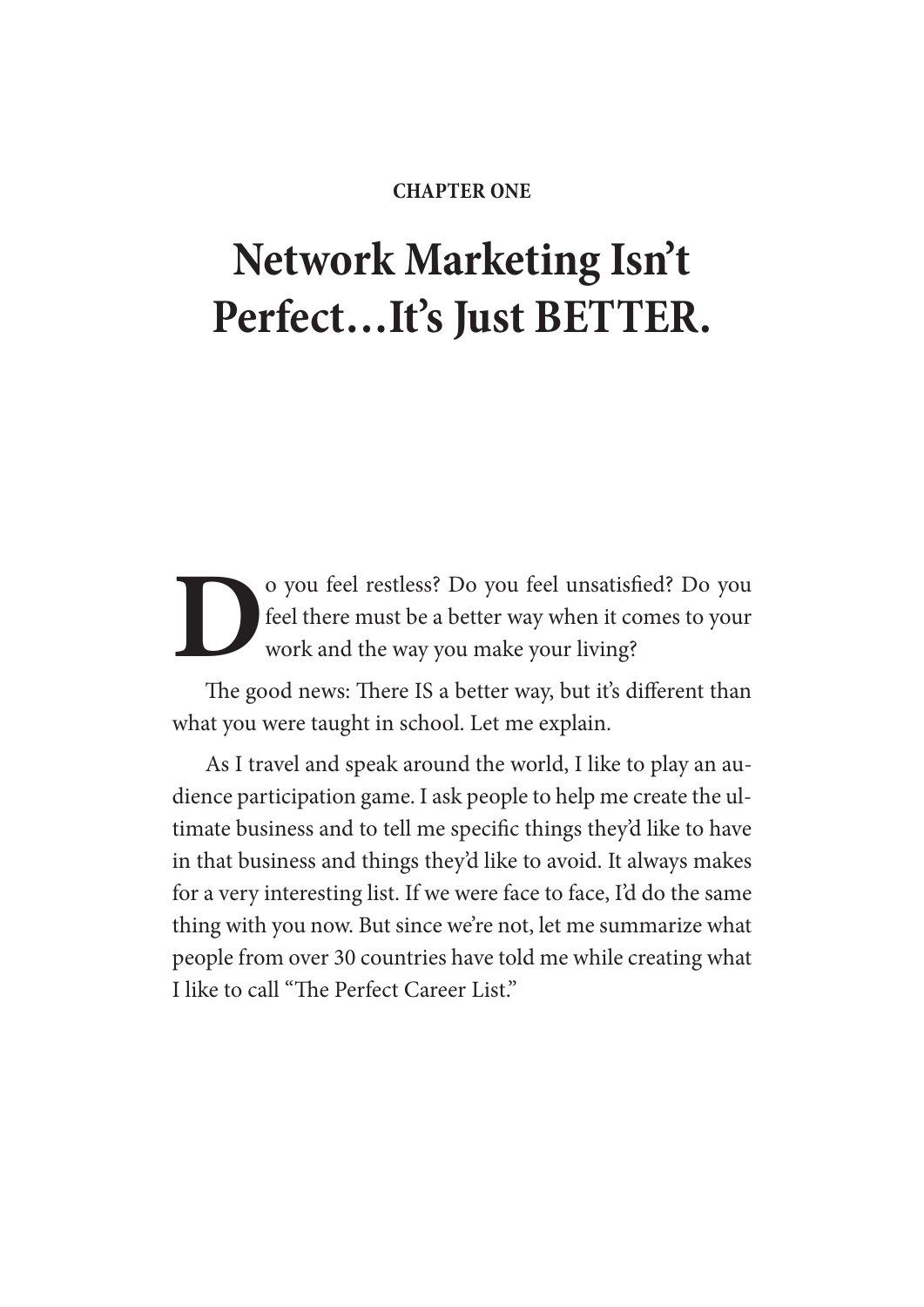People usually start naming things they don't want:

- No boss
- No commute
- No alarm clock
- No employees
- No politics
- No compromises
- No discrimination
- No educational requirement

And then, as people start to use their imaginations in a more positive way, they start to visualize some positive attributes:

- Something positive
- Great product or service
- Unlimited income
- Residual income
- Enjoy the people you work with
- Time freedom
- Something meaningful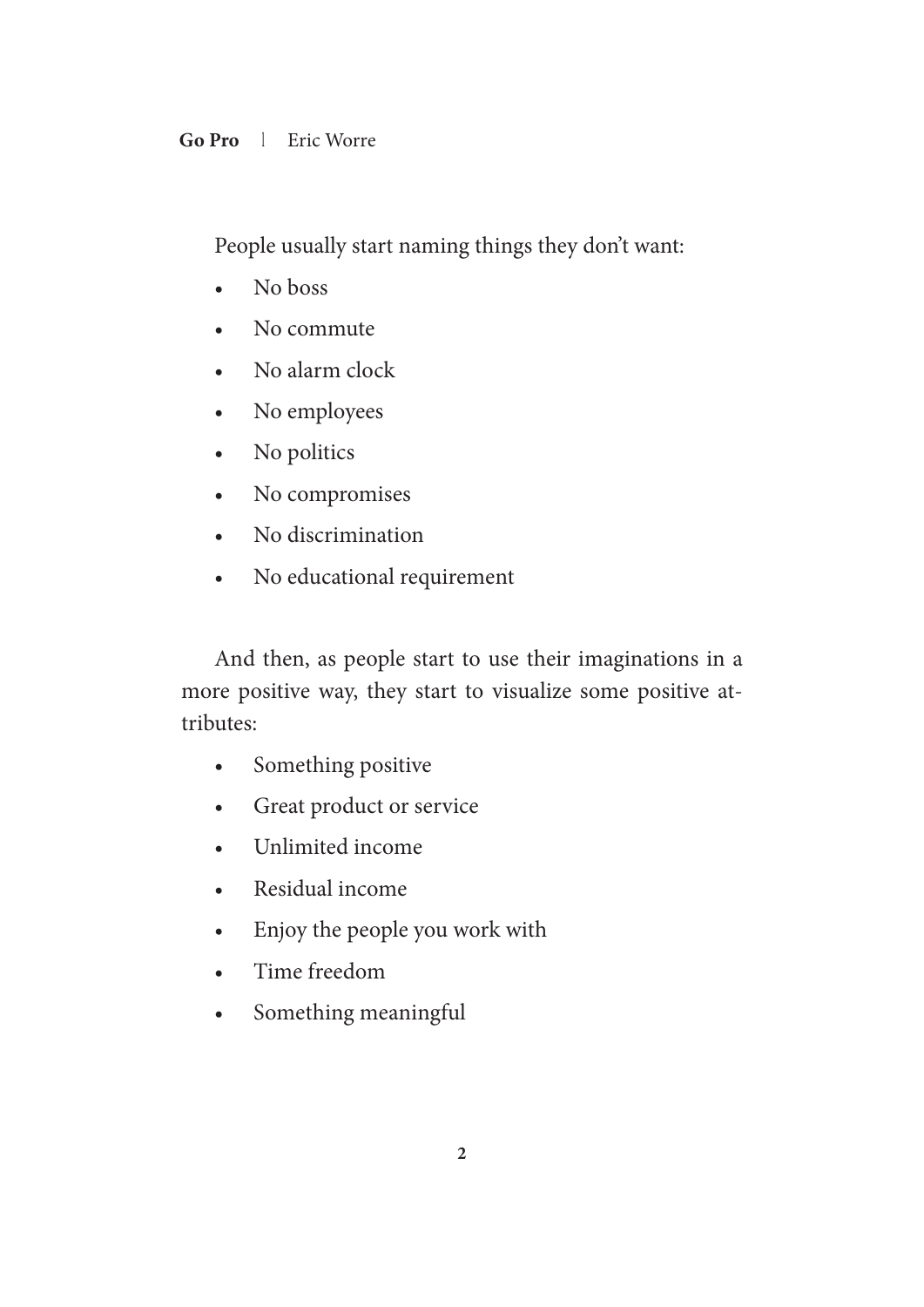Network Marketing Isn't Perfect...It's Just BETTER

- Personal growth
- Lots of perks
- International
- Contribution to worthy causes
- Low risk
- Low start-up costs
- Economy-proof
- Tax benefits
- Fun!

Now, you might add some attributes of your own, but wouldn't you agree that's a pretty good start? Imagine being able to enjoy a career with all those attributes!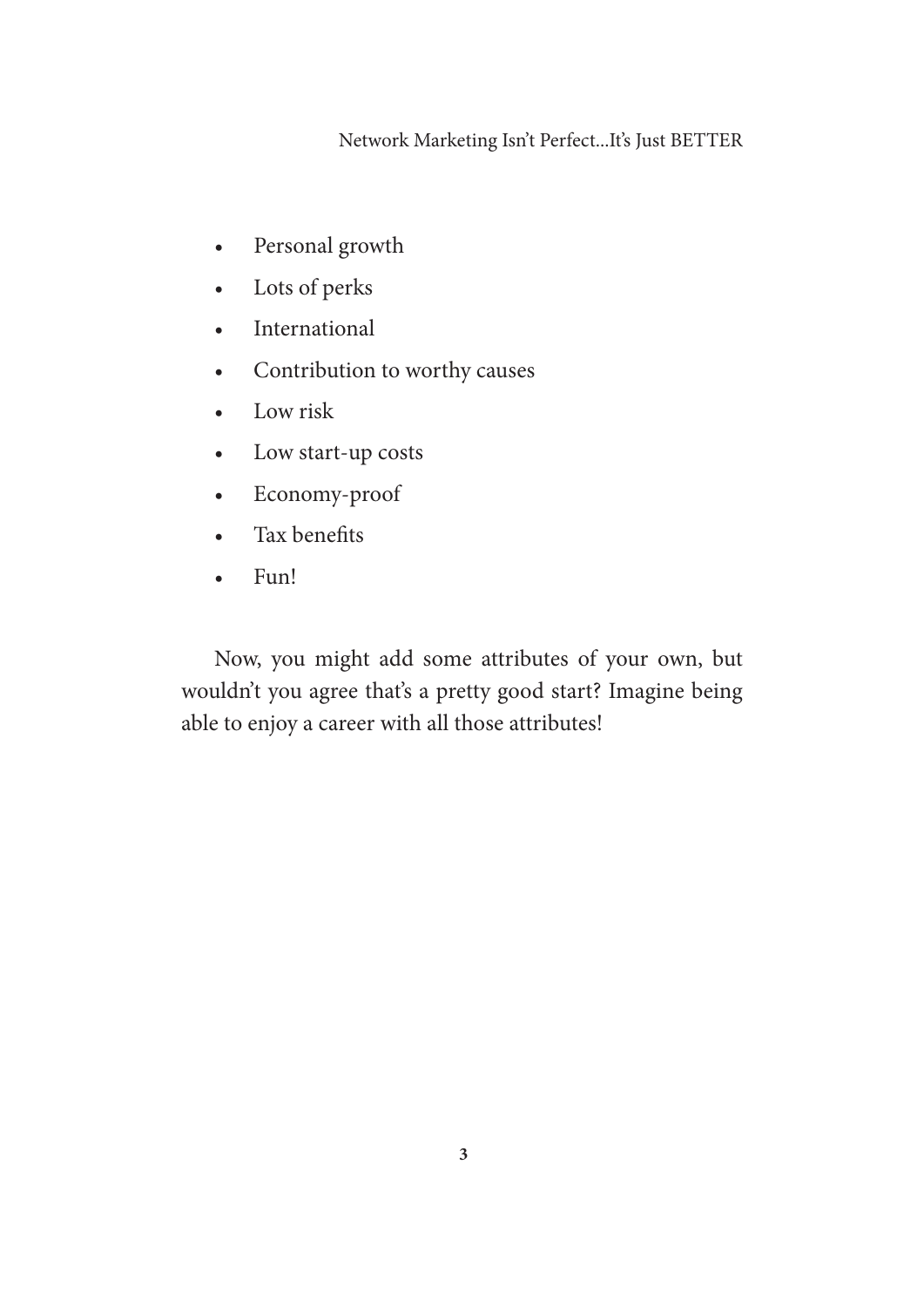## **All "jobs" that I know of fall into one of five categories:**

- Blue-collar
- White-collar
- Sales
- Traditional business ownership
- Investing

## **Blue-Collar Careers**

Here is the Wikipedia definition of blue-collar. "A bluecollar worker is a member of the working class who performs manual labor." My definition is someone who labors to fix something, make something, clean something, build something, or service something (or someone).

In my life, I've worked many blue-collar jobs. And, for anyone who's ever engaged in this line of work, there is a certain satisfaction in a job well done.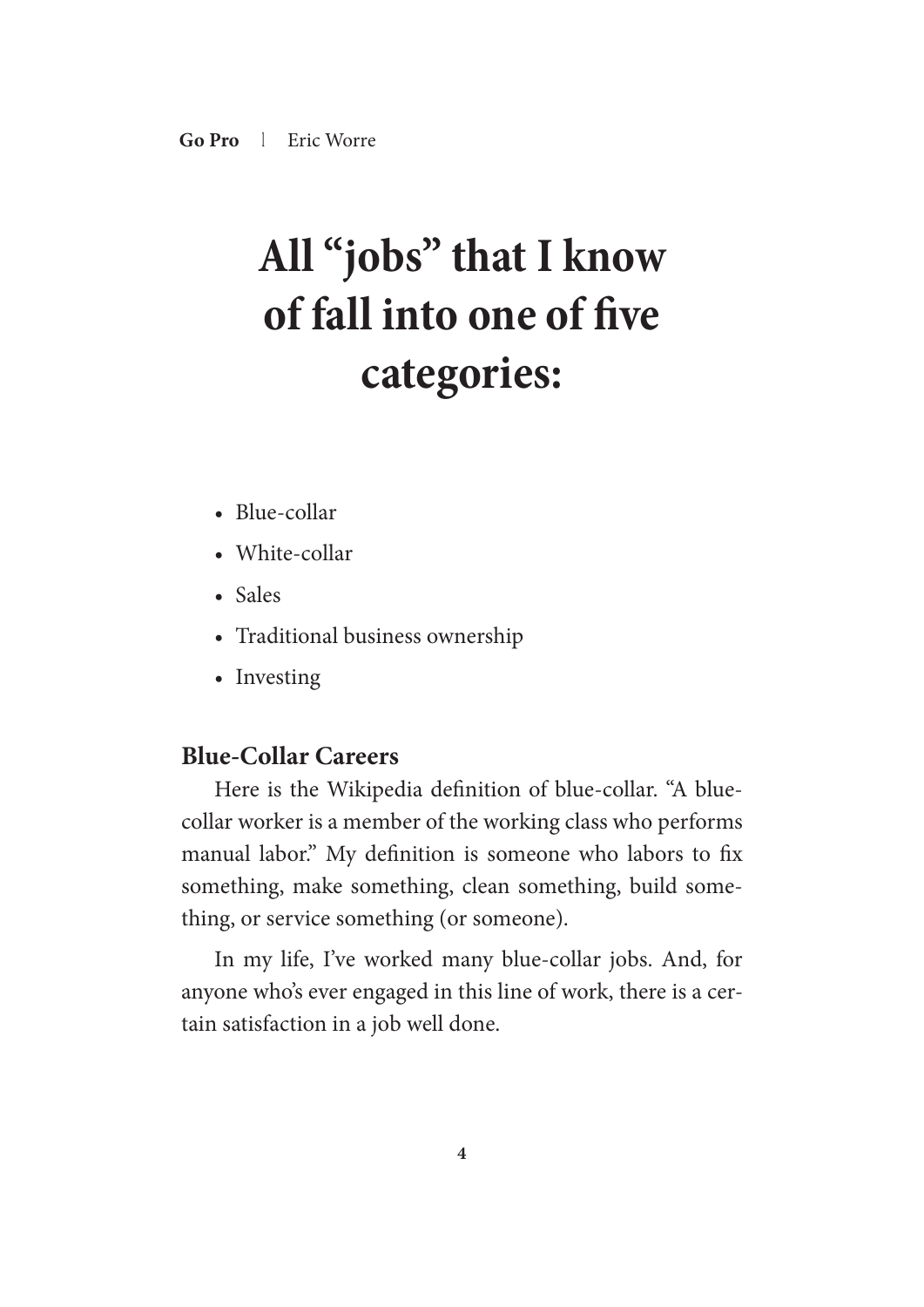Network Marketing Isn't Perfect...It's Just BETTER

But here's the big question: Can blue-collar work deliver on The Perfect Career List? The obvious answer is no. Sure, it can deliver on some of the attributes. It might have a great product and a low start-up cost or any number of other individual items on the list, but if you really look at it, blue-collar just can't get you where you want to be. Not "The Perfect Career."

## **White-Collar Careers**

Here is the Wikipedia definition of white-collar.

"The term white-collar worker refers to a person who performs professional, managerial, or administrative work, in contrast with a blue-collar worker, whose job requires manual labor. Typically white-collar work is performed in an office or cubicle."

My definition is a person who is employed by someone else to do work other than manual labor or sales.

Many people choose a white-collar career, as it is one of the most socially acceptable of the options available. It has long been viewed as the safe and secure option. Recently that has changed. The implied contract that, if you are loyal to the company, the company will be loyal to you, is long gone.

I've also been a white-collar worker in my career. In my experience, there are two types of people who do this type of work: Achievers and Hiders.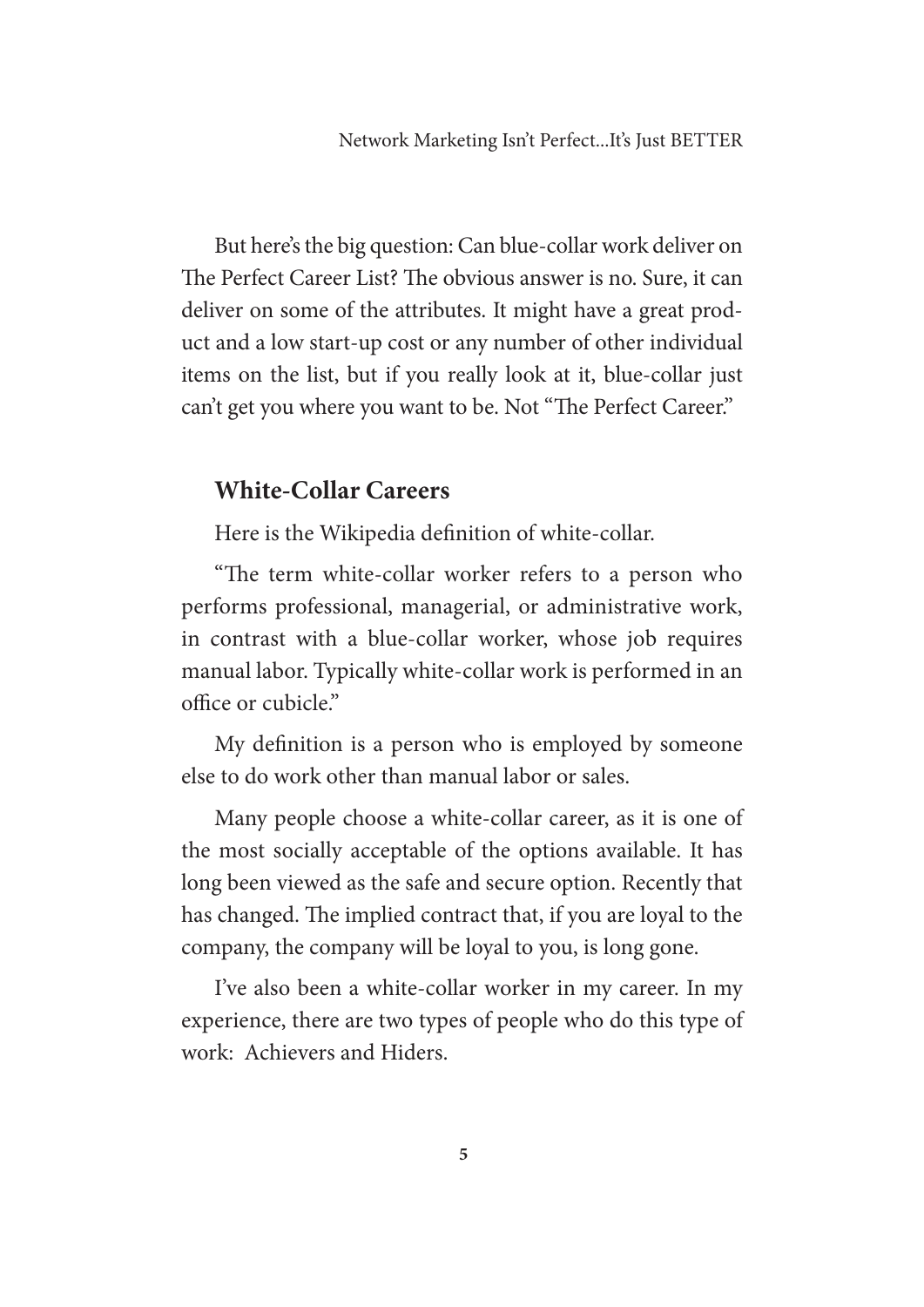Achievers are the people who want to perform at a high level. They are ambitious, motivated and energetic. They are full of ideas and want to move up the corporate ladder, which are great attributes to have. But there is a downside for the Achiever.

The moment a person decides to be an Achiever, they become a target. Their boss sees them as threatening to their job, so they start to hold them down or take shots at their reputation. Their peers see them as a person who will either embarrass them or keep them from getting a promotion, so they start to do what they can to undermine their accomplishments.

So, to remain an Achiever and survive in this hostile environment, a person must become good at one thing that has nothing to do with their productivity—and that's politics. They must learn how to navigate the political world by diminishing their enemies and strengthening their relationship with powerful people. In fact, some of the most successful people in the corporate world aren't Achievers at all. They are pure politicians.

So if you decide to work in the corporate environment and to be an Achiever, you must accept the fact that you must become a good politician also.

Now, let's talk about the Hiders. These are the people who HATE politics, but still need a job. They learn not to be the ambitious Achiever. They don't stand out. They don't speak up in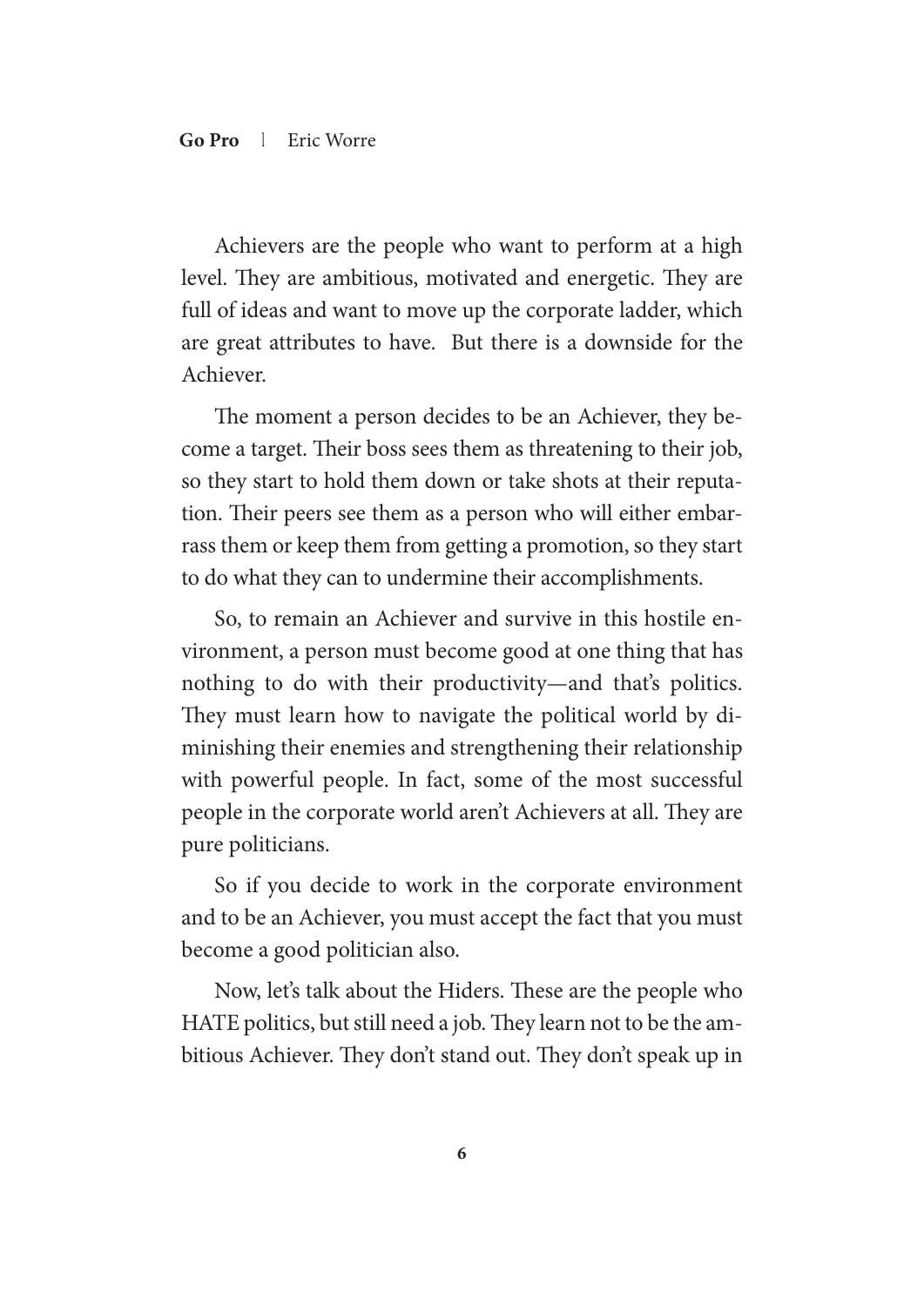meetings. They don't bring new ideas. They HIDE. They keep their heads down and do as they're told. They do just enough so that they aren't talked about negatively. They survive.

And this has worked for decades. But in the New Economy, it's becoming much more difficult to hide. And people are running out of time.

So, back to our Perfect Career List: Can a white-collar job deliver on the list? Again, the clear answer is no—certainly not in very many areas.

## **Sales**

Some people choose to get away from being an "employee" and get involved in a sales career. This is certainly more adventurous because typically salespeople are paid on their production instead of by the hour.

I've known thousands of salespeople. There is a common theme I've noticed over the course of my career. The typical salesperson will have a period of time where everything goes perfectly. Everything they touch turns to gold and they make some really good money.

As soon as that happens, they almost always set their lifestyle to that level of income. They buy a new house, get new cars, put their kids in better schools, purchase a vacation home—the works. Everything is great for a while.

And then something changes.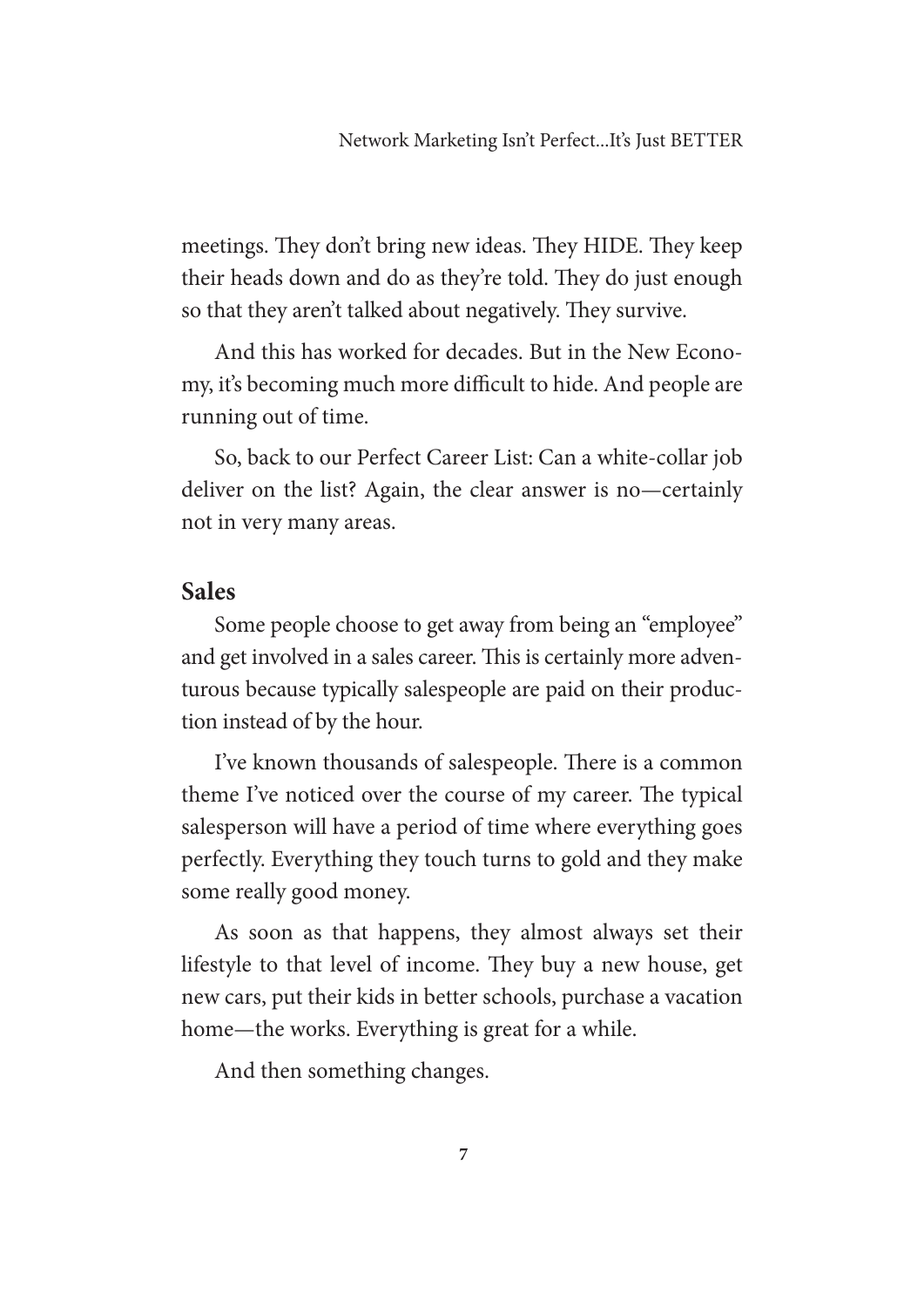The company changes the compensation plan, their territory gets reduced, a competitor shows up, they lose their best customer, the economy goes into recession, new technology makes their offer less valuable, or government regulations change their industry. These are just a few examples. There are hundreds more reasons why the salesperson's world could (and probably will) get more complicated.

When that happens, with the big lifestyle they've developed, now 40 hours a week isn't enough to pay the bills. So they go to 50 hours a week. And then 60. And then 70. And then their life gets very small. Yes, they have the stuff, but they don't have time to enjoy it.

The other challenge for the sales career is, no matter how a person does, they still start at zero the next day. It can be tiring to live under that kind of pressure over a long period of time.

Can a sales career pay the bills? Sure. But can it deliver on The Perfect Career we described earlier? Again, the answer is no.

## **Traditional Business Ownership**

Some people opt for the big dream—building their own business where they are the boss and they call the shots. It's an exciting idea, isn't it? Here's the reality for most people: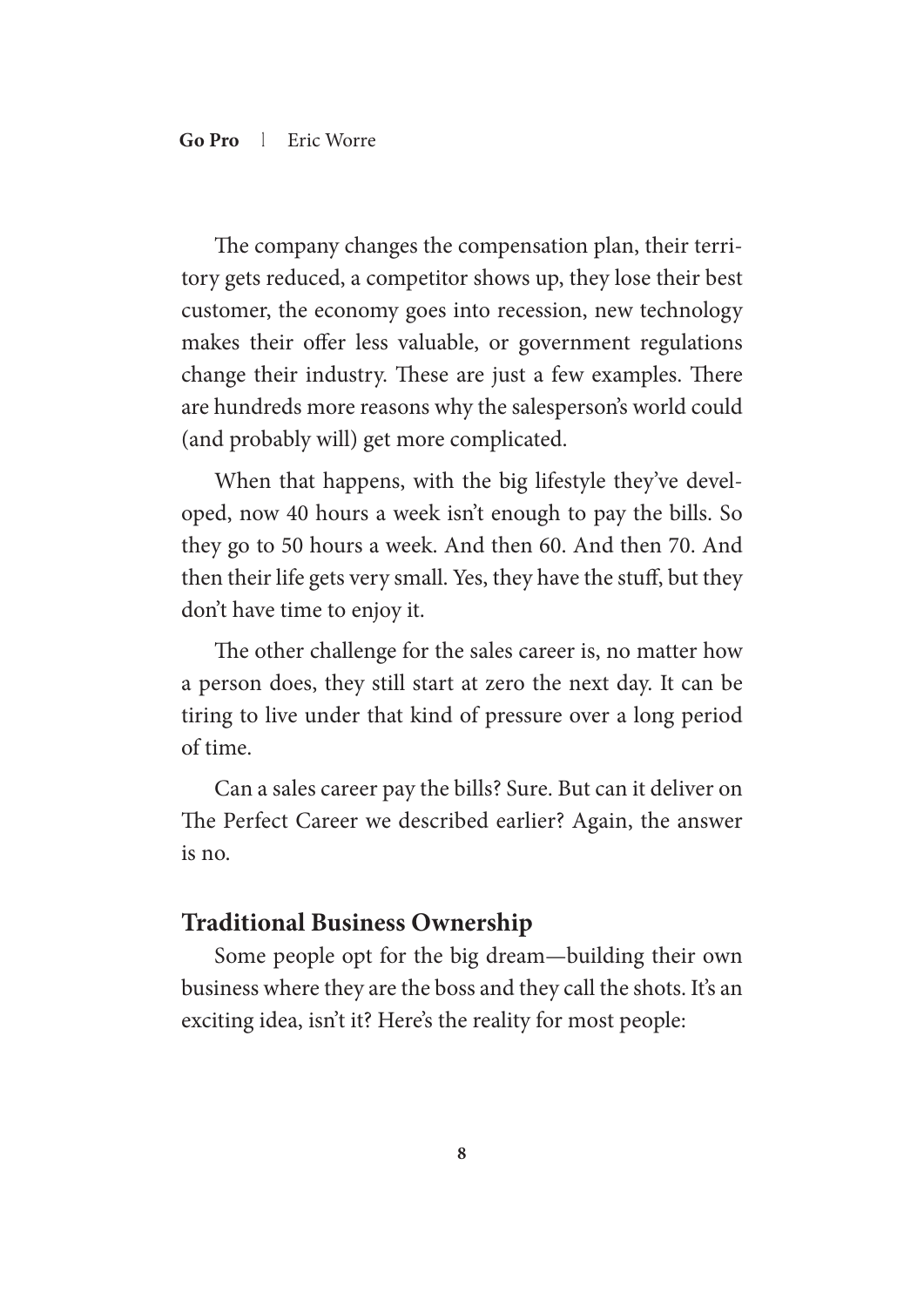**Step one:** They use their life savings, take on new debt, and many times borrow money from friends and family to get started.

**Step two:** They take on more debt in the form of leases and personal guarantees in just about every direction.

**Step three:** Now instead of focusing on what they are good at (let's say they were great at sales and decided to start their own business), they have to be all things to all people. They act as attorney for legal matters, accountant for financial matters, babysitter for employee matters, negotiator for purchasing matters, and collection agency for accounts receivable matters. They even get to take out the garbage. They are doing EVERYTHING but selling, which is what they were good at in the first place.

**Step four:** They struggle. Instead of owning the business, the business owns them. They are the first person to work and the last person to leave. And after everyone else gets paid, they might be able to take home enough money to pay their own bills, let alone reduce the debt they incurred to start the business in the first place.

**Step five:** They succeed or they fail. They either hit a point down the road where the business is successful, or they fail, many times filing for bankruptcy and falling back into a cor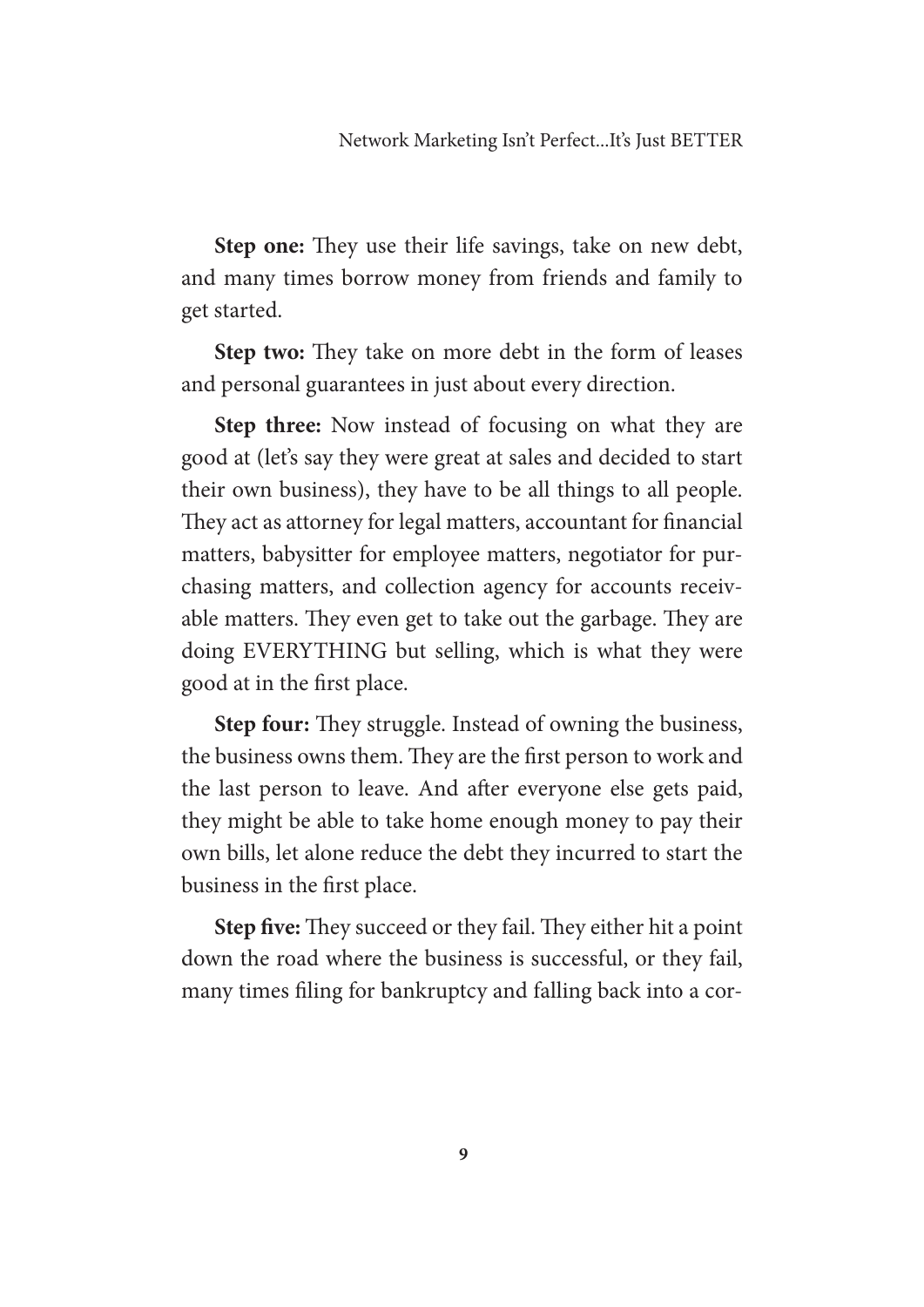porate or sales job. And even if they are successful, that usually means a lifetime of long hours and stress.

Sounds romantic doesn't it? If you haven't started your own business before, ask friends who have if this description isn't accurate. Most people who start their own traditional business aren't worried about getting a return on their investment. They just want a return OF their investment. It's pretty clear that traditional business ownership can't provide the Perfect Career as we've described it.

## **The Investor**

The last category of ways to earn a living in the world today is to be an investor. And what do you need to become an investor? Money, right? If you don't have a lot of money, it's going to be very difficult to earn a living from the return on your investments, especially if you try to be conservative to reduce the risk of loss.

But let's say you do. What's the next thing you need in order to be a successful investor? You need to have incredible knowledge and skill. I know more people than I could count who were skillful real estate investors over the years. But when things radically changed in the real estate market, their skill couldn't help them. They lost big.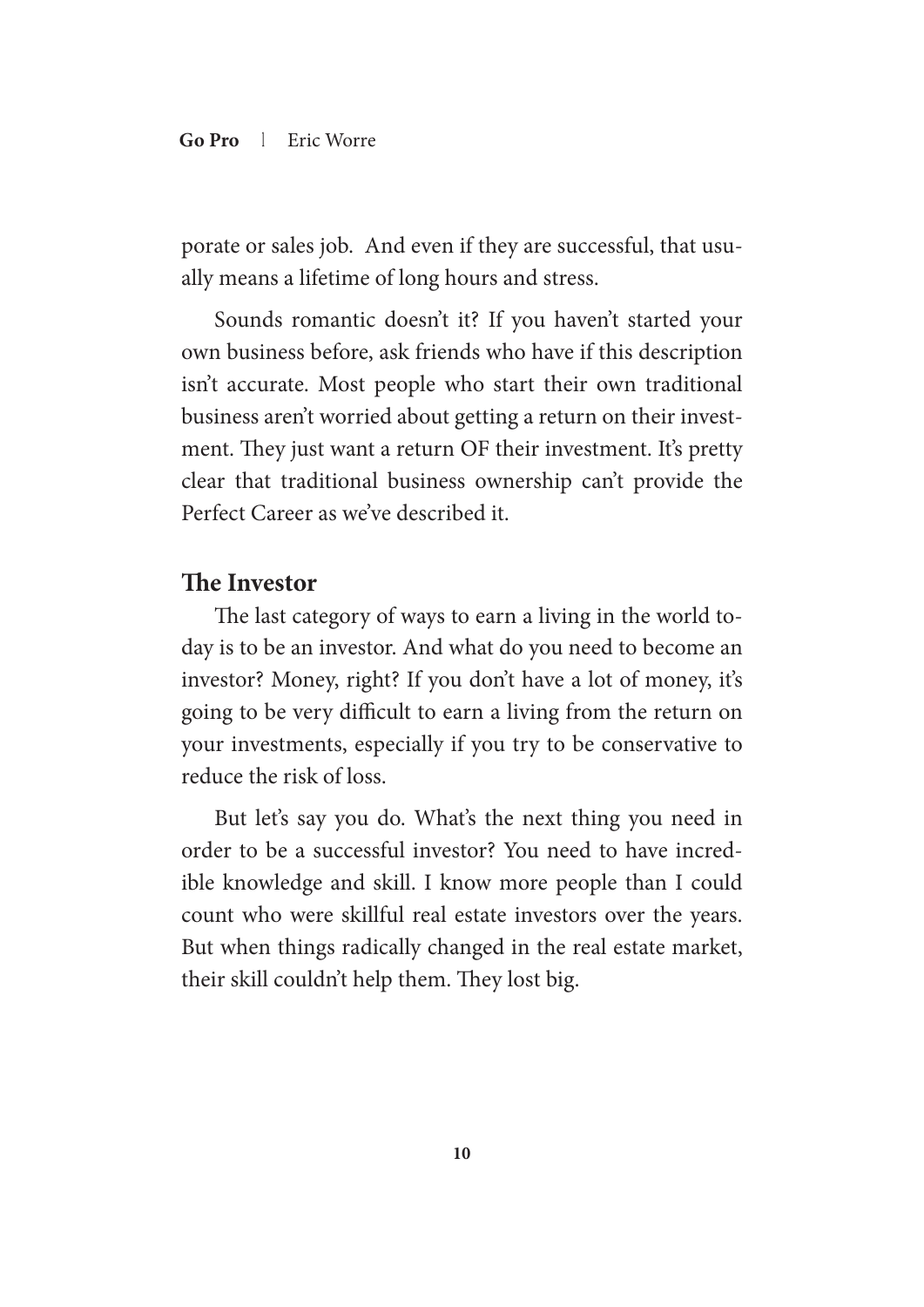Would you like to invest in someone's traditional small business? Good luck. In most cases, you won't be an investor; you are more likely to be a philanthropist.

How about the stock market? People do great there, don't they? A few do, at least from time to time. But I know more people who've lost than have won, especially in the past decade. It's very difficult to have guaranteed returns when you're not in control. And trust me, as an investor you are NOT in control. Anything can happen. And it can happen overnight.

Let me tell you a story to illustrate that point. In late 2001, I was living large. I had sold a company I co-founded and was working as a very highly paid consultant. For my part of the sale I received approximately 170,000 shares of stock in the new company. It was publicly traded on the New York Stock Exchange and selling for about \$44 a share, which meant the value of my stock was around \$7.5 million. I had big income and a great portfolio. Life was GOOD.

I used part of the stock to secure a home construction loan of about \$2 million for a dream house I was building. As for the rest, I didn't diversify because I knew the company was in great shape with a good product and an amazing sales force.

Then something out of my control happened. Overnight the stock went to \$37 a share because a group of investors had targeted the company and shorted the stock. In other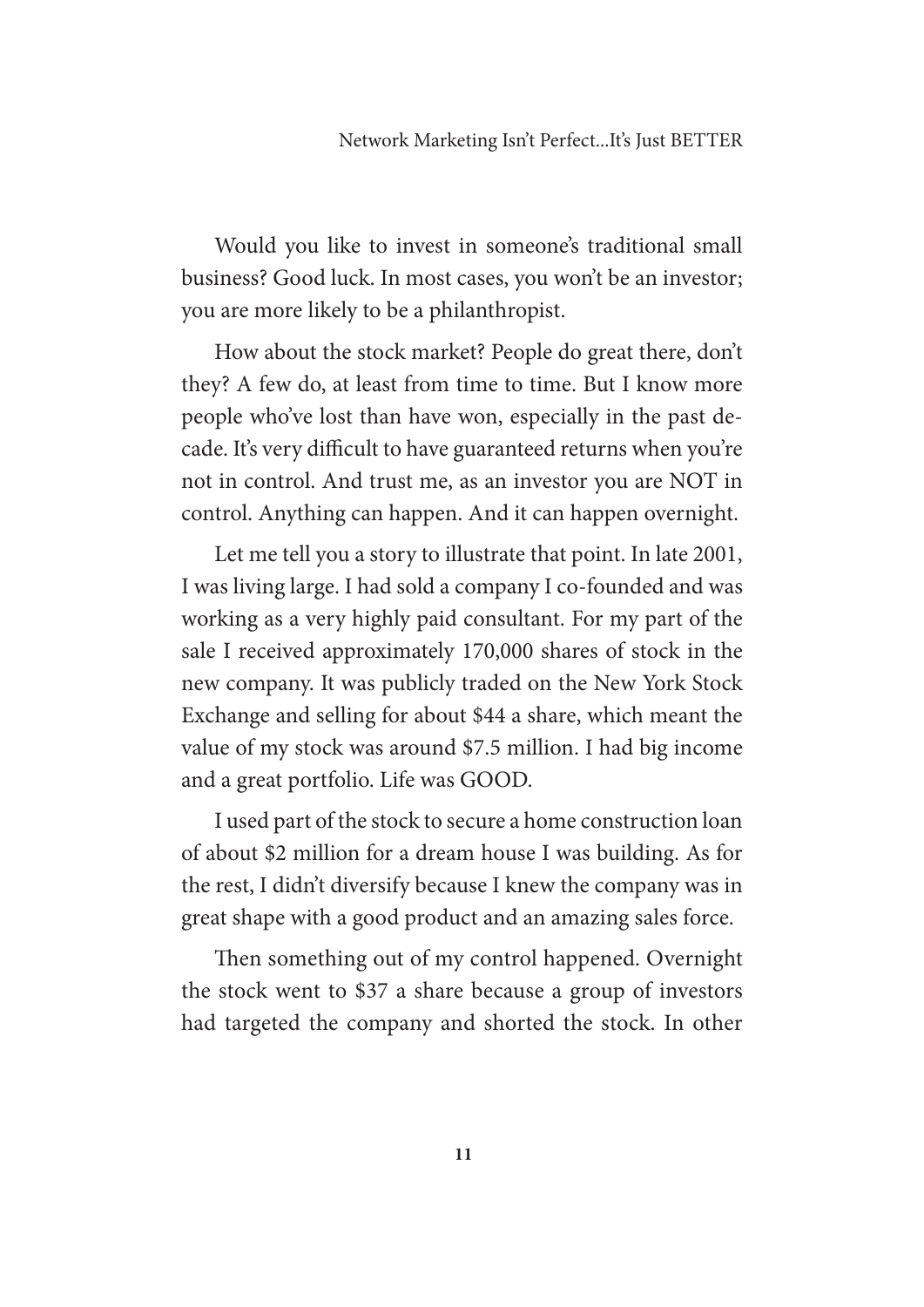words, the lower the stock price went, the more money they would make.

I thought it was ridiculous because the company was doing great, so I bought some more shares at \$37, using my existing shares as collateral, knowing the price would go back up. It went to \$33. I bought more shares. It went to \$27. I started getting margin calls, which meant if I didn't send them money, they were going to start selling my shares to cover the losses. I didn't have it to send.

The stock continued to go down. It went all the way to \$10 a share and my \$7.5 million was gone. Poof! All in less than 90 days. Now, the stock eventually came back and the company was taken private for \$65 a share. But I wasn't there to capitalize on it. I was wiped out.

Could I have been smarter? Sure. Did I make mistakes? Absolutely. But here's the lesson: If you're going to be an investor, you have to accept that things will be taken out of your control from time to time. And when that happens, it can be very expensive.

So, back to our Perfect Career List. Can being an investor deliver on that list? I don't think so.

We've talked about blue-collar work, white-collar work, sales, traditional business ownership, and investing. And none of them can deliver on our Perfect Career List. So is the perfect career even possible? The answer is yes, but to get there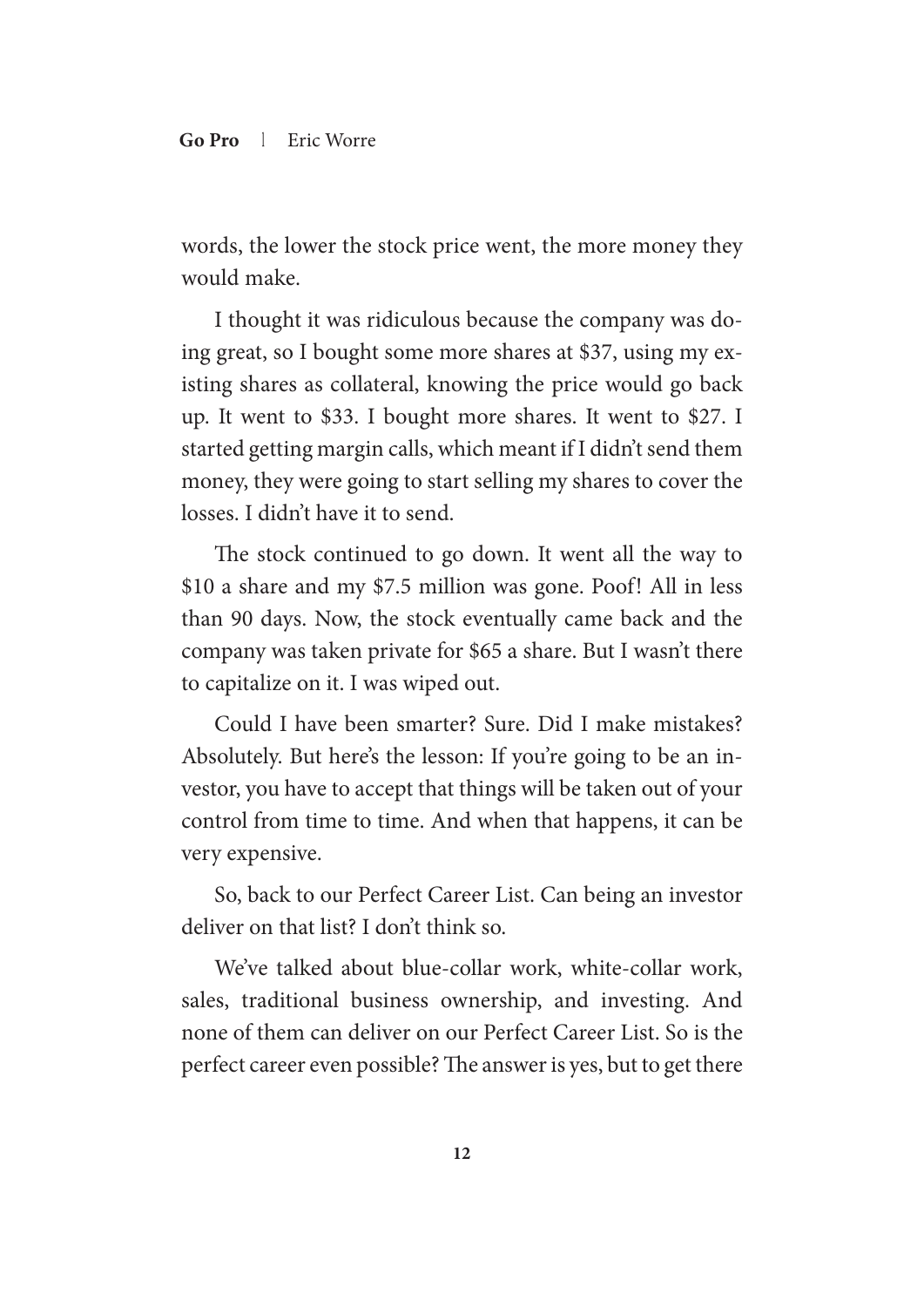you need to understand that everything is changing. The old models of compensation are dead or dying, and we are going through the biggest economic shift in any of our lifetimes.

## **The NEW Economy**

The world as you know it has changed. For the people who don't recognize that fact, it will be the worst of times. For the people who do, it will be the best of times.

Over the last 100 years, an interesting phenomenon occurred. The rise of the corporation became the standard in society. The safe and respected place for people to exist in the workplace was as an employee.

**Step one:** Go to school to learn how to be an employee.

**Step two:** Find a company that will employ you.

**Step three:** Work for that company for 40 years.

### **Step four:** Retire.

In recent decades, the promise of being rewarded by the company for your loyalty and hard work has been exposed as a myth. People began to realize the loyalty they were giving to their company was not being given in return. So a different process evolved.

**Step one:** Go to school to learn to be an employee.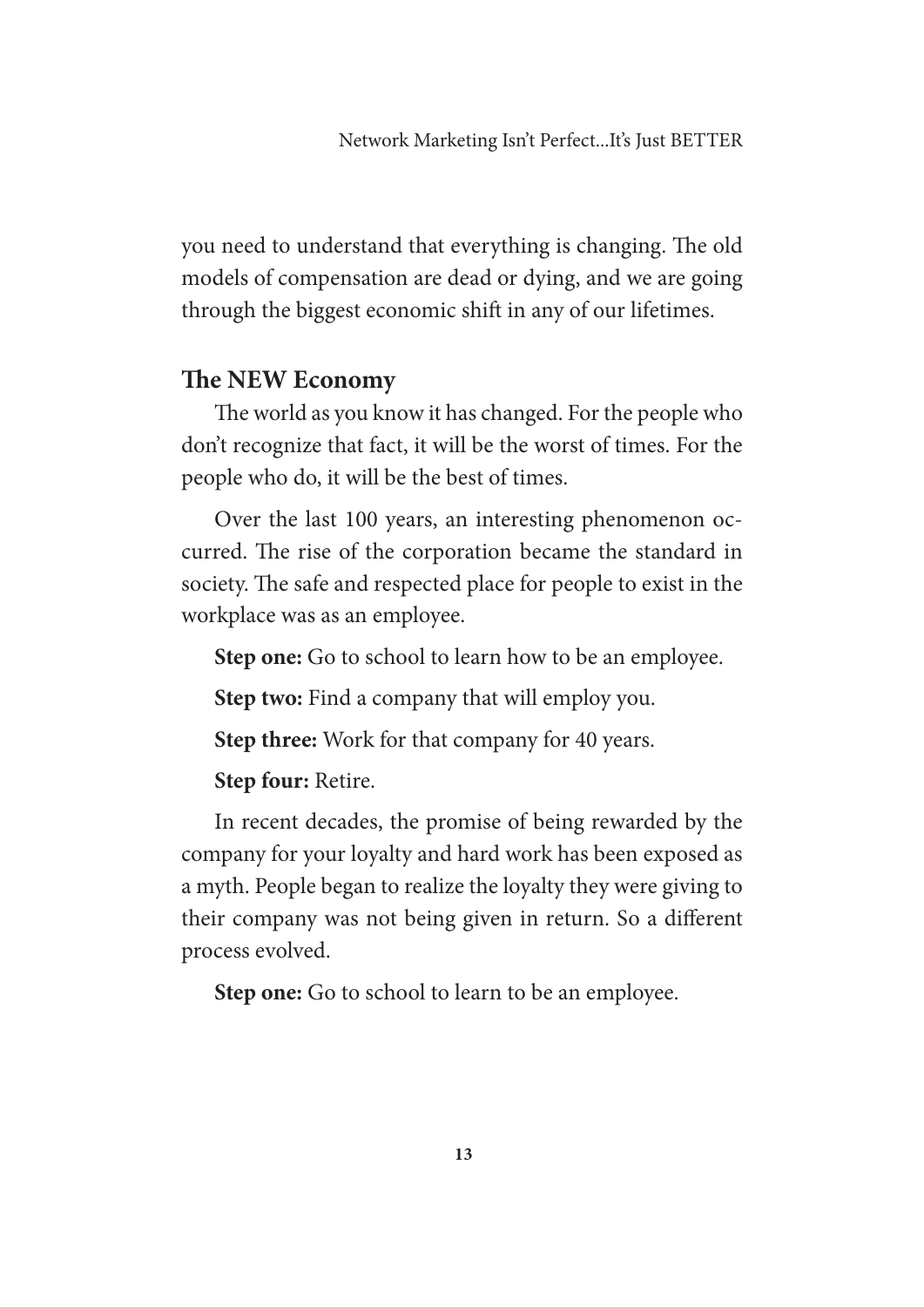**Step two:** Find a company that will employ you.

**Step three:** Switch companies for various political and economic reasons every three to five years over the course of your career.

**Step four:** Find that you can't retire comfortably after 40 years, so you keep working.

And now we are going through the biggest shift in any of our lifetimes. For a century, companies have paid people by the hour, by the week, or by the year. That's changing on a global level.

The world is moving toward a performance economy. And it's already happening. Here's what that means: In the future, you're only going to be paid for performance. You won't be paid for your time anymore. Servers in the food industry already live in this model. They get a very low hourly wage required by law and they make their living through tips, based on their performance.

If you can imagine the same model being applied to virtually every job in the world, you will see what is coming. The person cleaning the rooms in a hotel won't be paid by the hour anymore. They'll be paid per room.

For office workers, here's an example.

A person has a \$60,000 annual salary.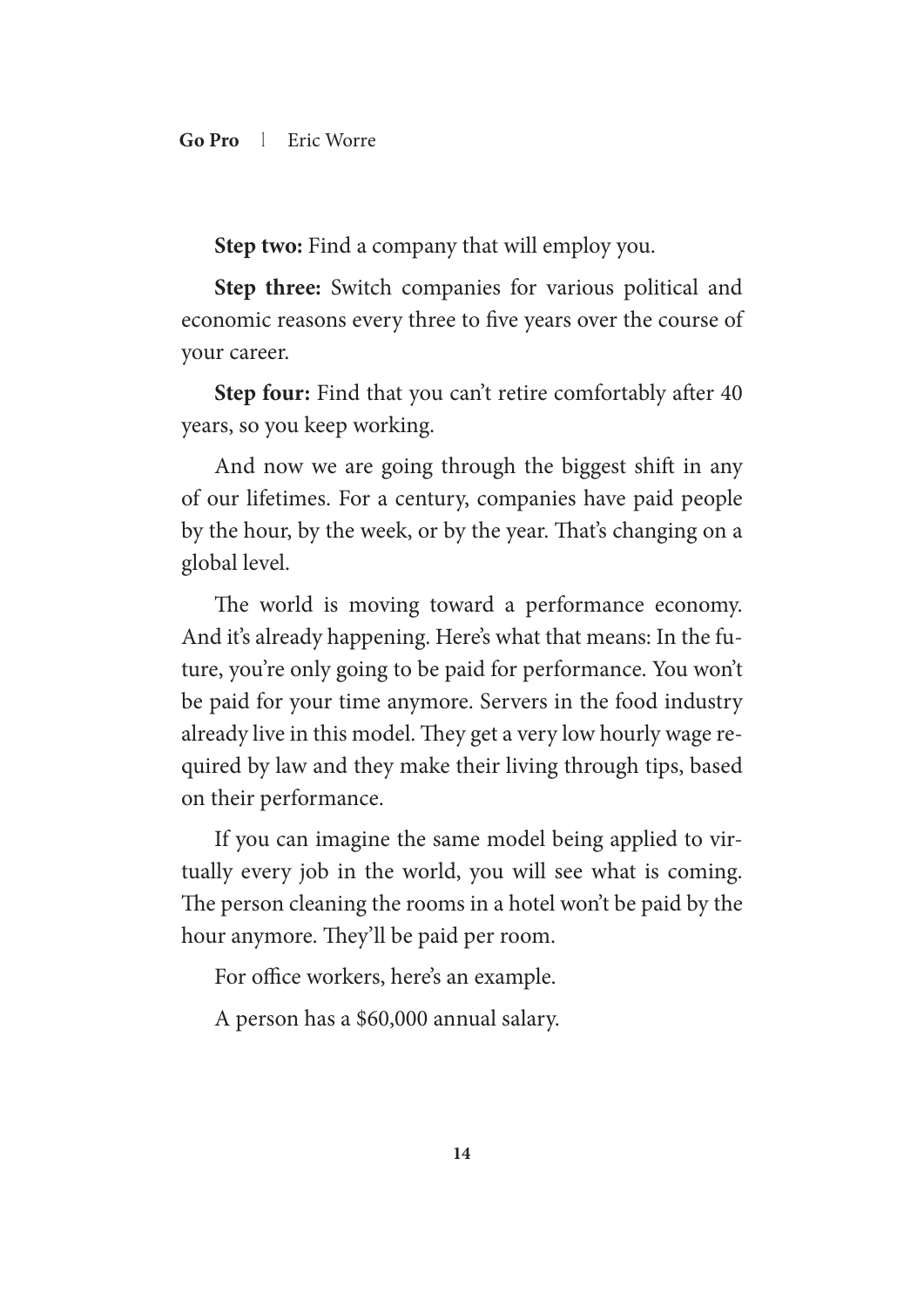**Step one:** The company will lower that salary to something like \$50,000 because with today's marketplace there are other people to take the job for a lower amount.

**Step two:** They will reduce their "base" salary to something like \$20,000 a year.

**Step three:** They will tell that person that they can get an additional \$30,000 over the year if they hit certain performance benchmarks on a monthly basis.

In other words, if they hit their numbers, they can make an additional \$2,500 a month. Now the pressure is on, and the company is loving it. If you don't hit your numbers they can save even more money. If you DO hit your numbers, guess what's in your future? They are going to raise your requirements.

Unless you are extremely specialized, this will happen to you if it hasn't already. Count on it. And it will happen in every single profession worldwide. The evolution has begun.

Why is this happening? One, it's a better model for the company. They'll get better results with less expense. Two, the New Economy needs fewer people, so the company has more people competing for fewer and fewer jobs.

Let me explain why the New Economy needs fewer people. The exponential rise of technology has changed everything. Over 100 years ago, 90% of the population worked in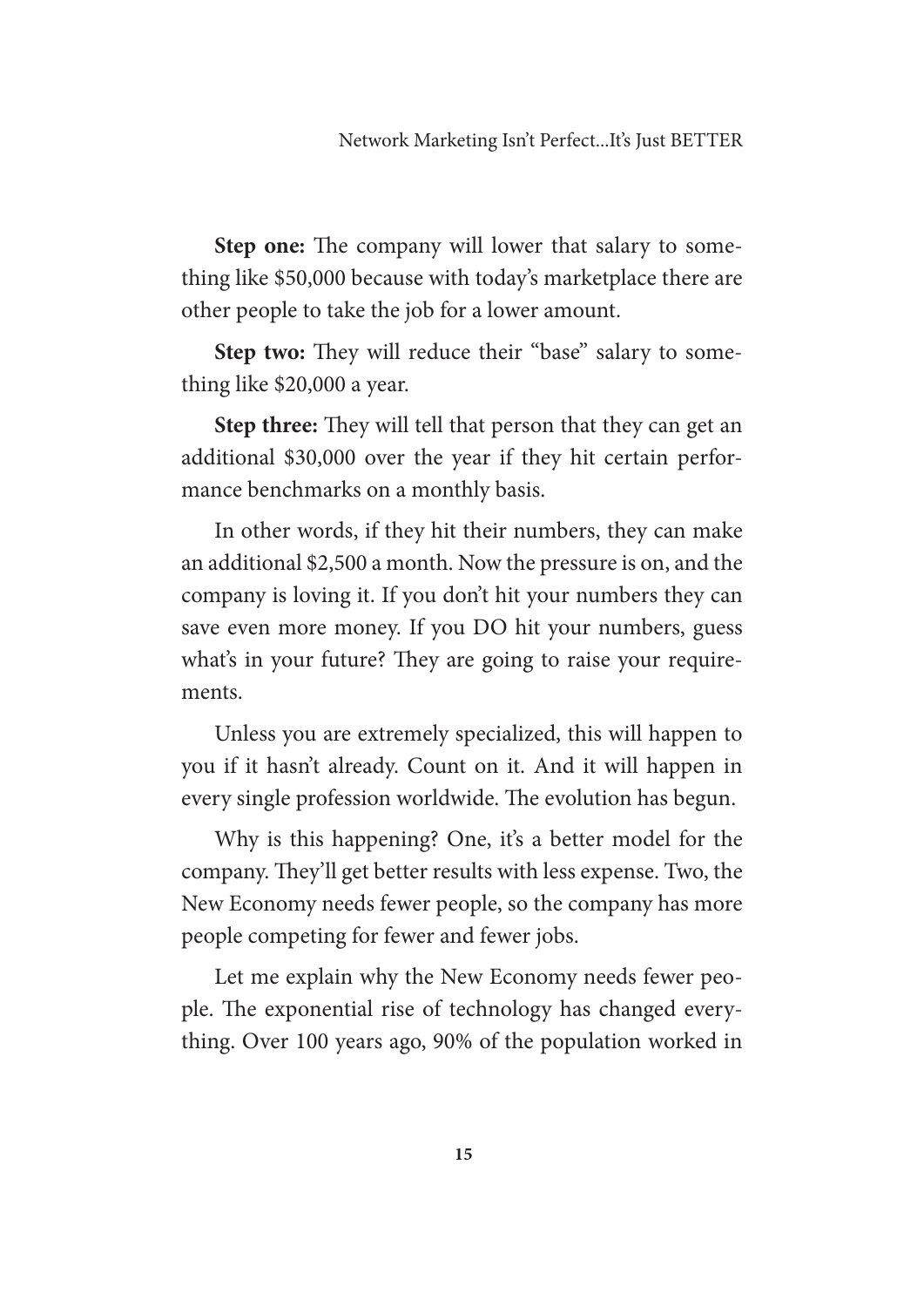agriculture. Today, because of dramatic efficiencies, it's less than 1%, and the farming jobs are gone.

Remember customer service call centers where you talked to people? Today, you talk to a machine and those jobs are gone. Remember when companies had a massive amount of salespeople? Now people order online and those sales jobs are gone. Remember Blockbuster video and all of its employees? Now people watch movies on their handheld or tablet devices, and those jobs are gone. I love books, but go to your local bookstore while you can. They will be history soon, and so will the jobs provided by those stores.

I could go on and on through virtually every work category in the world. Technology and efficiency are eliminating jobs every single day, and there is nothing we can do to stop it. In fact, it's only going to accelerate. If you are sitting there waiting for the economy to bounce back and for jobs to return, don't. They aren't coming back.

Just like the children of farmers saw the handwriting on the wall and left farming for new vocations, the same thing is happening for people working in Old Economy jobs. To survive, they'll need to open their eyes to this reality and find something new.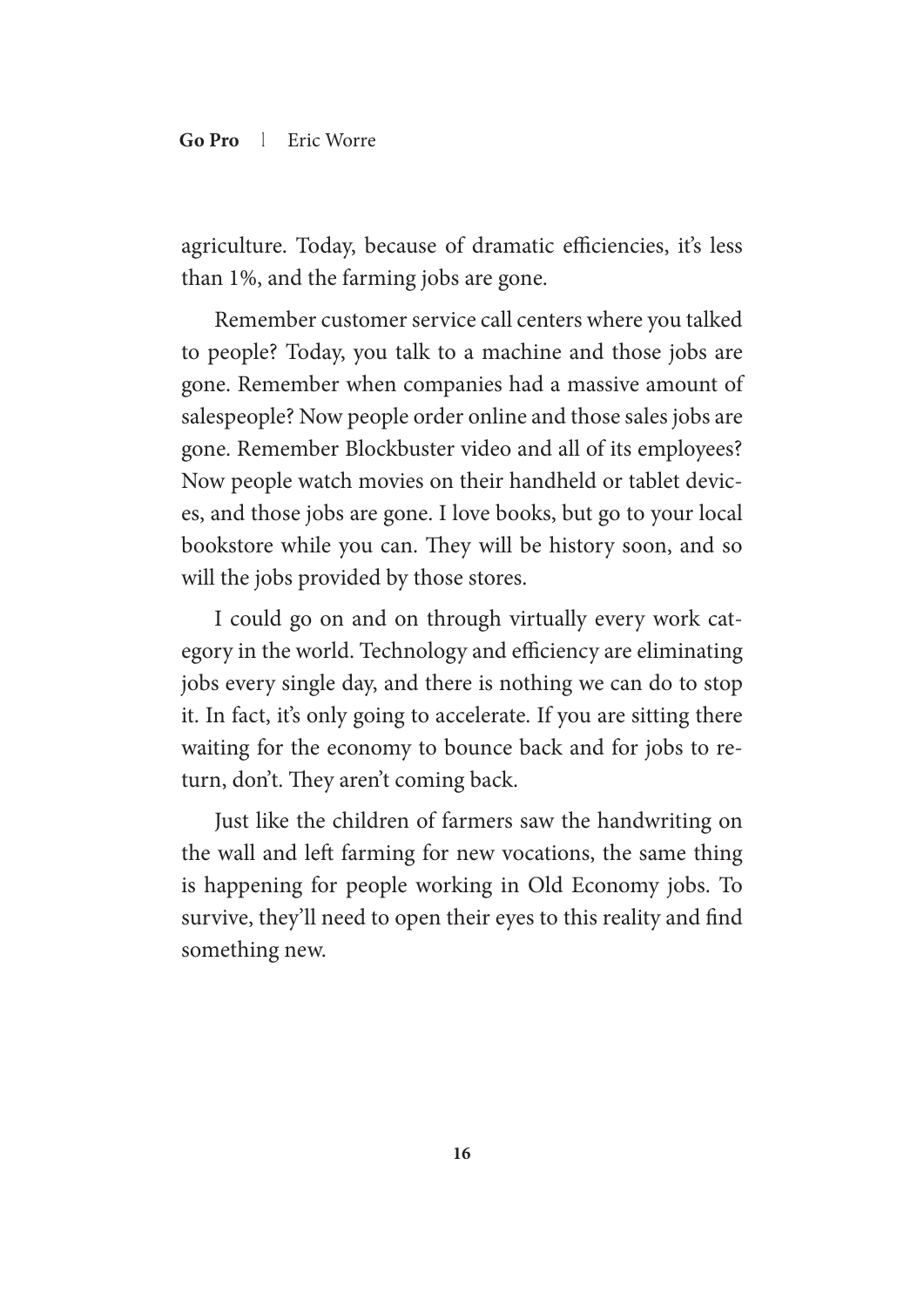# **Network Marketing is BETTER**

The best way I know to not only survive, but to thrive in the New Economy, is Network Marketing. There are important products and services in the world today that need to be promoted to the people who need them. Consumers still need to be educated.

Companies have choices. They can dive into the everfragmented world of advertising to get the word out, they can hire a large and expensive sales force to sell their products or services, or they can utilize Network Marketing to tell their story to the world.

More and more companies will choose to use Network Marketing because it fits the New Economy. They can provide all the corporate support and pay distributors on a purely performance basis to promote their products. It's extremely efficient because in the New Economy, word-of-mouth advertising continues to work better than any other form of promotion. The company can just take the money they would have spent on advertising and promotion and pay it to their distributors to spread the word.

What that means for you as an entrepreneur is that you can receive all the benefits of traditional business ownership without the typical risks. And there will be no cap on your income, because Network Marketing companies WANT you to make as much as possible. If you're going to be paid for performance anyway, why live with the cap?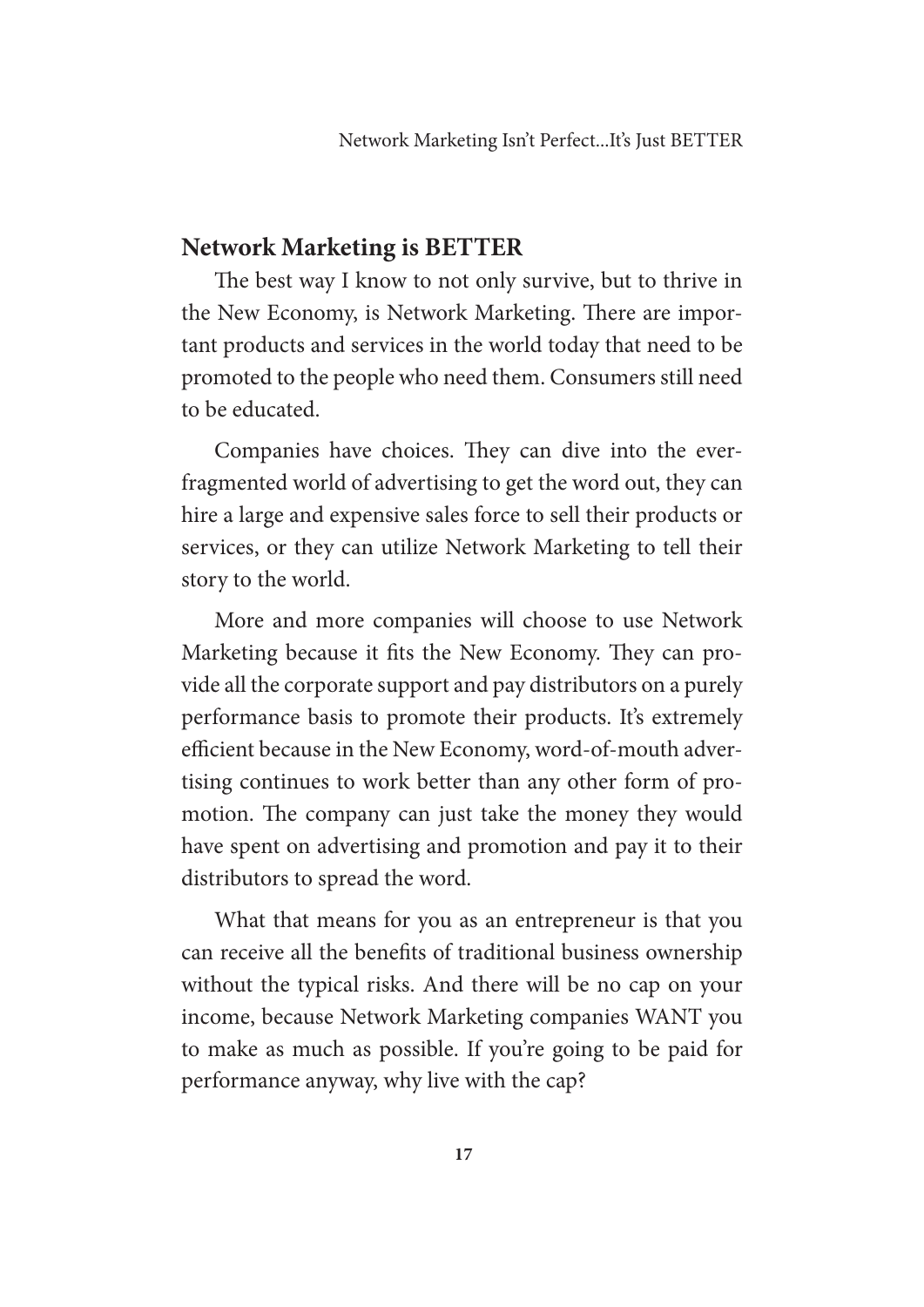**Go Pro** l Eric Worre

## **The "Catch" To Network Marketing**

This all sounds great and it is. But there is a catch that most people won't tell you. Here it is:

> You must accept a temporary loss of social esteem from ignorant people.

That means for a while, people still living in and trying to function in the old system will think less of you. They won't understand. They'll think you're crazy for being involved in Network Marketing.

And actually, the word "accept" isn't completely accurate. You need to do more than that. You need to embrace the temporary loss of social esteem from ignorant people. YOU are seeing the future before it becomes apparent to everyone else. YOU are the smart one. YOU are the person taking action to live a better life.

There is a reason why people will think less of you, and it's not just because they are stuck in the old system. Let me see if I can help you better understand this, because if you decide to make Network Marketing your profession, it's important to know.

Most people have either joined a Network Marketing company or know someone who has. This is what goes through the mind of virtually every person who decides to get involved. "Hmm, I can think of five or six people who might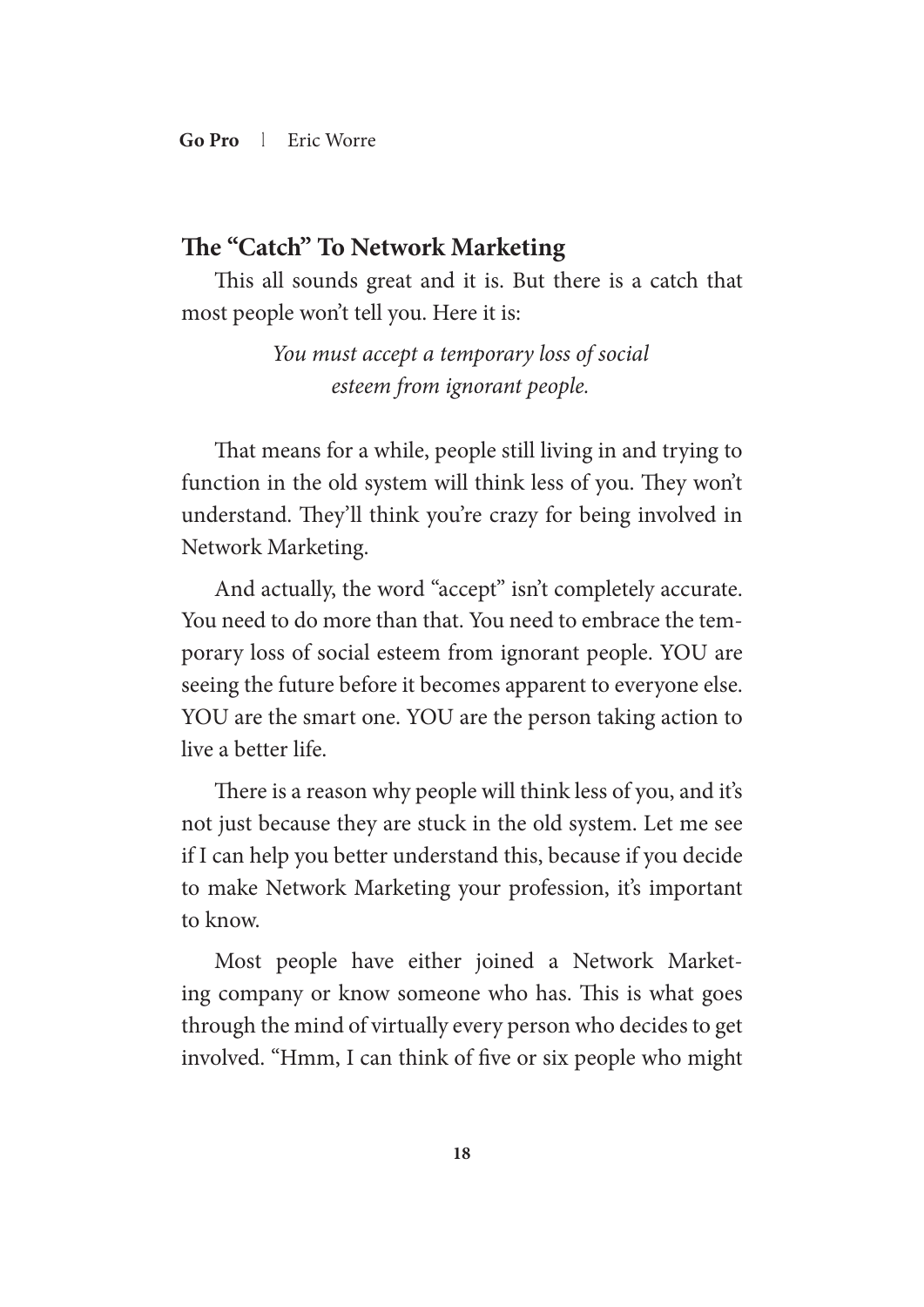do this too! My sister would be great! My friend loves this kind of thing. I know this other person who could be amazing! Okay, I'll join."

In other words, they aren't joining a profession. They're just hoping to get lucky, sign up a few people to cover their own start-up costs, and sit back and wait for the money to roll in. The allure of being paid for someone else's efforts is powerful, but often badly misunderstood.

They haven't started a real business. They just purchased a glorified lottery ticket. Imagine a lottery ticket with six scratch-off spots. Those spots represent each of the people the new person thinks will certainly join. They approach those people and try to get them to join. And because of their lack of skill, most of them end up with nothing—just like the lottery ticket. This becomes just another lost opportunity, and since they have acted in unskilled ignorance, they may have damaged some friendships as well.

So they rip up the ticket, and instead of taking responsibility for not really starting their business, they blame Network Marketing and make sure to tell the world, "Look, I've been there. I've done it. I talked to every person I know, and Network Marketing just doesn't work. Save your money."

THAT'S what you're dealing with if you choose this as a profession—the opinions of ignorant people who think they've done it right and it doesn't work. If that's going to be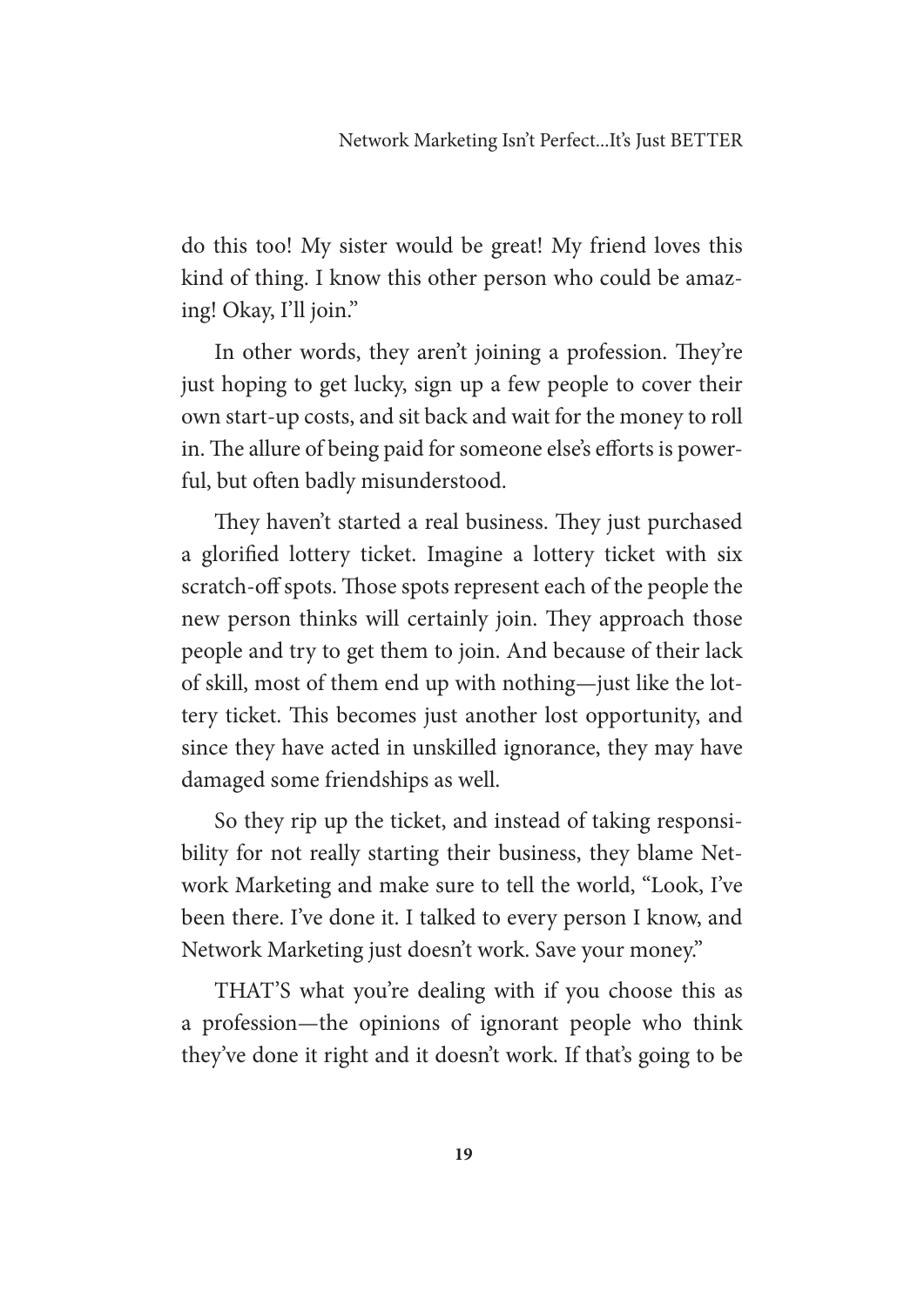too hard to handle, then Network Marketing isn't for you. But if you can embrace it, the world is yours.

The people who embrace this get paid BIG money. Companies will pay unlimited amounts to people who can help blind people see, who can educate the ignorant, and who can build a community of like-minded people.

Some people like to say, "Perception is reality." I hate that saying. All great leaders in the world have ignored it for centuries. What if Nelson Mandela had said perception is reality? What if Martin Luther King Jr. had said perception is reality? What if Steve Jobs had said perception is reality? The great leaders of the world said, "Reality is reality, and I'm going to do everything possible to help people understand that fact."

The truth is, Network Marketing isn't perfect. It's just BETTER. And that's reality!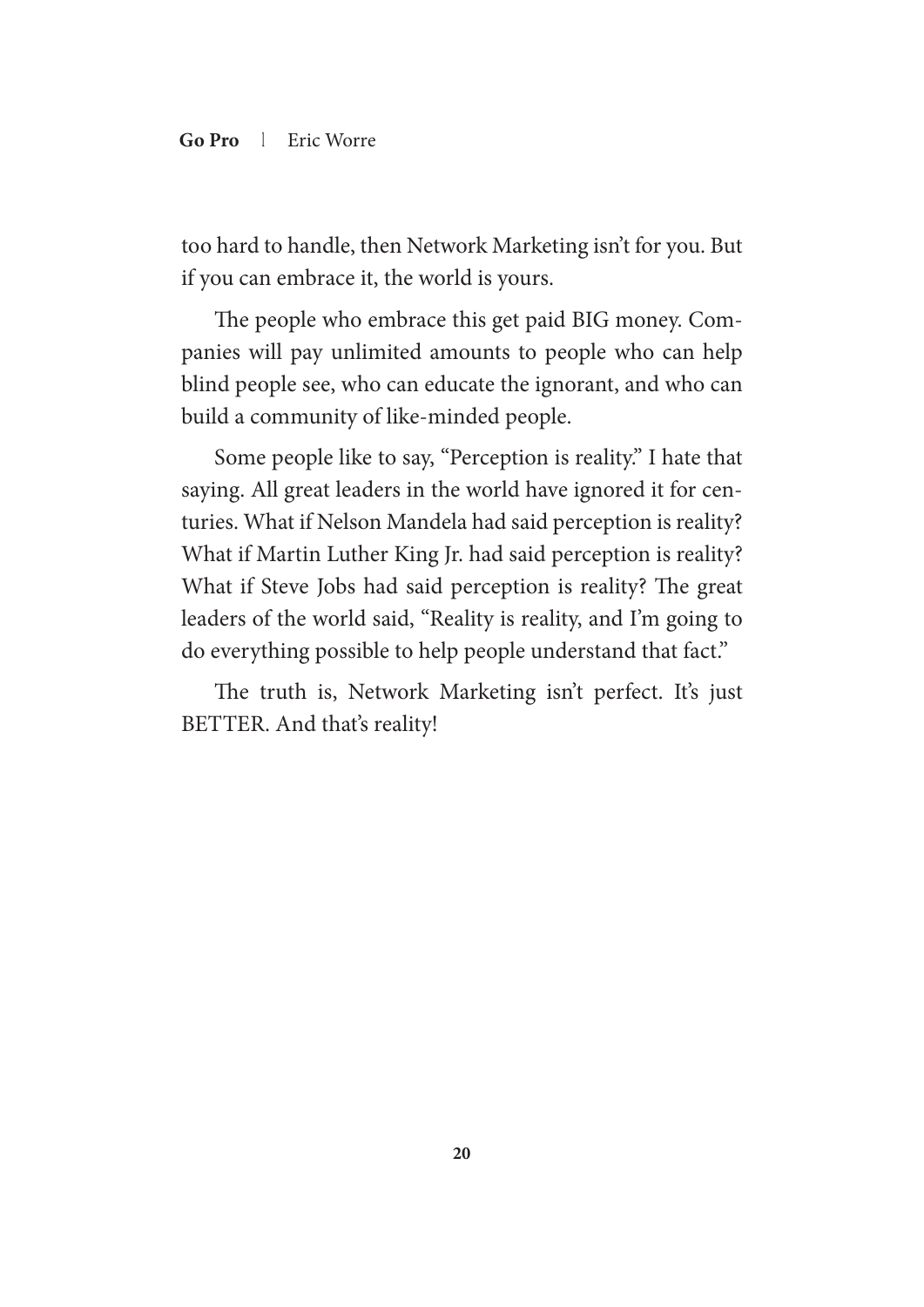### **CHAPTER TWO**

# **If You're Going to be Involved in Network Marketing, Decide to be a Professional. Decide to Go Pro.**

There are three categories of people in Network Marketing.<br>I've seen all of them and I've been all of them. They are the<br>Posers, the Amateurs, and the Professionals. I've seen all of them and I've been all of them. They are the Posers, the Amateurs, and the Professionals.

#### **POSERS**

Posers treat this profession as a lottery ticket. They're hoping to hit it big with as little effort as possible. When I first started out, I was a Poser, hoping to ride on my dad and his partner's coattails. Luckily for me, I got some results and that kept me going, at least in the short-term. But I think you can agree with me that remaining in the Poser category is a bad idea. Within about 90 days I moved out of that category and became an Amateur.

### **AMATEURS**

Amateurs focus on different things. One of the things I continued to focus on as an amateur was luck. I was really hoping to get lucky and sign that monster distributor who was going to make me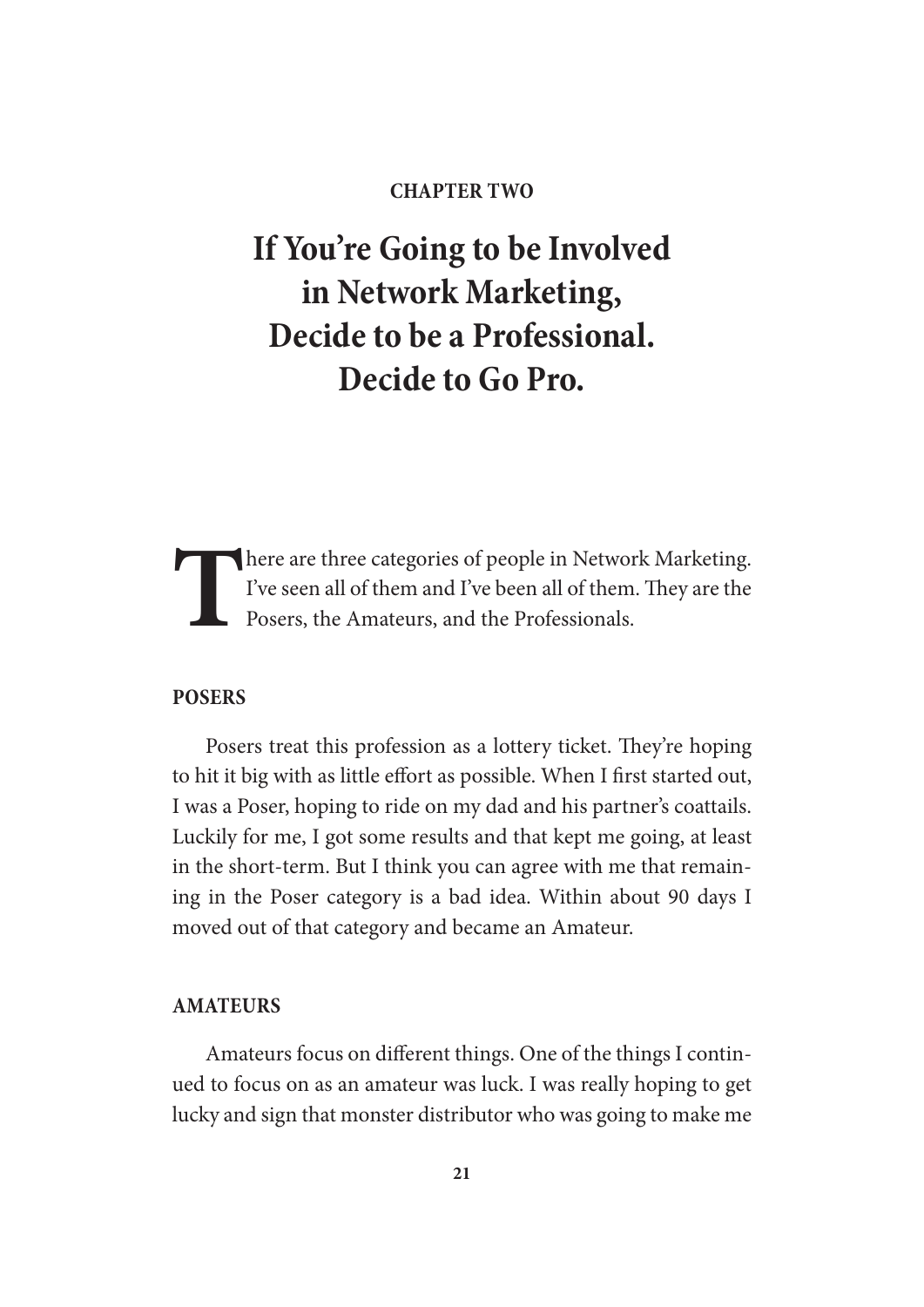rich. We've all heard the stories of some person who had their lives completely changed by one sign-up. In reality, even if some of those stories are true, it really doesn't serve our profession very well, because it makes people spend their time hoping for that big hit.

The second thing I focused on as an amateur was timing. I was always worried about timing. Did I get in early enough? Could I be the youngest top-level person in the company? How many other leaders were already in my local market? Were there too many to compete against? Were there enough to get true momentum? How was the company? Was it too big? Did I miss the growth curve? Was it too small? I was obsessed with the idea of timing.

The third thing I focused on as an amateur was positioning. Was I in the right organization? Did other people have a better position than me? Maybe I didn't have the right upline. Would I do better somewhere else?

And the fourth thing I focused on as an amateur was shortcuts. I was always looking for an angle. Any gimmick that came down the road, I was up for it. Newspaper advertising? Okay. Help wanted signs by the side of the road? Let's go do it. Passing out fliers at the mall? I'm in. Going door to door? Let's try it. The Internet didn't exist when I was an amateur. Just imagine how crazy I would have been over all the Internet tactics I could have used to distract myself. What that meant was, every time I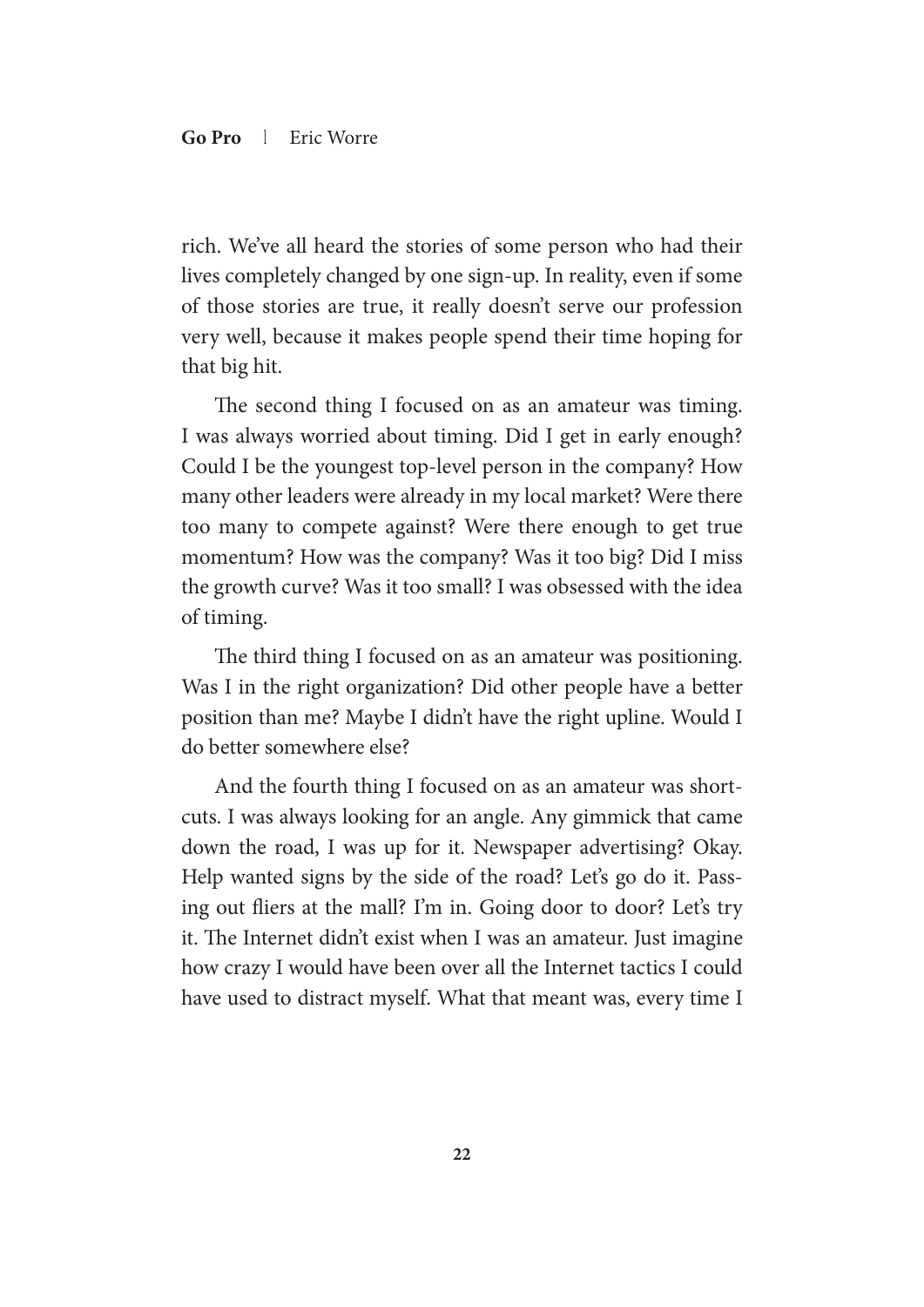heard of some shiny new approach being trained by anyone in the world, I was digging into it to try to find the shortcut.

And then, I finally made the decision to Go Pro. Wikipedia's definition of a professional is, "A person who is paid to undertake a specialized set of tasks and to complete them for a fee." My definition of a Network Marketing Professional is, "A person who is an expert at the skills required to build a large and successful Network Marketing organization."

There is a phrase in our profession that does more harm than good. It says, "Ignorance on fire is better than knowledge on ice." The point of this phrase is that it's better to be excited and ignorant than it is to be apathetic and smart. That may be true, but why do we have to choose one or the other?

Let me give you an example. Let's say you were in need of an operation. At the hospital you meet your doctor. He comes in and says, "I'm very excited to conduct your operation. I'm so passionate about it I could hardly sleep. No one on earth wants to help you more than I do." You say, "Wow, thanks Doctor. How long have you been doing these type of operations?" And he says, "Well, I've never had any schooling on this particular operation, and I've never practiced and I've never done one, but it doesn't matter because I'm so passionate!" How are you going to feel? Enthusiasm is great, but eventually you need to marry that passion with skill.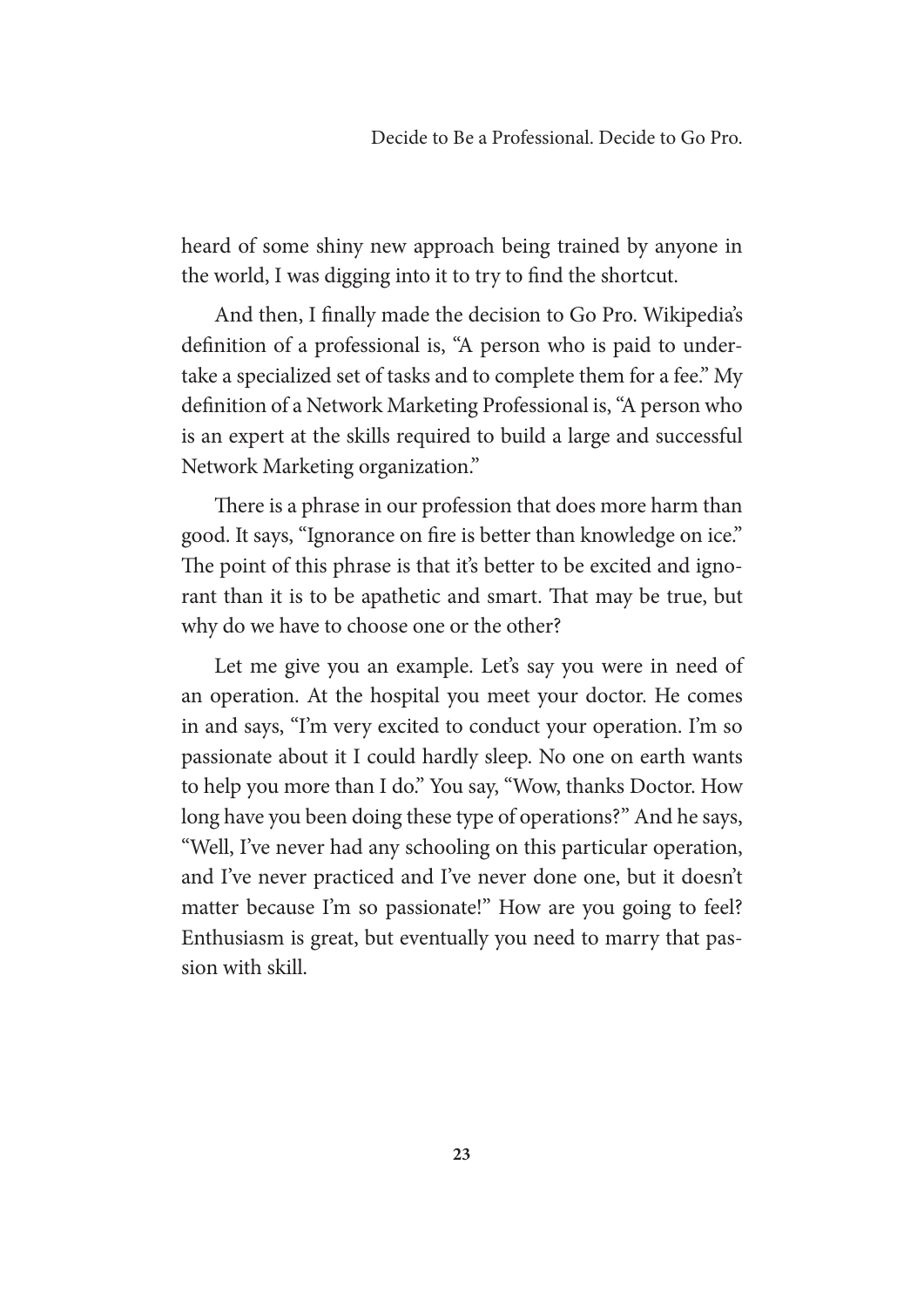Professional athletes will devote endless hours to preparing for competition but when they join Network Marketing, they won't give one day's worth of effort to learning our skills. Doctors will devote a decade of their lives at huge financial expense to become physicians, but when they join Network Marketing they won't give a month's study and practice to become a Network Marketing Pro.

In his book Outliers, Malcolm Gladwell's research showed it takes approximately 10,000 hours of practice to reach the expert level at anything. With four hours a day of practice, that adds up to about seven years. That formula applies to Network Marketing as well. It's going to take about seven years for you to become world-class. The good news is, the profession is very forgiving and you can earn a lot of money while you're becoming an expert. The trick is not to get complacent; don't stop learning while you're earning.

When I made the decision to Go Pro, everything changed for me. I stopped focusing on luck, timing, positioning, and shortcuts. I even stopped focusing on the money. My world changed when I started focusing on the skills and made the commitment to practice, practice, practice, until I mastered them.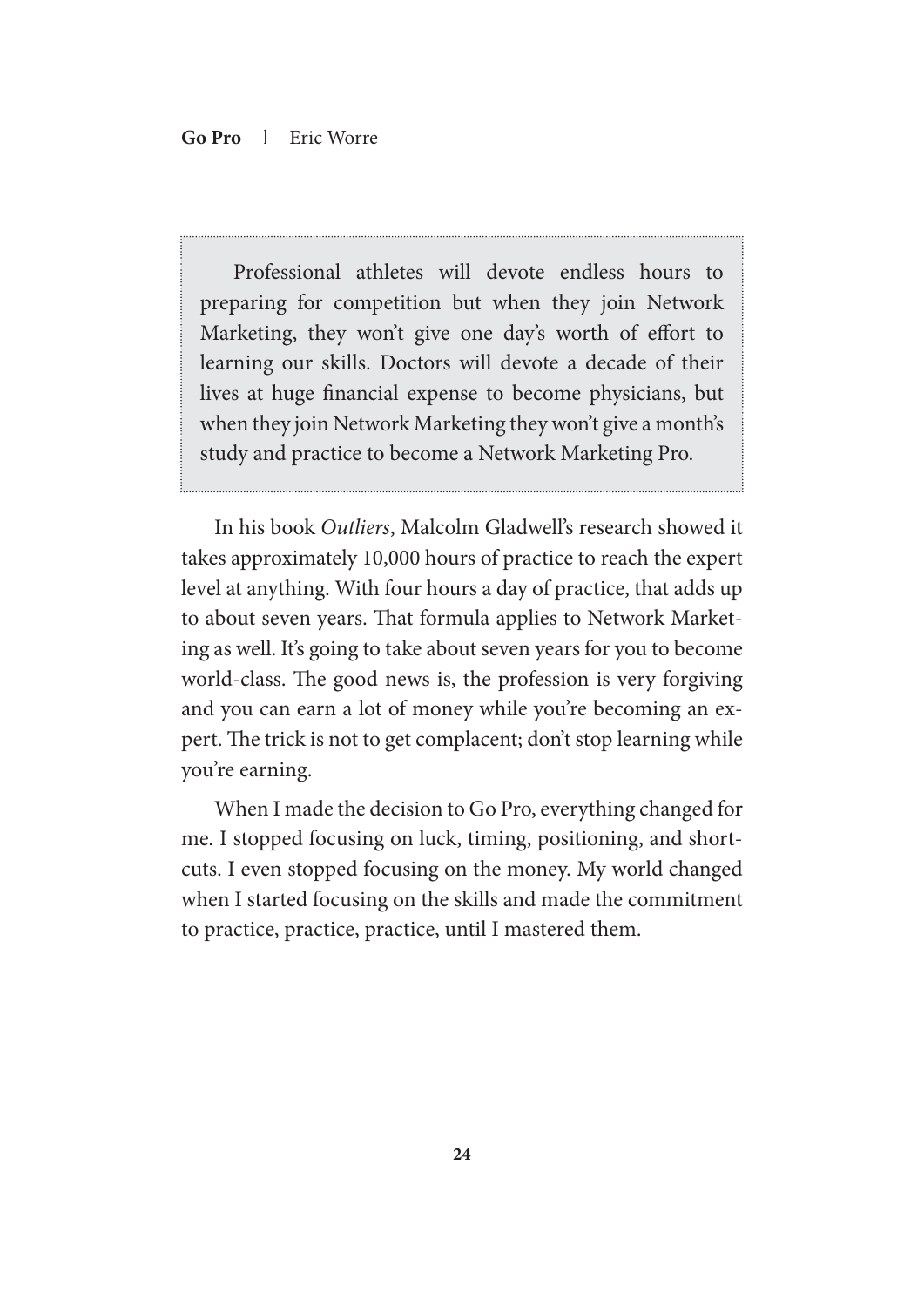Decide to Be a Professional. Decide to Go Pro.

Another thing happened when I decided to Go Pro. All of a sudden, my group started to grow. It was like people could sense my change of focus and my commitment to excellence and they wanted to be a part of it. Think about a time in your life when you were around a person committed to excellence. It might have been a teacher, a coach, a boss or a friend. How did it make you feel? It was inspiring, right? You'll find you will be an inspiration to others when you make this important shift.

Bottom line: If you're going to be involved in this great profession, decide to do it right and treat it like a profession. If you Go Pro, this business is great. If you stay a Poser or an Amateur, you're going to be miserable.

And by now, you've noticed I use the word profession a lot. I do that on purpose. Network Marketing is more than just a project. It's not an industry. It's a profession. If you do it right, it's truly a career choice. It can take you out of working in a job that doesn't make you happy to a place of total freedom.

That's why I called my website NetworkMarketingPro.com. Here's what I tell people every day: "Ladies and gentlemen, my wish for you is that you decide to become a Network Marketing Professional—that you decide to Go Pro, because it is a stonecold fact that we have a better way. Now let's go tell the world."

When the site launched on March 11, 2009, very few people called themselves Network Marketing Professionals. That's no longer the case. Millions of people have changed the way they think about our business, and I'm proud of that fact.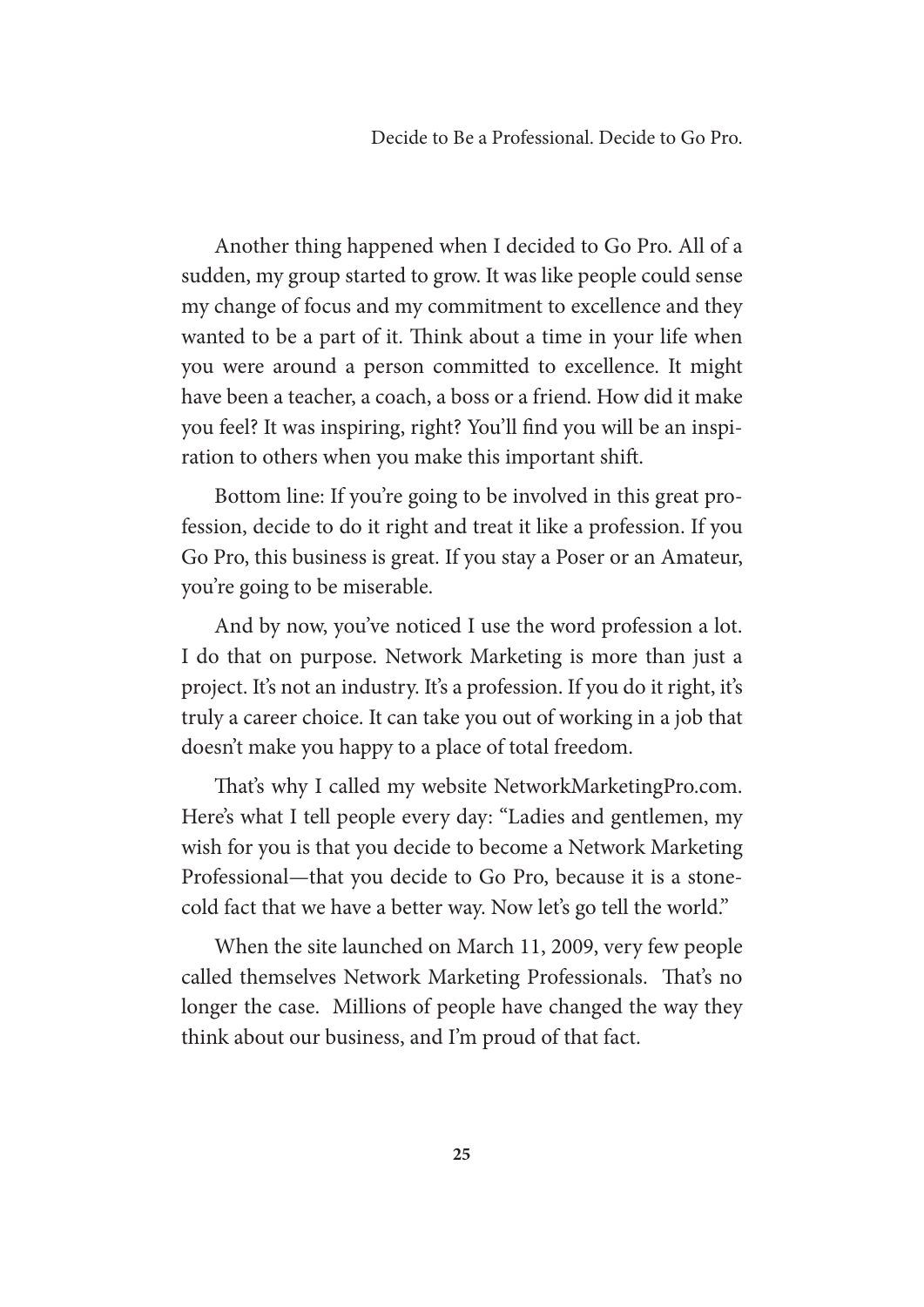**Go Pro** l Eric Worre

I look forward to the day when it's common for people to hear:

> I'm a doctor, but I'm also a Network Marketing Professional.

I work in construction, but I'm also a Network Marketing Professional.

I'm an athlete, but I'm also a Network Marketing Professional.

The more people hear those words, the more the world will be ready for a better way.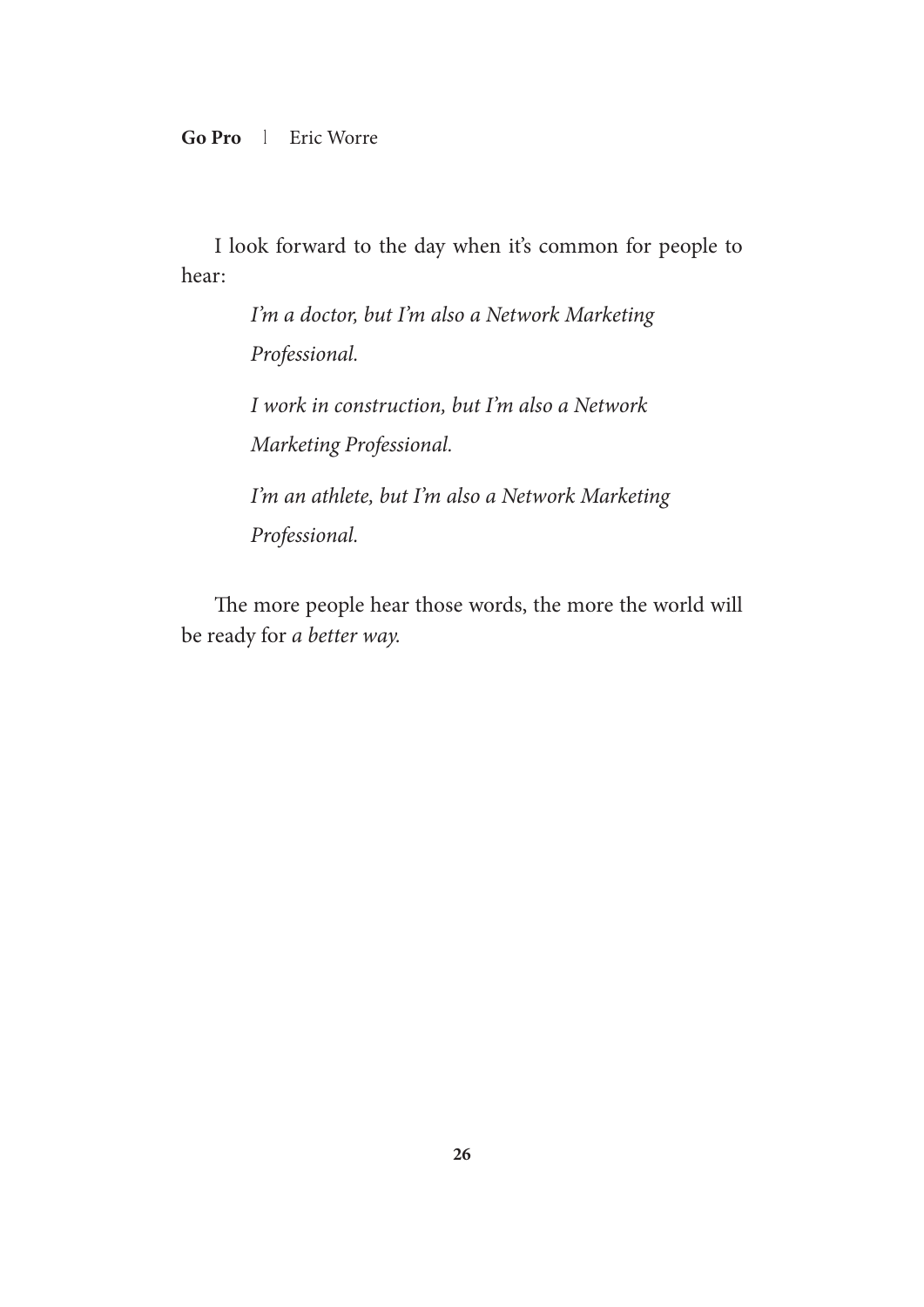### **CHAPTER THREE**

# **Like Any Profession, You'll Need to Learn Some Skills**

I hope by now I've been successful at convincing you that<br>Network Marketing is a better way. I hope I've also gotten the point across that, if you're going to be involved,<br>it's best to become a professional. The next step Network Marketing is a better way. I hope I've also gotten the point across that, if you're going to be involved, it's best to become a professional. The next step is recognizing that you'll need to learn some skills. But before we get to those skills, let me give you some good news.

Unlike most professions, you're not going to need a lot of money for your education. You won't have to take out student loans and you can actually earn while you are learning. In addition, this profession isn't biased. In fact, it's the most equal opportunity on earth. Your background, experience, contacts, age, race, or gender aren't going to be factors in your ability to learn the skills to Go Pro.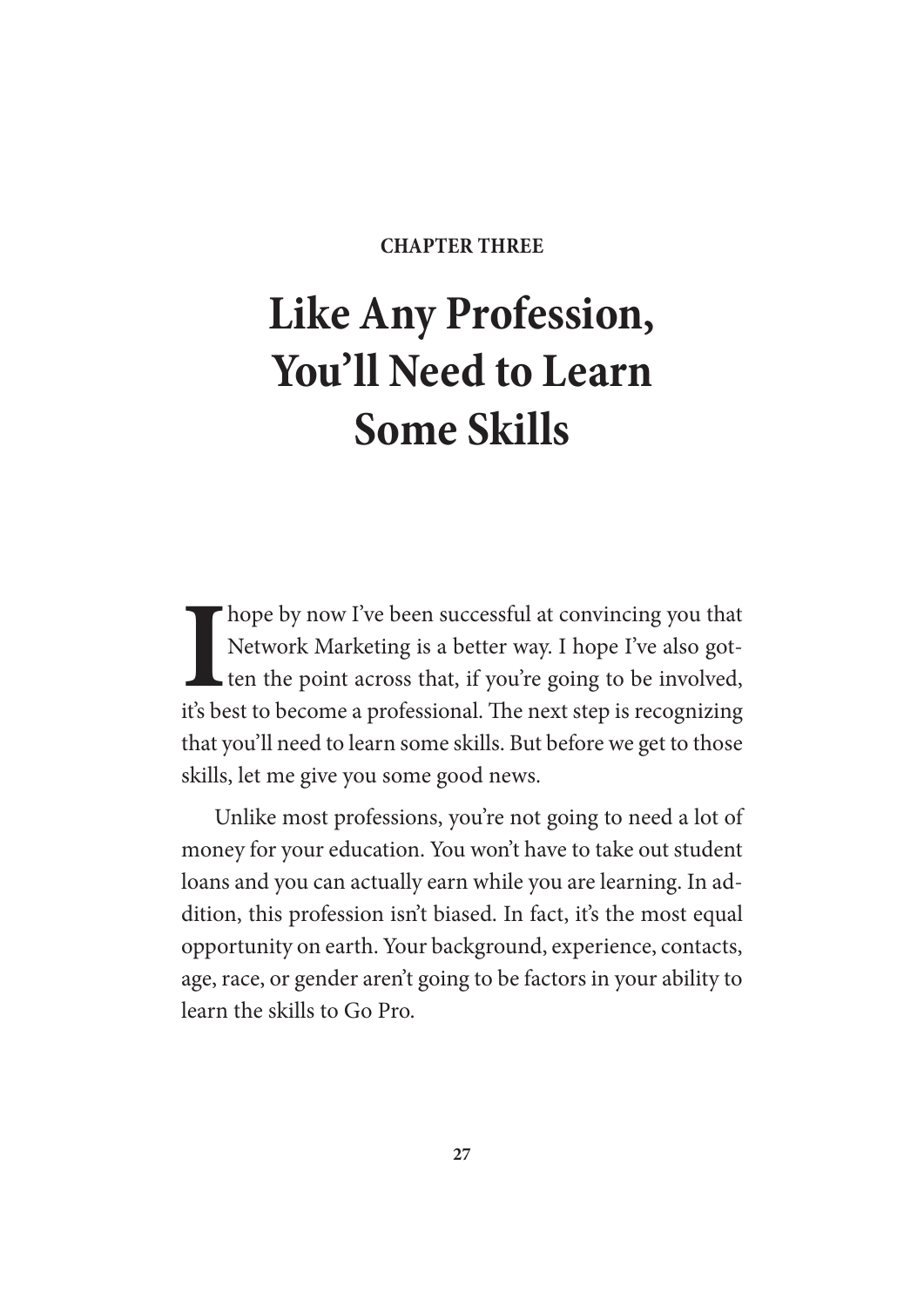#### **Go Pro** l Eric Worre

And finally, this isn't complicated. The skills necessary to grow a large and successful business are extremely learnable, and you'll have a surprising number of people financially motivated to help you learn them.

# **There are three primary elements to your Network Marketing business.**

First, you have the company's products. If some people are successful in marketing those products and you're not, it isn't the product's fault. In other words, everyone in your company has the same products to offer to the First, you have the company's products. If some people are successful in marketing those products and you're not, it isn't the product's fault. In other words, everyone

**22** Second, you have the company's compensation plan. If some people are making a lot of money and you're not, it isn't the compensation plan's fault. There isn't one plan for men and one for women. There isn't one plan f Second, you have the company's compensation plan. If some people are making a lot of money and you're not, it isn't the compensation plan's fault. There isn't one ferent age groups, or educational backgrounds, or for the color of your skin. The compensation plan is the same for everyone.

The third element is the most important, and that element is YOU. You are really the only variable. Every-<br>one has the same product and the same compensation<br>plan, but you are going to be the difference between success The third element is the most important, and that element is YOU. You are really the only variable. Everyone has the same product and the same compensation and failure.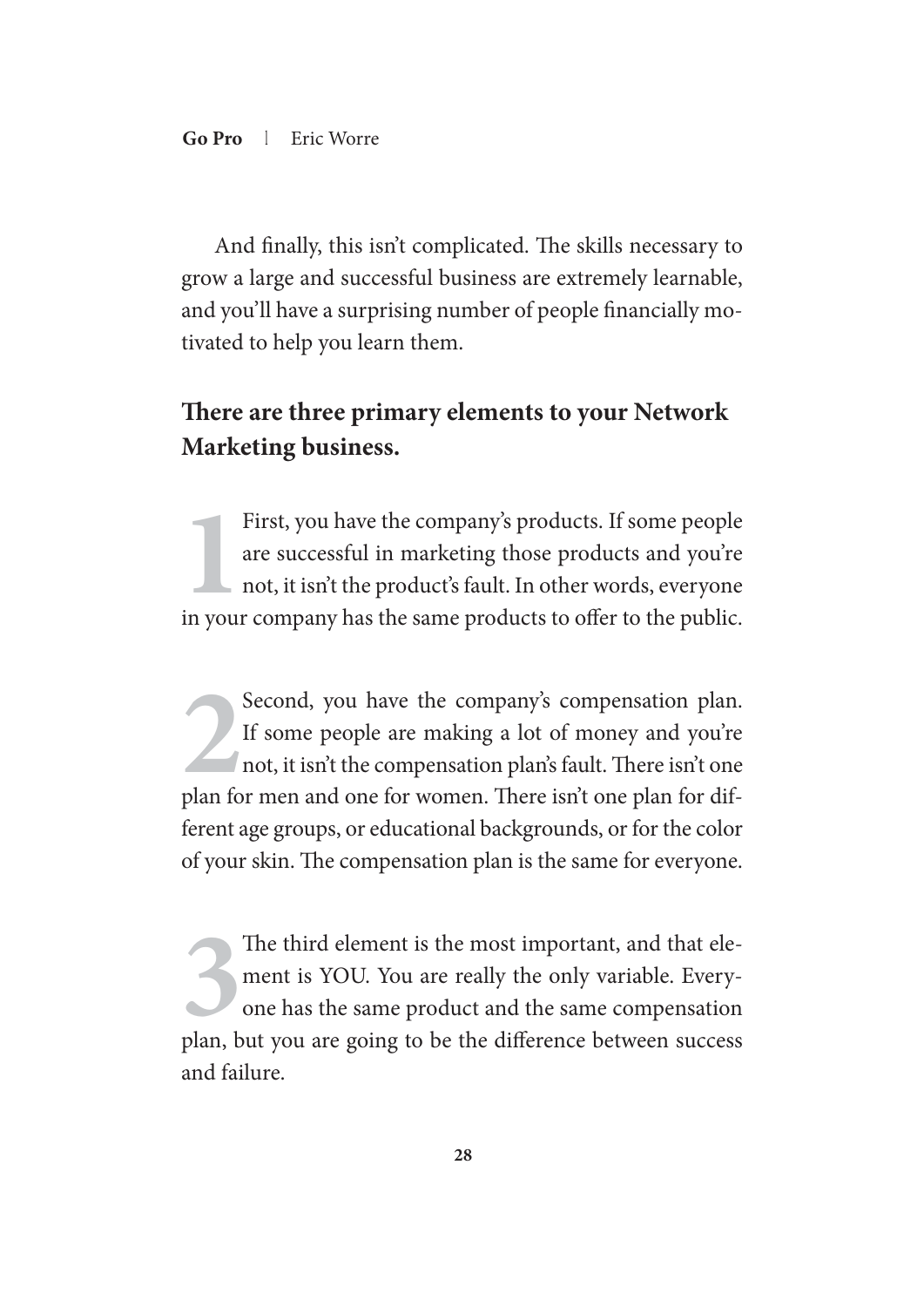Like Any Profession, You'll Need to Learn Some Skills

That means right here and right now, you need to take full responsibility for your Network Marketing business. Decide today never to blame anyone or anything else for your lack of results.

In fact, in Network Marketing there is something of an epidemic going on. People just love to blame their upline (the people above them in the structure) for all of their problems. "If my upline did this for me or did that for me, everything would be better."

If you're committed to building a large and successful organization, I'd like to encourage you to do something important. I'd like you to say goodbye to your upline. Call them up and say something like:

"I want to thank you for this opportunity. I appreciate it. Getting into business for myself was important and I appreciate you introducing me to a company that you believe in and that I now believe in as well. But from now on, when it comes to building my business, I will use you as a resource but never as an excuse. I may call on you from time to time. If you're available, that's great. If you're not, that's okay too. I'm going to build my business and I understand one thing: It begins and ends with me."

Everything changes when you take full responsibility for your Network Marketing career.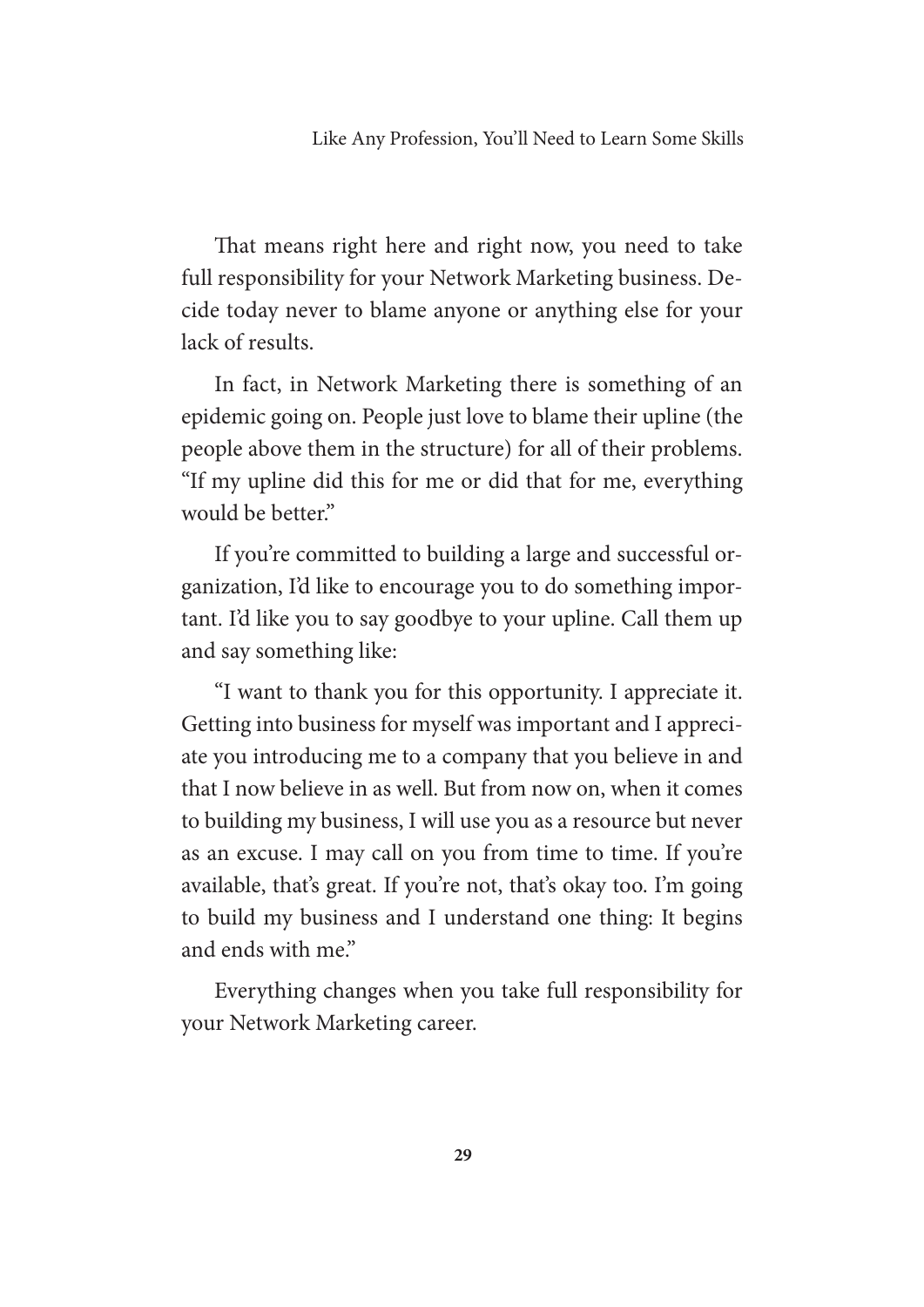**Go Pro** l Eric Worre

Would it surprise you to know there are only seven fundamental skills necessary to build a huge business in Network Marketing? Seven, not 70. Each one is fairly basic, but it always amazes me how little effort people put into learning them. If a college course were to be offered on Network Marketing, it would be one of the easiest classes to take. It's not rocket science but you'll be happy to know it's one of the highest paid skill sets in the world.

Let's explore each of them together.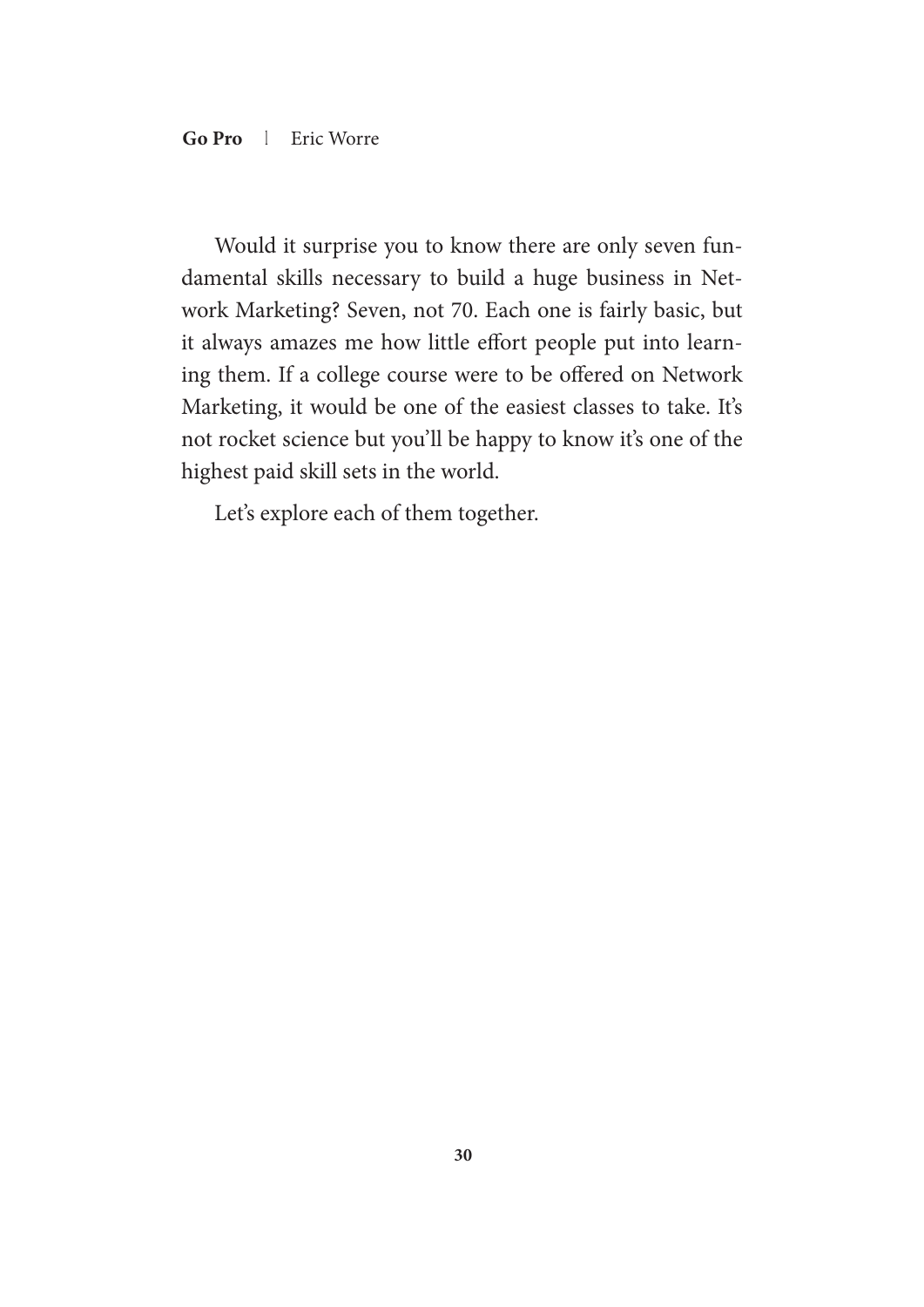### **CHAPTER FOUR**

# **Skill #1— Finding Prospects**

**WALLICE SERVICE SERVICE SERVICE SERVICE SERVICE SERVICE SERVICE SERVICE SERVICE SERVICE SERVICE SERVICE SERVICE SERVICE SERVICE SERVICE SERVICE SERVICE SERVICE SERVICE SERVICE SERVICE SERVICE SERVICE SERVICE SERVICE SERVI** their biggest questions is, "Do I know anybody? They believe if they know a lot of people, they can have lots of success, and if they don't know a lot of people, they don't have a chance. It sounds logical, but it's just not true.

As I mentioned in chapter two, there are three kinds of people in Network Marketing: posers, amateurs, and professionals. When it comes to finding prospects, the posers make a mental list of three, four, or five people they hope will join their business, and their entire future is based upon the response of those few people. If they're lucky enough to get one of them, they can extend the life of their career for a short time. They might even make another mental list of three or four people. Hopefully, they'll eventually decide to stop being a poser and upgrade to the amateur ranks.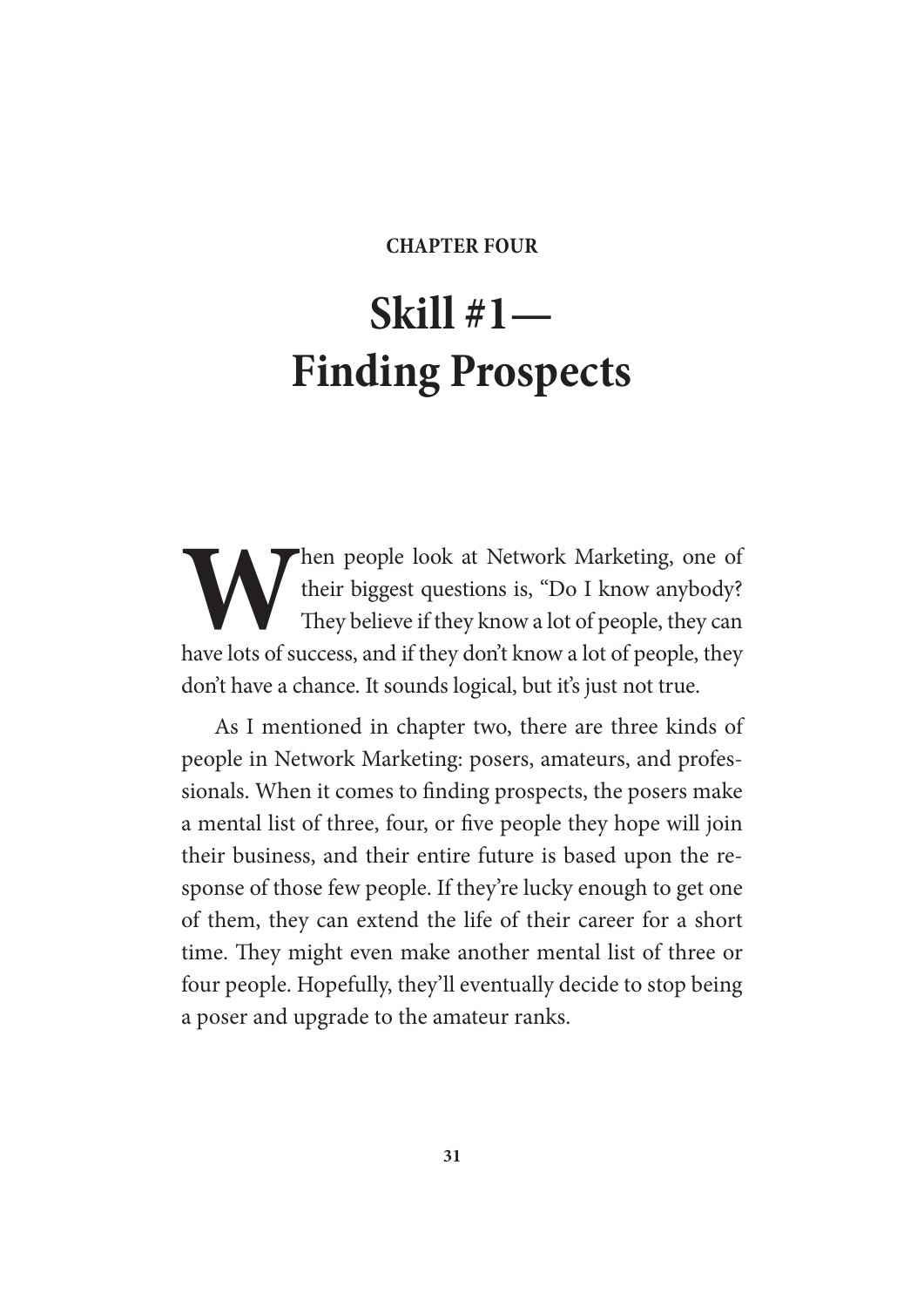Would it surprise you to know that approximately 80% of all the people who join Network Marketing approach the task of building a business as posers? It's true. Eight out of 10 distributors first approach their business with the poser mentality. They make a small mental list and see what happens. They never set out to develop the necessary skills. Your job is to make sure you're not one of them and to help your team do the same. Educate people. Help them understand how powerful this opportunity can be if they treat it with respect. For the posers, their only real chance is luck, and that luck had better happen fast.

The second group is the amateurs. Instead of a small mental list, these people make a written list, which is a step in the right direction. Let's say they make a list of 100 prospects. They charge out there with excitement, but not a lot of skill. They begin prospecting, and their list begins to diminish. As it grows smaller and smaller, their anxiety level grows higher and higher. Their biggest fear is running out of people to talk to. I know that was my biggest fear.

In my early 20s, my list wasn't anything to brag about. As I mentioned before, I tried to use my parents' contacts at the beginning, and it didn't take long for me to run out of names. Soon everyone in my world knew what I was doing and had either said yes or no. It was scary. I felt like if I didn't find some great people from my list and find them soon, I was going to fail in this business.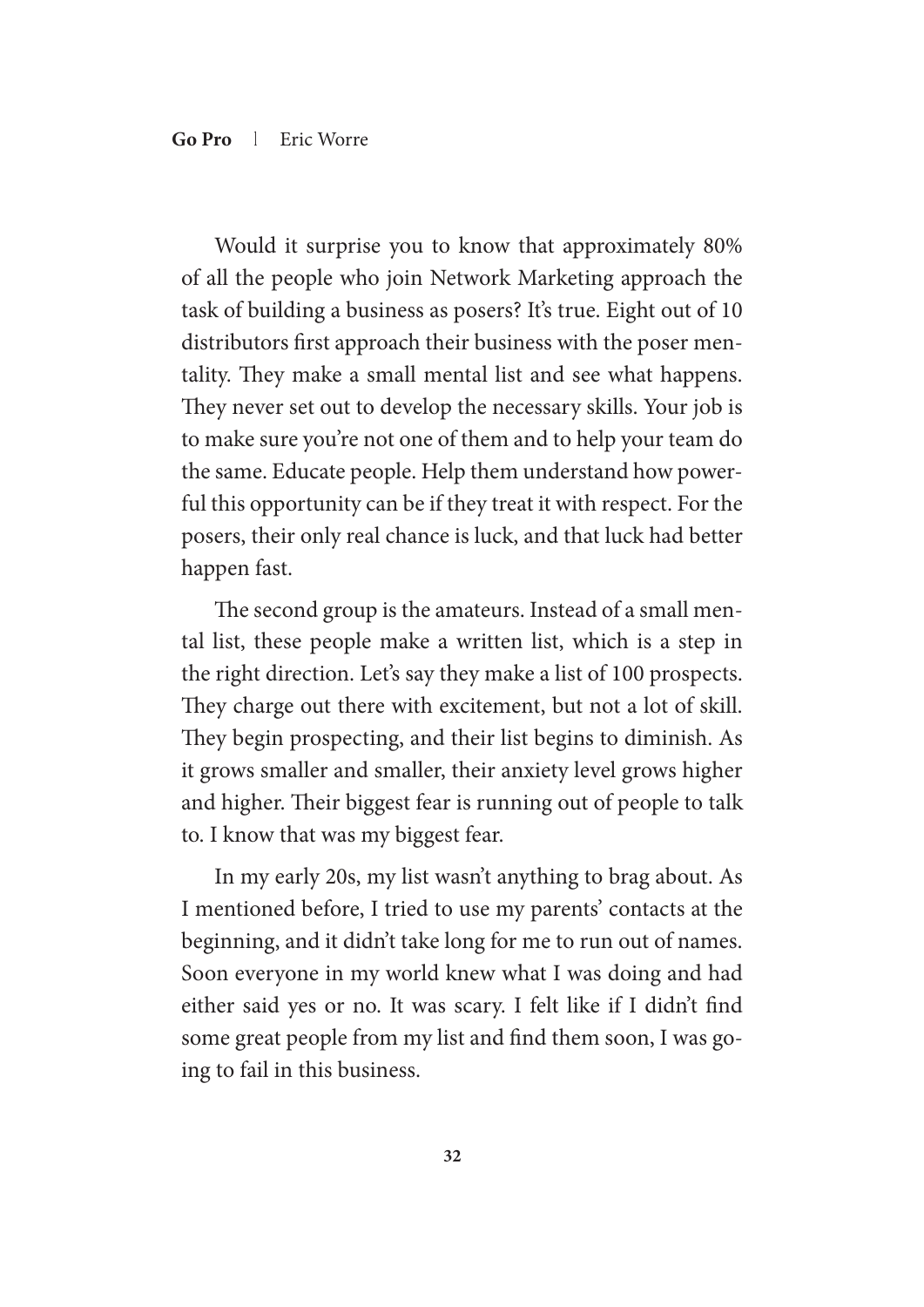It never occurred to me that finding quality people to prospect was a skill. Up to this point in my new career, I always viewed "the list" as the ticket to wealth. If you had a good list, you'd succeed, and if you had a bad one, you either had to get lucky or you'd fail.

When I came to my defining moment and committed to become a professional, I began to study the people who had built large and successful organizations. I found that the professionals approached finding people to talk to as one of their core skills. It was part of their job to find new people. They weren't interested in luck. They weren't worried about running out of people. They developed the skill to make sure that never happened. The professionals started with a written list. But then they made the focused commitment to never stop adding to the list. They created something called an "Active Candidate List," and I'm going to show you how to do the same thing.

One of the people who taught me how to do this well was Harvey Mackay, author of the huge bestselling book How to Swim with the Sharks Without Being Eaten Alive. Harvey is a good friend and he's also one of the best networkers in the world. I once asked him how he built such a large and influential list of friends. He told me that at the age of 18, his father sat him down and said, "Harvey, starting today and for the rest of your life, I want you to take every person you meet, get their contact information, and find a creative way to stay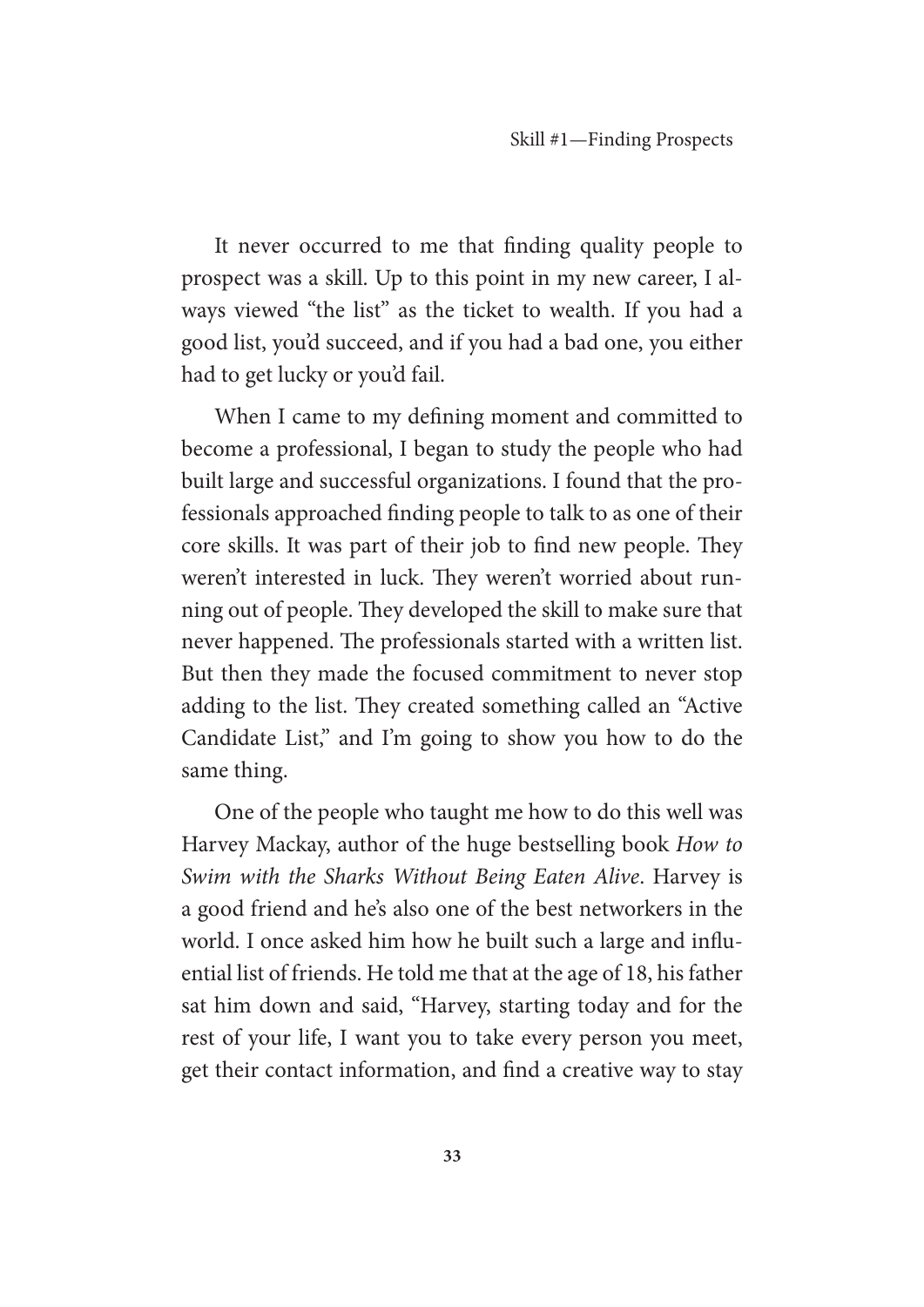in touch." He's done that for over 60 years, and today his list of friends totals more than 12,000 people. And these aren't just social media friends. They're real friends, and I consider myself fortunate to be one of them.

If you want to master this skill, follow these four simple steps:

**11 Step one:** Make your list as comprehensive as possible.<br>Include every person you can think of. EVERY person.<br>It doesn't matter if you think they are a prospect or not.<br>Your database will be one of your most important a **Step one:** Make your list as comprehensive as possible. Include every person you can think of. EVERY person. It doesn't matter if you think they are a prospect or not. eryone goes on the list. If they are negative, put them on your list. If you hate them, put them on your list. If they are your best friend, put them on your list. If they've said, "I'll never be involved in Network Marketing," put them on your list. If they're 98 years old, put them on your list. If they're 18 years old, put them on your list.

It's important to do this, because as you empty your mind out on paper, it will make more room for new contacts to find room in there. When you write down your nephew, you will begin to think about the circle of people around your nephew. All of these connections will become apparent to you as you make your list more and more comprehensive. Think about everything—every organization you've ever been involved in, every group you've ever been a part of, everything you've ever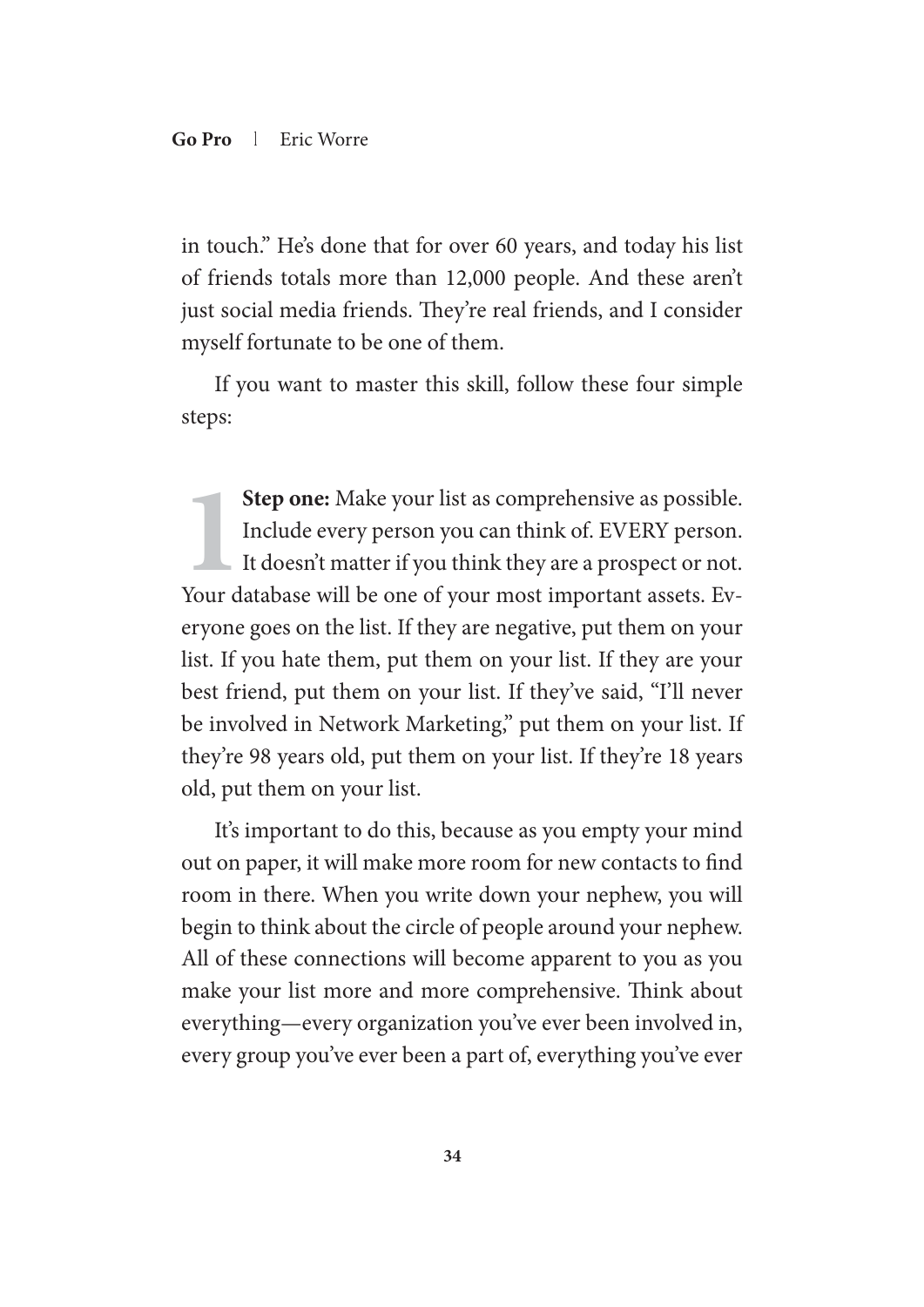done. If you do this right, it will end up being hundreds and hundreds and maybe even thousands of people.

You're not required to prospect everyone on your list. That's up to you. But it's extremely important to do the work necessary to truly capture your network on paper.

**22** Step two: Have you heard of the concept that we're all only six contacts away from any person in the world?<br>
Six degrees of separation? I'm not sure if that's a myth or if it's true, but I believe in the concept. Step **Step two:** Have you heard of the concept that we're all only six contacts away from any person in the world? Six degrees of separation? I'm not sure if that's a myth at your list and thinking about the people they know—the second degree of separation. Chances are, you'll know most of them also.

Think about members of your family. Who do they know? Add them to your list. Think about your friends. Who do they know? Add them to your list. Think about all the relationships in your life. Who do they know? Add them to your list. Don't worry about what you're going to do with this list yet. We'll talk about that a bit later. Just keep building it.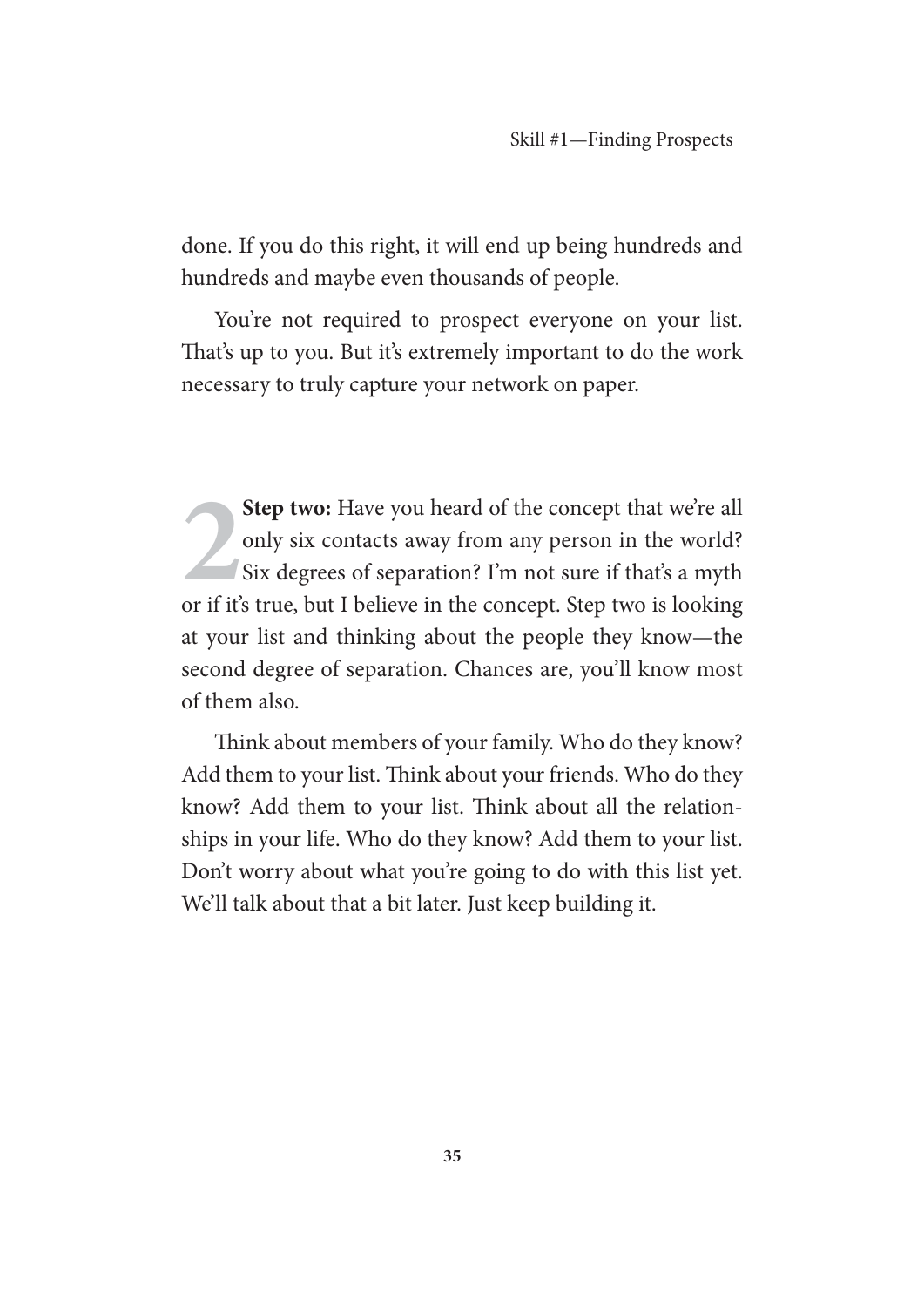**32 Step three:** Constantly expand your list. This is why the professionals call this an "Active Candidate List." It never stops growing. The pros have a goal to add at least two people to their list every single day. They **Step three:** Constantly expand your list. This is why the professionals call this an "Active Candidate List." It never stops growing. The pros have a goal to add at prospect them, but as Harvey Mackay's father said, they go on the list and you should find a creative way to stay in touch. Harvey's book Dig Your Well Before You're Thirsty deals with this concept. If you think about this as a core skill, you'll realize it isn't very hard. You come into contact with people every day. Just add them to your list. You meet people through online social media. Add them to your list. You do business with new people. Add them to your list.

My friend Jordan Adler is the author of Beach Money®, and he's also a seven-figure-a-year earner in Network Marketing. He's a master at step three. He just lives his life and is always making new friends, and if you look at his business, almost all of the people he's recruited into his huge organization are people he didn't know before he started his Network Marketing business. He's a Pro.

Professionals develop a higher level of awareness. They pay attention to the world. They know they will be introduced to new people all the time. Posers and amateurs don't even notice. They just go through their day saying "What people? I don't see any people."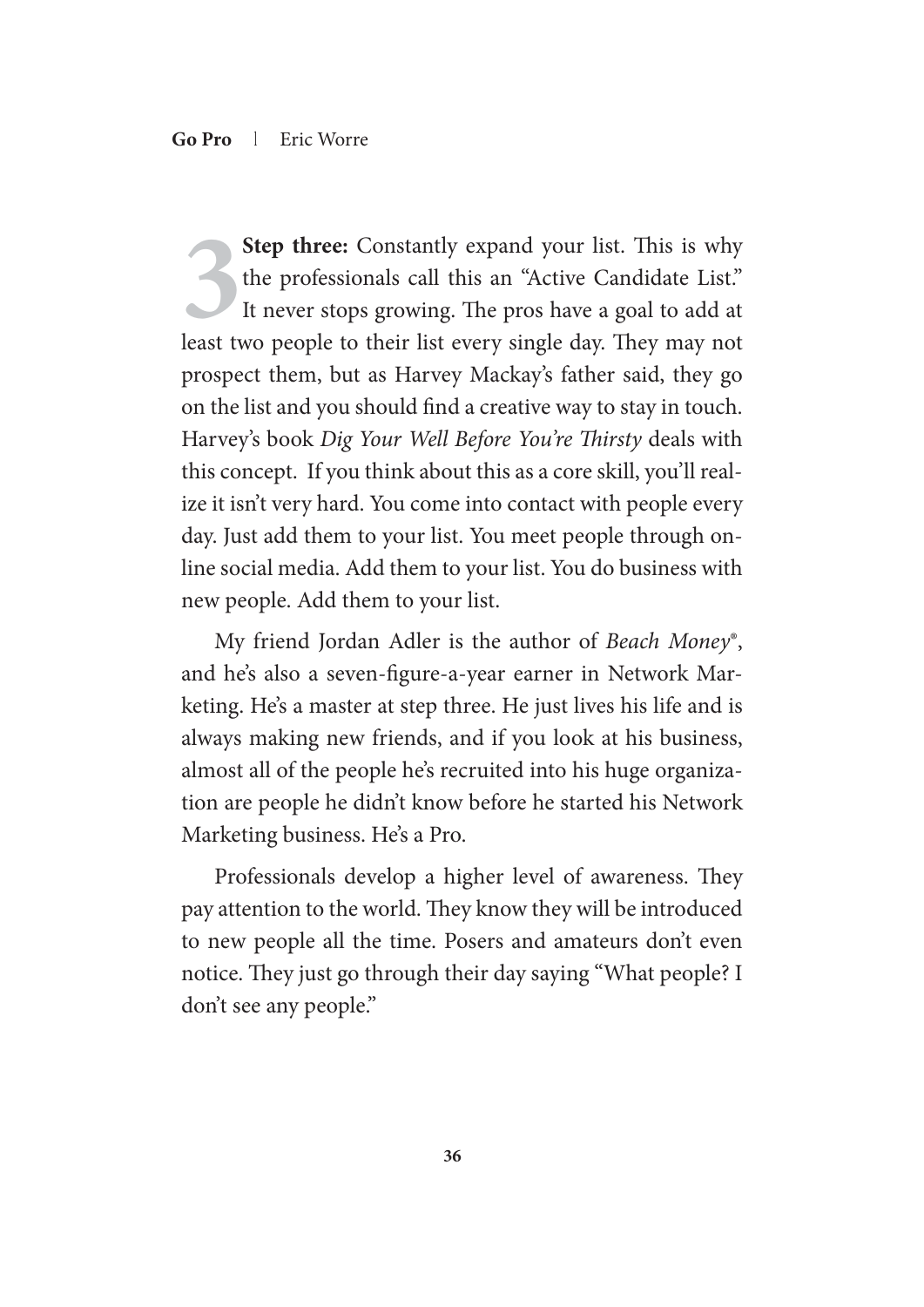How hard would it be to raise your awareness and add two new people a day to your list? Think about it. If you did that six days a week, that is over 600 new people a year. Do that for five years and it's over 3,000 people. Can you see why professionals don't worry about running out of people to talk to?

Please understand, I'm NOT saying you should assault these people with your pitch the moment you are introduced. Some people in Network Marketing make that mistake and it's not good. Just add them to your list, make friends, develop a connection, and when the time is right you can help them understand what you have to offer.

**4 Step four:** Network on purpose. Professionals network<br>on purpose. It's hard to meet new people if you're hid-<br>ing from the world. Get out there. Have some fun. Join<br>a new sym. Have fun with a new hobby. Volunteer for a on purpose. It's hard to meet new people if you're hiding from the world. Get out there. Have some fun. Join a new gym. Have fun with a new hobby. Volunteer for a cause that's important to you. Find places and organizations where you can meet new people. Not only will it be good for your business, but you'll also make some great friends.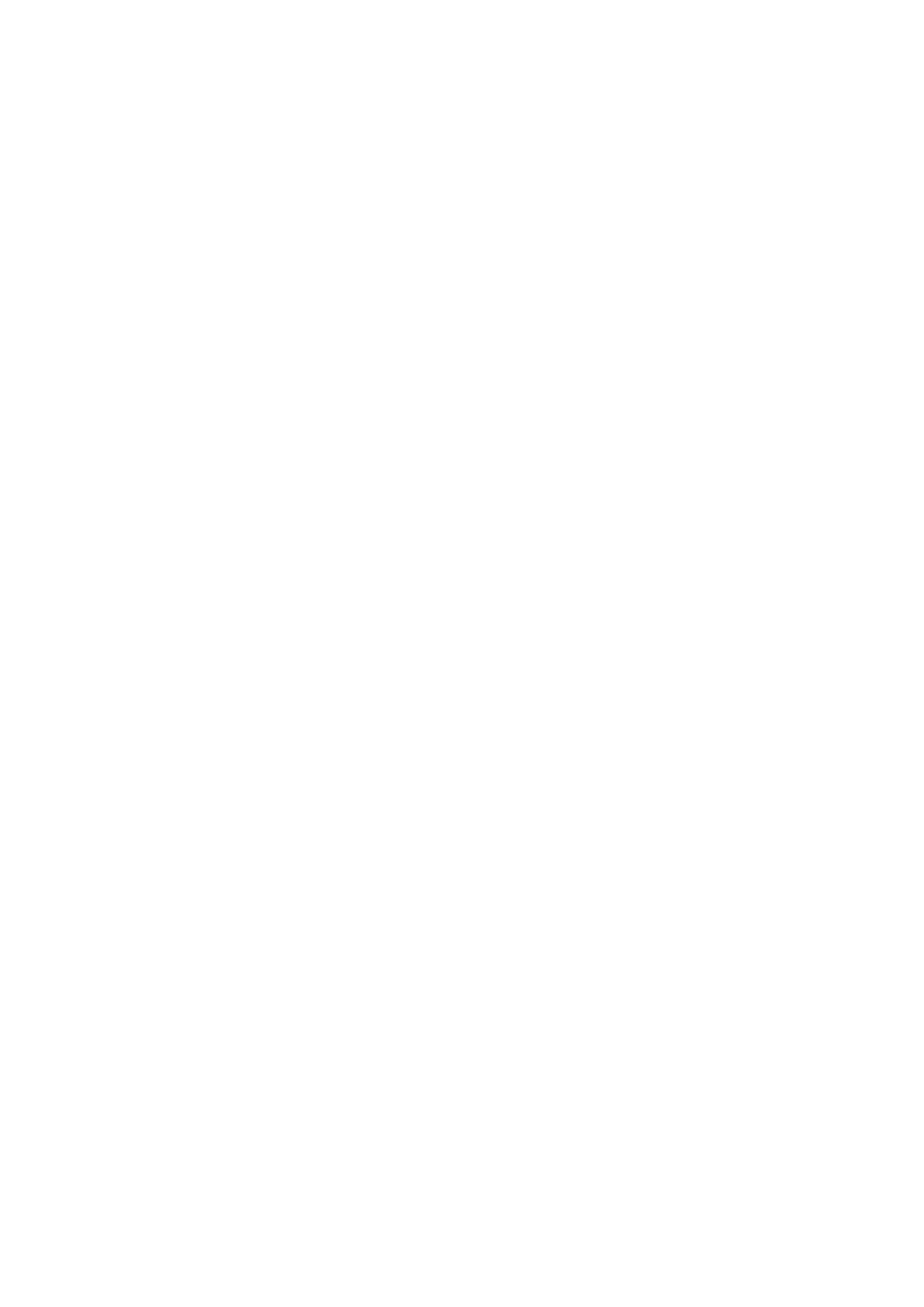### **CHAPTER FIVE**

# **Skill #2— Inviting Prospects to Understand Your Product or Opportunity**

**O**nce you've identified your prospects, the next skill is learning how to properly invite them to find out more about your product or opportunity. This is by far the most critical skill to develop. I call it the "gateway" is learning how to properly invite them to find out more about your product or opportunity. This is by far the most critical skill to develop. I call it the "gateway" skill for Network Marketing. If you aren't successful in getting anybody to take a look, then we can guess what your future will look like in MLM.

Most people think you must start off with a great reputation and have a lot of influence with others for them to take a look at your opportunity. That's just not true. When I first started in 1988, I had no reputation and no influence. I barely escaped high school, attended one semester of community college before dropping out, and had a total of 18 jobs—all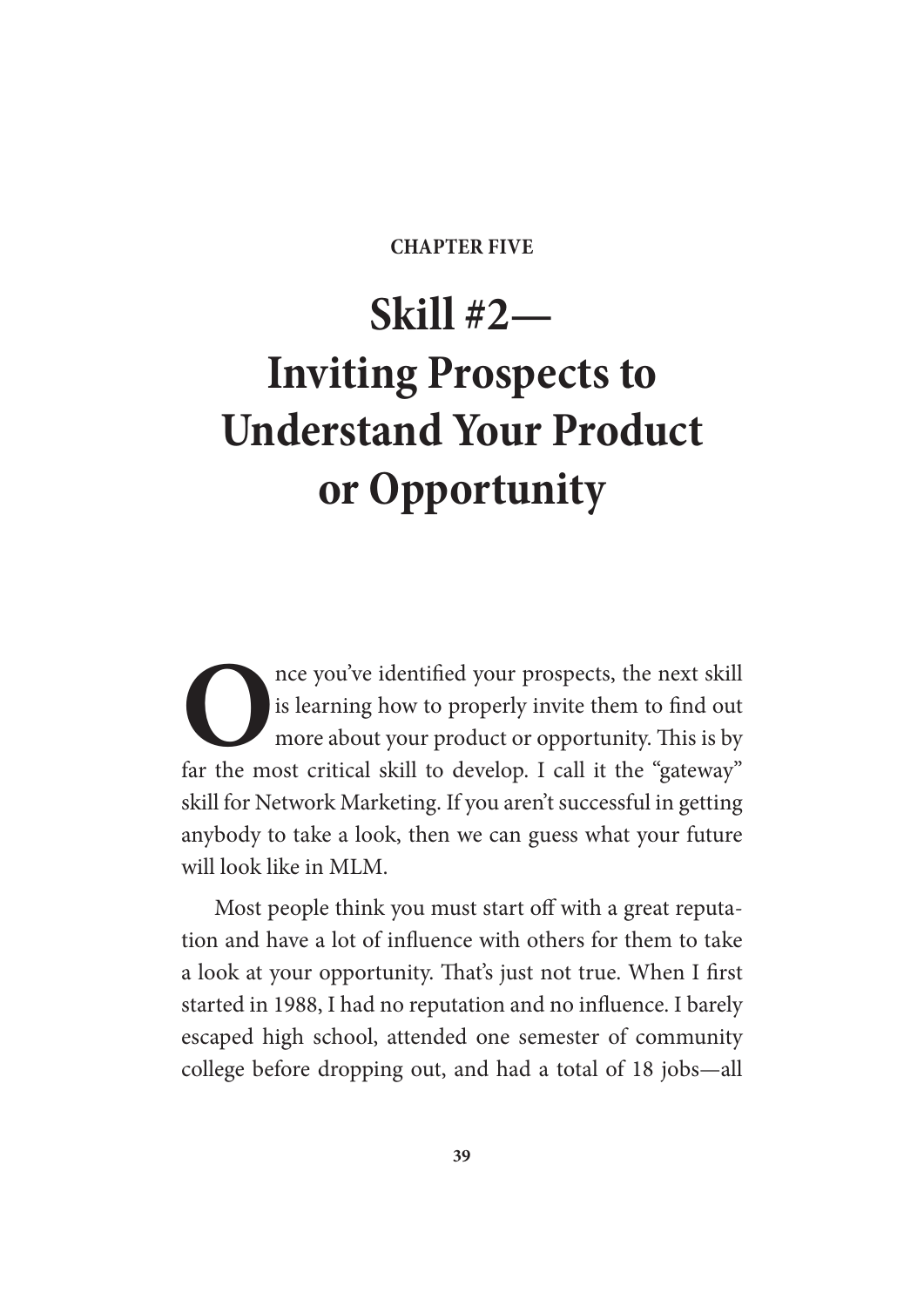before the age of 23. Do you think I had a lot of respect in the community? I had zero. And since I was a \$5 to \$10 an hour person, all my friends were the same so they weren't much help. Most of them were still living with their parents.

But I was desperate and I was scrappy. In the beginning, I made up in numbers what I lacked in skill. I called everyone I knew and gave them my pitch. A few of them joined. Most didn't. I placed ads in the local newspaper. I gave all of the people who responded my pitch. From all of that activity, a few joined. Most didn't.

I tried everything. I was like a hunter with the goal of bagging an elephant. I went around with a gun/opportunity in my hand and shot at everything that moved. I didn't really care about relationships. All I cared about was getting that new recruit. My attitude was, "Some will. Some won't. So what? Next!"

But because I was a hunter, everyone around me felt hunted. And they started to avoid me. And it wasn't fun. Even worse, the people I did get to join my business tried to do the same thing I was doing, failed, and then quit.

After three or four years of frustration, I came to my defining moment, and started studying successful people in MLM to see what they did. What I found surprised me. They weren't hunters. They were more like farmers. They built relationships. They built friendships. They learned how to build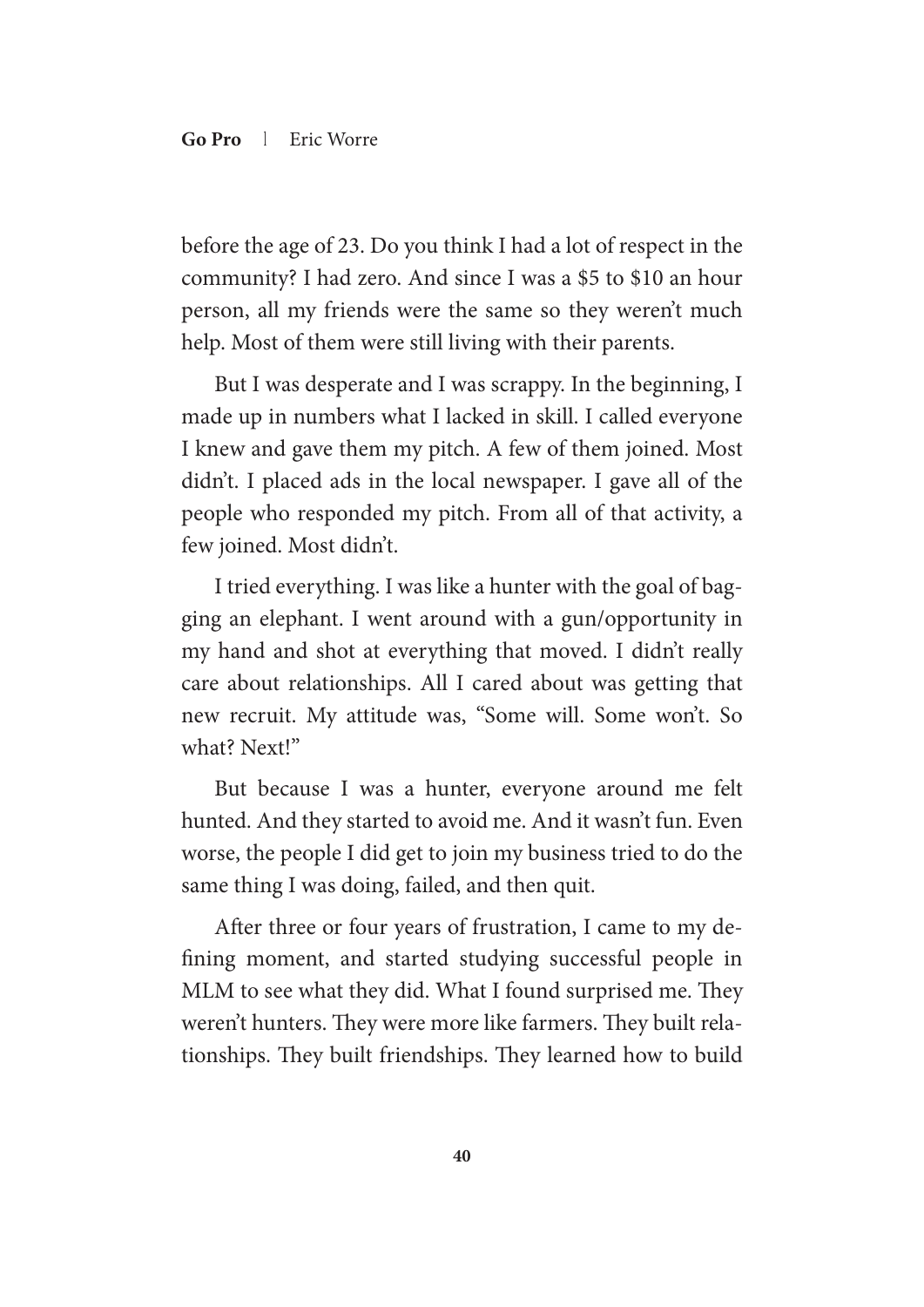Skill #2—Inviting Prospects to Understand Your Product/Opportunity

trust with the people they met and were able to skillfully transfer the belief they had about their products and opportunity. Their goal wasn't to immediately recruit their prospects. Their initial objective was to educate their prospects on what they had to offer and then let those prospects decide if it was something they wanted to do.

This was a HUGE switch in strategy for me and I began to look at things differently. I put myself in the prospect's shoes and thought about what would be attractive to me and alternatively, what would cause me to put up my defenses. I realized why the pros had such great results. Instead of acting like sharks, they were more like coaches or consultants. They built relationships and then offered common-sense solutions to people's problems. Who wouldn't like that?

The other thing I noticed with the professionals is they didn't "pitch" their product or opportunity. Instead, when the timing was appropriate, they just invited people to do one of two things, based upon the individual prospect's situation.

The first thing they did was to invite people to attend some sort of event, such as a one-on-one or two-on-one meeting with another member of their team, a three-way phone conversation, a small group presentation in their home, an online webinar, a local hotel meeting, or some larger company event or convention. Professionals understand that personal interaction is a critical component when it comes to building trust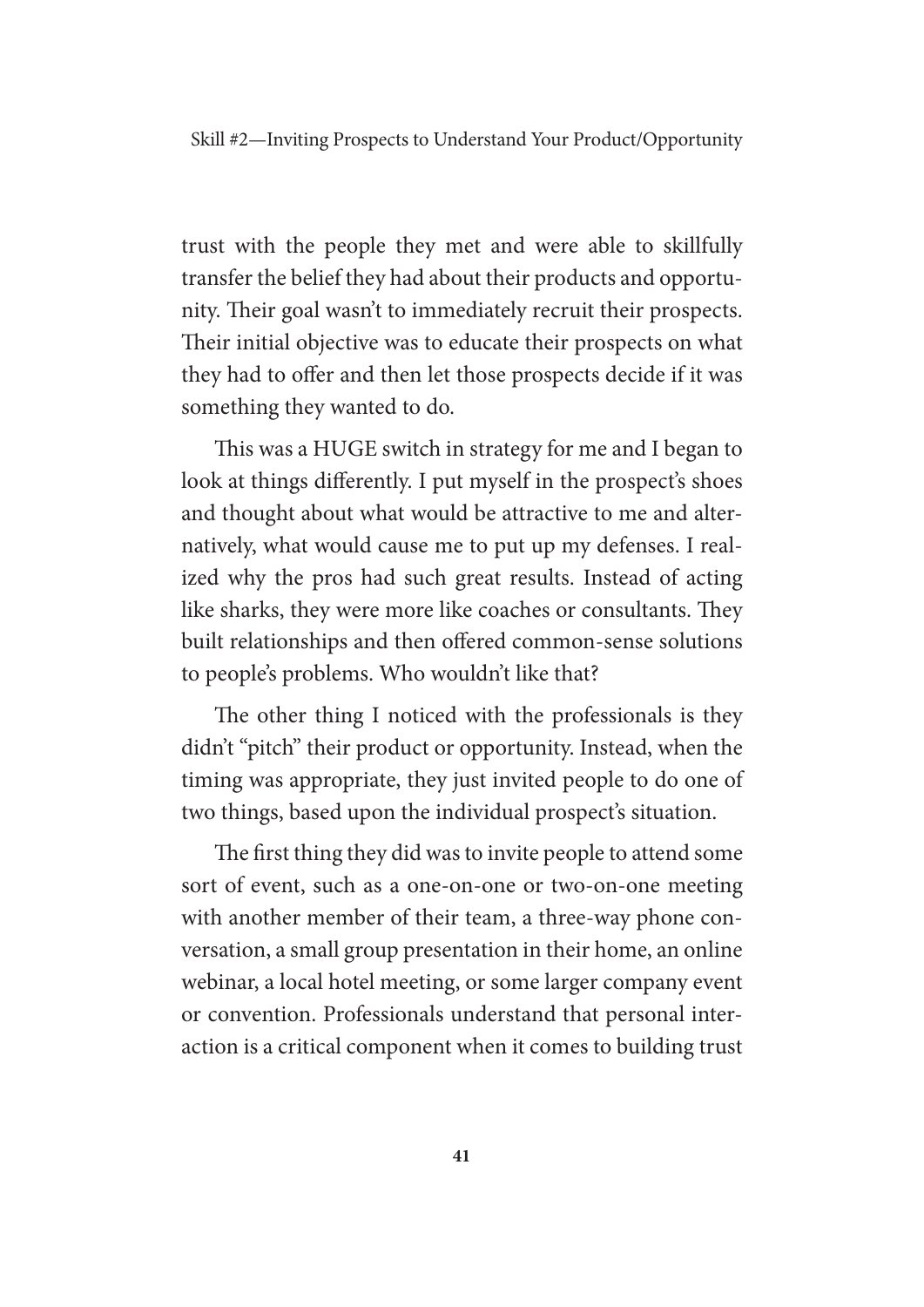and transferring belief, so they try to connect with people as much as possible.

The second thing they did was to invite people to review some sort of tool. I'm a BIG believer in using tools to help educate a prospect. Tools take many forms. There are CDs, DVDs, magazines, brochures, websites, and online presentations. With some companies, you can even let people sample the product and treat that as a tool.

There is no question that technology continues to evolve, offering more and more convenient ways to help educate prospects, but I have to interject a personal opinion based on experience. While technology allows us to get people quality information quickly, there is nothing like a physical tool. In a world of bits and bytes, and in a Network Marketing world where it's important to build trust, a physical tool makes it real.

Of the two methods used to help educate the prospect, events are the most effective. There are lots of reasons. There is physical interaction from meeting with people, and that helps build trust. There is the important element of "social proof ". It's valuable for the prospect to see that there are other people actively involved, and find out what those people are like. There is education on the product and the financial opportunity. They get to see first-hand the kind of support that's involved and they realize they won't have to do everything by themselves. In most cases, there is excitement and urgency at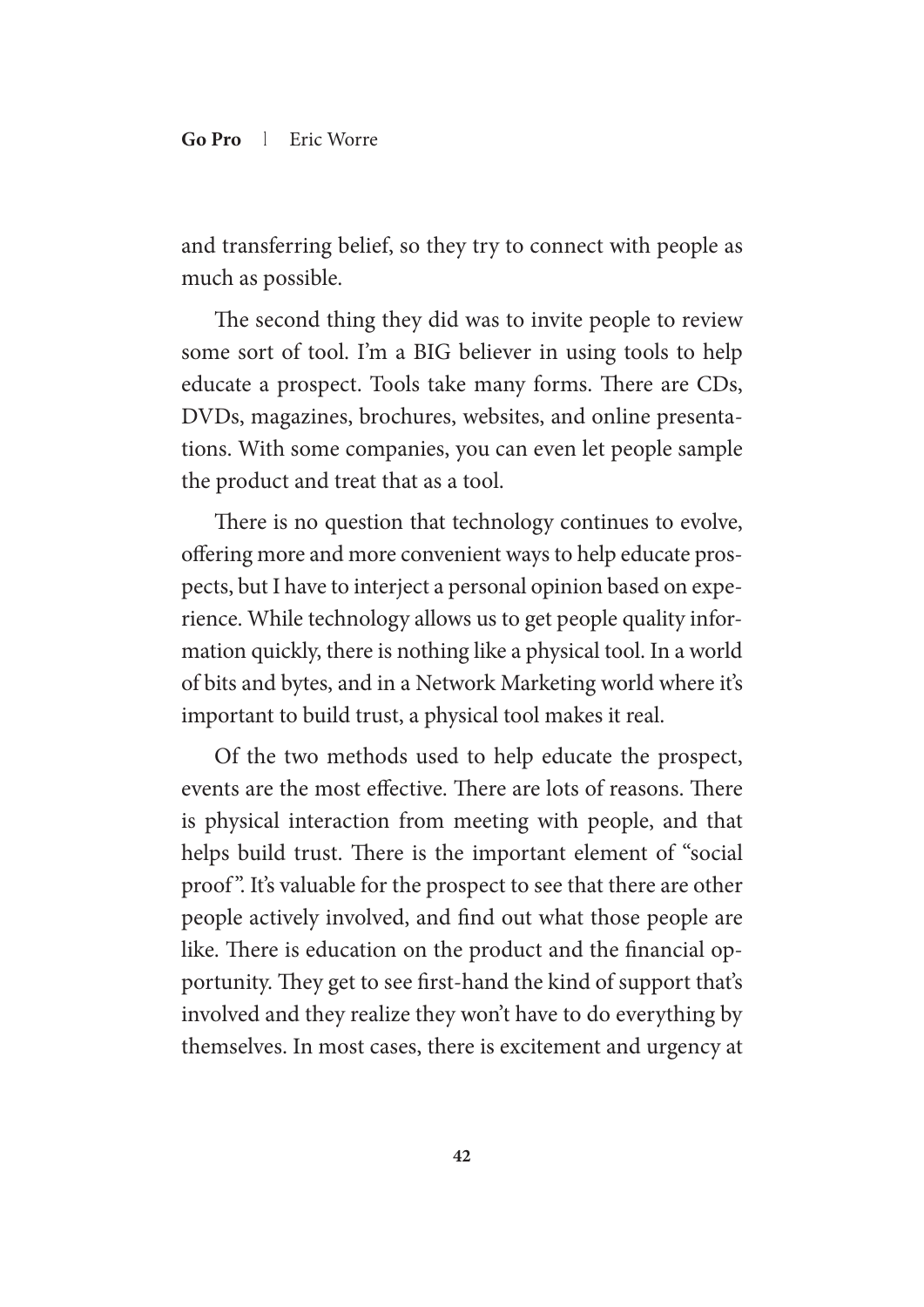Skill #2—Inviting Prospects to Understand Your Product/Opportunity

these events. And, they get to hear stories of how things are going for other people.

Those are some of the benefits. The only downside to events is they can be difficult to schedule and confirm, especially for a brand new person. If you don't have the skills, it's fairly common to invite twenty people and have only one or two show up. That can be discouraging.

For building a large and duplicating organization, I have found that a tool is a better first step. Remember, our goal is education and understanding. We want people to know what we have and understand how it can benefit their lives. A tool is a great way for people to become educated (and hopefully excited) in the middle of their busy lives. They might not have time to drive across town to meet with you, but they could listen to a CD in their car, watch a short DVD, read a magazine, or watch an online presentation.

If you were to look back at my career, you'd see that tools changed everything for me. In 1990 my company came out with a video that was dynamic and exciting. Even though it was wildly expensive at \$15 each, back then it was worth it, because when you learned how to invite people to watch that video, the results were dramatic.

Everyone in the company became focused on a daily method of operation that centered around inviting people to watch our video. We allowed no distractions. Our entire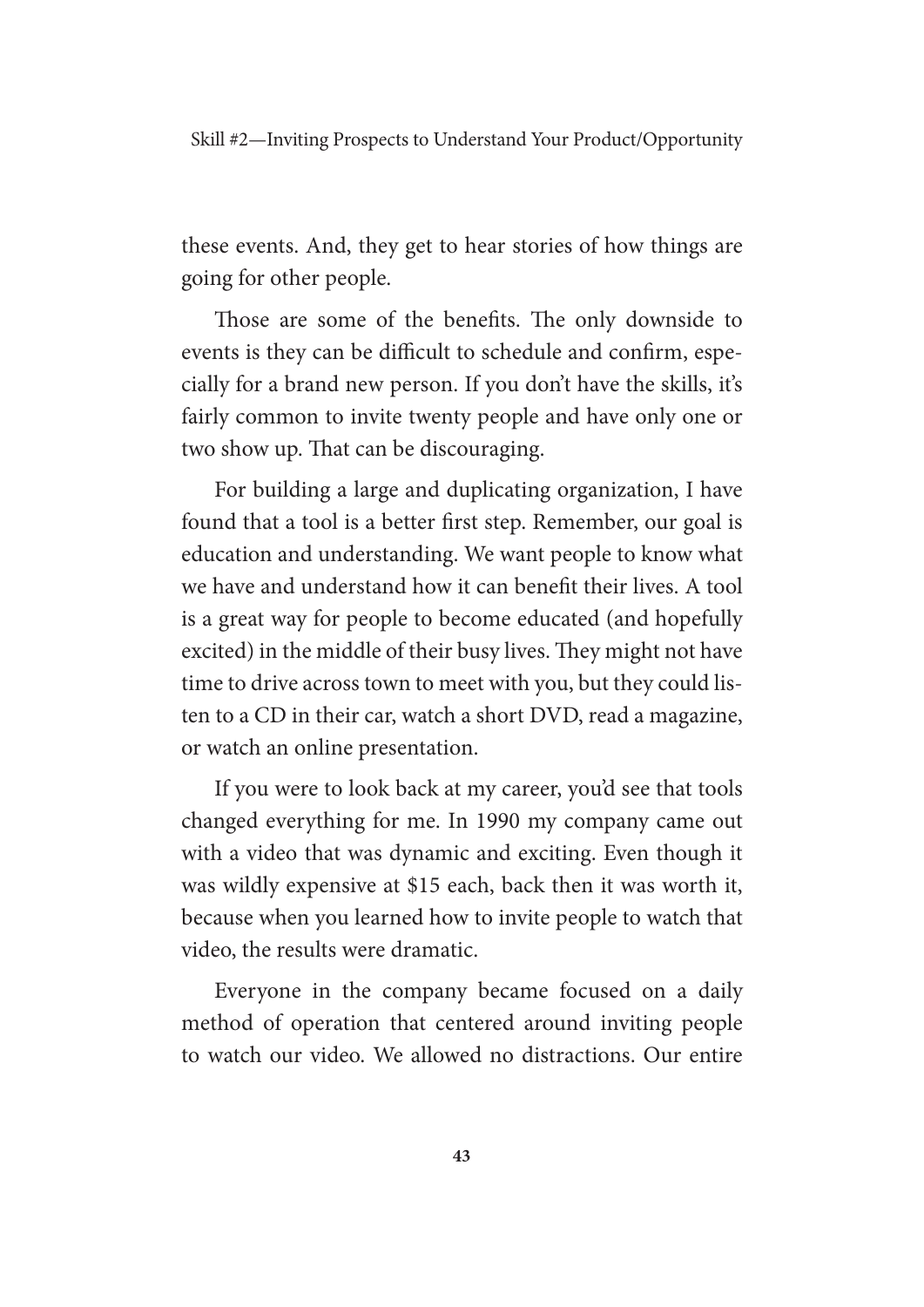culture revolved around this strategy and our growth went through the roof. Events were still very important, but they were a second step after a person watched our video.

By adopting this new approach, my organization finally broke out, and I was able to enjoy the experience of having a group that grew with or without me. It was more fun than I can describe. My group grew from a few dozen to a few hundred and then to a few thousand. All I did was learn how to successfully invite people to watch a video, follow it up with an invitation to an event, and teach everyone else to do the same thing.

The second career breakthrough took the form of an audiocassette. Yes, I said cassette. This was 1992 and that's all we had. The company was launching something new and exciting, and this time I personally recorded an audio that explained the opportunity in detail. We sold it for 50 cents apiece, which covered our costs, and in less than one year, that little audiocassette sold over a million copies. We taught people how to invite prospects to take that cassette, put it in their car, and listen to it right away. The results were amazing.

We trained people to get 100 cassettes at first, get them out to everyone they knew, and then had them focus on getting out two-a-day after that. Using that simple system, my income grew to almost \$1 million a year.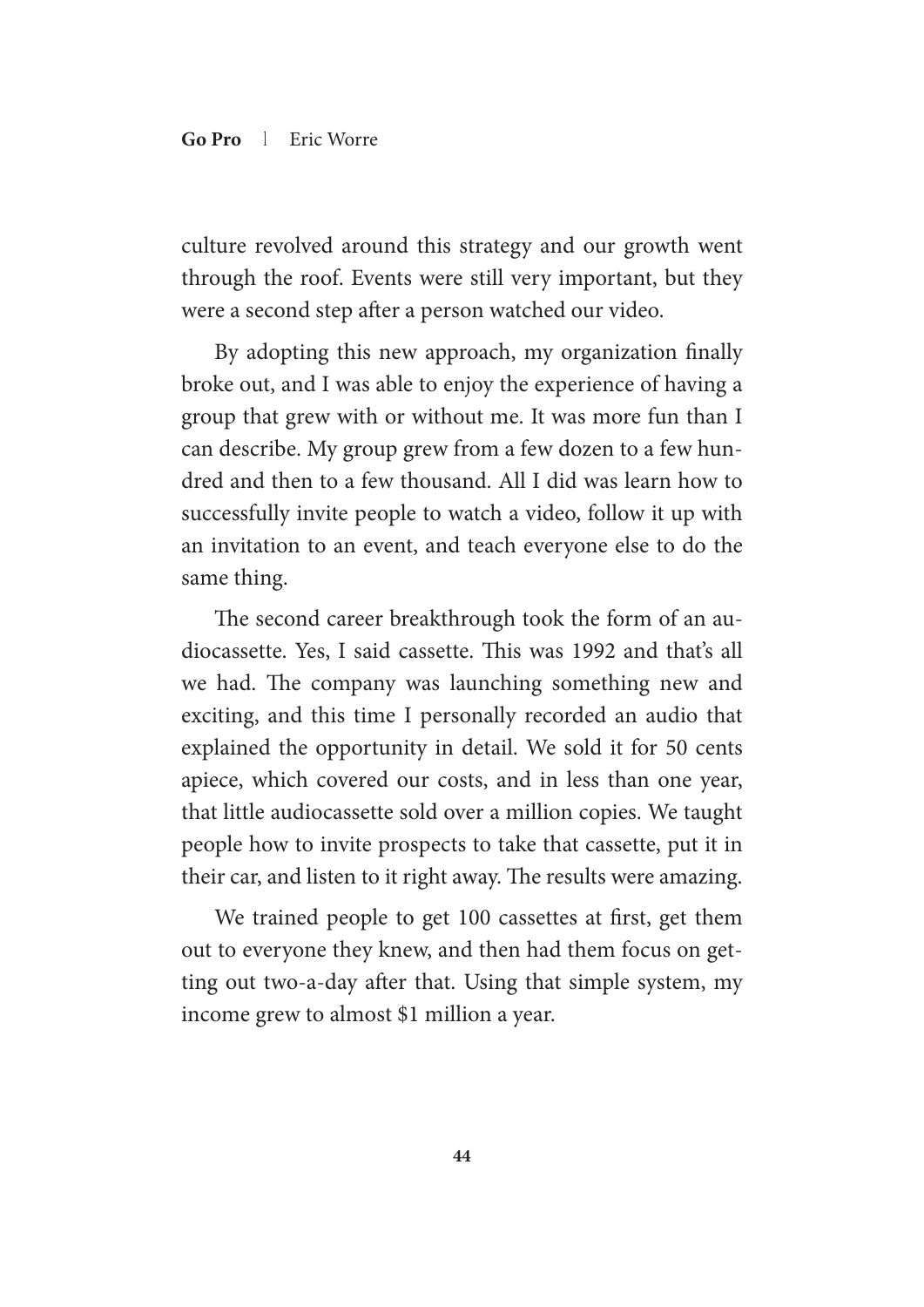Skill #2—Inviting Prospects to Understand Your Product/Opportunity

Different companies use different tools and event strategies to grow their business. Some use home parties. Some use online presentations. Some use one-on-ones with magazines and flip charts. Find what's working best in your particular company, develop your daily method of operation, and then train your people how to effectively do the same and invite their prospects to plug in.

As a professional, you are going to be inviting your prospects to review a tool or attend an event. Here's what you're NOT going to be doing: You're NOT going to be pitching people and trying to dazzle the world with your wisdom. That approach will feed your ego but steal from your bank account.

Let me give you my formula for financial independence in Network Marketing.

Your ability to get a large group of people to consistently do a few simple things over an extended period of time.

It was this formula that helped me break out of Network Marketing mediocrity, and it will help you do the same.

For years, I focused and depended on my ability to persuade people to join me. Then I graduated to finding a few key leaders I could train to do what I was doing. And finally, I learned the formula I just gave you and began to focus on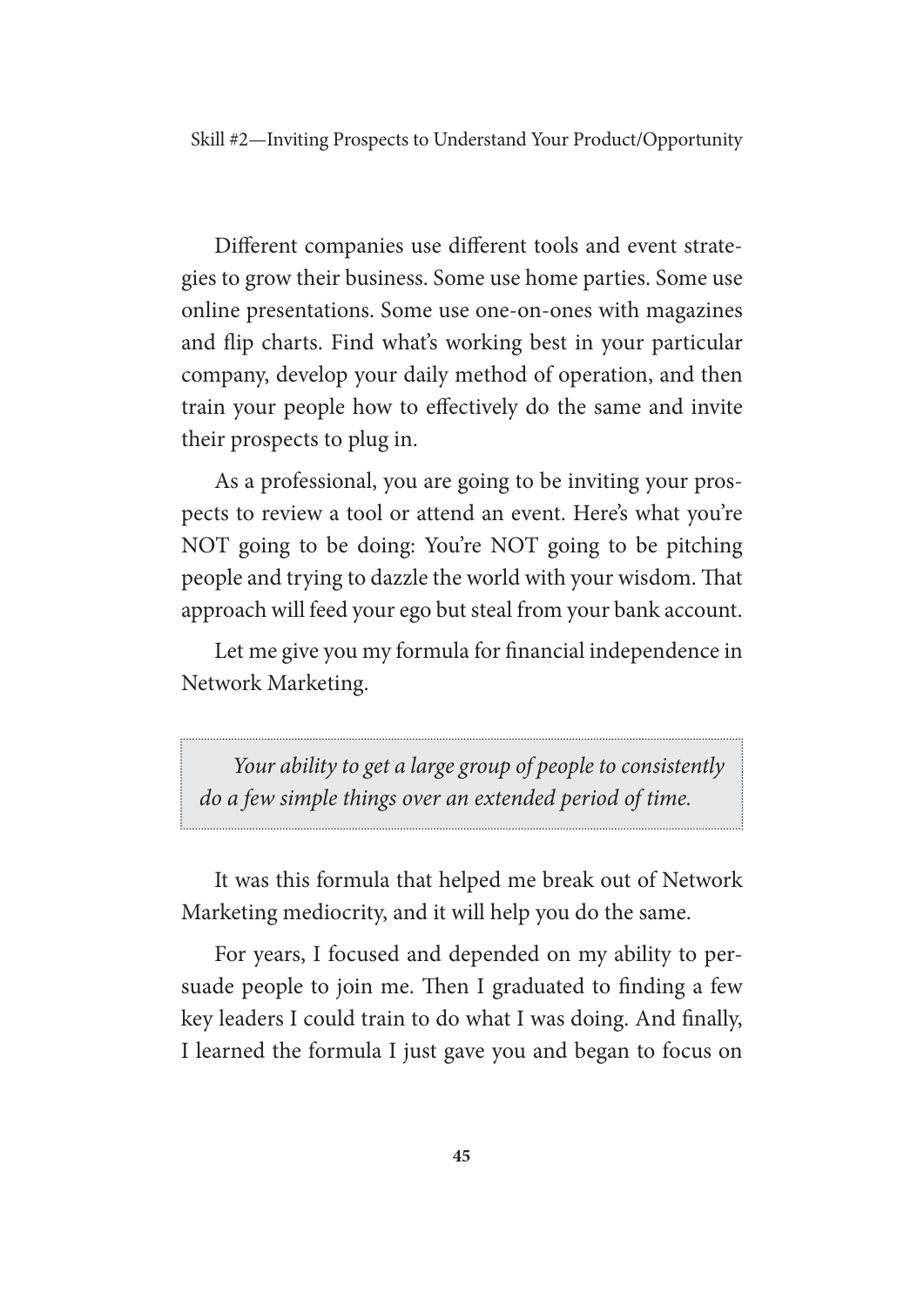getting a large group of people to consistently do just a few simple things and to keep doing them. When that happened, everything changed for the better.

Those are the fundamentals. Let's take a moment to talk about the emotions of inviting. There are four basic rules.

### **Rule Number One**

You must emotionally detach yourself from the outcome. This is extremely important. Remember, our initial goal is education and understanding. It's not getting a new customer or signing a new distributor. In other words, if you disconnect your emotions from that outcome and just focus on education and understanding, everything gets very simple.

This sounds easy, but it's difficult to do. All of us come into this business with the hope of recruiting some great people. It's hard to disconnect from those expectations. But you need to remember, we're not hunters. We're not sharks. Our job is to educate people and help them understand what we have to offer. We act as consultants offering suggestions on how people can live a better life.

If you focus on getting a customer or new distributor, you'll constantly be disappointed and you'll find your prospects running away from you.

If you focus on education and understanding, you'll have fun and your prospects will enjoy the experience.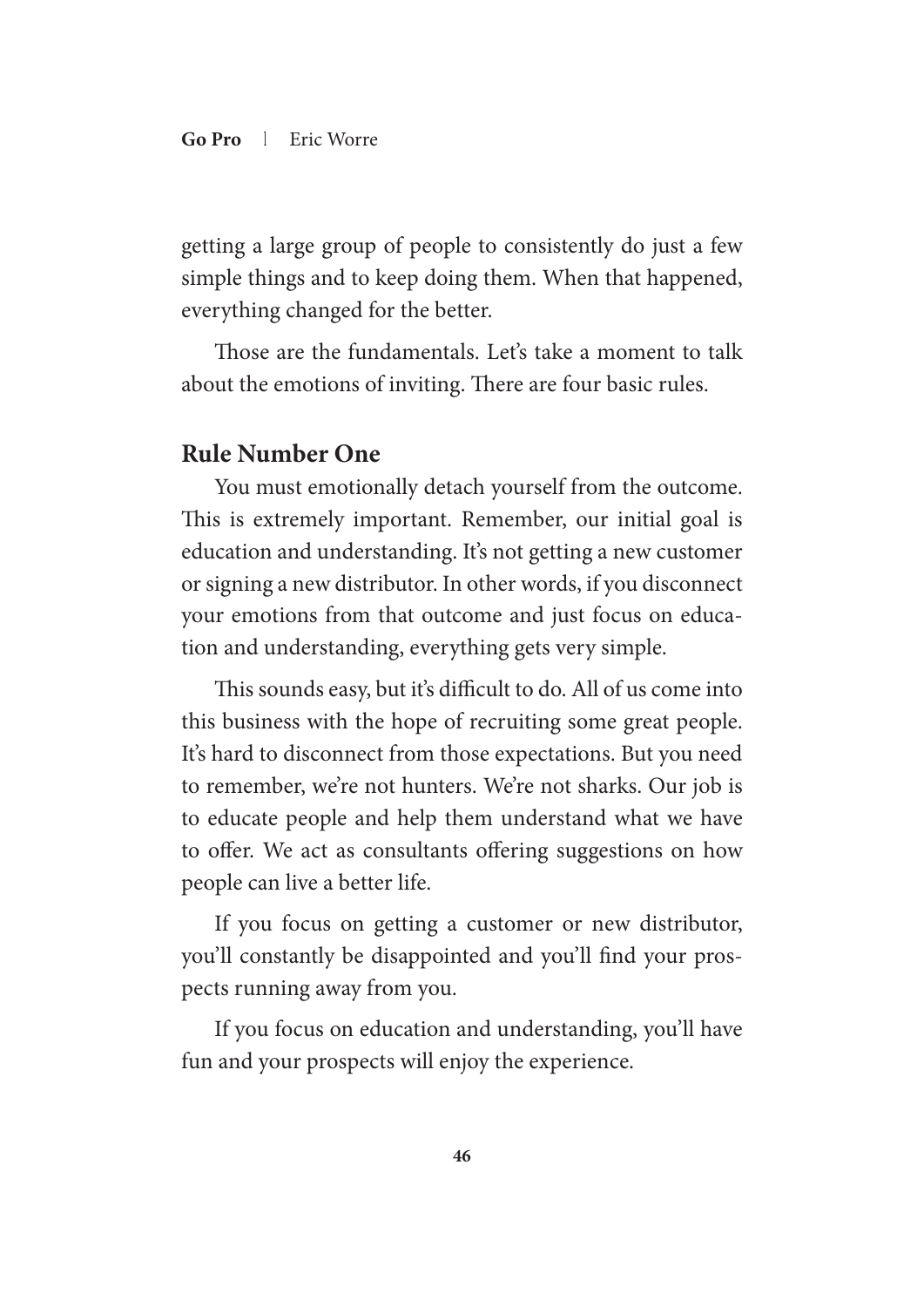# **Rule Number Two**

Be yourself. So many people become a different person when they start inviting. This makes everyone uncomfortable. Be yourself. Just focus on being your best self.

### **Rule Number Three**

Bring some passion. Enthusiasm is contagious. It's okay to get a little bit fired up. Get focused. Listen to some music that inspires you. Smile when you're on the phone. I assure you, your positive emotion will translate into better results.

## **Rule Number Four**

Have a strong posture. This was a big one for me. At first I was so insecure. I didn't think anyone would take me seriously. But as I watched the professionals, I noticed their posture. They were bold. They were confident. They were strong.

So I decided to be bold as well. I stopped apologizing all the time. Instead of saying, "Yes, I know I've had a lot of jobs so far in my life, but I'm hoping this will be the change I've been looking for," I started saying "Guess what? I'm sick and tired of the life I've led up until this point and I've decided to take charge. I wouldn't bet against me because I'm serious." Do you feel the difference?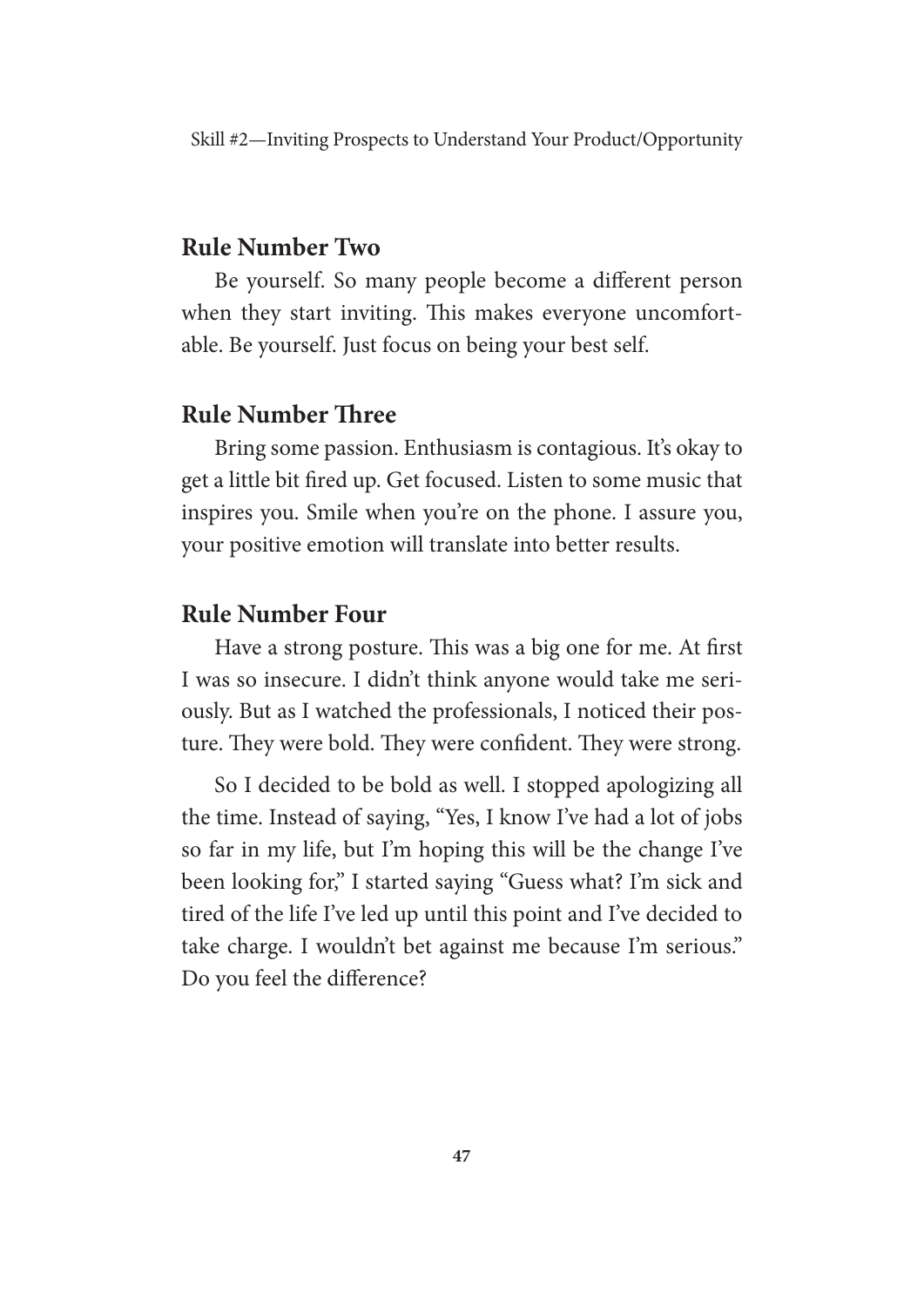Be yourself, but be a bolder self. Be yourself, but be a stronger self. Be yourself, but be a more confident self—at least when you're inviting. I found I could do that for short periods of time at the beginning and, just like building a new muscle, I could eventually do it longer and longer until it became a part of me.

So now that we've set the stage, let's go through the invitation formula. This formula is designed to be used over the phone or face to face. It's NOT to be used with texting, email, or any other communication tool—just on the phone or face to face. This can work with your warm market prospect (someone you know) or cold market prospects (someone you meet while living your life). I'll give you examples for both.

There are eight steps to a professional invitation. That might sound complicated, but with a little practice, you'll find it's an easy skill to master.

**Step One:** Be in a hurry **Step Two:** Compliment the prospect **Step Three:** Make the invitation **Step Four:** If I, would you? **Step Five:** Confirmation #1–Get the time commitment **Step Six:** Confirmation #2–Confirm the time commitment **Step Seven:** Confirmation #3–Schedule the next call **Step Eight:** Get off the phone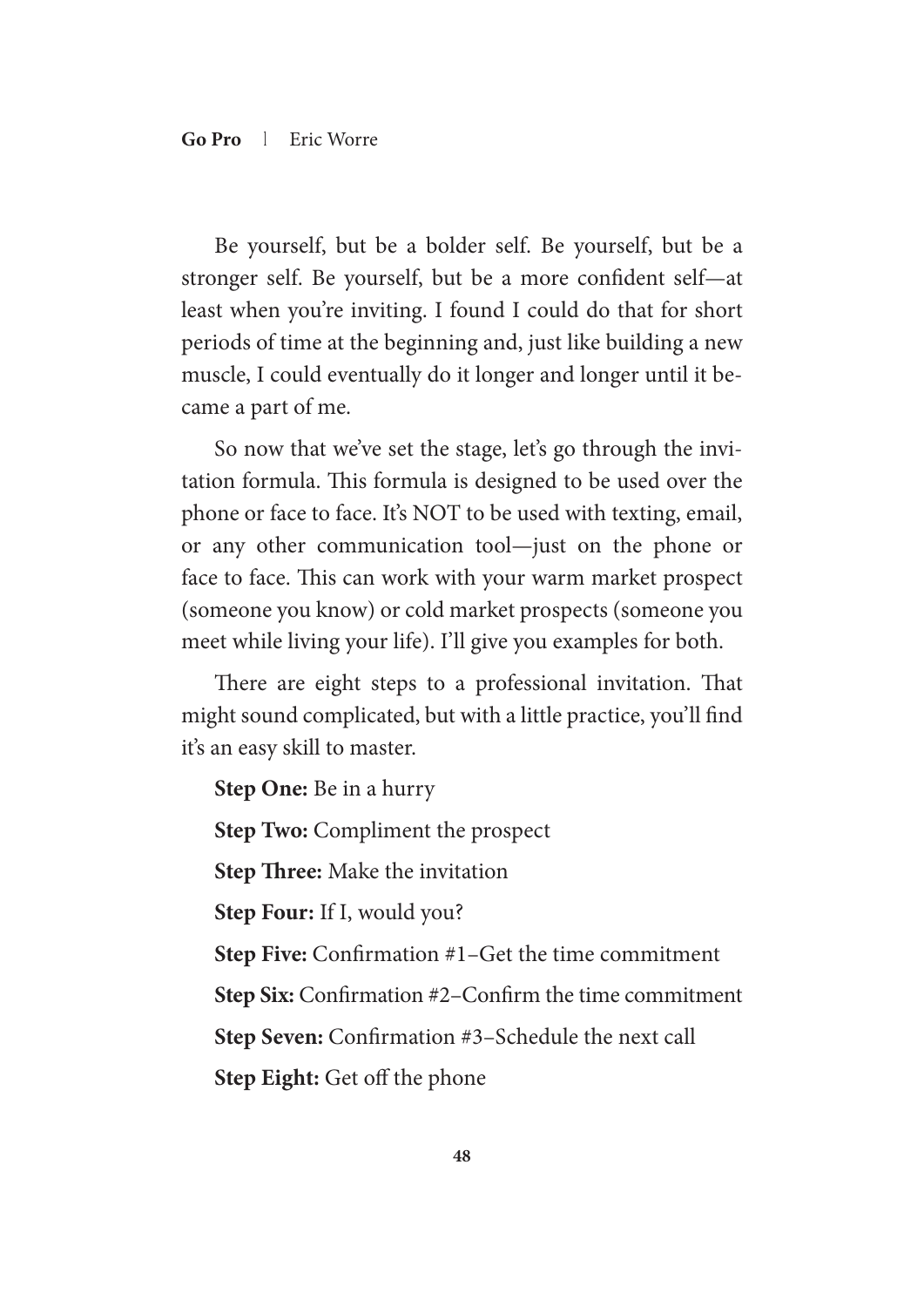Skill #2—Inviting Prospects to Understand Your Product/Opportunity

# **Step One: Be in a hurry**

This is a psychological issue. People are always more attracted to a person who has things going on. If you start every call or face-to-face conversation giving the impression that you're in a hurry, you'll find your invitations will be shorter, there will be fewer questions, less resistance, and people will be more respectful of you and your time.

### Examples for warm-market prospects:

"I don't have a lot of time to talk, but it was really important I reach you."

"I have a million things going on, but I'm glad I caught you."

"I'm running out the door, but I needed to talk to you real quick."

# Examples for cold-market prospects:

"Now isn't the time to get into this and I have to go, but…"

"I have to run, but…"

Get the message? Set the tone with some urgency.

As for the examples I'm sharing with you, don't worry too much about the exact words. Just focus on the concept and use your own words. Let people know you're busy, you've got a lot going on and your time is short, but it was important for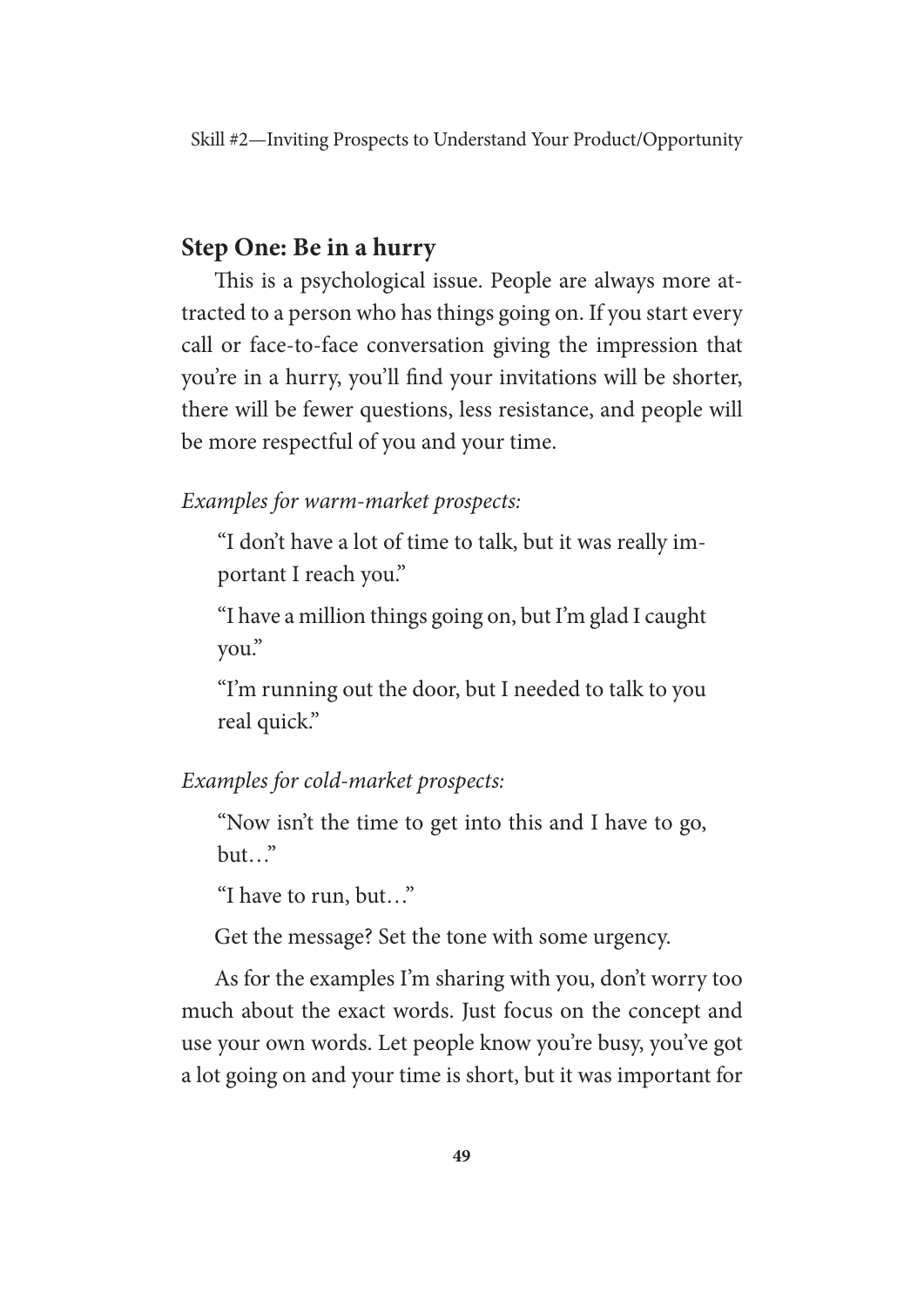**Go Pro** l Eric Worre

you to talk with them real quick. And do it with some passion in your voice.

## **Step Two: Compliment the prospect**

This is critical. The sincere compliment (and it must be sincere) opens the door to real communication and will make the prospect much more agreeable about hearing what you have to say.

#### Examples for warm-market prospects:

"You've been very successful and I've always respected the way you've done business."

"You've always been supportive of me and I appreciate that so much." (Great to use with family and close friends.)

"You have an amazing mind for business and can see things other people don't see."

"For as long as I've known you, I've thought you were the best at what you do."

Examples for cold-market prospects:

"You've given me some of the best service I've ever received."

"You are super sharp. Can I ask what you do for a living?"

"You've made this a fantastic experience."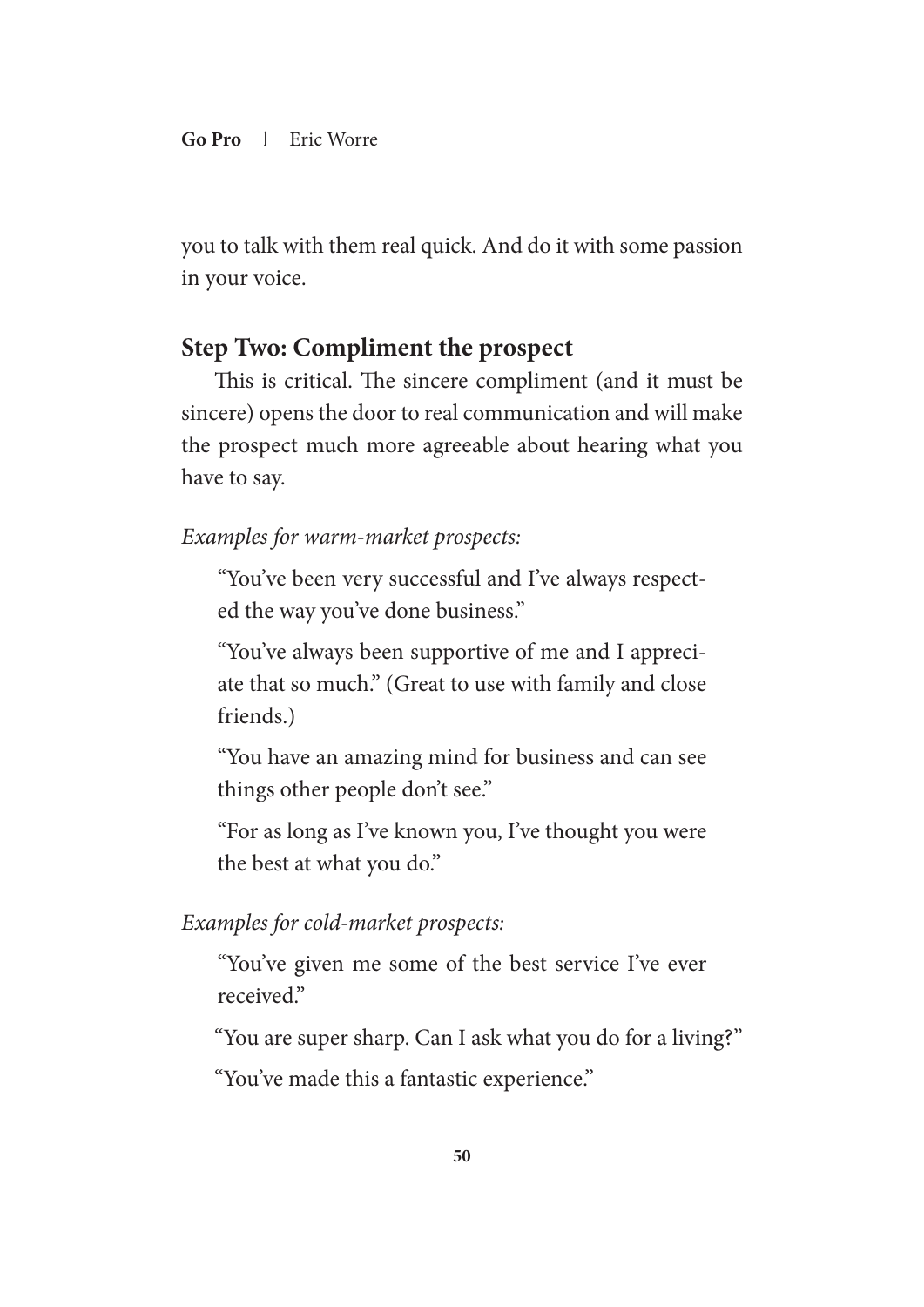Skill #2—Inviting Prospects to Understand Your Product/Opportunity

The key to the compliment is, it must be sincere. Find something you can honestly use to compliment your prospect and use it. This simple step will literally double your invitation results. When you start with urgency and a compliment, it becomes very difficult for a person to react negatively to your invitation. People don't hear compliments very often. It feels good. You will find your prospects will become very receptive.

If you study the pros, you'll find they are constantly putting people in a good mood through their honest and sincere compliments. It helps to build rapport, it helps to open people's minds, and mostly, it helps achieve our goal of education and understanding.

#### **Step Three: Make the invitation**

This is a situation where one size does NOT fit all. There are three kinds of invitation approaches for the Network Marketing Professional.

#### **The Direct Approach**

This is used when you are inviting people to learn more about an opportunity for THEM. Most people use a Direct Approach for all of their prospects. It usually goes something like this: "I found a way for you to get rich! Let me tell you all about it. Blah, blah, blah." I understand the passion, but really, who's going to get excited about that, unless they're getting a call from a millionaire?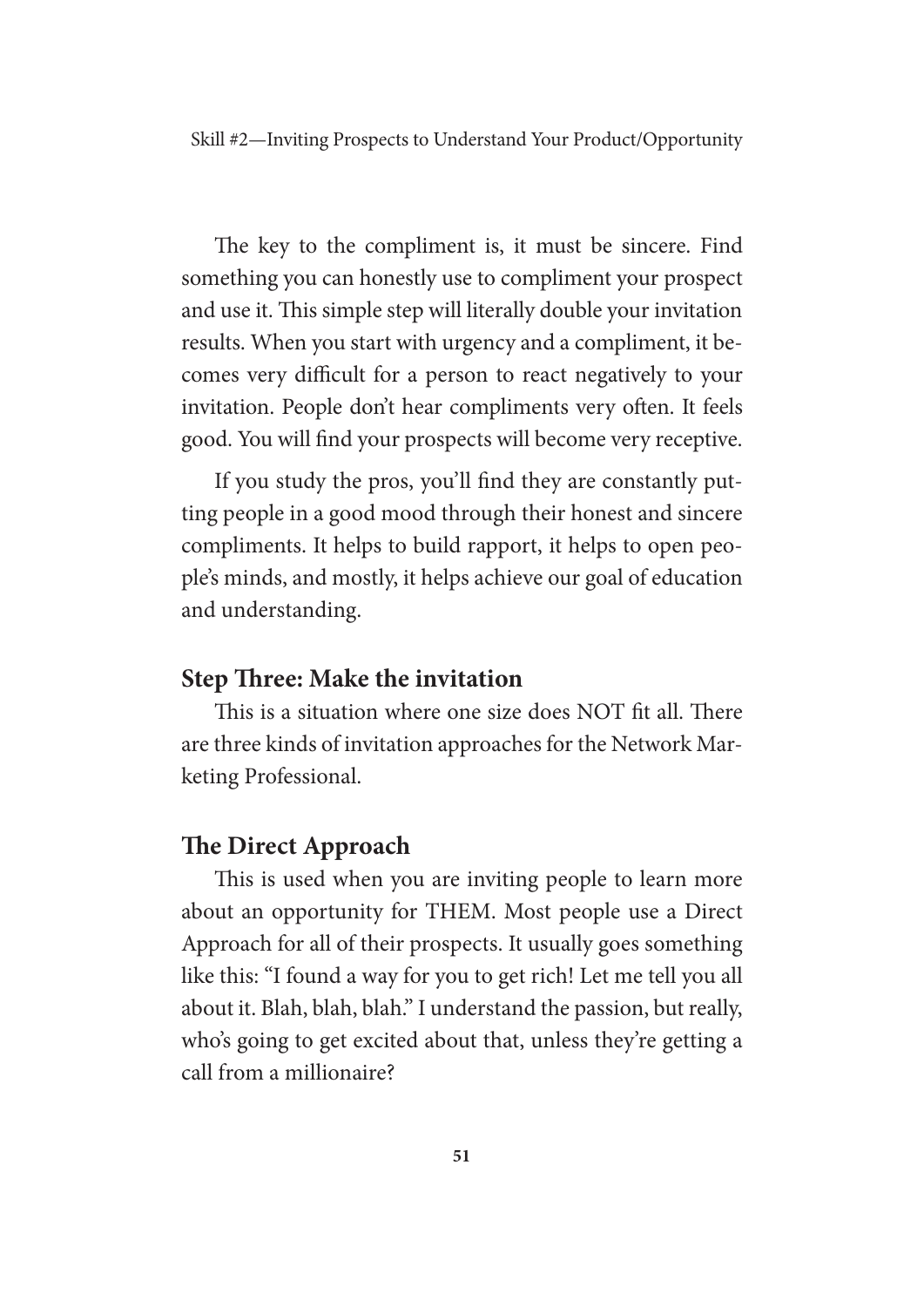That doesn't mean the Direct Approach doesn't work. It does. It has an important place in your invitation process. But it should be reserved for people who know and respect you or for people that you know are searching for something better.

#### Examples for warm-market prospects:

"When you told me you (hate your job, need more money, wanted to find a new house, etc.), were you serious or were you just kidding around? (They'll almost always tell you they were serious.) Great! I think I've found a way for you to (get it/solve the problem/ make that happen)." This is for situations where you know an area of their dissatisfaction, need or desire.

"I think I've found a way for us to really boost our cash flow."

"When I thought of people who could make an absolute fortune with a business I've found, I thought of you."

"Are you still looking for a job (or a different job)? I found a way for both of us to start a great business without all the risks."

"Let me ask you a question, off the record. If there was a business you could start working part-time from your home that could replace your full-time income, would that interest you?"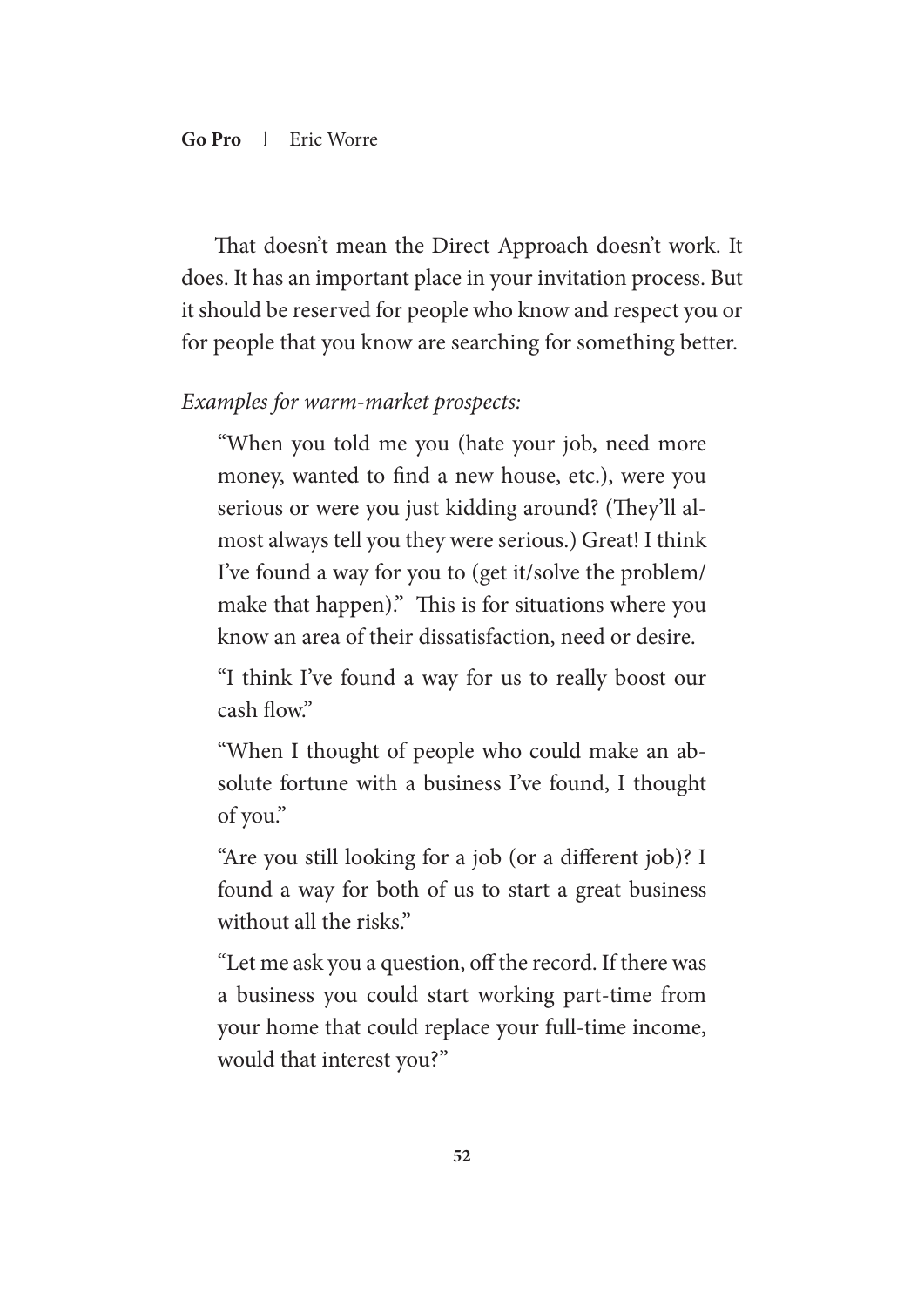Skill #2—Inviting Prospects to Understand Your Product/Opportunity

#### Examples for cold-market prospects:

"Have you ever thought of diversifying your income?"

"Do you keep your career options open?"

"Do you plan on doing what you're doing now for the rest of your career?"

You can follow these cold market scripts or any variation with the following: "I have something that might interest you. Now's not the time to get into it but…"

### **The Indirect Approach**

This is another powerful tool to help get people past their initial resistance and educate them on what you have to offer. The Indirect Approach is about asking the prospect for help, input or guidance. I used this approach extensively and with great success when I first started out. Because of my lack of credibility at age 23, I couldn't get much success with a Direct Approach, so I learned to play myself down and play up to the prospect's ego. It worked incredibly well and it still works today.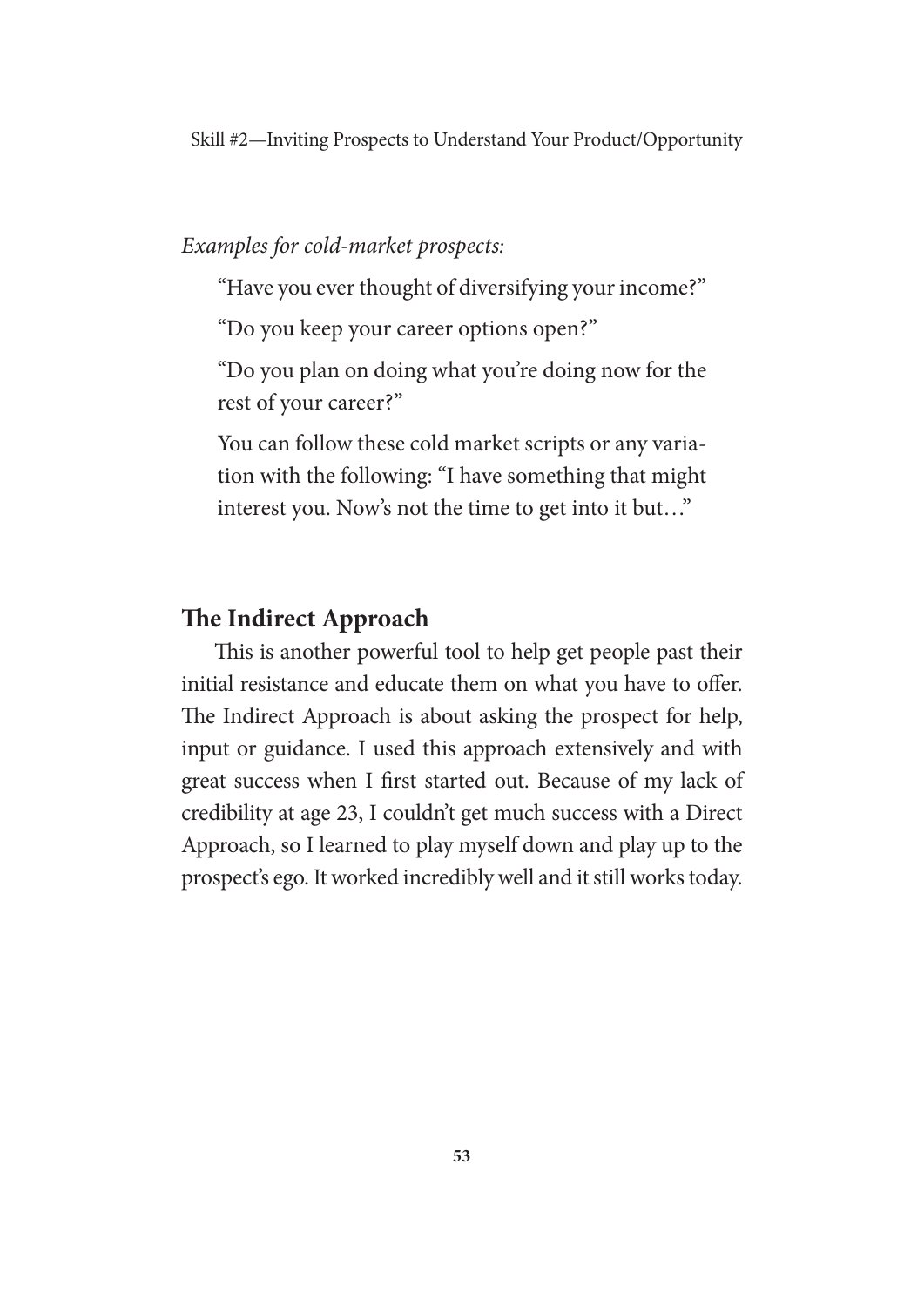**Go Pro** l Eric Worre

#### Examples for warm-market prospects:

"I've just started a new business and I'm really nervous. Before I get going I need to practice on someone friendly. Would you mind if I practiced on you?" (This is a GREAT approach for family and close friends.)

"I found a business I'm really excited about, but what do I know? You have so much experience. Would you look at it for me if I made it easy on you and let me know if you think I'm making the right move?"

"A friend told me the best thing I could do when starting a business is to have people I respect take a look at it and give me some guidance. Would you be willing to do that for me if I made it simple?"

#### Examples for cold-market prospects:

When you meet someone from another city, state, or country, and if your company does business there, you can say:

"My company is expanding in your area. Would you do me a favor and take a look at it and let me know if you think it would work where you live?"

When you meet someone who might provide good input on your product, you can say: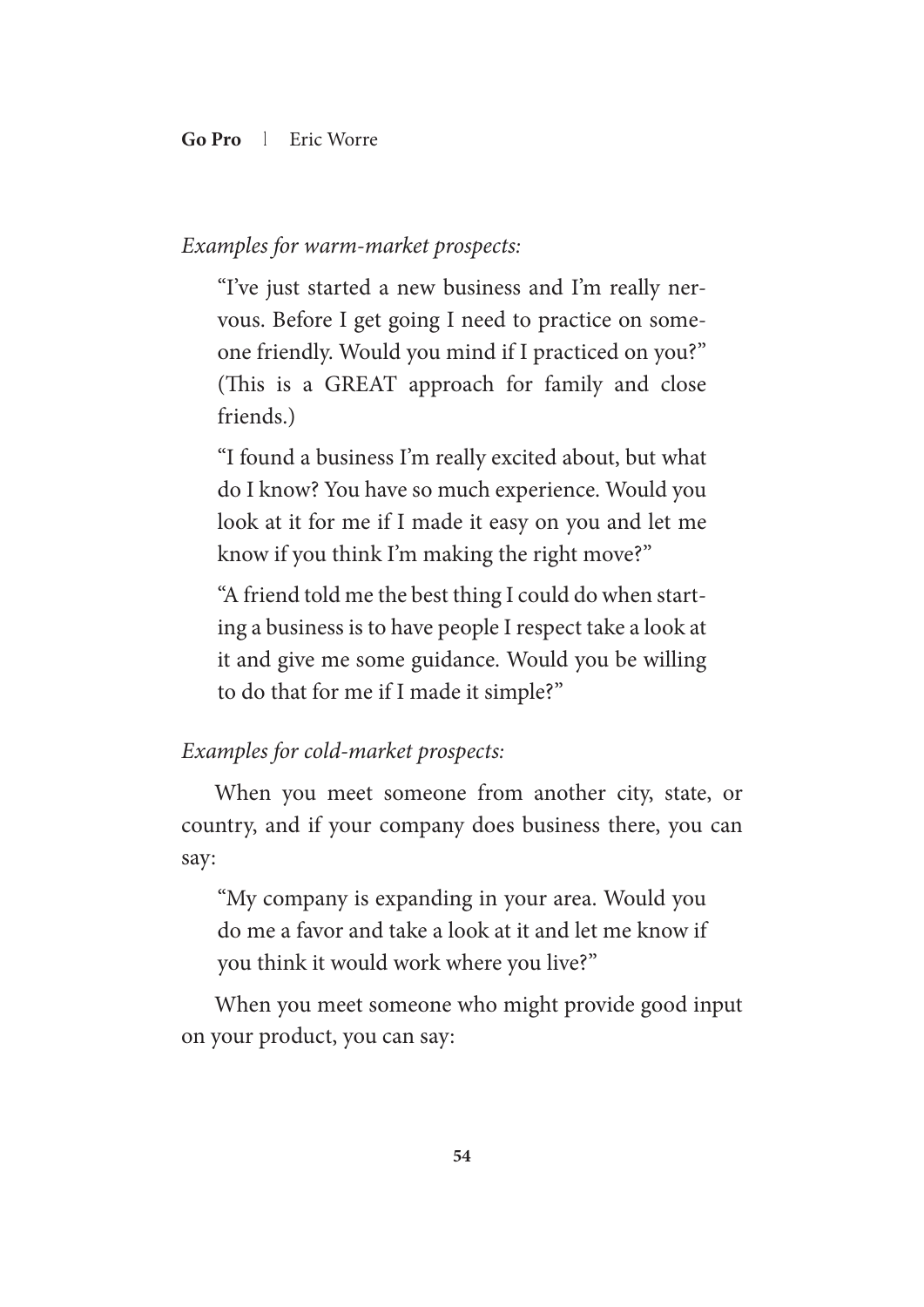"I've started a business with a product I think makes a lot of sense, but I'd like to get your input. Would you be willing to check it out and give me your opinion?"

## **The Super Indirect Approach**

The third approach is the Super Indirect Approach. This approach is incredibly powerful because it works on a number of psychological levels. In this approach, you tell the prospect they aren't a prospect and you're just interested in finding out if they know someone else who might benefit from your business. It's very effective.

#### Examples for warm-market prospects:

"The business I'm in clearly isn't for you, but I wanted to ask, who do you know that is ambitious, moneymotivated, and would be excited about the idea of adding more cash flow to their lives?"

"Who do you know that might be looking for a strong business they could run from their home?"

"Who do you know that has hit a wall with their business and might be looking for a way to diversify their income?"

"I work with a company that's expanding in this area and I'm looking for some sharp people that might be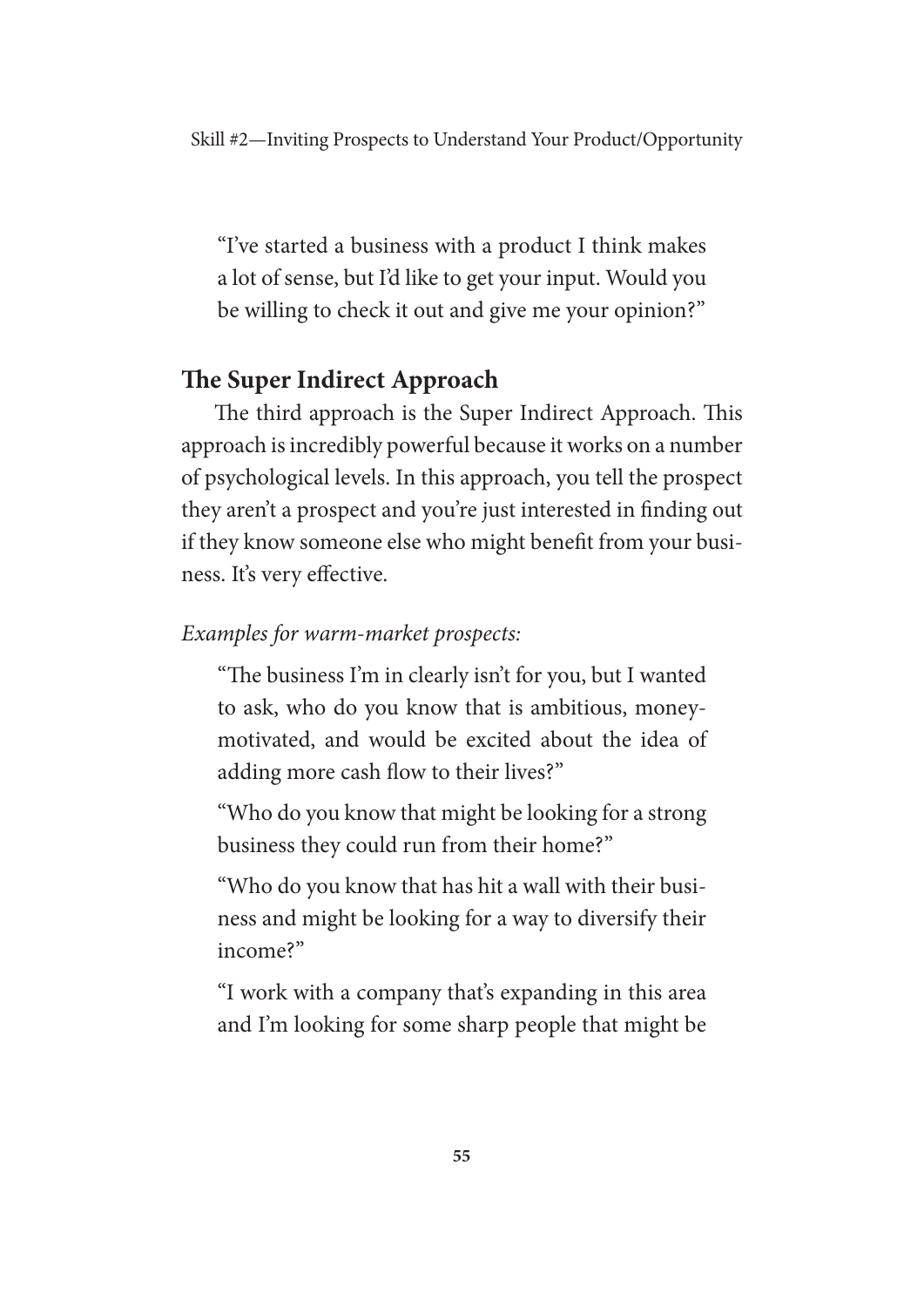interested in some additional cash flow. Do you know anyone who might fit that description?"

In most cases, they're going to ask you for more information before they give you any names (behind that request will be curiosity and intrigue, thinking this might be for them, but they're not going to admit that to you yet).

When they ask for more information, you can respond with:

"That makes sense. You'll want to know more about it before you refer some of your contacts." Then you can just move to step four.

#### Examples for cold-market prospects:

Cold market is exactly the same as warm market for the Super Indirect Approach. Just use the warm-market scripts or any variation that's comfortable for you.

#### **Step Four: If I, Would You?**

This question has been my secret weapon for a very long time. It is by far the most powerful phrase I've come across in building a large and successful Network Marketing business.

"**If I** gave you a DVD, **would you** watch it?"

"**If I** gave you a CD, **would you** listen to it?"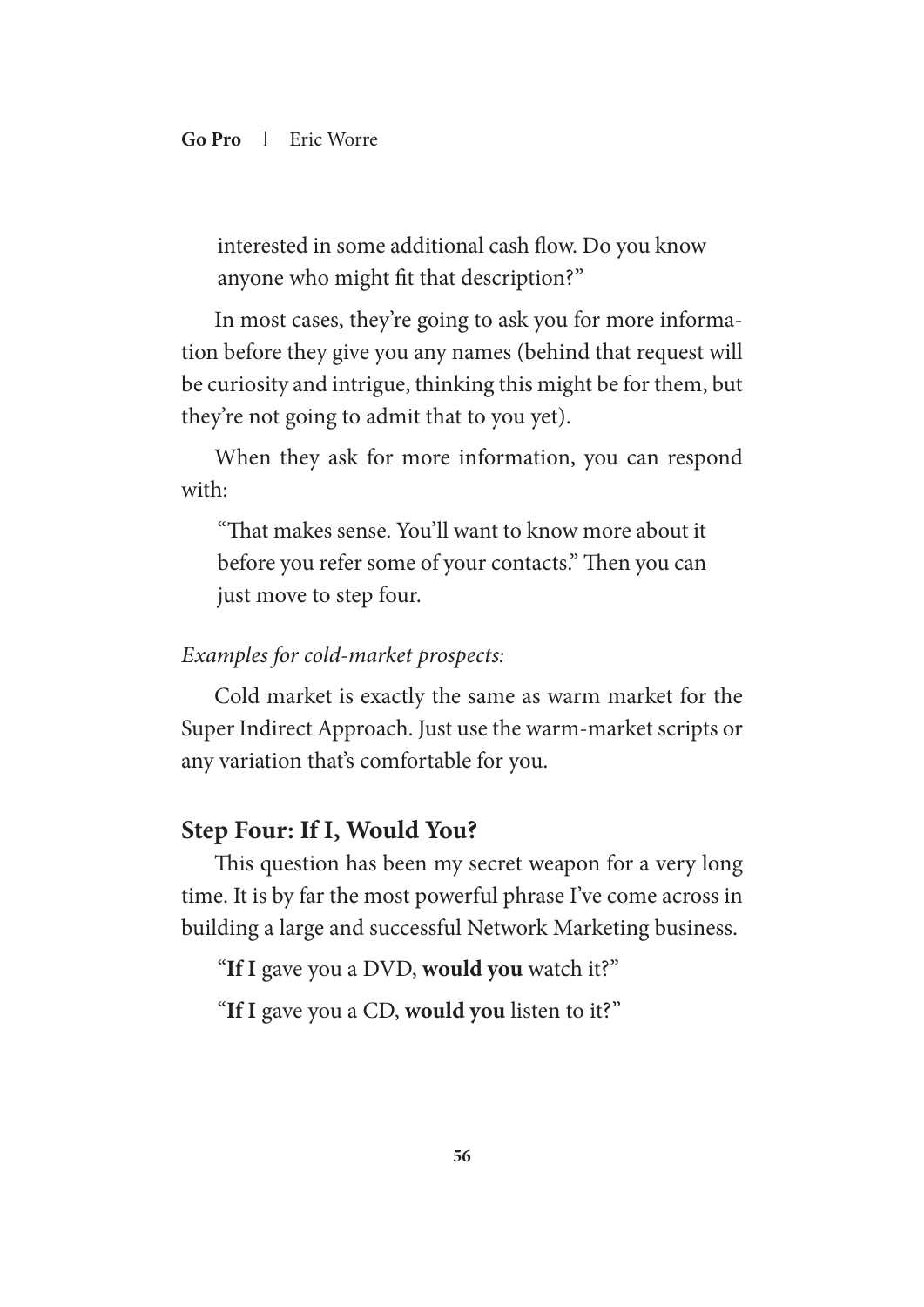Skill #2—Inviting Prospects to Understand Your Product/Opportunity

"**If I** gave you a magazine (or some other printed material) **would you** read it?"

"**If I** gave you a link to a website with a complete presentation, **would you** check it out?"

"**If I** invited you to a special invitation only webinar, **would you** attend?"

"**If I** invited you to a special invitation-only conference call, **would you** listen in?"

This question is SO POWERFUL, and for a number of reasons.

First, it's reciprocal. You're saying you will do something if they will do something. As human beings, we are hardwired to respond positively to these types of situations.

Second, it puts you in a place of power. You're in control. You're not begging. You're not asking for favors. You are simply offering a value exchange.

And third, it implies that YOU have something of value to offer. You're saying you will do something, but not unless the other person will do something in exchange. When you value what you have, people will respect you.

When I first started, I didn't know about this magical question. I just said things like, "I really, really, really, want you to watch my video, try my product, listen to this CD, etc." You can imagine the results. The whole psychology of it is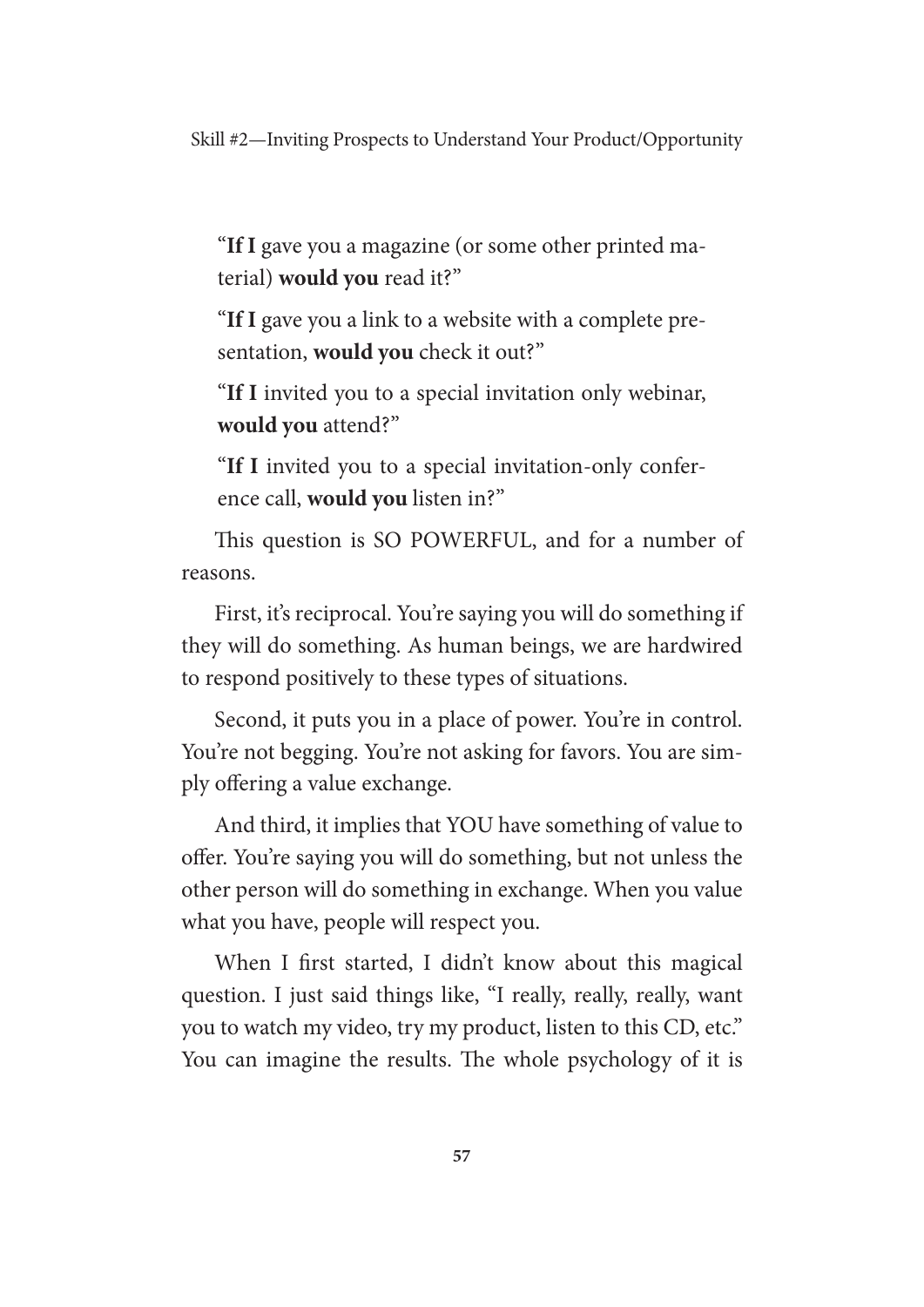weak. If you use, "If I, would you," you're having a business conversation. If you use, "I really, really, really, want you," now you sound desperate, and a desperate distributor is NOT attractive. If you've used this approach you already know what I'm talking about.

"If I, would you," gets results. It gets people to say "yes." It helps prospects see what we have in a different light. Remember, our goal is education and understanding. "If I, would you," helps us achieve that goal.

If you've started the call with urgency, complimented the prospect, made the invitation and asked, "If I, would you," their answer will be "yes" almost 100% of the time, and you can just go to step five.

If they ask for more information first, just respond with, "I understand you want more information, but everything you're looking for is on the (DVD, CD, printed piece, link, etc.). The fastest way for you to really understand what I'm talking about will be for you to review that material. So, **if I**  give it to you, **would you** review it?"

If they say no, then thank them for their time and move on. Also, review steps one through three to see what you might have done better. But do NOT give your material to them.

So you've gone through the first four steps and the person said yes! Success! They've agreed to review your tool! Does that mean they will follow through? Nope. In fact, only about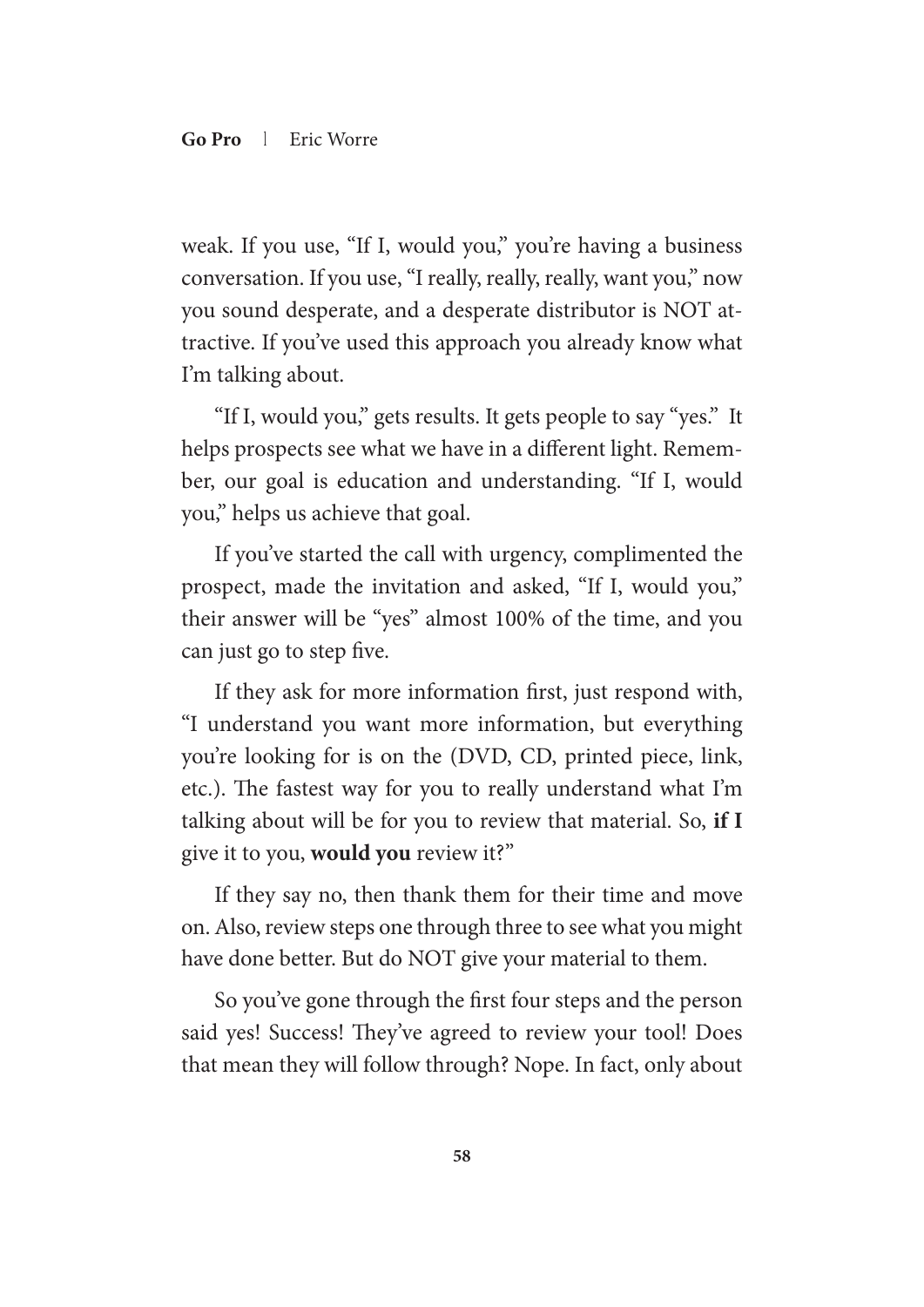Skill #2—Inviting Prospects to Understand Your Product/Opportunity

5% of your prospects will do what they said they would do if you just use the first four steps—and 5% is not a good number. To get closer to 80%, you need to complete the invitation process professionally.

## **Step Five: Confirmation #1–Get the time commitment**

You've asked, "If I, would you," and they've said yes. The next step is to get a time commitment.

"When do you think you could watch the DVD for sure?"

"When do you think you could listen to the CD for sure?"

"When do you think you could read the magazine for sure?"

"When do you think you could watch the link for sure?"

Don't suggest a time for them. (That's another mistake I made early on in my career). Just ask the question and wait for them to respond. This question makes them think about their schedule and their commitments, find a place to review your tool, and communicate that back to you. In other words, it makes it real.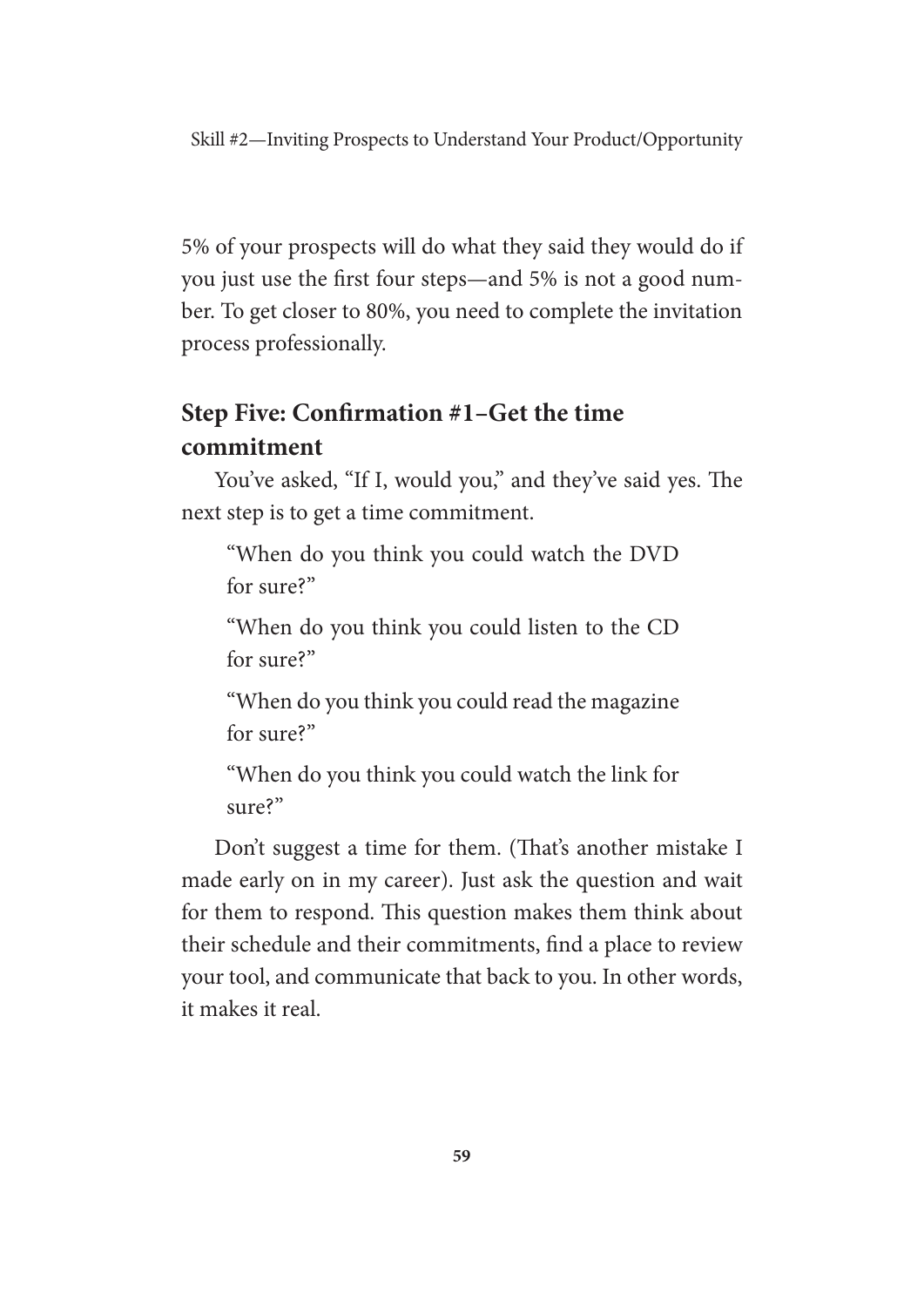When you first asked, "If I, would you," and they said yes, it was someday. When you get the time commitment, it starts to be real. The only thing that matters is that they give you a time. It doesn't matter what that time is. Let them think about their schedule and tell you when they will have reviewed the materials for sure.

About 90% of the time, they'll give you an answer. The other 10% of the time, they'll be vague, saying something like, "I'll try to do it sometime." If they do that, then tell them, "I don't want to waste your time or mine. Why don't we just lock in a time when you'll have seen it for sure?" Remember, they already said they'd review it in step four. This is just confirming the time.

The key to all of this is they have now said yes twice—the first time when they answered, "If I, would you," and the second time when you received a time commitment from them.

So now you can give them the tool, right? Wrong. You're not done yet. The professionals take a few more seconds to complete a couple more steps before they're finished.

# **Step Six: Confirmation #2–Confirm the time commitment**

If they tell you they'll watch the DVD by Tuesday night, your response should be something like, "So, if I called you Wednesday morning, you'll have seen it for sure, right?" If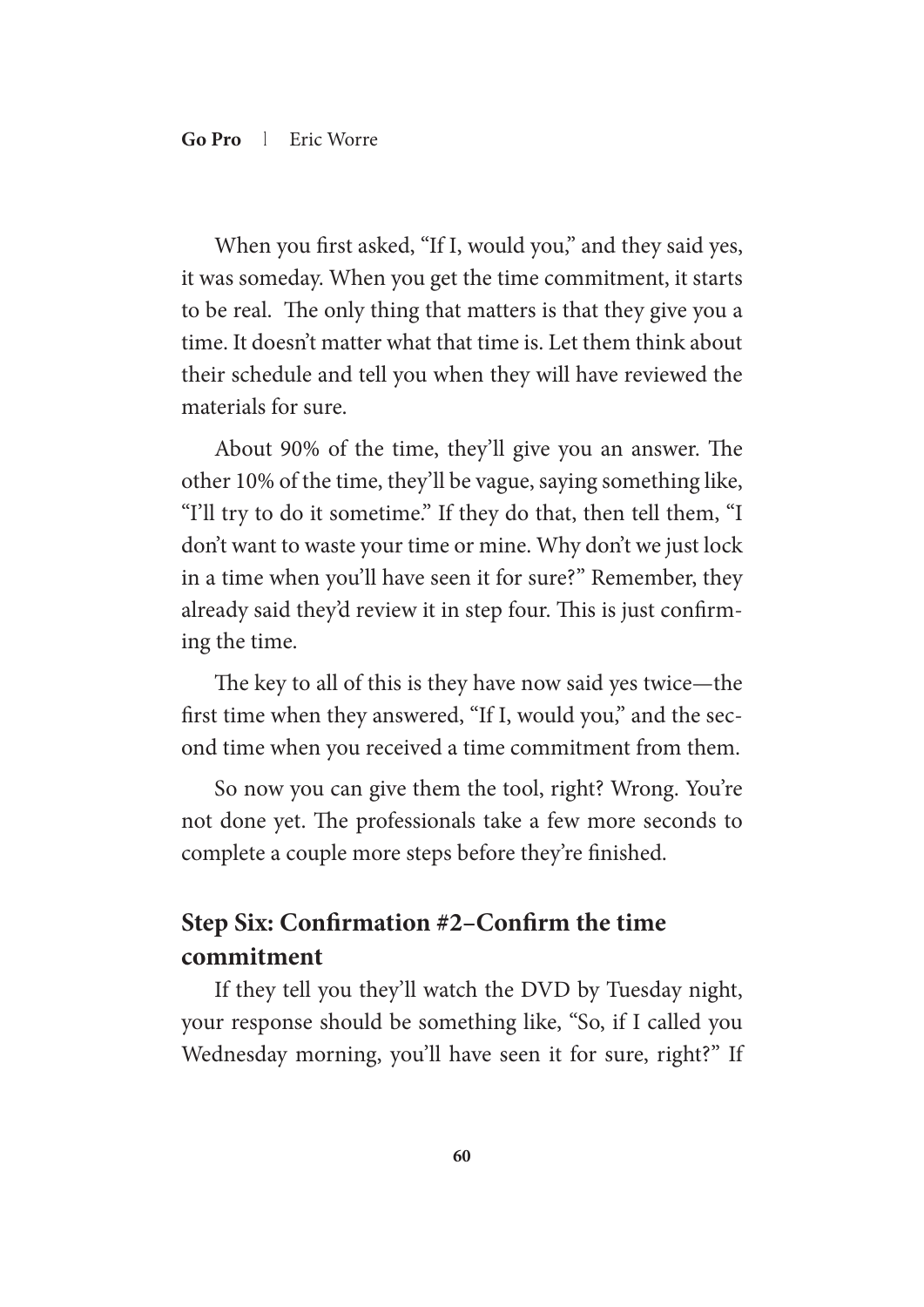Skill #2—Inviting Prospects to Understand Your Product/Opportunity

they say they'll listen to the CD by Thursday morning, your response should be, "So, if I called you sometime later in the day on Thursday, you'll have listened to it for sure, right?" If they say they'll watch the link by July 1, your response should be, "So, if I called you on July 2, you'll have looked at it for sure, right?"

They will either naturally say yes, or they will adjust the time slightly. In any case, the significance of step six is they've now confirmed three times and they are now much more likely to follow through—and,

The key is, this isn't an appointment you've set. It's an appointment *they've* set.

They said they'd review the materials, they would do it by a specific time and, if you called them after that, they would have reviewed the materials. You've asked the questions. Their answers made the appointment.

#### **Step Seven: Confirmation #3–Schedule the next call**

This step is simple. Just ask, "What's the best number and time for me to call?" They'll give you what works best for them, and now you have a real appointment. All you have to do is be sure to remember to call when you said you'd call.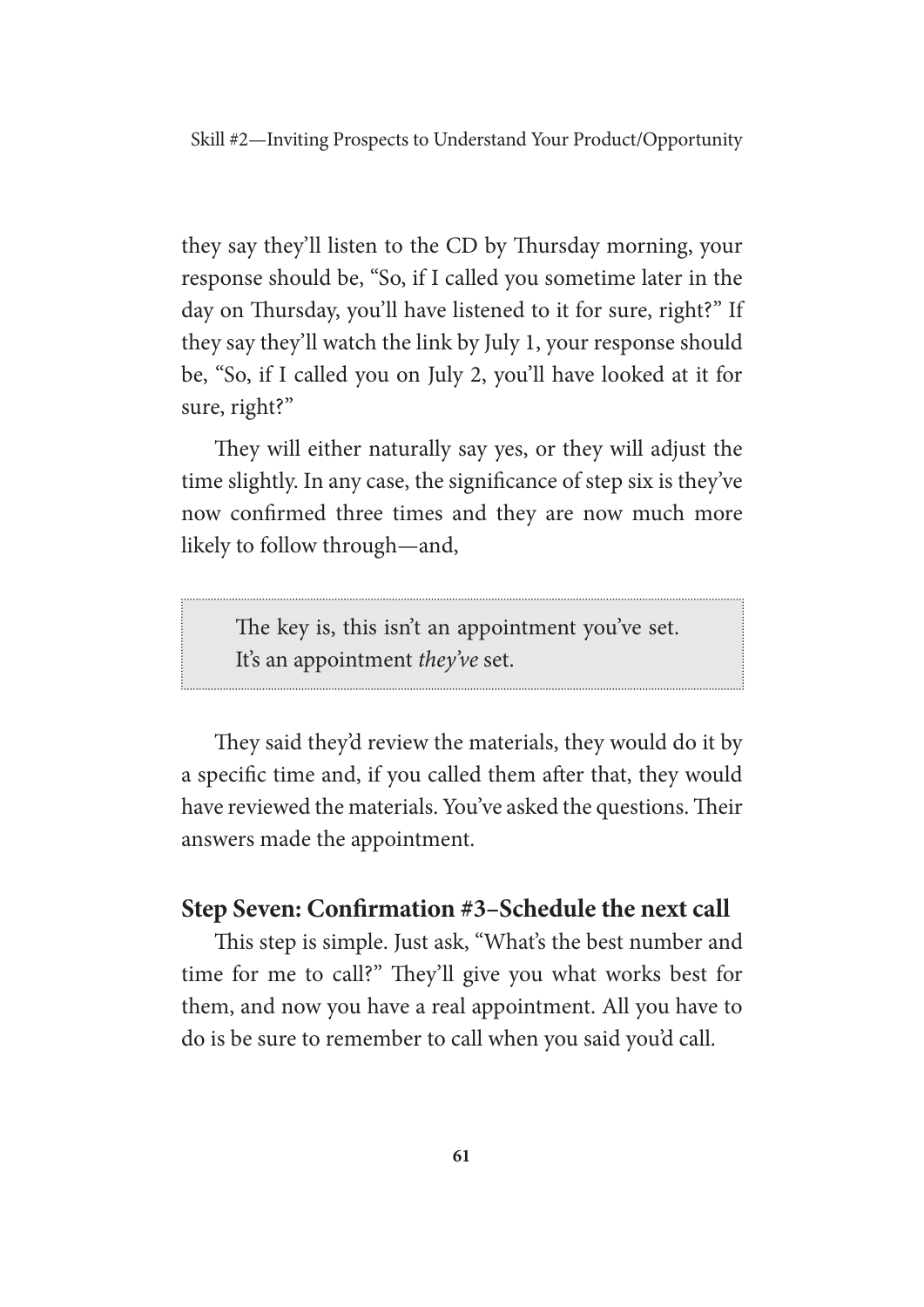They've said yes four times. The whole invitation took a few minutes, and your chances of achieving your goal of education and understanding has gone from about 5% to about 80%.

### **Step Eight: Get off the phone**

Remember, you're in a hurry, right? Once you've confirmed the appointment, the best thing to say to someone is something like "Great, we'll talk then. Gotta run!"

Too many people make the appointment and then unmake it by talking and talking and talking. Remember, our goal is education and understanding and we're going to let the third-party tool do most of the work.

Here are some examples of all eight steps:

A person you know who hates their job—Direct Approach

"Hey, I don't have a lot of time to talk, but it was really important I reach you. Listen, you're one of the most financially intelligent people I know and I've always respected that about you. When you told me you really didn't like your job, were you serious or were you just kidding around?" (They say they were serious.)

"Great, I think I've found a way for you to create an exit strategy. I have a CD that describes what I'm talking about better than I can. If I gave you this CD, would you listen to it?" (They say yes.)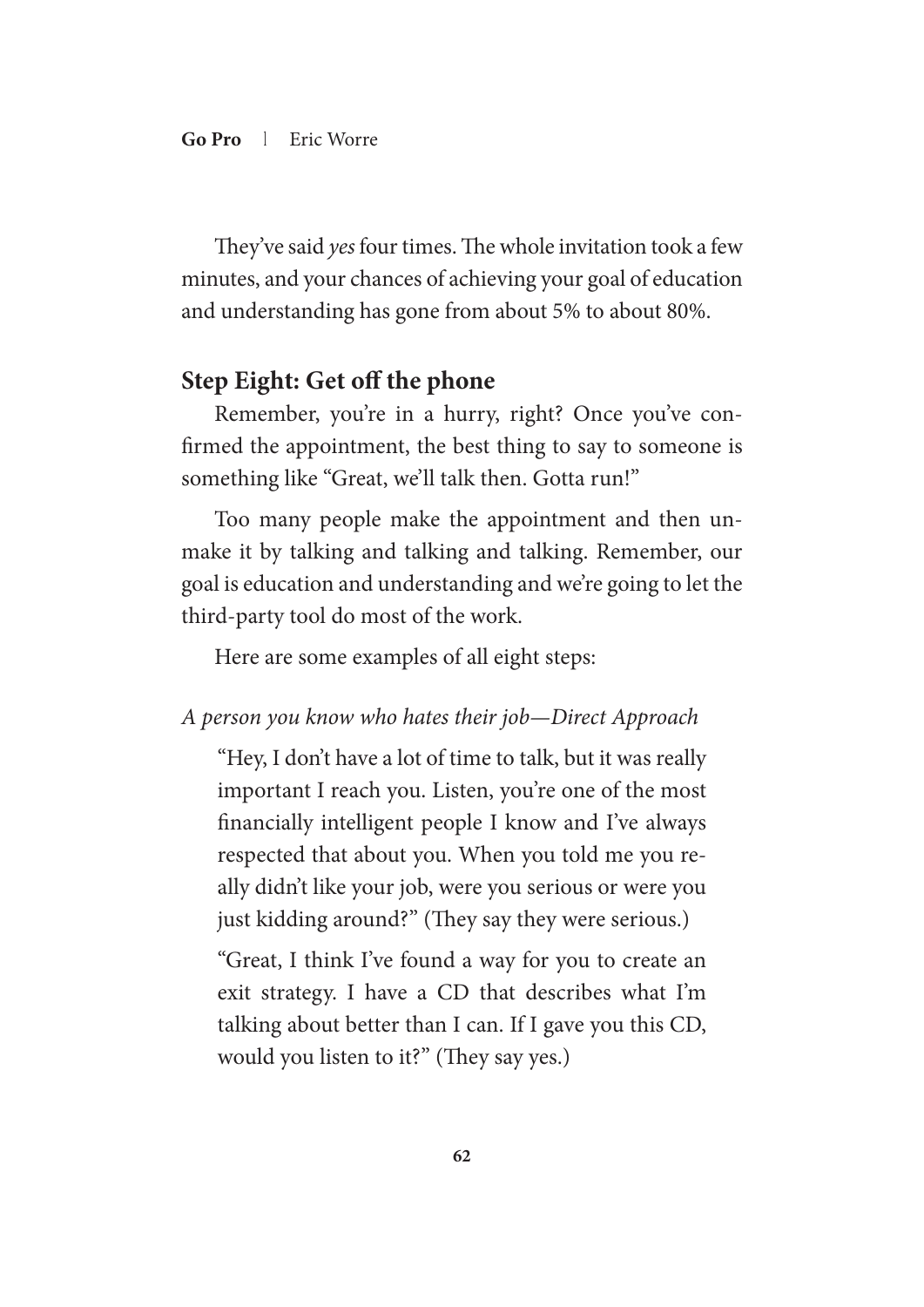Skill #2—Inviting Prospects to Understand Your Product/Opportunity

"When do you think you could listen to it for sure?" (They say Tuesday.) "So if I called you Wednesday morning, you'll have reviewed it for sure, right?" (They say yes.)

"All right, I'll check back with you then. What's the best number and time for me to call?" (They give the information.)

"Got it. We'll talk then. Gotta run and thanks!"

A good friend—Indirect Approach

"Hey, I'm running out the door, but I needed to talk to you real quick. Do you have a second? Great. Listen, you've always been so supportive of me and I appreciate that so much.

"I've just started a new business and I'm really nervous. Before I get going I need to practice on someone friendly. Would you mind if I practiced on you?" (They say sure.)

"Great! If I gave you a DVD that laid out the information in a professional way, would you watch it?" (They say yes.)

"It's about 15 minutes long. When do you think you could watch it for sure?" (They say Thursday.)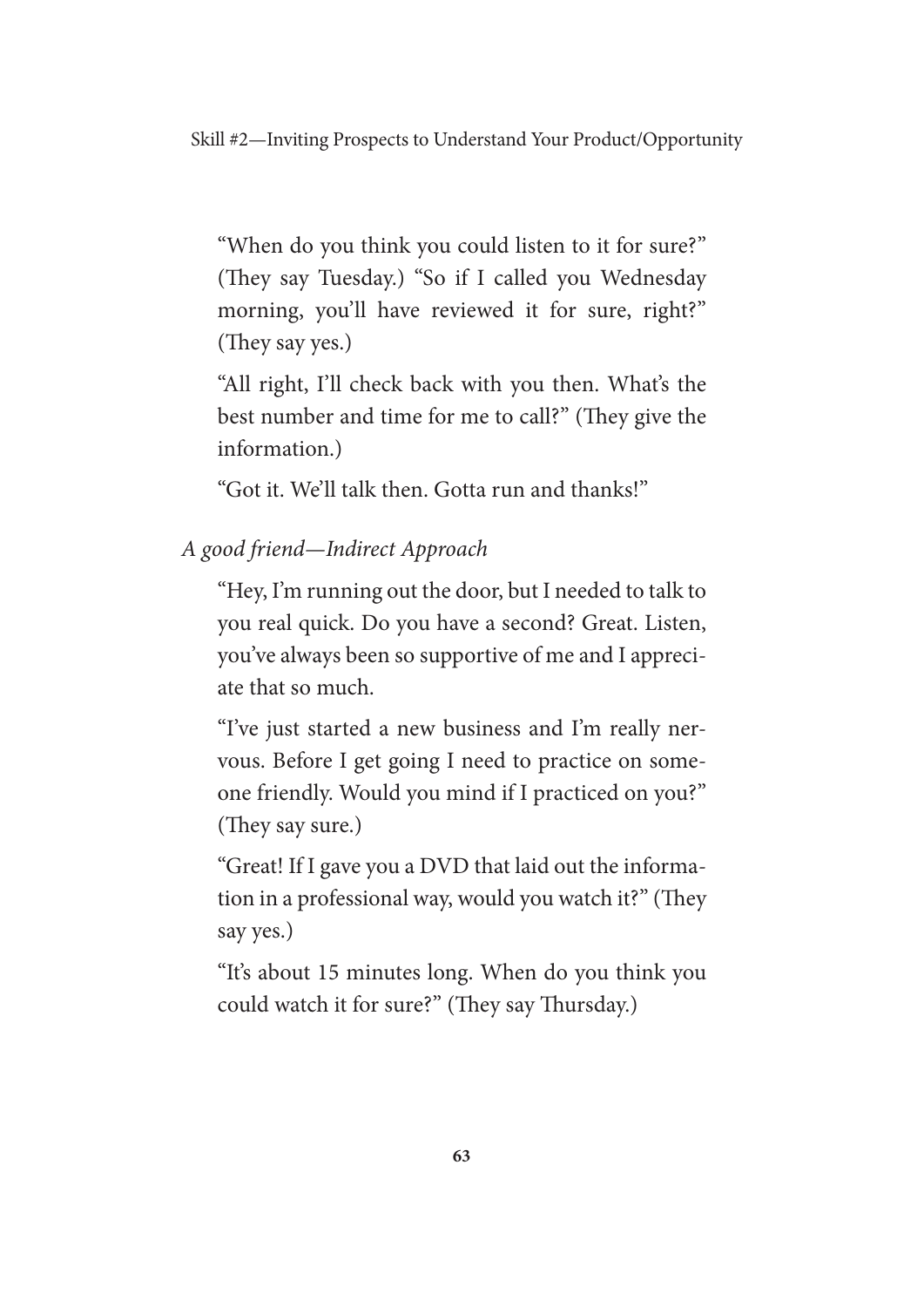"So if I called you Friday morning, you'll have reviewed it for sure, right? Fantastic, what's the best number and time for me to call?" (They give the information.)

"Great, we'll talk then. Gotta run and thanks!"

A highly successful person—Super Indirect Approach

"I know you're busy and I have a million things going on too, but I'm glad I caught you. You've been wildly successful and I've always respected the way you've done business.

"I've recently started something new and I'm looking for some sharp people. It's clearly not for you, but I wanted to ask, who do you know who is ambitious, money motivated and would be excited about the idea of adding a significant amount of cash flow to their lives?" (They say they do know some people.)

"I understand that you'd want to know more about it before you recommend people. I have a DVD that explains exactly what I'm doing and the kind of people I'm looking for. It's brief.

"If I sent one to you, would you review it? (They say they would.) "Thanks. When do you think you could view it for sure?" (They say next Monday.)

"Okay, so if I called you next Tuesday, you'll have reviewed for sure, right?"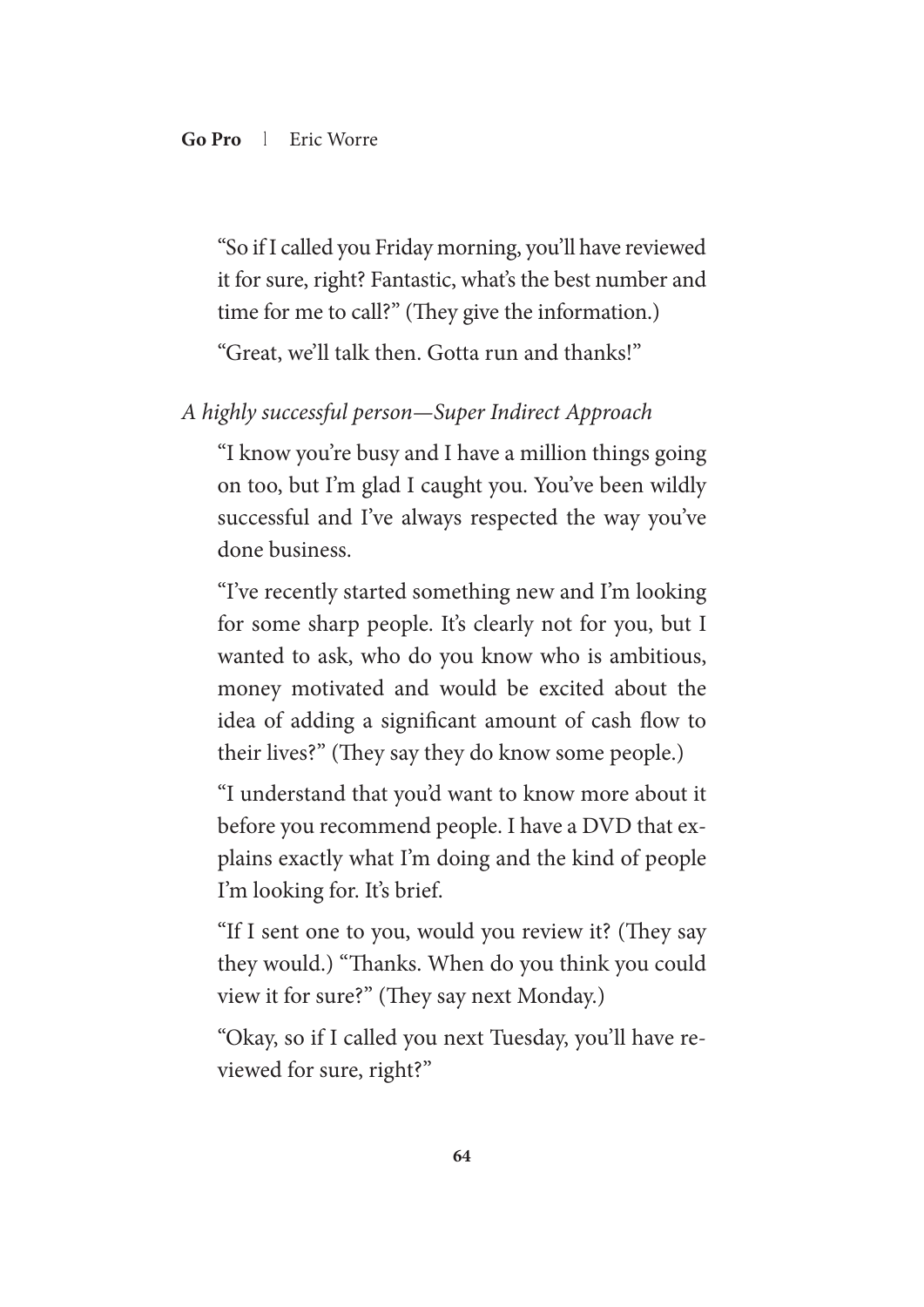"Okay, I'll check back with you then. What's the best number and time for me to call?" (They give the information.) "Okay, great. Thanks again, I appreciate it so much. Talk to you next Tuesday."

## A cold-market prospect who's done a good job selling you some something—Direct Approach.

"Now isn't the time to get into this and I have to go, but you are super sharp and I happen to be looking for some sharp people. Do you plan on doing what you're doing now for the rest of your career?" (They say no.)

"Good. I have something that might interest you. Now isn't the time to get into it, but I have a DVD that explains it all in great detail. If I gave it to you, would you watch it?" (They say yes.) "When do you think you could watch it for sure?" (They say Sunday.)

"So if I called you Monday, you'll have reviewed it for sure, right?" (They say yes.) "All right, I'll check back with you then. What's the best number and time for me to call?" (They give you their information.)

"Okay, here it is. Thanks again for the excellent service and I'll talk to you soon."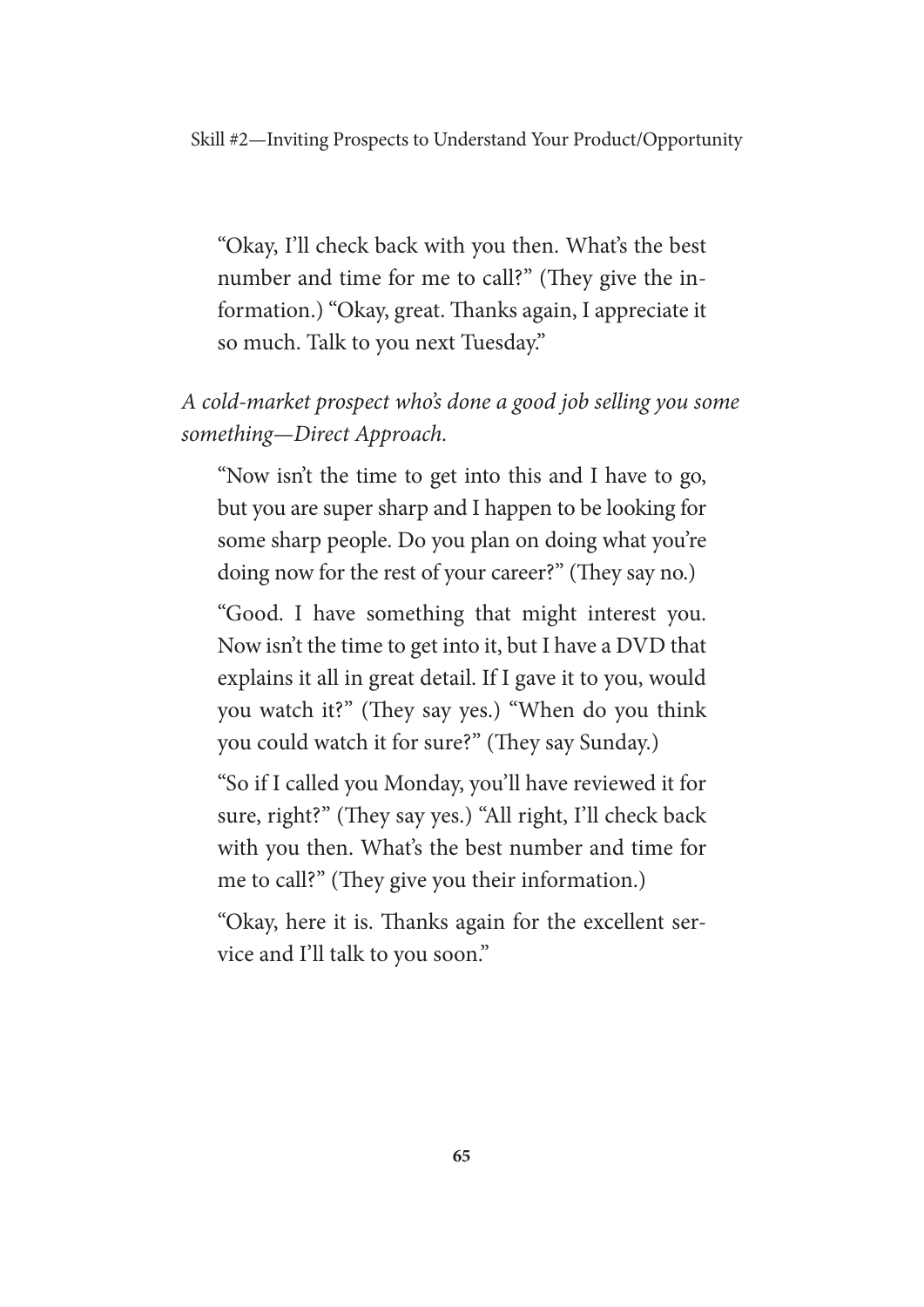Are you feeling the flow of how this works? Obviously there are many possible variations for different kinds of prospects, but I hope these examples help you understand how everything comes together.

In terms of scripts, it's best if you get the basic concepts down and don't focus too hard on the exact script. Life doesn't work that way. But if you learn to let your prospect know you're in a hurry, then compliment them, then invite them, then pass on a tool with, "If I, would you," then confirm using the process I described, and finally get off the phone or complete the invite, you'll do just fine.

Remember, in recruiting, there are no good or bad experiences—just learning experiences. On your journey to becoming a Network Marketing Professional, the best thing that can happen is for you to develop the skills to recruit on demand, in any situation. Then you never have to worry about being lucky. So practice, practice, practice.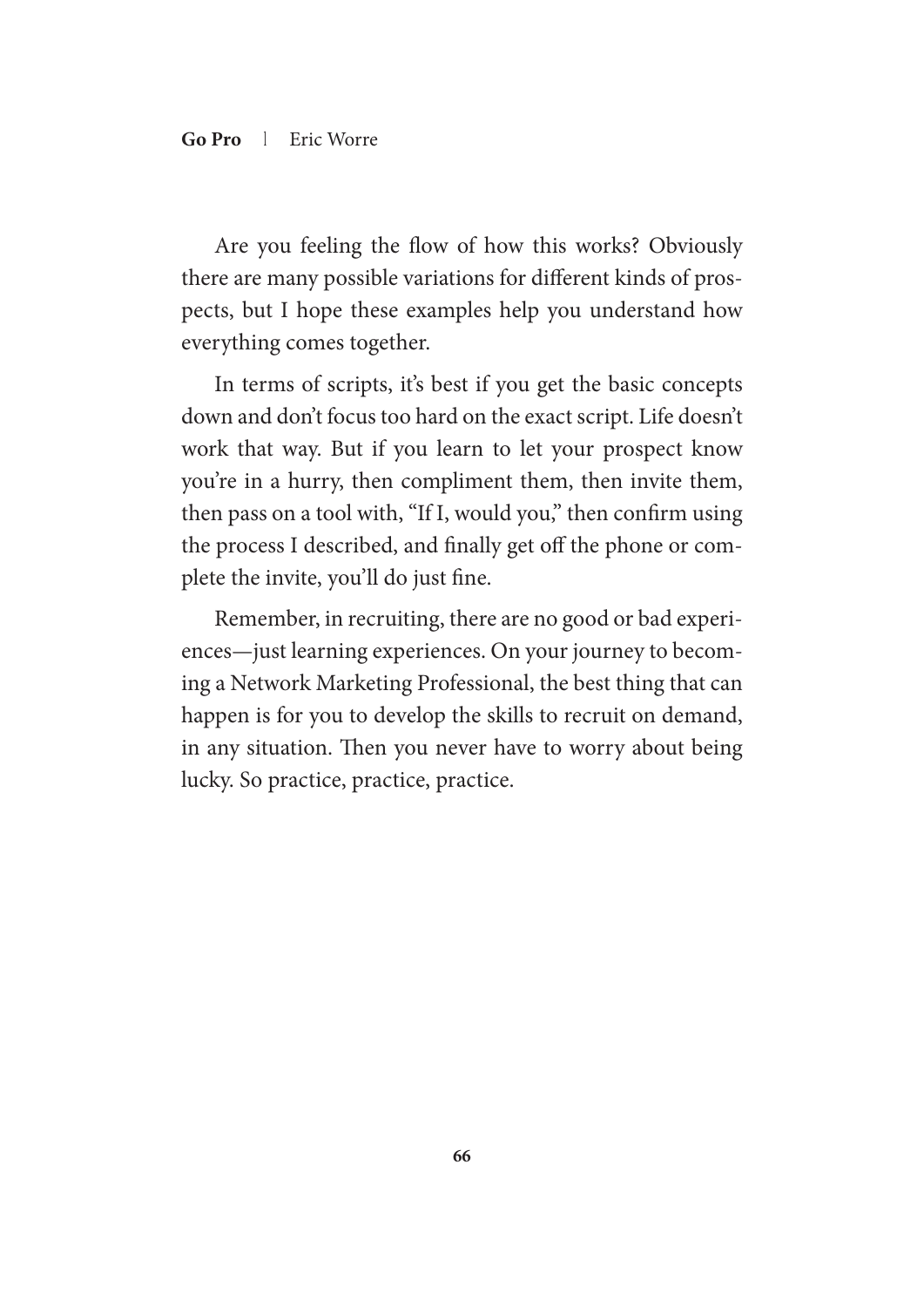#### **CHAPTER SIX**

# **Skill #3— Presenting Your Product or Opportunity to Your Prospects**

Eve talked about the first two skills of identifying prospects and inviting them to learn more about your product or opportunity. As you've learned, you'll be inviting them to review a tool or attend ing prospects and inviting them to learn more about your product or opportunity. As you've learned, you'll be inviting them to review a tool or attend some sort of event.

If they are reviewing a tool by themselves and you're not around, there's nothing for you to do. Just follow up when you said you would. If you're physically with them, there are some things you need to understand, and one of the biggest is, YOU are not the issue!

This was a tough one for me to accept. When I first got started, I read everything I could, listened to everything I could, and attended all the training sessions I could. I thought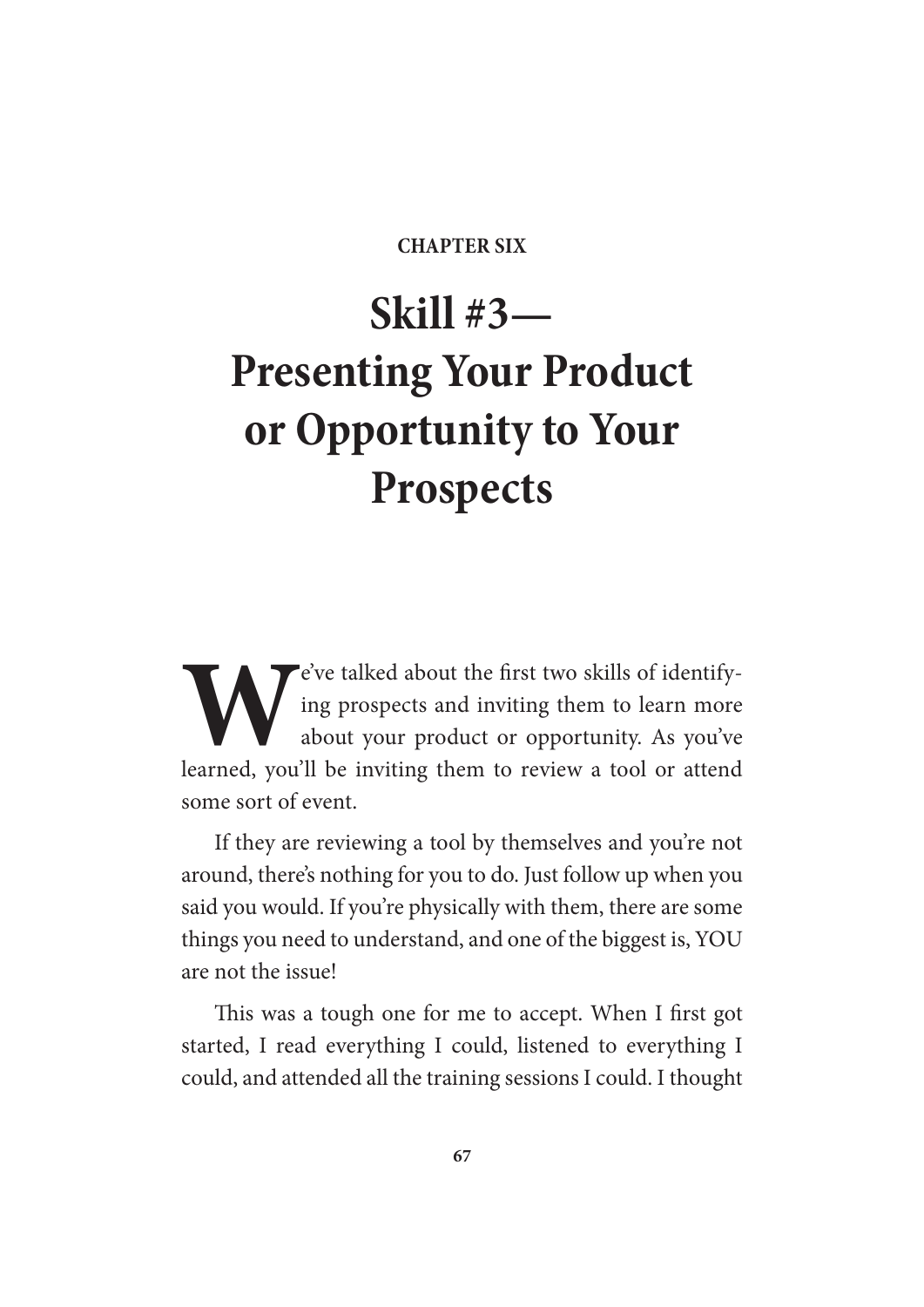the most important thing I could do was become an expert on all the facts associated with my company so if anyone asked me any questions, I'd be right there with the answers. Sounds logical, right?

I would sit down with someone and say, "Let ME tell you all about our products. Let ME tell you all about our company. Let ME tell you all about our compensation plan. Let ME tell you all about our incredible support system." There are big problems with that approach if you want to build a large and successful organization. For me, the first problem was, no matter how much I learned, there would still be questions that stumped me. And since I was presenting myself as the expert, if I got stumped, that might make the prospect question the whole opportunity.

The second problem was, most of my prospects knew I wasn't an expert. So when I came to them and presented myself as an authority figure, they knew it wasn't true. It actually made them more skeptical.

The third problem was, even if I was successful at becoming an expert, the other distributors in my organization didn't necessarily have that same desire or willingness to learn. As a result, I was the go-to guy for every single presentation. There's no way to create an organization that will duplicate with this approach, and without duplication, Network Marketing is just a job.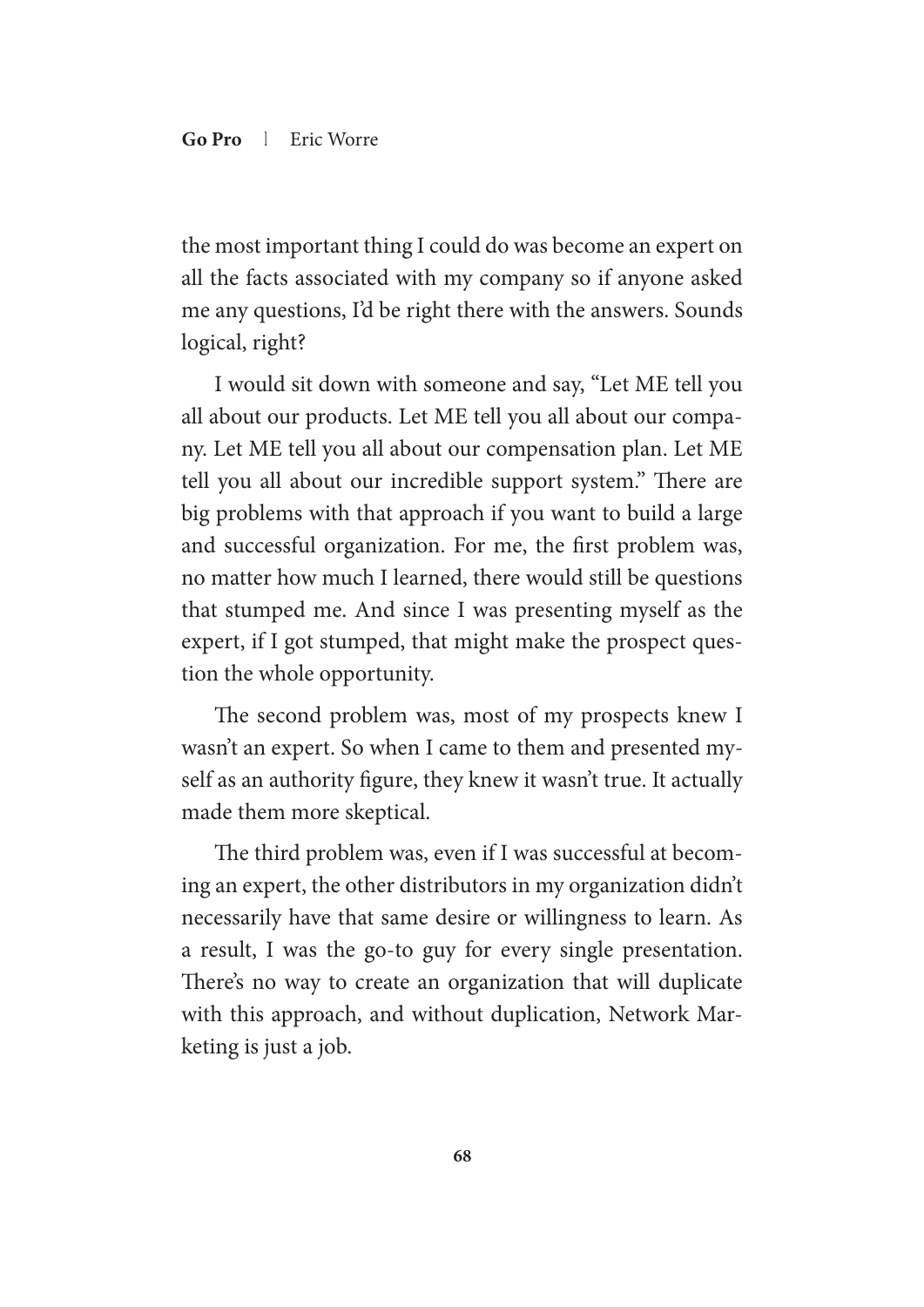Skill #3—Presenting Your Product/Opportunity to Your Prospects

In the early days, that's what Network Marketing was for me—a job. I had no duplication because I made myself the issue. But I was determined and I started to observe and take careful note of how the most successful distributors did their presentations.

The pros never made themselves the issue. More than that, they never presented themselves as an expert. They acted as a consultant who connected the prospect to tools, events, or other distributors to help them become educated. If the prospect asked a question, they would guide them to the answer, but they wouldn't give the answer directly. This baffled me until I started to comprehend duplication. The pros knew they could sign the person up by dazzling them with their knowledge and experience, but they also knew it would take a long time for their new distributor to do the same, so they came up with a simpler approach.

It was around this time I heard a concept that has stuck with me ever since:

In Network Marketing, it doesn't matter what works. It only matters what duplicates.

This should be a guiding principle for every Network Marketing Professional.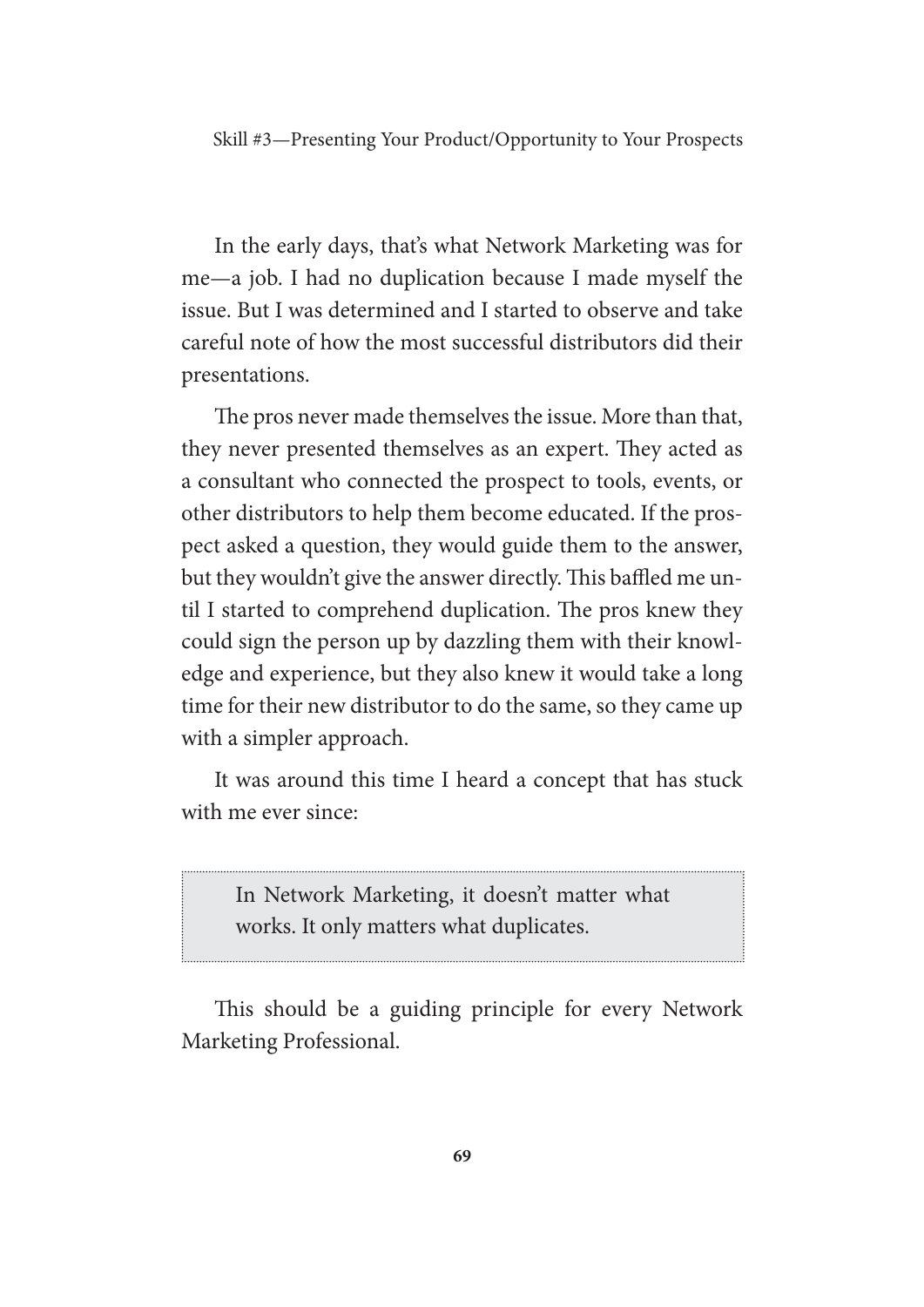The pros use tools instead of their own wisdom. The pros use live events instead of their own presentations. The pros use other distributors to give the facts instead of giving them themselves. The pros don't present themselves as experts; they just invite people to learn more about the product or opportunity and let the third-party resource provide the information. The pros bring passion, enthusiasm, excitement, and belief. If you ever watch a pro at work, you'll see a fire in them that is contagious. Make passion, enthusiasm, excitement, and belief your priority, then invite professionally and let the third-party resource do the rest.

In addition to learning how to effectively present your product or opportunity during your personal recruiting efforts, it's also important to learn how to present your opportunity to groups of people.

I've heard it said (and I think it's true), "The person with the marker makes the money." In other words, the person in front of the room giving the presentation usually has a higher than average income. When I first got started I was deathly afraid of speaking in front of people, but I was ambitious, and since everyone said this was an important skill, I was determined to master it.

I started by learning how to give a short and effective testimonial. Learning to tell my story was extremely valuable in building my business and has been to this day. People aren't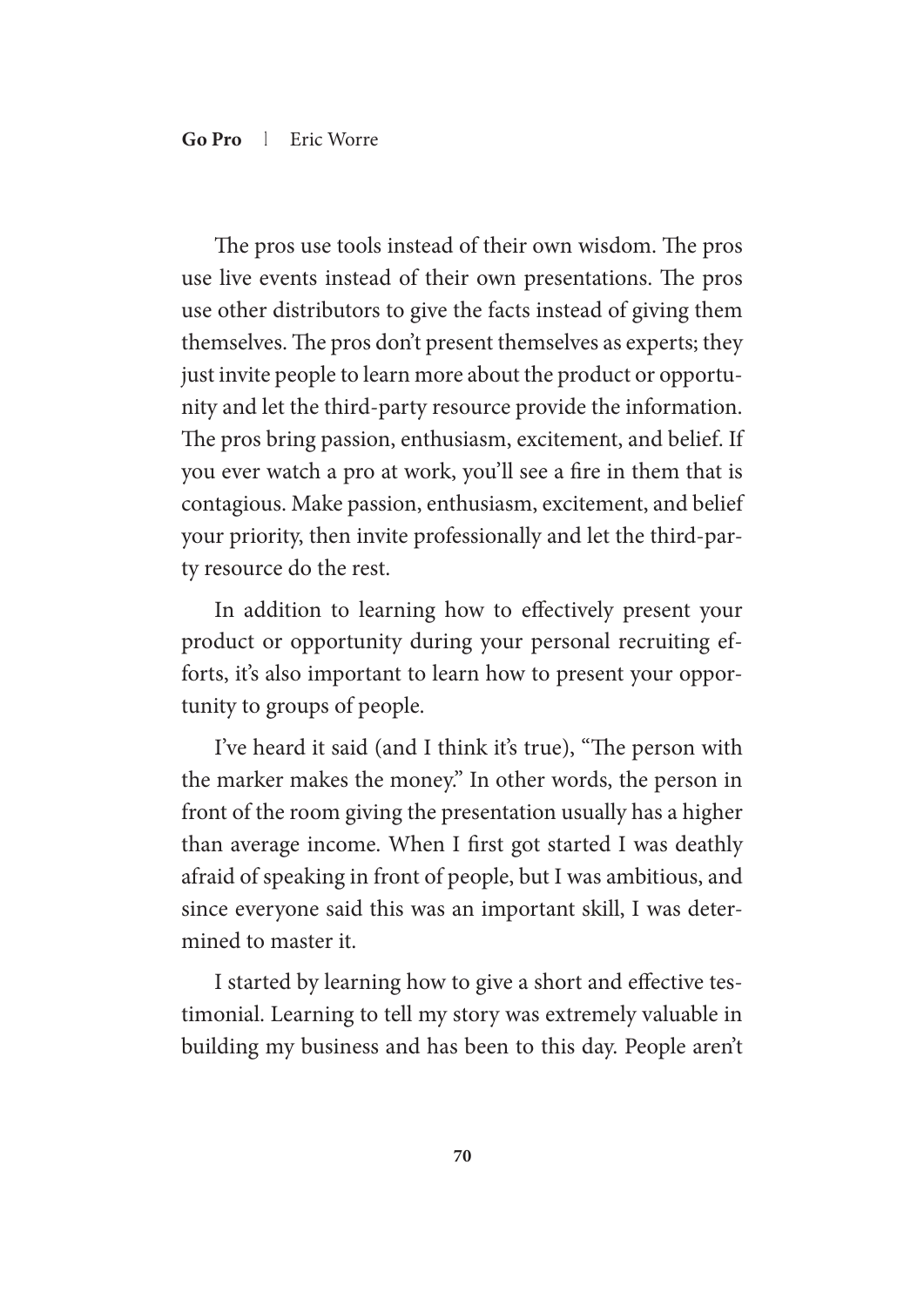Skill #3—Presenting Your Product/Opportunity to Your Prospects

interested in how much you know, but they ARE interested in your story, as long as you don't bore them to death with it.

I worked on my story for a while and, after tweaking it a time or two, here is what I came up with. "Hi! My name is Eric Worre and I'm a retired underachiever. I had 18 jobs by the age of 23 and was starting to think my future wasn't looking so good. I was embarrassed by my lack of results and I was desperately looking for a way to make something of my life. In January of 1988, I was introduced to Network Marketing and it has changed my life. Instead of being afraid of the future, now I'm excited about it." (And then I would insert whatever was appropriate based upon my current levels of success.)

The theme of my story was, if I could do it, anyone could do it. And it worked. I used it all the time. In hotel meetings, in home meetings, on three-way phone calls, on conference calls—you name it.

No matter what your background is, you can craft a compelling personal story. I've found every good story has four elements:

- 1. Your background.
- 2. The things you didn't like about your background.
- 3. How Network Marketing or your company came to the rescue.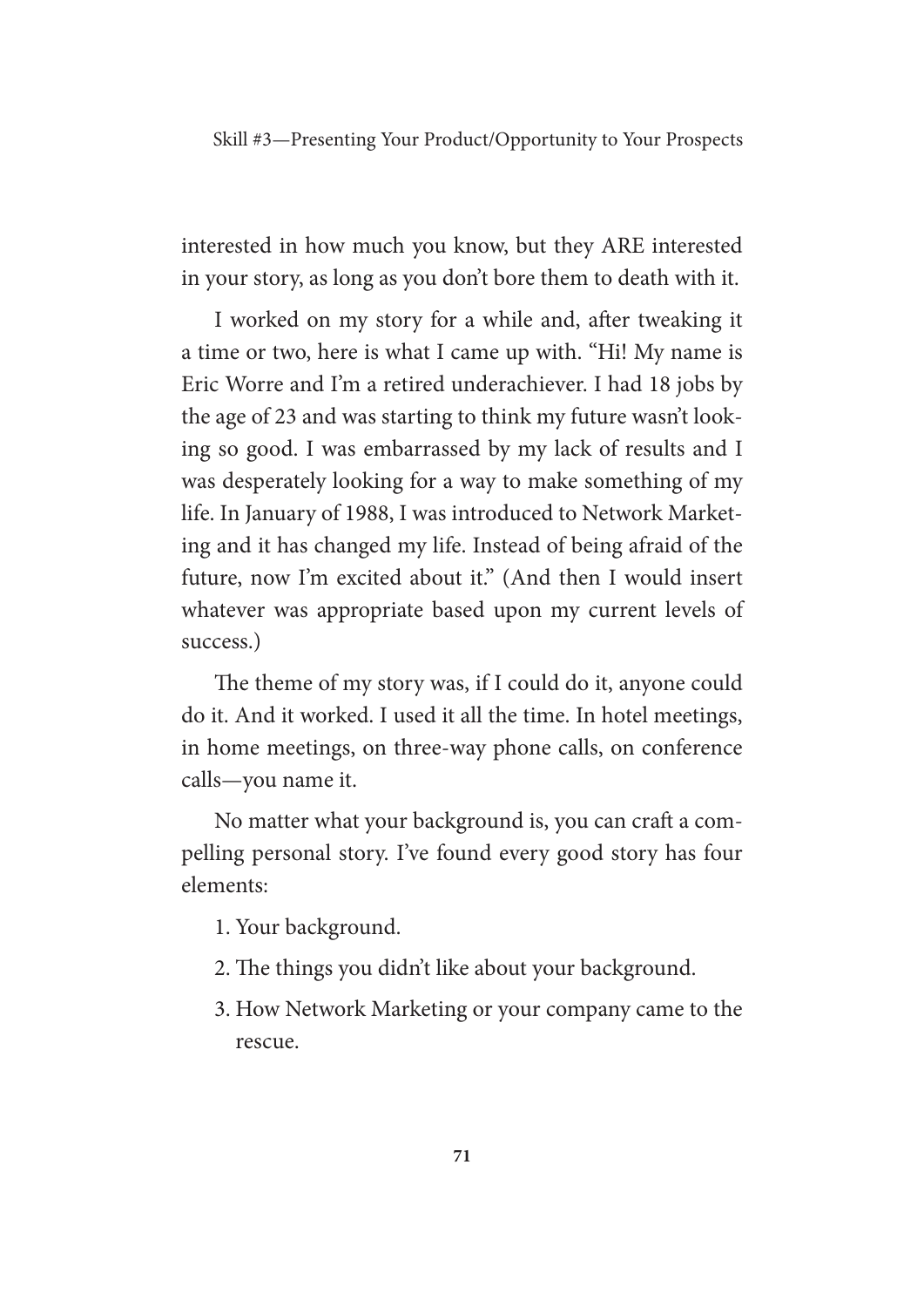#### **Go Pro** l Eric Worre

4. Your results, or how you feel about your future.

Take some time to create your story and start telling it every chance you get.

Next I decided to master my company's opportunity presentation. Again, the concept of modeling successful people came into play. The top earner in my company was extremely powerful and effective. In addition, he did the same exact presentation every single time, just about word for word. So I recorded his presentation and transcribed it by hand onto a legal pad. When I completed that step, I recorded my own voice doing that presentation. I did it word for word. Same stories, same jokes—everything was his exact presentation.

After I was done, I played it back and it was terrible! My voice had no energy. I was boring. I hated it. So I recorded it again and again and again until it was acceptable. In the end I had an audiocassette with my presentation on it, and I listened to it over and over in my car. I'll bet I listened to that presentation 500 times, and by that time, I had it memorized. I knew it backward and forward. I could start from any part of the presentation and take it from there.

You would not believe the confidence this gave me. I went from being afraid to do the presentation to actively looking for opportunities to give it! I did the presentation on conference calls, in home meetings, on three-way calls, and any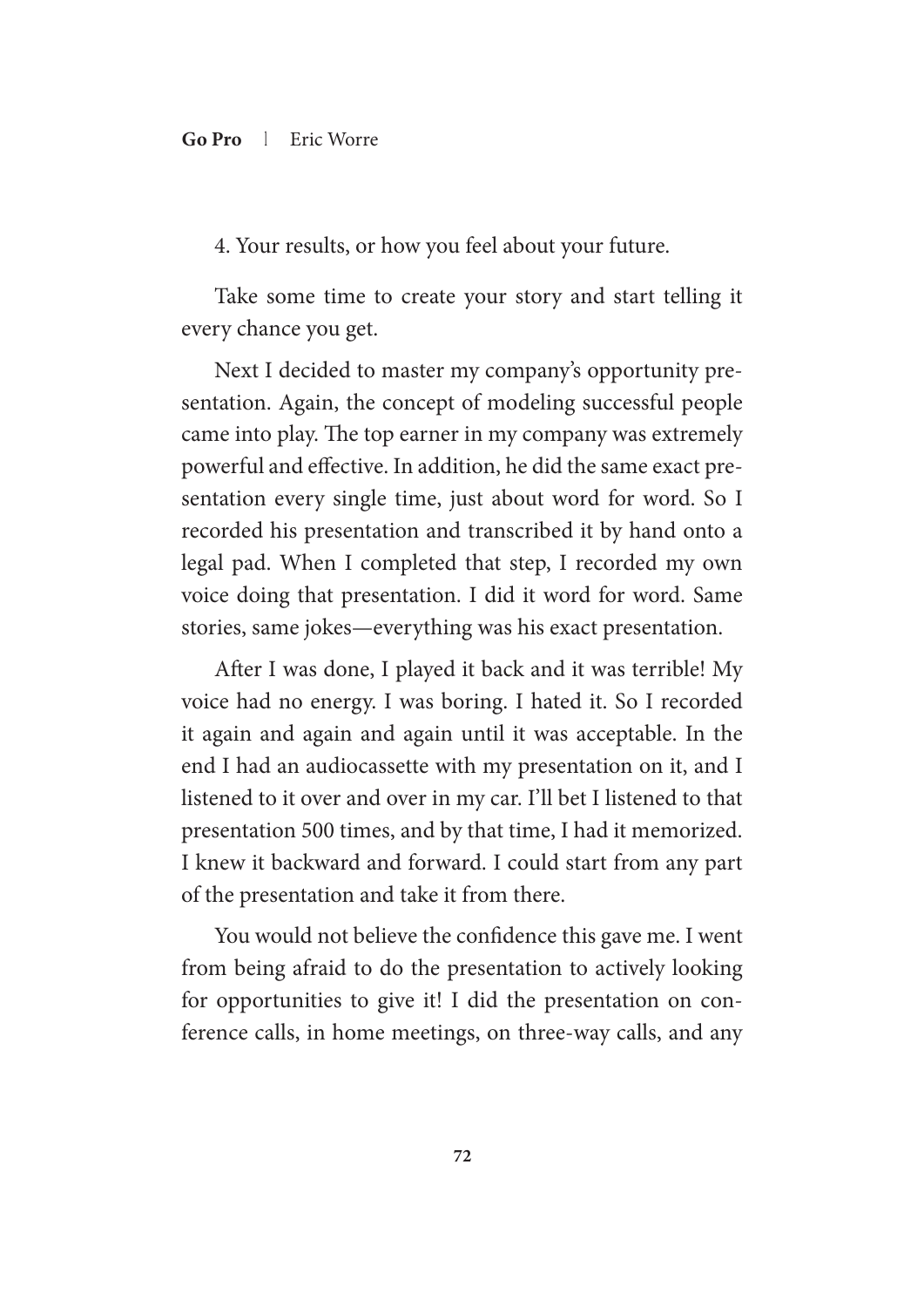Skill #3—Presenting Your Product/Opportunity to Your Prospects

place else I could find. I became a regular presenter at our local meetings and continued to move up to bigger and better venues, even being asked to speak at company conventions.

For me, the evolution of becoming a presenter went through several stages:

1. Learning my story.

2. Learning the standard opportunity presentation.

3. Learning different training presentations.

One big defining moment as a presenter came in 1993. I was 29 years old and starting to make a name for myself in Network Marketing. I was having a conversation with the CEO of the company and the number one distributor at the time. I can't remember exactly how the topic came up, but I recall saying something to the CEO like, "Well, he (the top distributor) might be a better networker than I am right now, but I can out-speak him anytime."

It was meant as a joke, but the CEO raised his eyebrows and said, "Okay son, I'll tell you what. We have our big convention coming up. Over 14,000 people will be in attendance. I'll give you both the same amount of time and we'll have a private contest. I'll handpick a few judges and they will vote on who did a better job."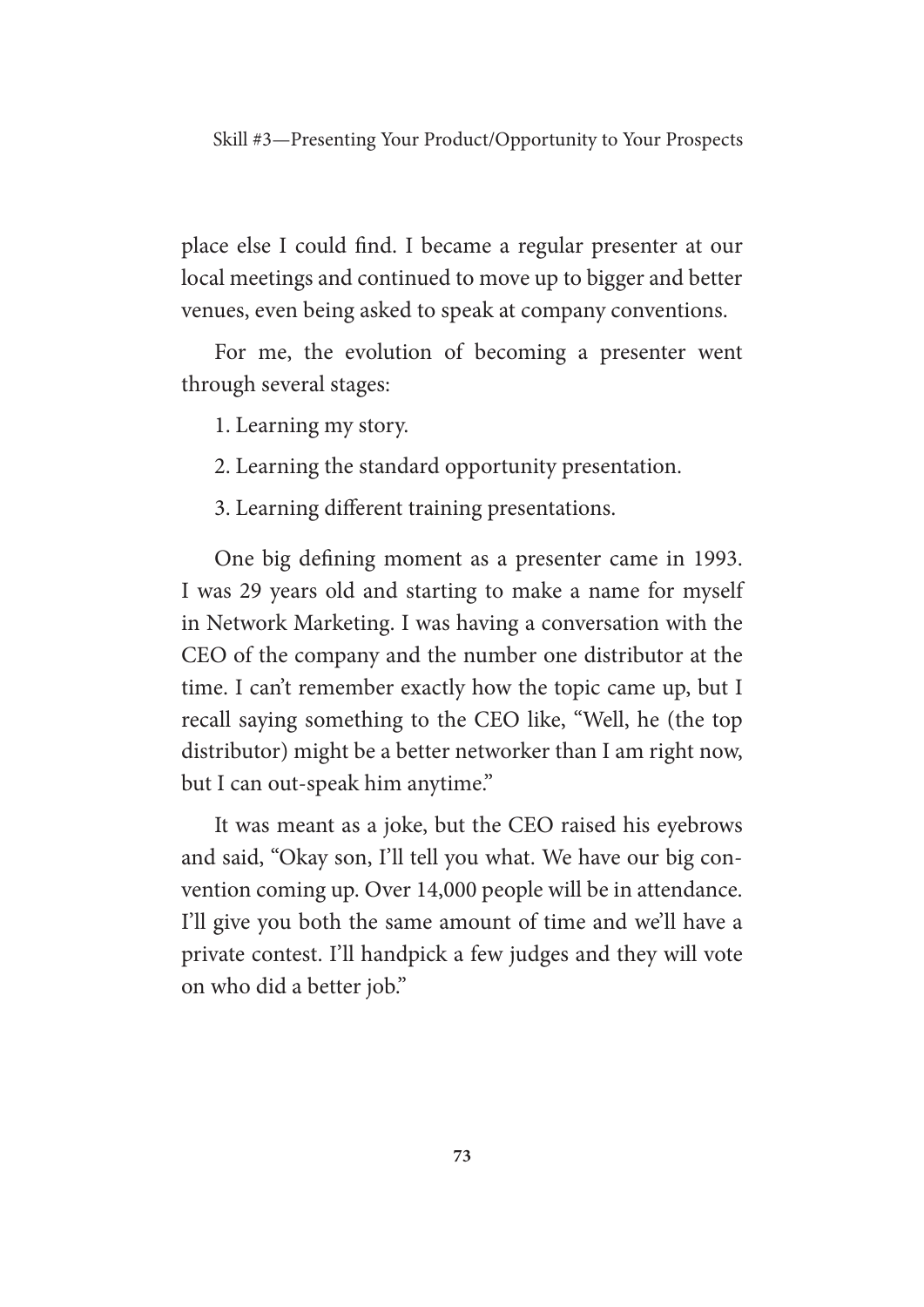Wow! Now I was really on the hook! I wasn't a huge leader. I didn't have as big an organization or reputation at the time as the top earner. So, I did the only thing I could control. I started to prepare like my life hung in the balance. I chose a theme. I wrote my talk and rewrote it over and over. I did research. I practiced. I recorded myself doing the speech. I did everything I could possibly do.

When the day came, I'd never felt so nervous in my entire life. Talking to 14,000 people is like talking to an ocean. But my preparation served me well. I steadied my 29-year-old insecure self and delivered.

The response was overwhelming! The crowd went wild, literally. I felt a little numb when I walked off stage as they were still cheering, and sat there while the top earner gave his speech. He did a fine job, but I have to admit to you, it felt so good to have the CEO come up and congratulate me for winning our private little contest. It was definitely a defining moment.

That speech was lost for a very long time but a copy was recently discovered. If you'd like to hear it, you can do so by going to this link:

www.networkmarketingpro.com/calltoaction

My voice sounds quite a bit younger, but it's still me.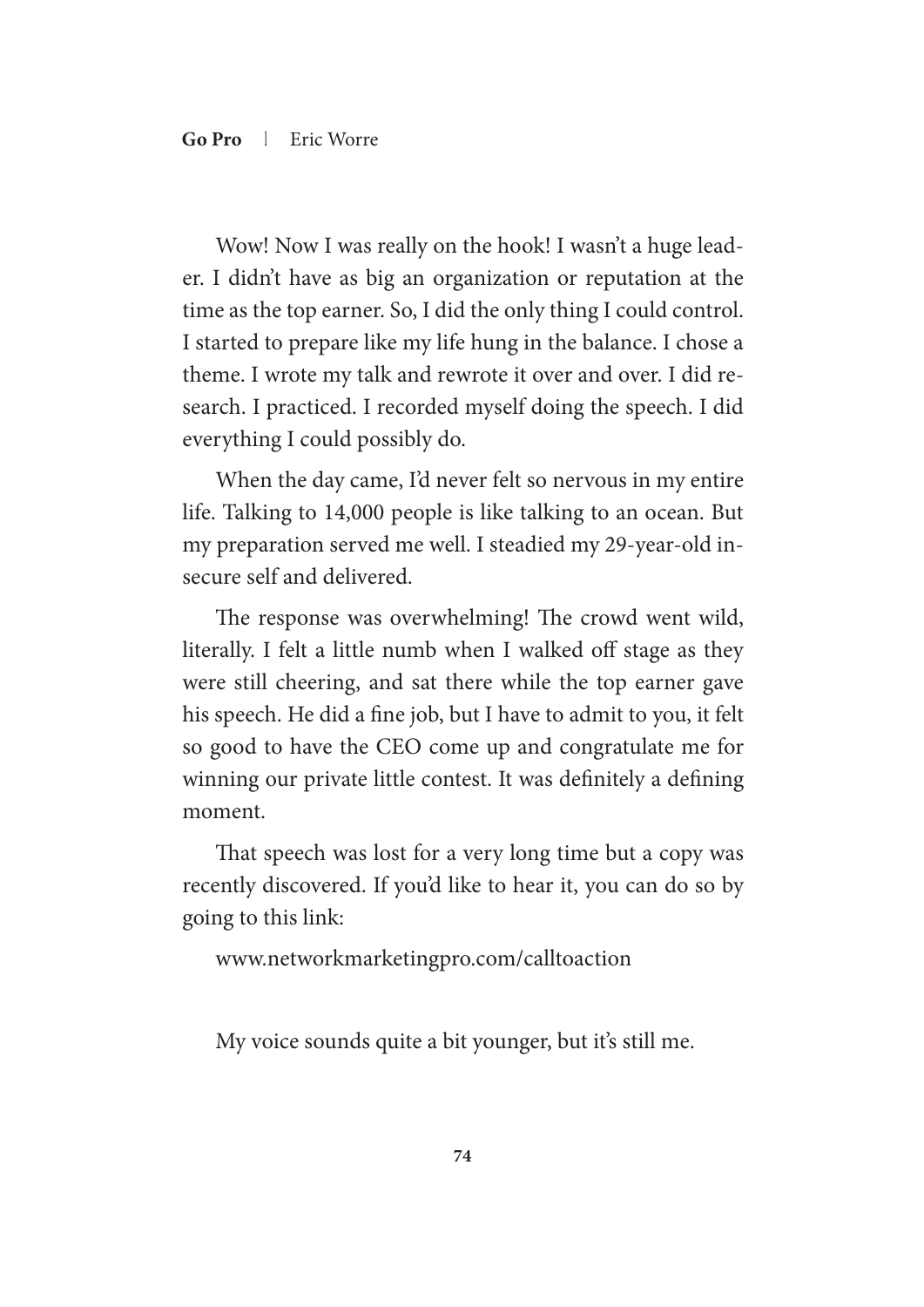Skill #3—Presenting Your Product/Opportunity to Your Prospects

To summarize this skill set, remember a few important things:

**1** When you are prospecting, you are the messenger not the message. Get yourself out of the way and use a third-party tool.

**2**Learn to tell your story in a way that will make your prospects curious to hear more.

**3**When it comes to presenting in front of a group of people, preparation is key. When you're prepared, it's fun.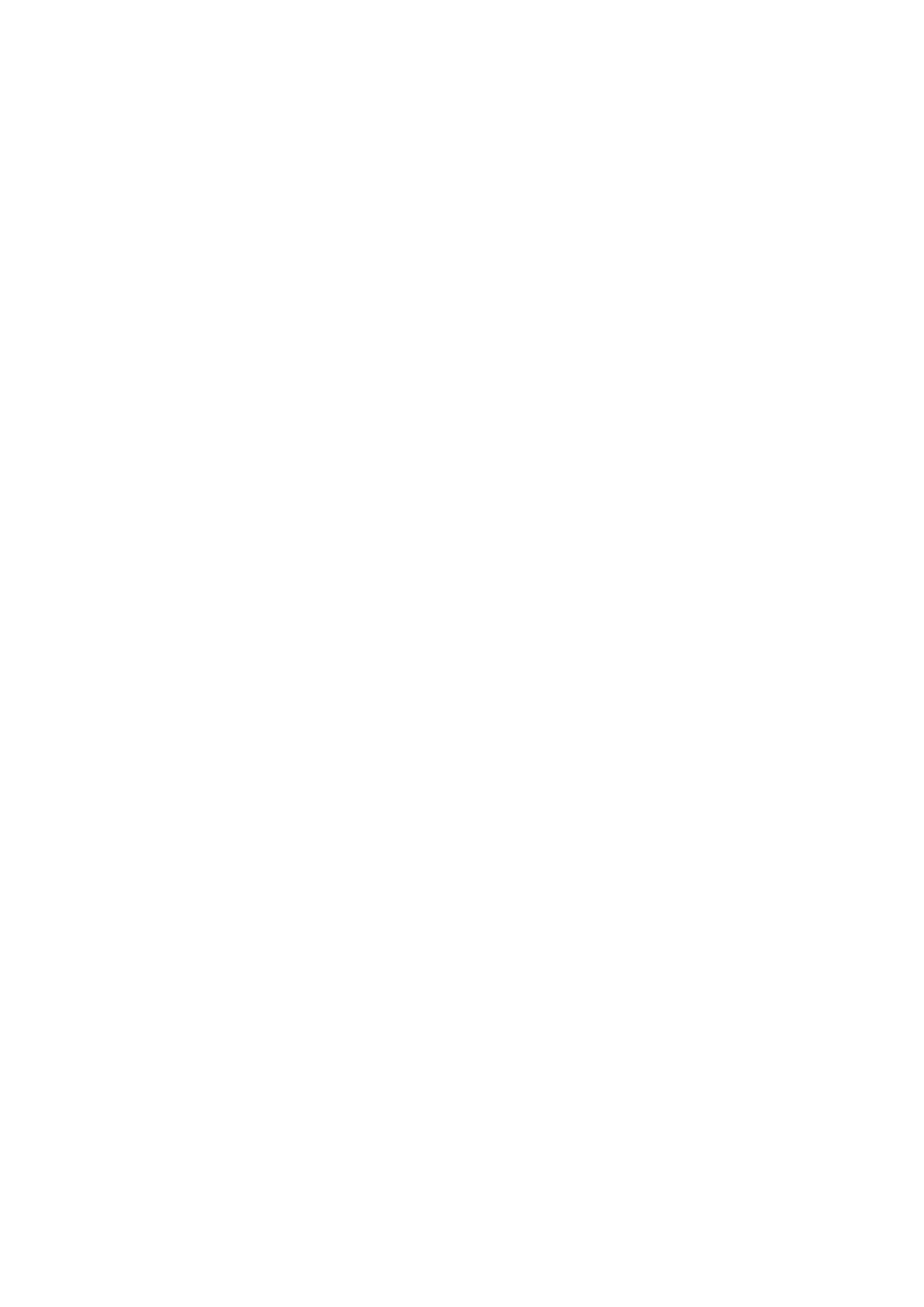#### **CHAPTER SEVEN**

# **Skill #4— Following Up With Your Prospects**

In MLM, they say the fortune is in the follow-up. I this that's true, because most people in MLM don't follow at all, at least not as professionals. You need to understa some important concepts if you're going to master th n MLM, they say the fortune is in the follow-up. I think that's true, because most people in MLM don't follow up at all, at least not as professionals. You need to understand

# **Concept #1–Follow-up is doing what you said you would do.**

If you say you're going to call at a specific time, then do it. The Network Marketing Profession is full of people who get all excited one minute and then go missing in action the next. Run your business through a physical or electronic calendar. Be the person who does what they say they're going to do. People will respect that.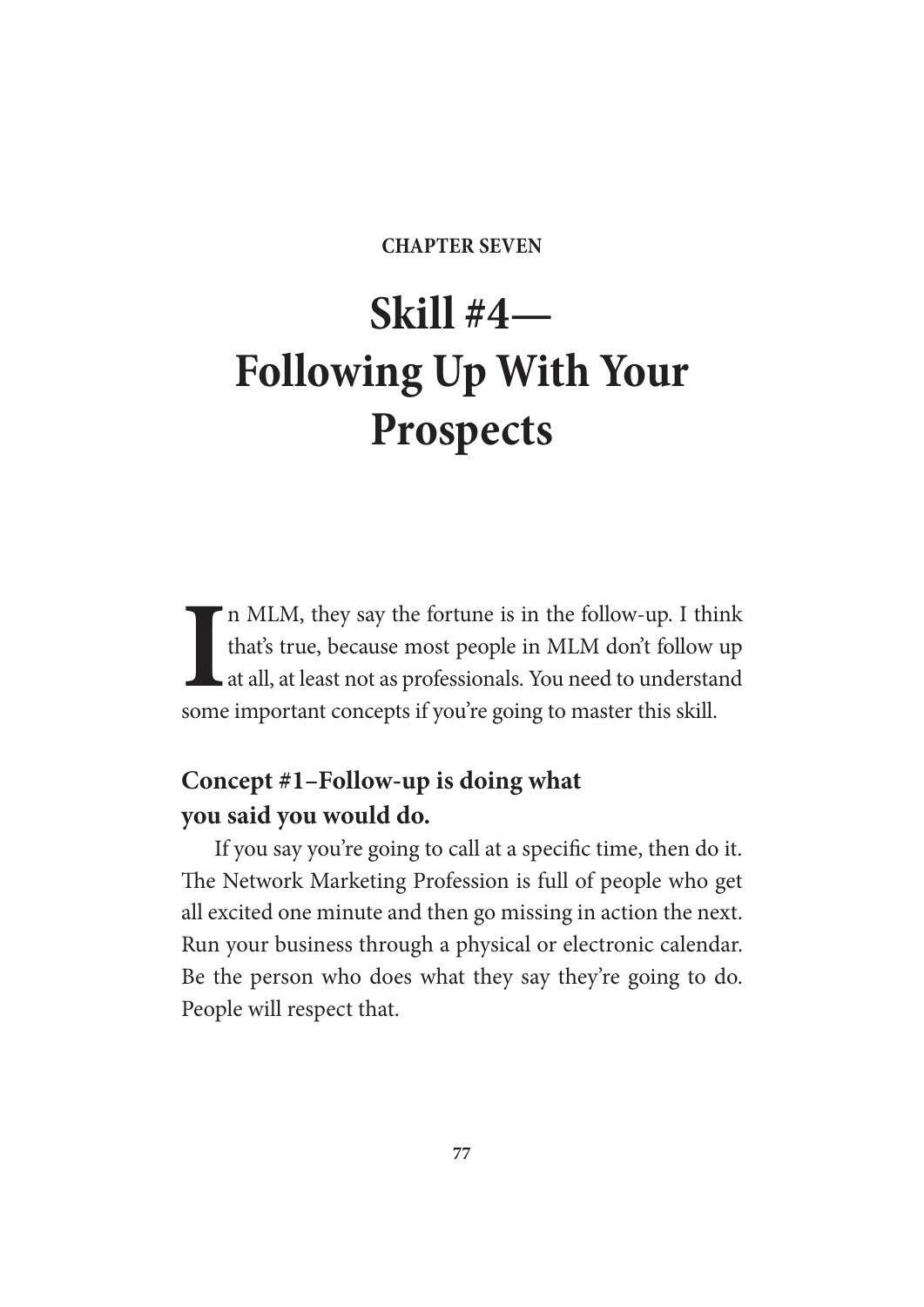I sold real estate the year before I got involved in Network Marketing. My father and his partner owned the company. One day I was in the office and a gentleman by the name of Chuck Aycock showed up for a 10 a.m. meeting with my dad. It was 9:55 a.m. and my dad wasn't in the office yet. I greeted Chuck and told him I was sure my dad would arrive soon. At 10 a.m. exactly, Chuck got up and said, "It's 10 o'clock. Your dad isn't here. Have him call me if he wants to reschedule the meeting."

I couldn't believe it. He came all the way to the office just to leave 30 seconds after the appointment? I told him, "Mr. Aycock, I'm sure he'll be here any minute. There's no need to leave."

And then he told me something I never forgot. He said, "Son, either you are early or you are late. He's late and my time is valuable. Have him give me a call if he'd like to reschedule." And he left!

My dad showed up at 10:10 a.m. expecting to meet Chuck. I told him what happened and he was as stunned as I was. My dad wasn't habitually late or anything. That particular morning he was just a little casual with his time. He rescheduled the appointment and I noticed over the years that my dad was ALWAYS early for his appointments with Mr. Aycock.

What is the lesson in this story? For me, the lesson was that people respect a person who does what they say they're going to do. People also respect a person who values their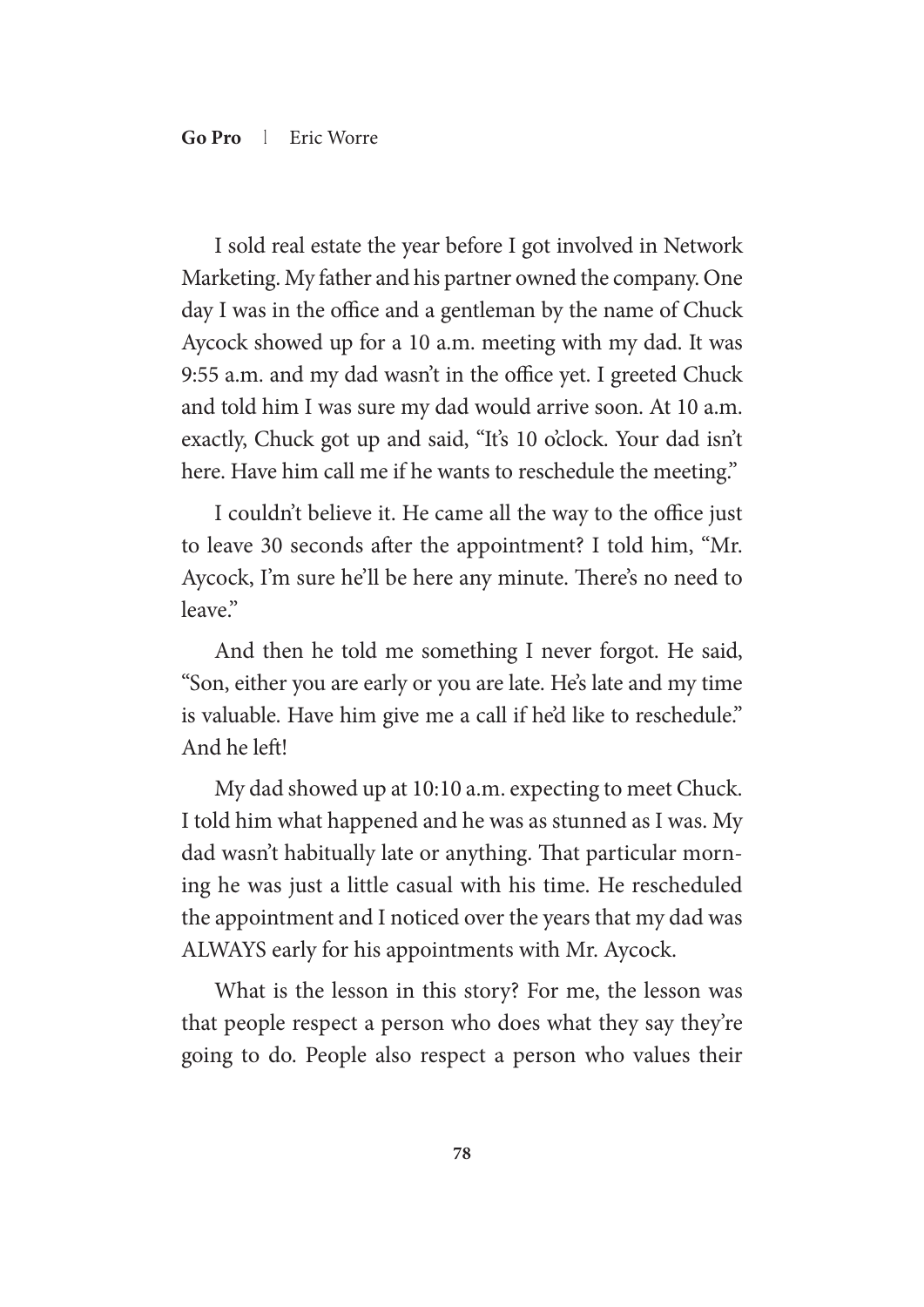own time. If you say you're going to follow up at a specific time or in a specific way, either do it or reschedule well ahead of your appointment.

# **Concept #2–The only reason to have an exposure is to set up the next exposure**

When I got started, I would conclude every exposure by saying, "What do you think?" No one told me that was one of the worst things to do. It felt like a natural thing to say, but my results were terrible.

I asked one of my early mentors for help and he said, "Eric, the only reason to have an exposure is to set up the next exposure."

That blew my mind. I thought the reason to have the exposure was to get the person signed up! He went on to explain that if you finish each exposure by setting up the next one, the prospect will eventually become educated on the opportunity and make an informed decision.

The goal in my mind changed from "getting" the prospect on the first exposure to just keeping the process alive by setting up the next follow-up exposure, then the next and the next, until they made a decision. When I made this small improvement, my results improved dramatically.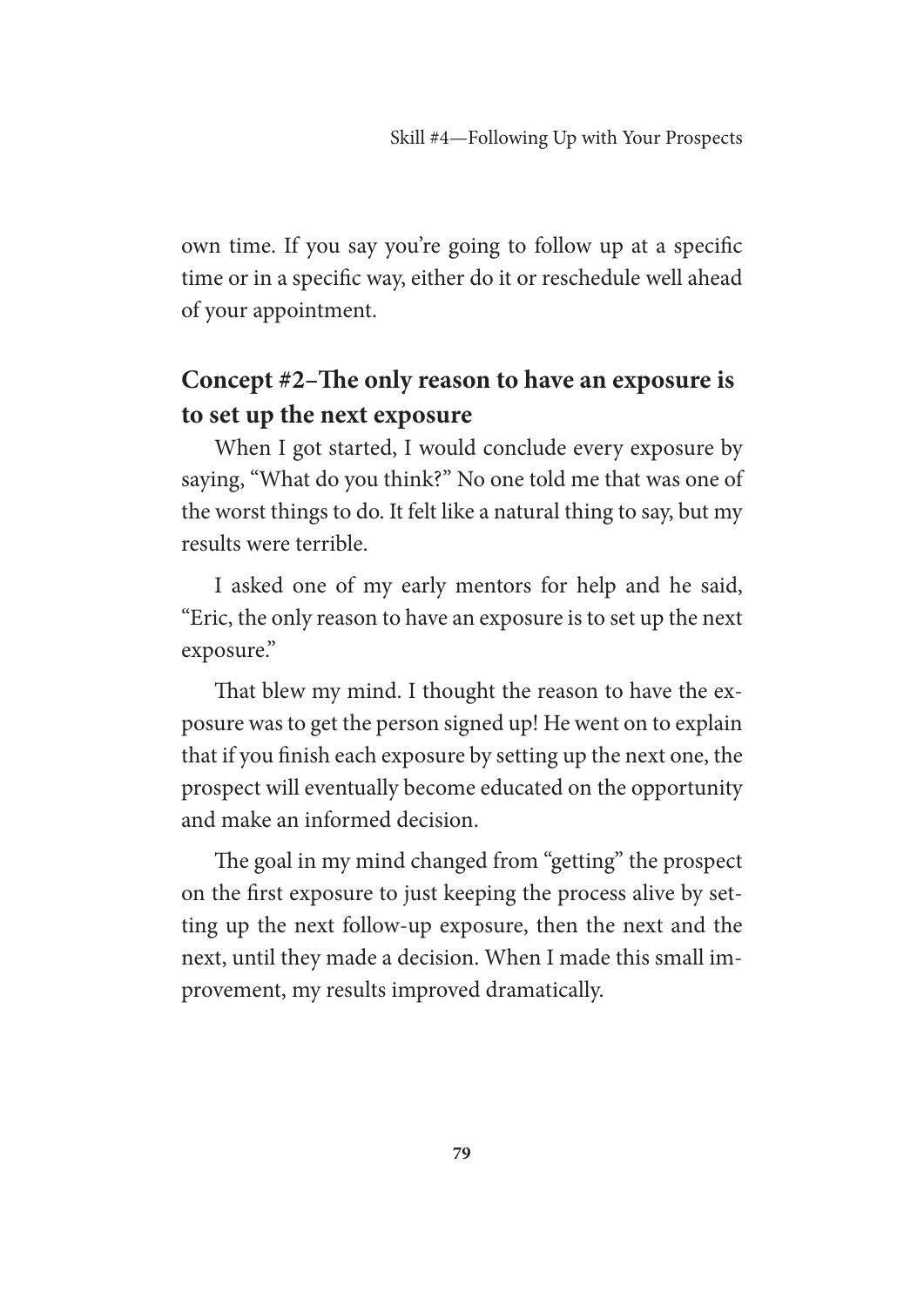We talked earlier about how to professionally invite your prospect to take a look at what you have to offer. At the end of that process, we went through several steps to set up the NEXT exposure, meaning your follow-up call. That was your next appointment.

When you make that call, you're going to ask them if they reviewed the material. They'll say, "No, I didn't," or they'll say, "Yes, I did." Let's talk about how you'll set up the next exposure in both cases.

If they say no, they didn't have a chance to review the materials, it's important you don't show your displeasure at their lack of follow-through. It sounds funny, but a lot of people just jump on their prospects with, "I thought you said you'd be able to see it for sure!" Obviously, this won't help build that good relationship you're working on.

The best way to respond is, "That's okay. I understand sometimes life gets busy. When do you think you could do it for sure, for sure?" Now, you might say "for sure, for sure" is a little much, but I've used that for decades in this follow-up situation, and I do it because it works. In any case, use whatever language you'd like to use to set up the next time and walk through the same steps to get the commitment. Once you have it, including the date and time of the next call (the next exposure), then hang up and call them when you said you would.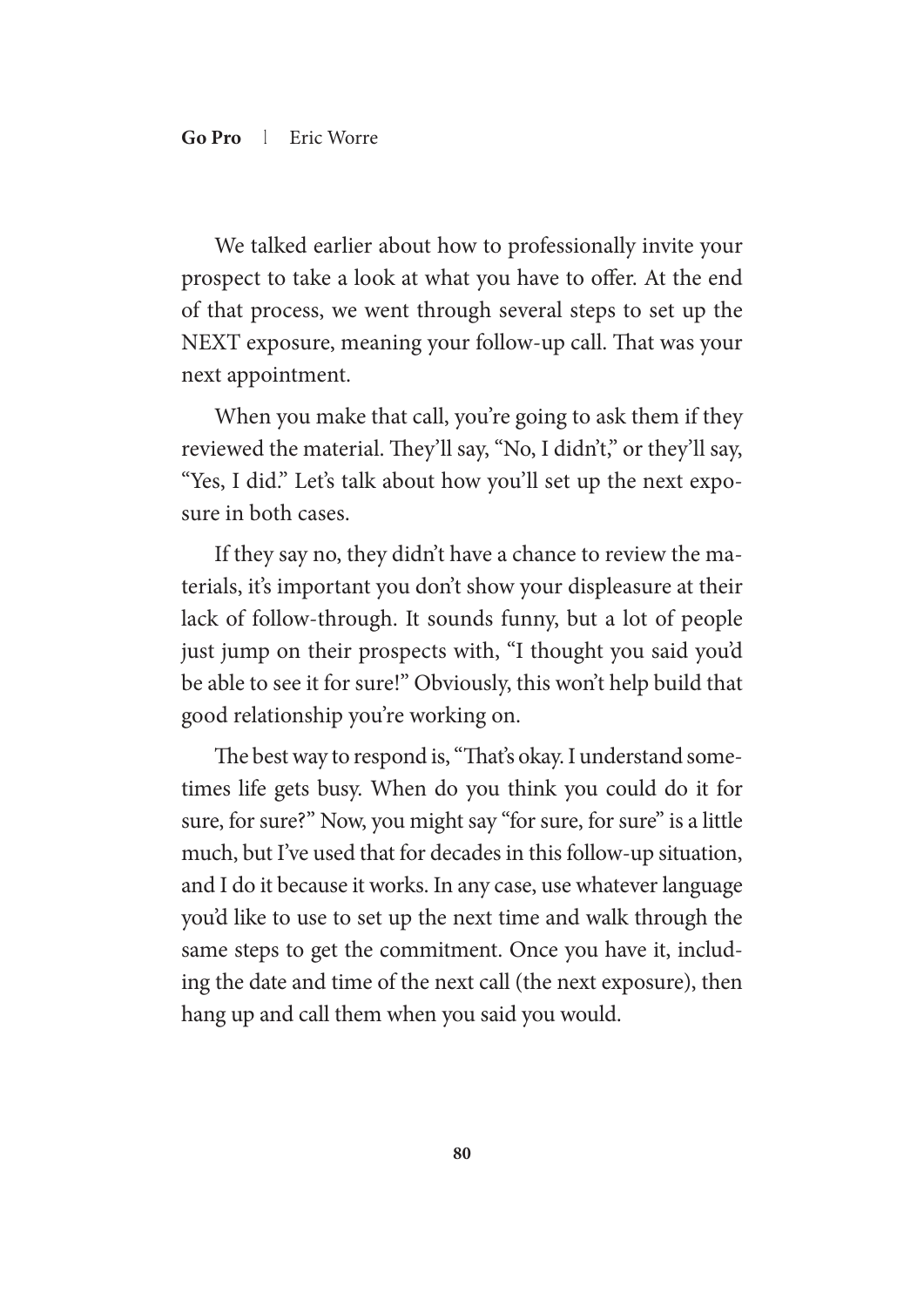If you call them at the scheduled time and they still haven't reviewed the material, just repeat the process until they do. Remember, they are setting the appointment and you are being the professional by following up like you said you would.

If you call your prospect and they say yes, they've reviewed the material, you're going to ask them a few intelligent questions. First, you're NOT going to ask, "What did you think?" This just invites the critical part of the prospect's mind to come up with objections to try to sound smart.

The best follow-up question I've ever used is, "What did you like best?" This question will take you in a very positive direction and will give you clues as to the level of their interest. If they say "the product," then your next exposure will probably be product-related. If they say "financial freedom," then your next exposure will be opportunity-related.

Another great question to ask is "On a scale of one to 10, with one being zero interest and 10 being ready to get started right away, where are you right now?" With this question, anything over a one is GOOD. It says they have some interest. Most of the time you'll get something like a five or a six. No matter what number they give you, all you're going to do is ask them how you can help them get to a higher number. Usually that answer will go along the lines of how they answered, "What did you like best?"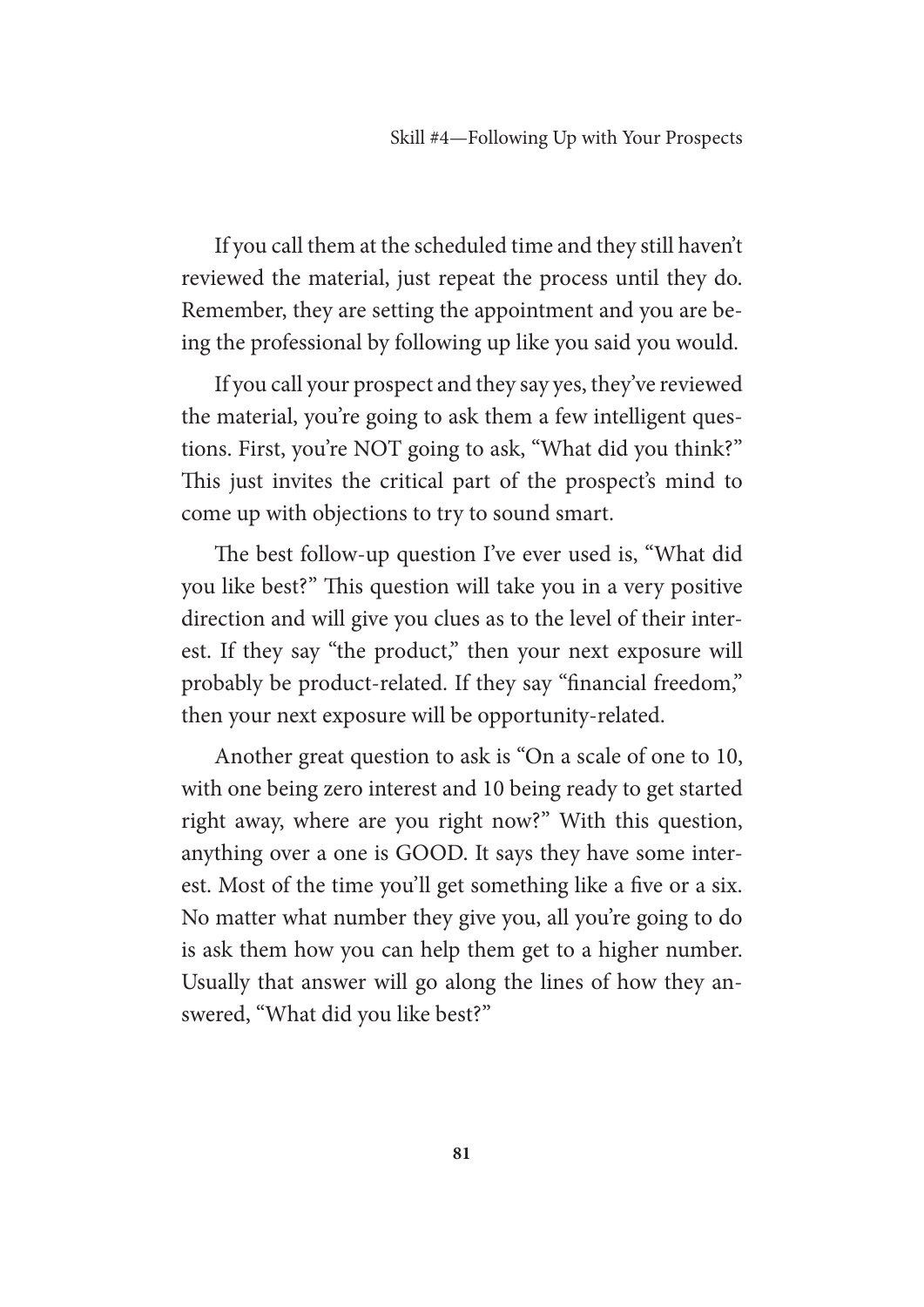If the answer is very positive and the number is fairly high, you can go directly into the closing process (we'll cover that in the next section). If it isn't an obvious green light, then you'll just schedule the next exposure.

They might want to try the product, so you help them do that, and set a follow-up date—a time to call them and check on the experience (the next exposure). They might want to understand the compensation plan, so you set up a time to get together and review it (the next exposure). They might want to talk with their spouse, so you send them home with materials they can share with their spouse and set up a date and time when you'll follow up (the next exposure). Whatever it is, you never finish one exposure without setting up the next one. Never! If you do, it's over.

That's what used to happen to me at the beginning. I would have someone look at the opportunity. When they'd done that, I'd say, "So, what do you think?" They'd usually mumble something like, "I'll let you know," or, "I'll get back to you," or, "I need to think more about it," or something similar. And poof, they were gone. Then, when I tried to call them back, I was just bothering them. The whole thing felt uncomfortable.

Once I changed to never finishing one exposure before setting up the next one, everything changed for the better. I was being professional. I was in control. The prospect had more respect for me and for the opportunity. All of this happened from this one small change in mindset.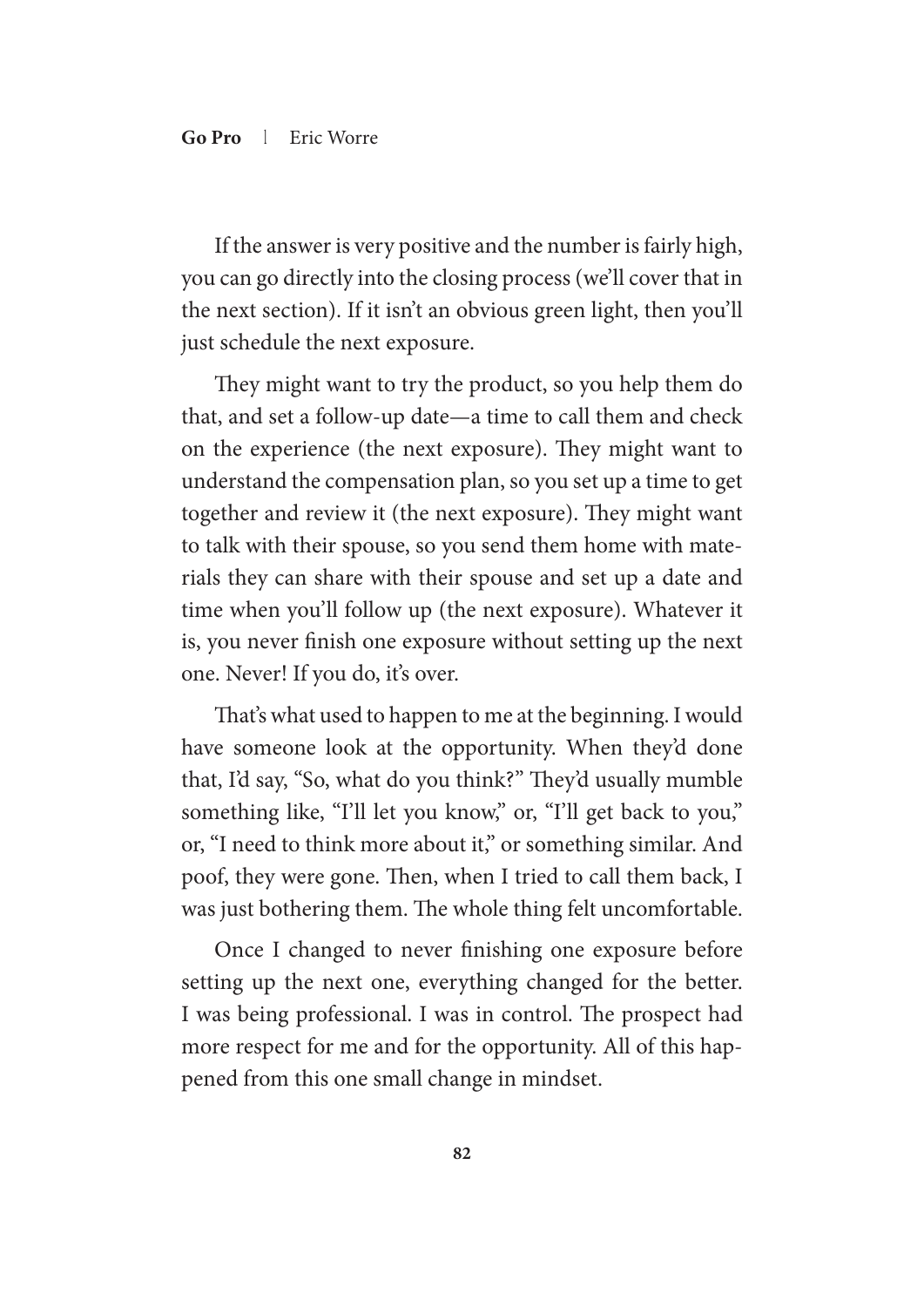# **Concept #3–It takes an average of four to six exposures for the average person to join**

When people don't understand that the only reason for an exposure is to set up the next exposure, they put too much pressure on their prospects and on themselves. In the "some will, some won't, so what, next" MLM culture, people hammer on a person once, and if they don't join right away, they move on and never follow up. In many cases, they take it a step further by damaging the relationship with the prospect with their attitude.

Professionals understand that it takes an average of four to six exposures for a prospect to become involved. Their goal is education and understanding. It's hard to educate someone in one exposure. So they take them from exposure to exposure to exposure, knowing it will eventually sink in. Through that process, they also build a stronger relationship with the prospect. They strengthen the friendship. That helps build trust, and people enjoy working with people they like.

Four to six exposures is an average, which means that for every person who joins on the first exposure, there's going to be a person who takes more than 10 exposures to join. You just never know. Some of the best people in Network Marketing were prospected for years before they finally made the decision to take part in the opportunity.

Keep your urgency—but have patience.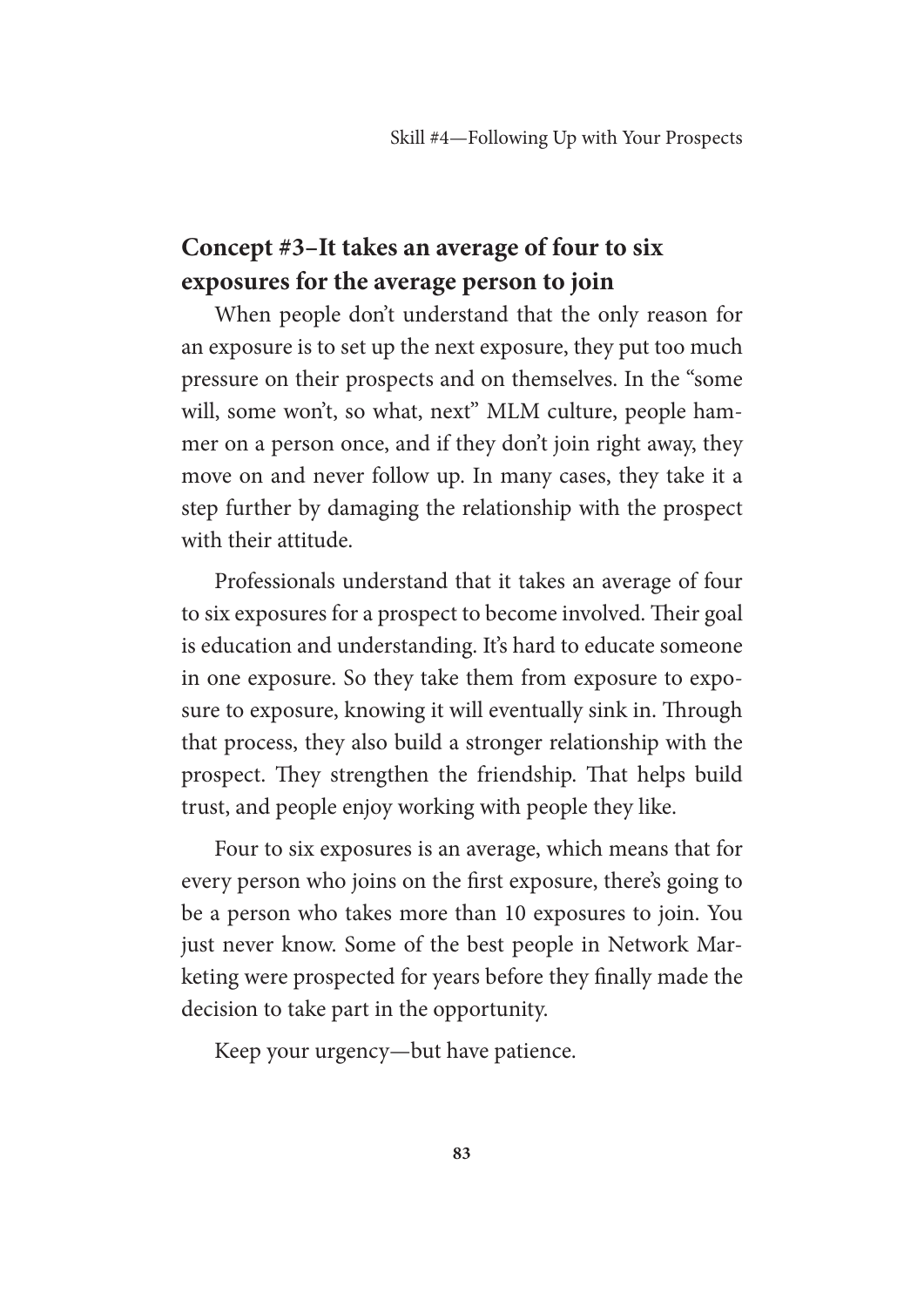## **Concept #4–Condense the exposures for better results**

Posers prospect someone once and move on. Amateurs prospect someone through several exposures over time. Professionals condense those exposures into the shortest time possible.

People are busy. They are constantly distracted by life. When you are approaching them to take a look at something new, it's important to keep their interest; the best way to do that is to stack the exposures as close together as possible.

If you go slow, you might start by having them check out a video. Then a few weeks later, have them listen to a conference call. Then a month later, have them attend a webinar. Then after another month, invite them to a three-way phone call with you and another distributor. This slow process is difficult because between each exposure they tend to get distracted by life. It can almost be like starting over every time.

On the other hand, if you have them check out a video, then join a conference call, then try the product, then get on a webinar, then participate in a three -way call, then come to a live meeting (or whatever combination of exposures you use in your company), and do it all in one week, you give them the opportunity to really think about how this could change their lives.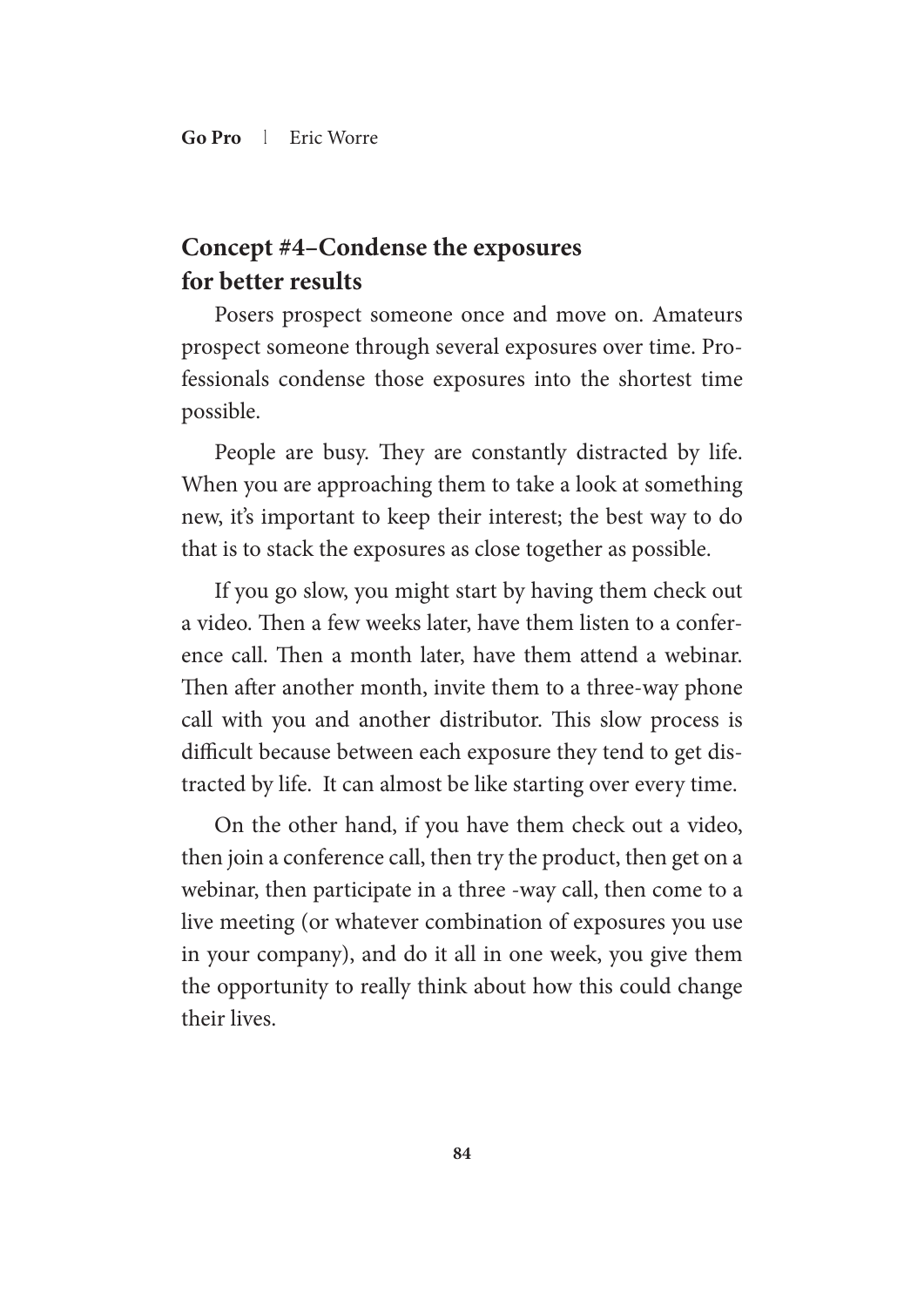## **Questions and Objections**

At every step in the recruiting process, you'll come across questions and objections. This is natural. A lot of the time, your prospect will just be bringing them up to sound intelligent. They don't want to seem easy, so they throw out objections to feel better. How you respond is extremely important. If you act defensive, you'll plant a seed of doubt in their minds. If you act offensive, you'll chase them away.

Remember, our goal is education and understanding. It's not to win an argument. Our job is to help blind people see. When someone brings up a negative question or if they offer you an objection, all they are really doing is helping you to identify one of their blind spots. It's helpful to know what these are so you can assist your prospects in eliminating them.

I'm going to give you some specific tactics to help overcome objections, but the thing I want you to remember and spend more time focusing on are concepts. Tactics come and go. Concepts are timeless.

**I've found that objections fall into one of two categories. The first is the prospects' limiting belief in their abilities. They aren't sure they can be successful. The second is a limiting belief in Network Marketing. They aren't sure Network Marketing will help them achieve their goals in life.**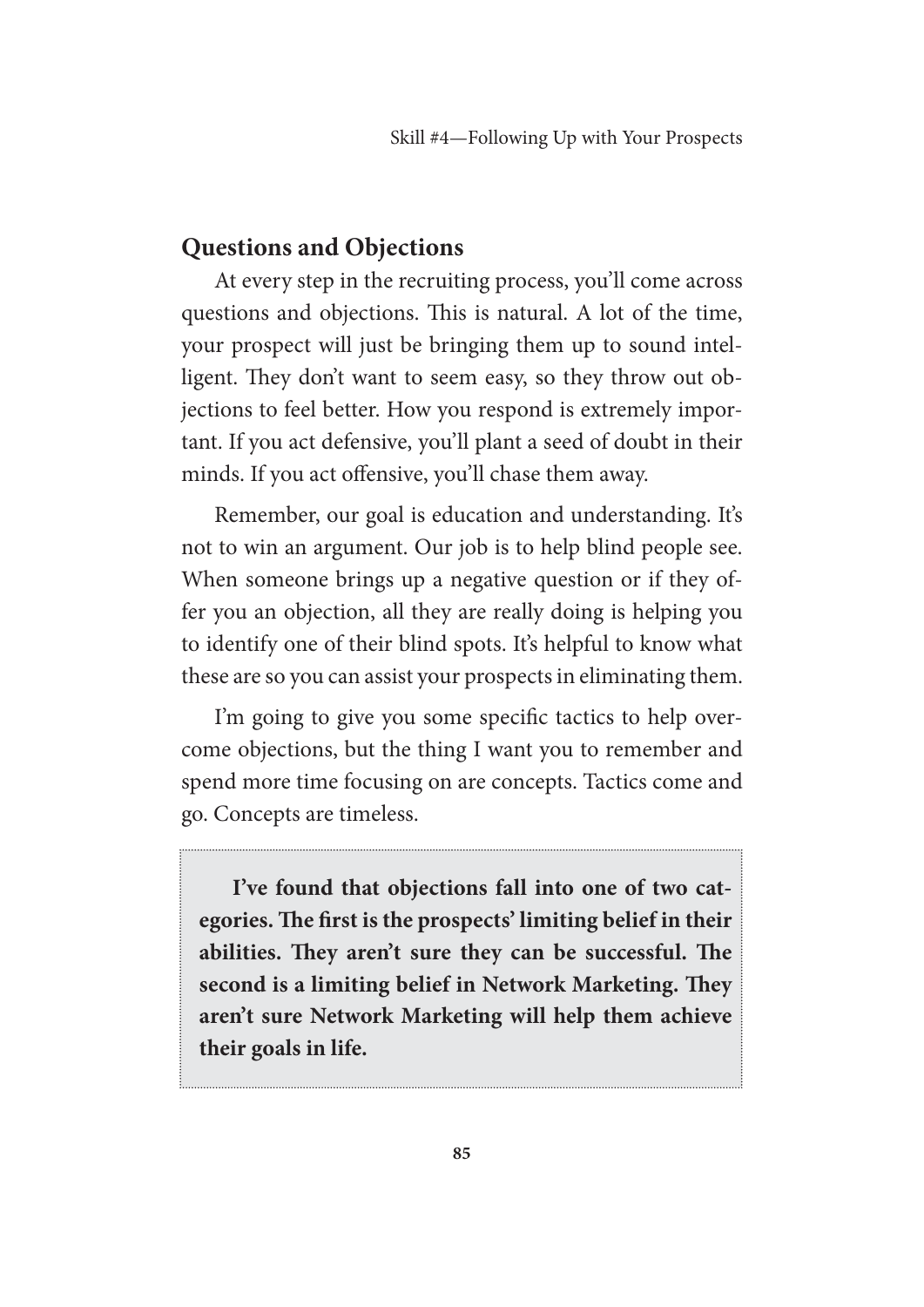For both categories, one of the best concepts is empathy how you relate to people. And the best way I know to relate to people is to let them know you're just like they are. You had the same doubts, the same questions, the same fears, and you overcame them. Believe it or not, your story (and the stories of others) will do more for you in overcoming objections than anything else.

There's an old tactic called "Feel/Felt/Found." It works with the concept of empathy. When a prospect offers an objection, you respond with, "I know how you feel. I felt the same way. But here is what I found." You can use that quite literally and with great success. You can also modify it based upon your story and your prospect.

## **When Prospects Have a Limiting Belief in Their Abilities**

The common objections in this category are:

"I don't have the money," "I don't have the time," "It's not my thing," "I'm not a salesperson," "I don't know anyone," or "I'm too old/too young/have no experience."

Some people teach fancy approaches where you make yourself seem smart and the prospect seem stupid.

"You don't have the money? Do you have a cable bill? Do you have a cell phone? Do you ever go out to dinner? You have lots of money. C'mon, wake up!"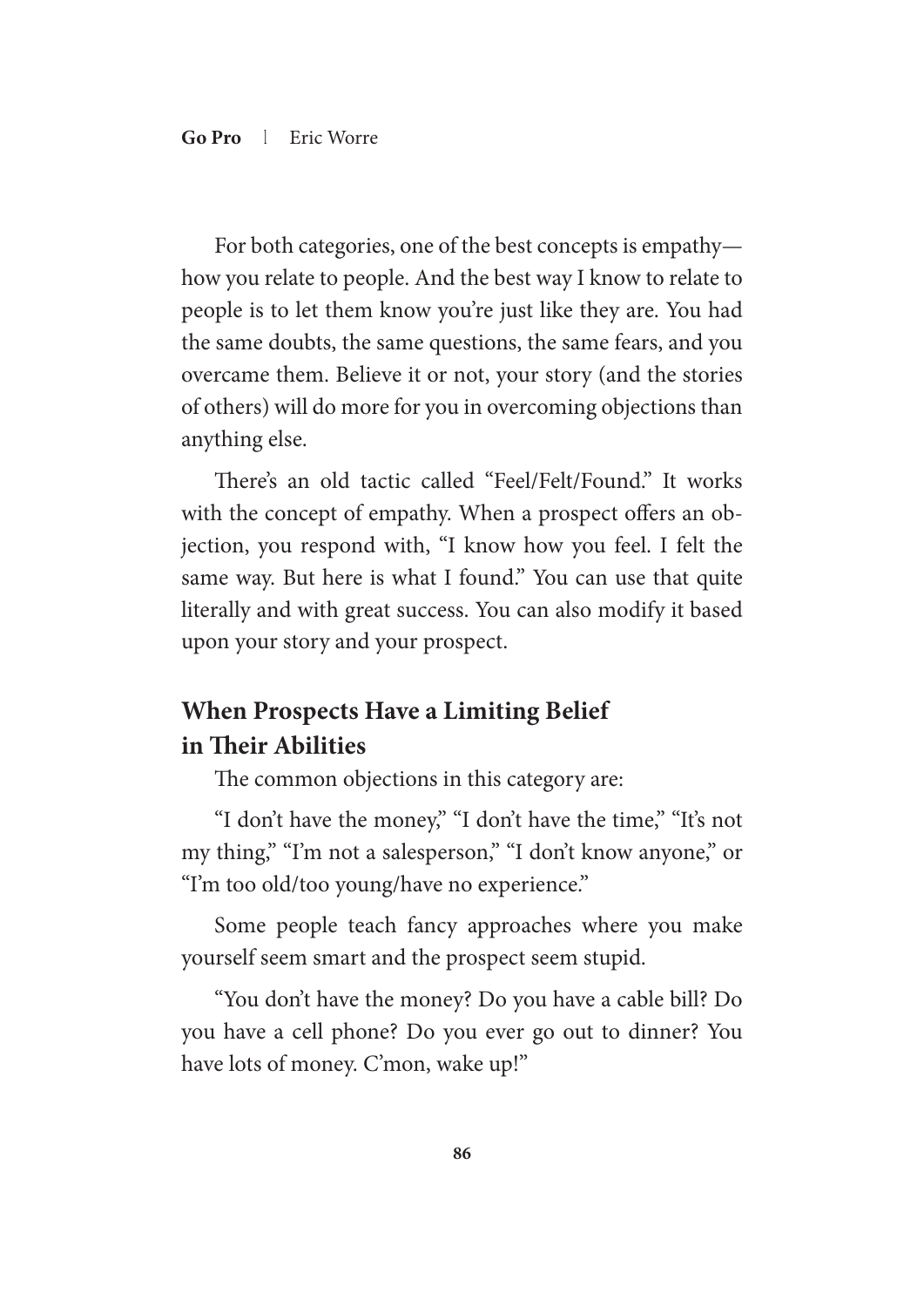### **Or,**

"You don't have the time? How long do you want to have that reality in your life? You have to change if you want your life to change!"

How does it feel when you read that? How would it feel if someone were to say it to you? Pretty bad, right? A better approach is to relate to the person and tell your story.

When a person tells me, "I just don't have the money right now," I respond, "I had the same exact challenge. I didn't have enough money to pay my bills, let alone start a new business. But when I thought about it, I realized if I didn't have enough money to pay my bills now, how was I going to change that in the future? I was tired of being behind. I was tired of always scrambling. I wanted more out of life. So you know what I did? I found a way, and it was the best decision I ever made. Let me ask you something… if you really felt this was a chance for you to take control of your financial future, do you think you could find a way to make it happen?"

Nine times out of 10 they would agree they could find a way. Again, forget the exact words and focus on the concept. I told them I was the same as they were, with the same objection. I told them about my pain. And I told them I found a way to solve it. As a result, we bonded. We related to each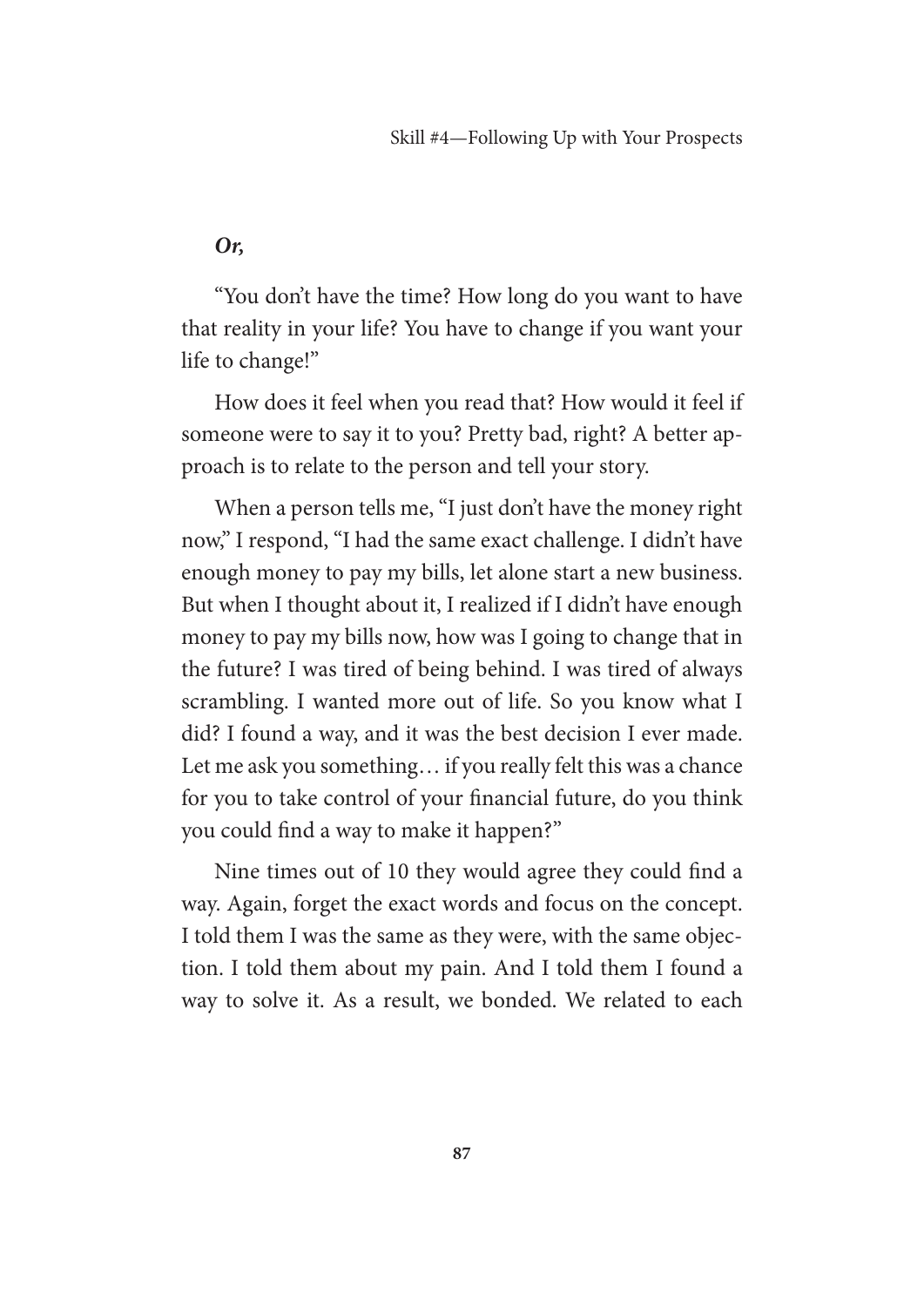**Go Pro** l Eric Worre

other. We were in the same boat with the same hopes and dreams.

And if I didn't have a personal story that would compare with theirs, I would tell another person's story. There are plenty of stories inside your company that can relate to virtually every situation. So when a prospect tells you their objection, you can say, "I know what you mean. I have a friend who had that same exact problem and let me tell you their story."

Can you see how that approach would work with all the objections based on a person's limiting beliefs about themselves and their lives? The concept is simple, it's proven, and the results are amazing.

## **When People Have Limiting Beliefs About Network Marketing**

This category includes:

"Is this MLM?"

"Is this one of those things?"

"Is this a pyramid scheme?"

"I'm not interested in MLM."

"I don't want to bother my friends," and,

"How much are you making?"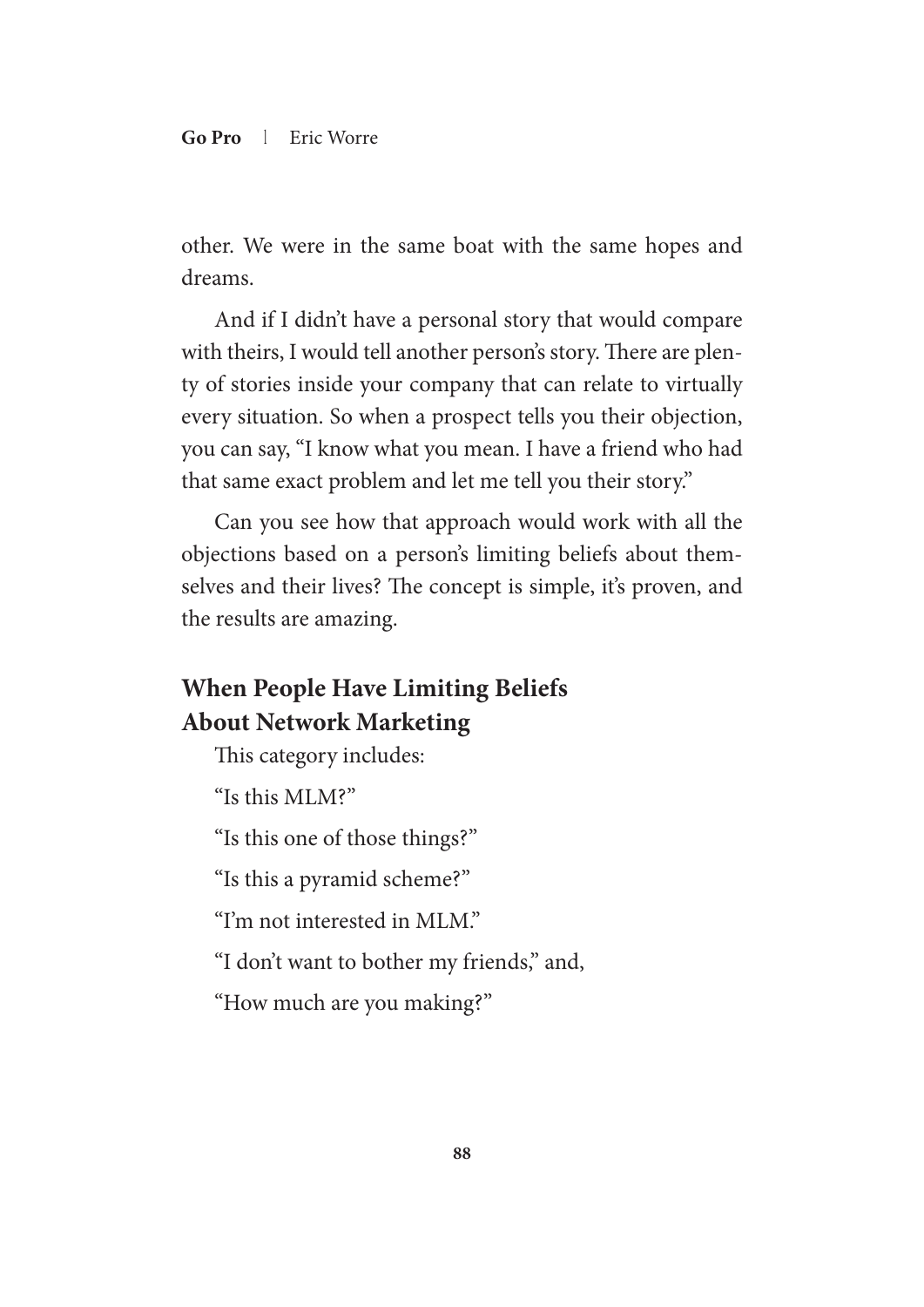Let's start with the one that strikes fear into the hearts of most people in our profession—"Is this MLM?" or variations like, "Is this one of those things?" or, "Is this a pyramid scheme?" or, "I'm not interested in MLM."

Some people go a little crazy when they hear this question. They say, "Pyramid scheme? Like every corporation in the world? Like the government? You mean like THAT?!"

Instead of going crazy on your prospects, it's important to understand where this question comes from. My experience has shown me that they usually knew someone who joined with no success or else they've done it themselves (usually they just purchased a virtual lottery ticket like I described earlier and it didn't pay off). This scenario represents well over 90% of the people who will ask this kind of question. The rest of them have heard of opportunities like this and are rightfully skeptical of the promise of getting rich quick.

If they ask this kind of question with any sort of emotion, I know they've been involved at some point, so I say, "Wait a minute. You have a story. What happened? Were you involved in Network Marketing at some point?" Then just let them tell you their story. It opens them up. It lowers their defenses. And it allows you to ask some questions about their experience.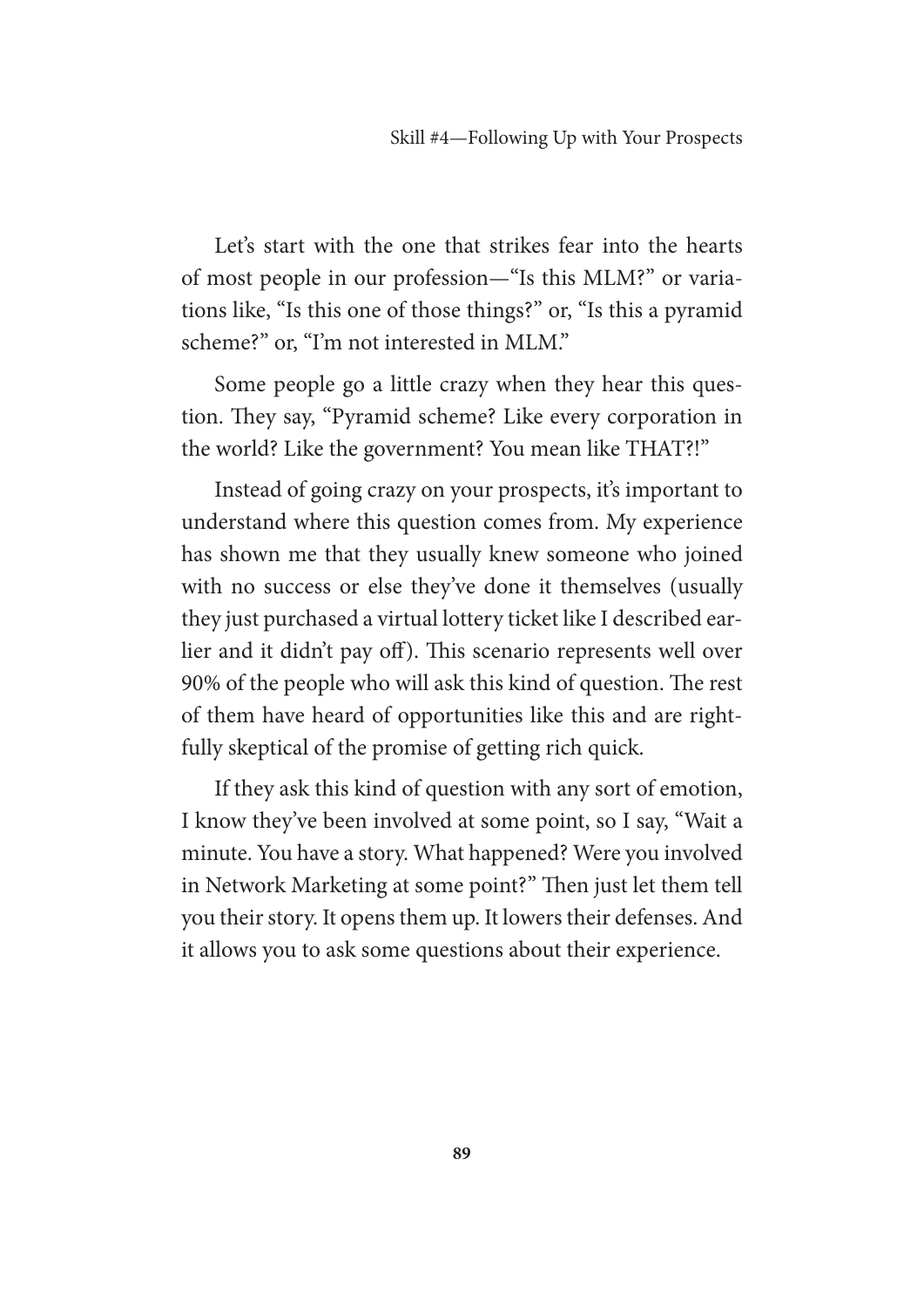Let me give you a typical example. I'm going through my invitation process when the prospect says, "Wait a minute. Is this MLM?" And they say it with emotion. I reply, "Oh, you have a story. Did you try it out at some point? What happened?"

They say, "Yeah, I joined a company a few years ago, bought some product and lost my money." I reply, "What do you think was the reason you didn't have success?"

They say, "Well, my friend talked me into it. I didn't have a lot of time and I thought more people would join right away but they didn't. I guess I just lost interest." I reply, "Do you think you really gave it a fair shot?"

They say "No, not really." I reply, "Do you think Network Marketing was the problem? Or do you think maybe your timing wasn't right?" They say, "It was probably the timing."

Do you see the dynamic? I've had thousands of these conversations and they're all slightly different, but if you ask some questions and are friendly through the process, you have a strong opportunity to help them get rid of their blind spot and take a look at what you have to offer.

In addition, you can relate to them by saying you had the same objection initially and telling them how you overcame it. If someone uses the word "pyramid" with me, I always say, "Oh no. Pyramid schemes are illegal, and I would never be involved with something illegal."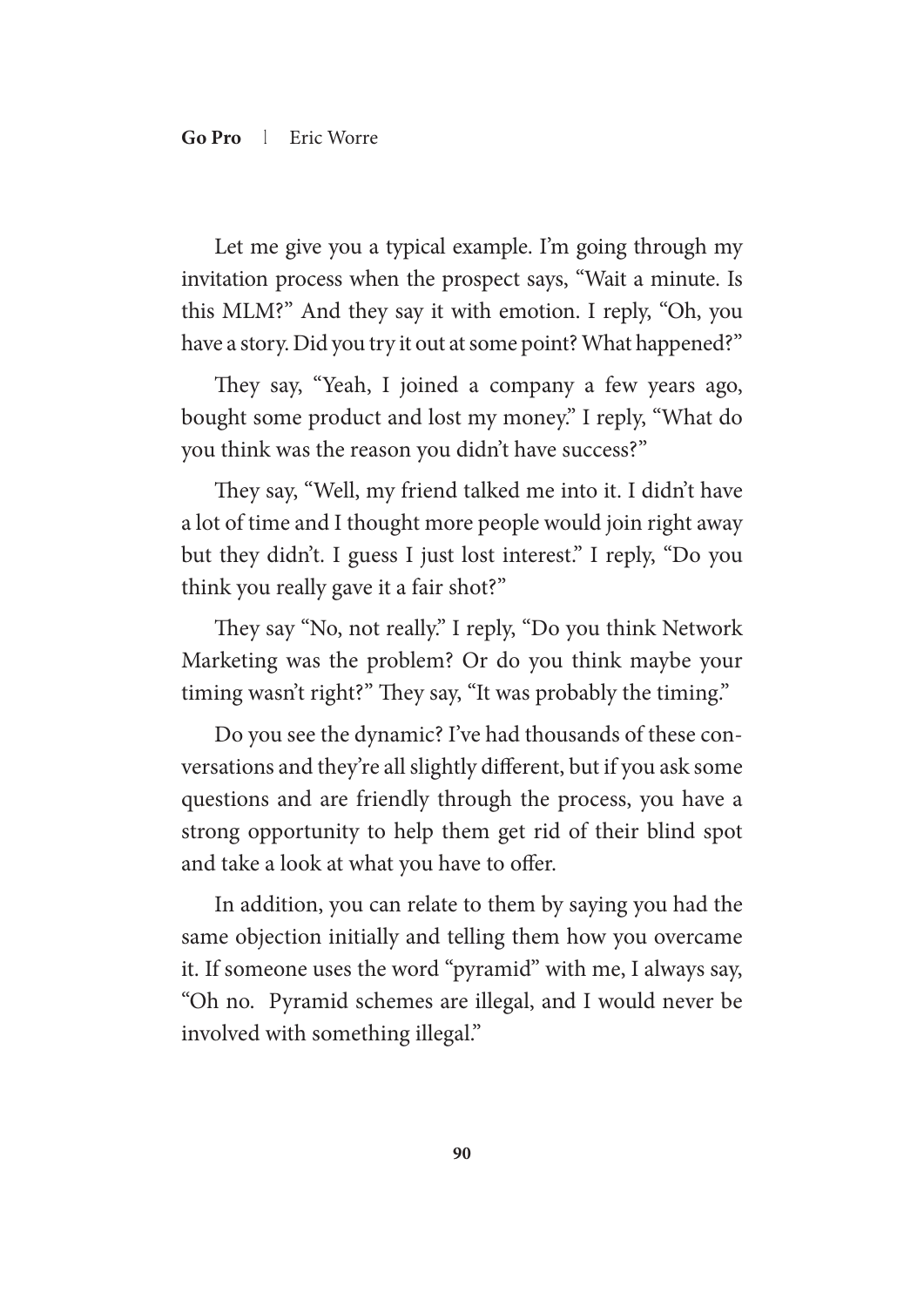For people asking without the emotion attached, I usually respond with, "Yes, this is Network Marketing. Do you know anything about it?" Again, I'm asking questions and waiting for answers. From those answers, I ask more questions, and through the process I can achieve my goal of education and understanding.

"I don't want to bother my friends," is slightly different. Again, I relate to them by telling my story or someone else's story. And then I ask questions like, "What makes you think you'd be bothering your friends?" or, "If you truly believed in the product, would you let your friends know about it?" and, "If I could show you how we share this product with others without it feeling or sounding like a sales pitch, would that help you?"

The last in this category is, "How much are YOU making?" If you are making money already, this is a great question. If you're not, your answer depends on how long you've been involved. If you're brand new, you can tell them you're just getting started. If you've been around for a while and not making big money yet, you can tell them you are working this part-time and are really excited about your future. You could also say that you're excited about your future with this company because you knew things weren't going to change if you didn't do something to change them.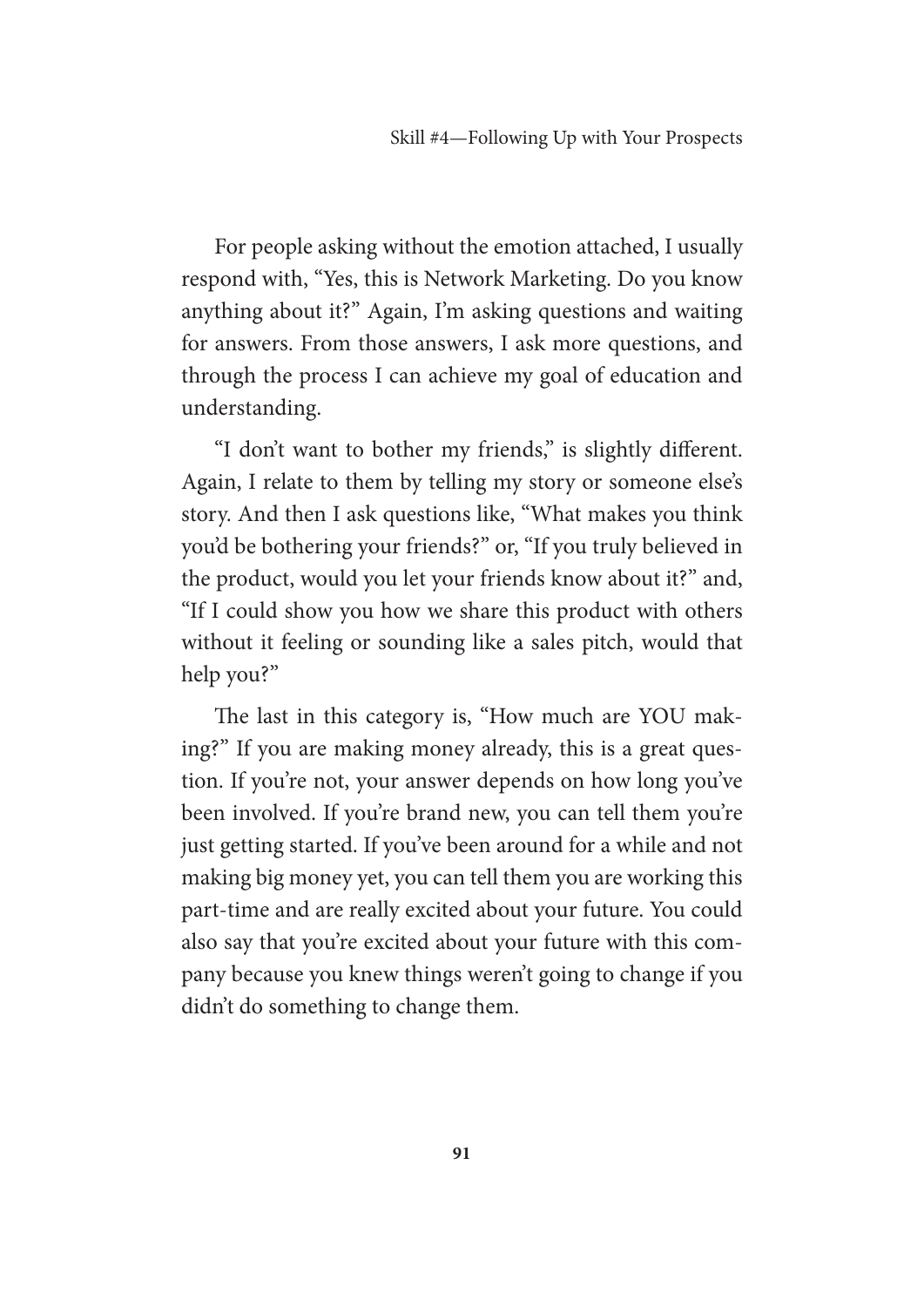The other way to answer it is to tell your story and then tell stories of people you know who ARE making good money. You can even suggest setting up a phone conversation with those people so they can feel more comfortable about the opportunity.

All of this takes practice, but if you get the concepts down, you'll find it becomes easy. And the other thing that should encourage you is you'll only have this handful of the same objections for the rest of your career. There's nothing new here. What I've listed in this section is about all there is. Remember, our goal is education and understanding. This is a part of the process that makes that goal a reality.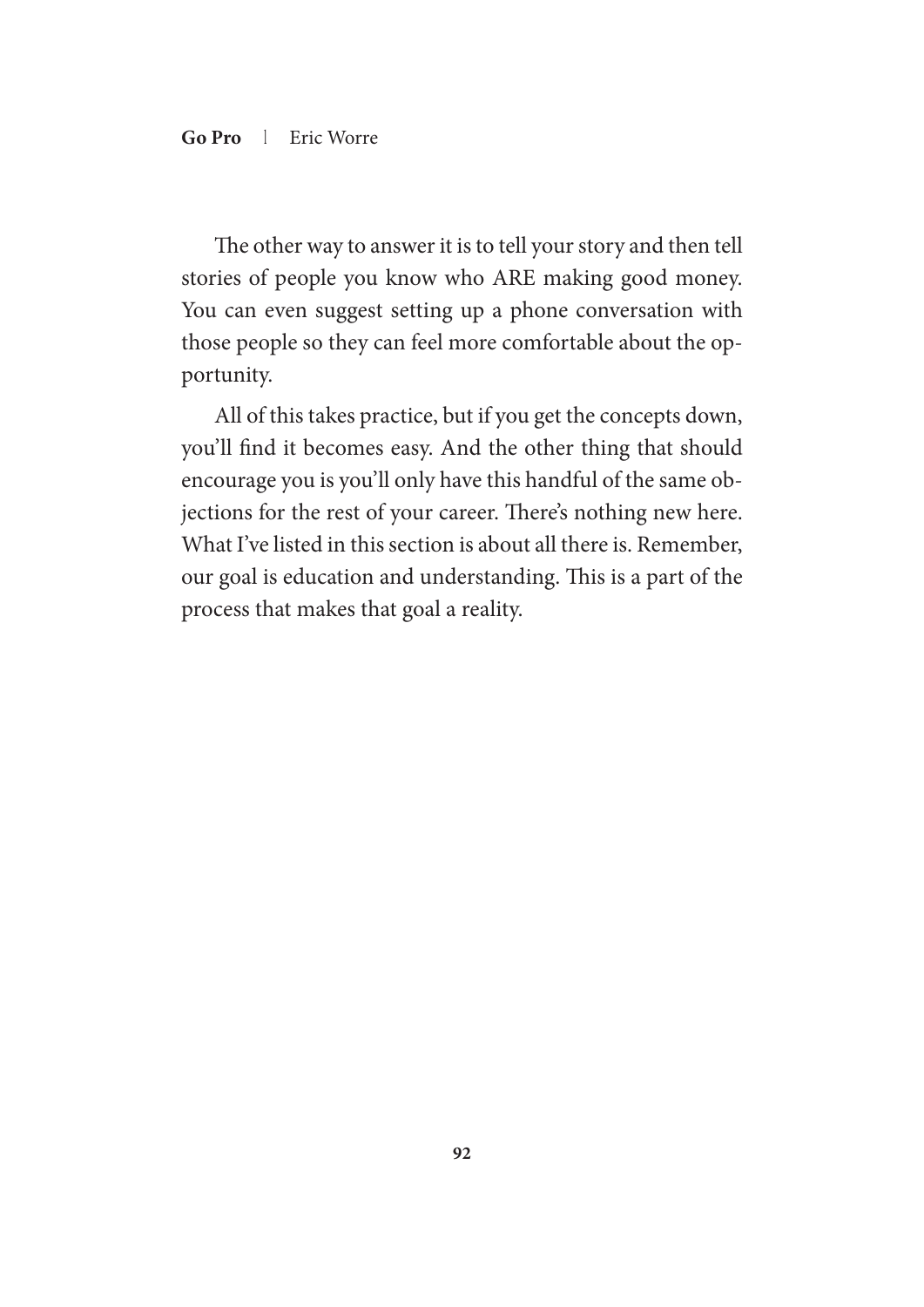#### **CHAPTER EIGHT**

# **Skill #5— Helping Your Prospects Become Customers or Distributors**

This skill is a natural byproduct of following up professionally. As you walk through exposure after exposure, our goal of education and understanding will be accomplished. But that doesn't mean the prospect will fessionally. As you walk through exposure after exposure, our goal of education and understanding will be accomplished. But that doesn't mean the prospect will come out and ask you for an order form or an application. It's your job to guide them to a decision.

The key to success in this area is a combination of having good posture and asking good questions. Good posture means the way you carry yourself. Your words and actions will help your prospect feel more confident about joining your opportunity or they will plant seeds of doubt.

In my early years, my posture was terrible. I was trying to "get" people instead of pursuing the nobler goal of educa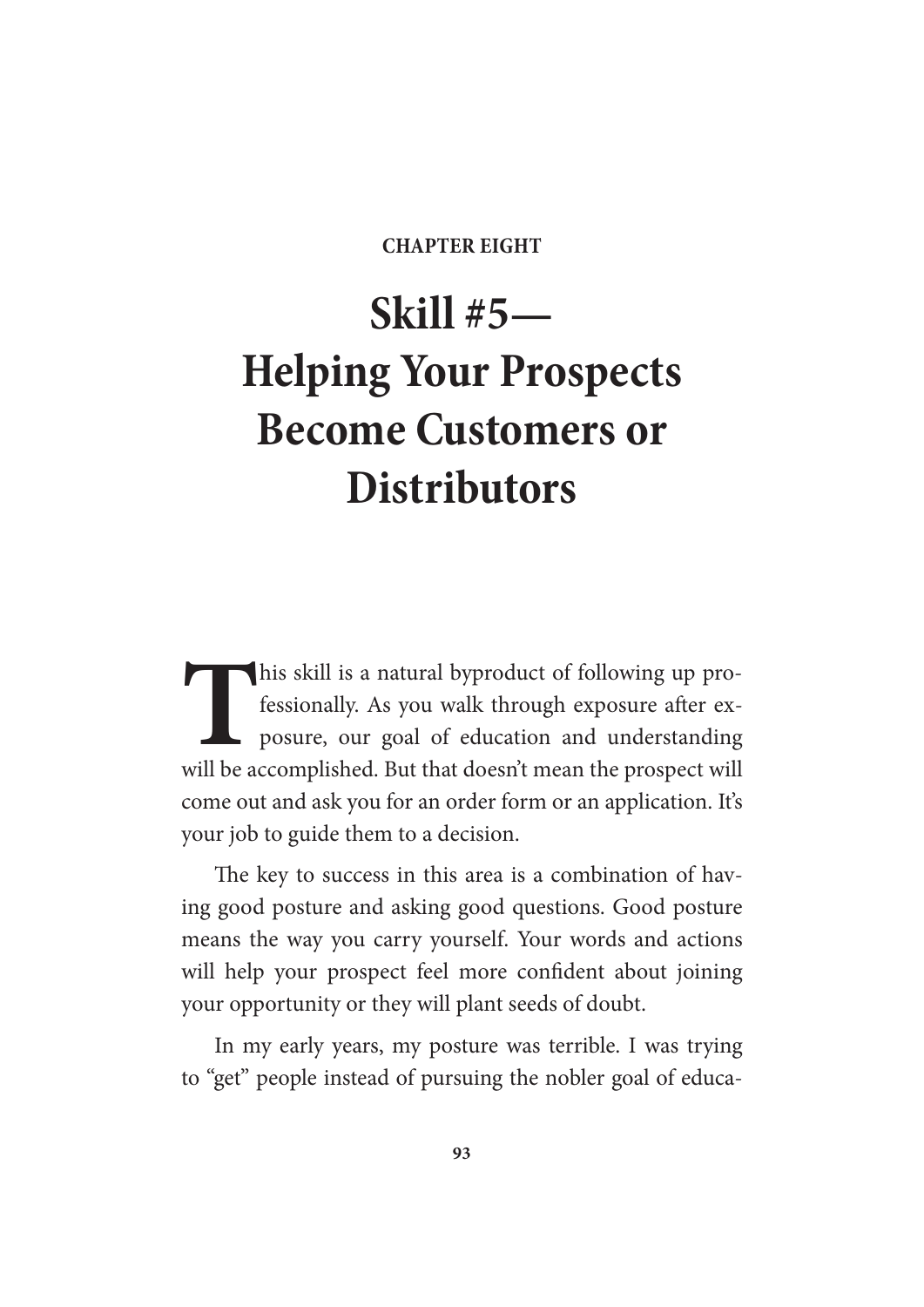tion and understanding, and the prospects could feel my intentions. I was very emotionally attached to the outcome. You could even say I was needy. Every time I got to this part of the process, I really, really wanted it. Again, the prospect could feel my emotional attachment and that usually scared them away.

Through lack of results and without even realizing it, I started to assume people were not going to be interested. And that assumption started to seep into everything, which led to the predictable result of the prospect not joining.

Most of the time I wasn't properly prepared. I didn't have applications, start-up materials, or whatever else was necessary. Think about the subconscious impact this had on my prospects. It seemed like just about everything I did projected a lack of belief and a lack of professionalism.

Instead of asking questions and listening intently to the answers, I just talked and talked and talked. I was more focused on being interesting than being interested. Prospects don't like that. No one does.

So, again I followed my pattern of modeling the professionals. I watched what the best closers did and began to copy them. I interviewed top performers to figure out what they did differently. And slowly, I started to see the flaws in my approach.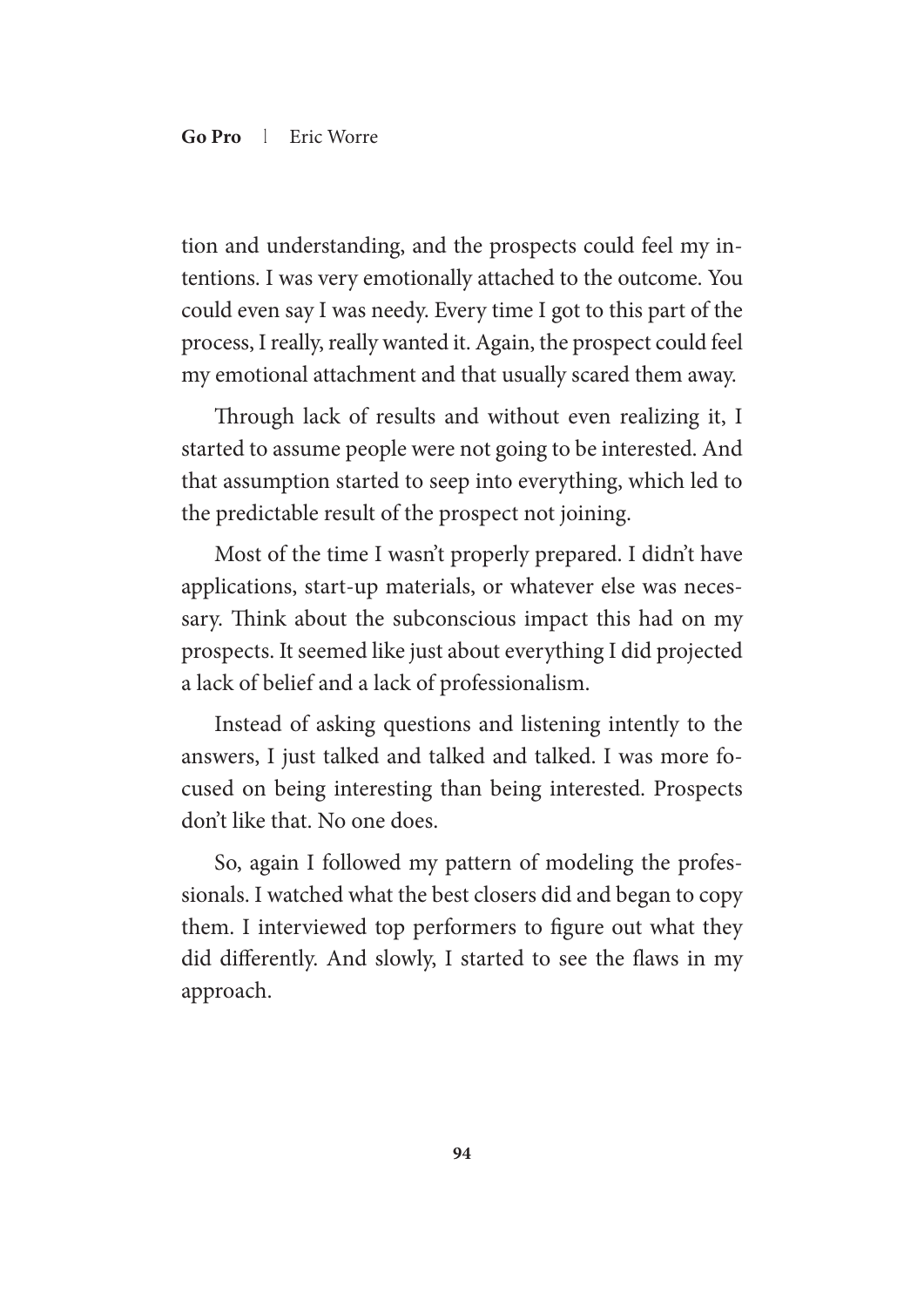Skill #5—Helping Your Prospects Become Customers or Distributors

First, I learned that professionals are emotionally detached from the outcome. In other words, their goal is education and understanding while helping a prospect make a decision that would positively impact their life. They are the opposite of needy. They aren't trying to "get" anybody. They are honestly just trying to help.

Second, they are very assumptive in their approach. They expect the person to join because their belief that the opportunity would benefit the prospect is so strong. They are rock solid. Many of them are sincerely shocked when a person decides not to get involved.

Third, it was interesting to learn they promote themselves as much as they promote the product or opportunity. What I mean by that is they help the prospect make the decision by saying, "You get ME!" When they promote themselves, it isn't like, "I'm going to do everything for you." It was more like, "We have a great product and a great opportunity, but I'm going to take this thing to the top and we can do it together." This gives people great comfort in knowing that they don't have to learn everything on their own.

Fourth, they are always prepared. Always. They have everything they need to get a person started right on the spot.

And fifth, they ask question after question after question and are great listeners. They act like a consultant helping a person with a problem. The best consultants in the world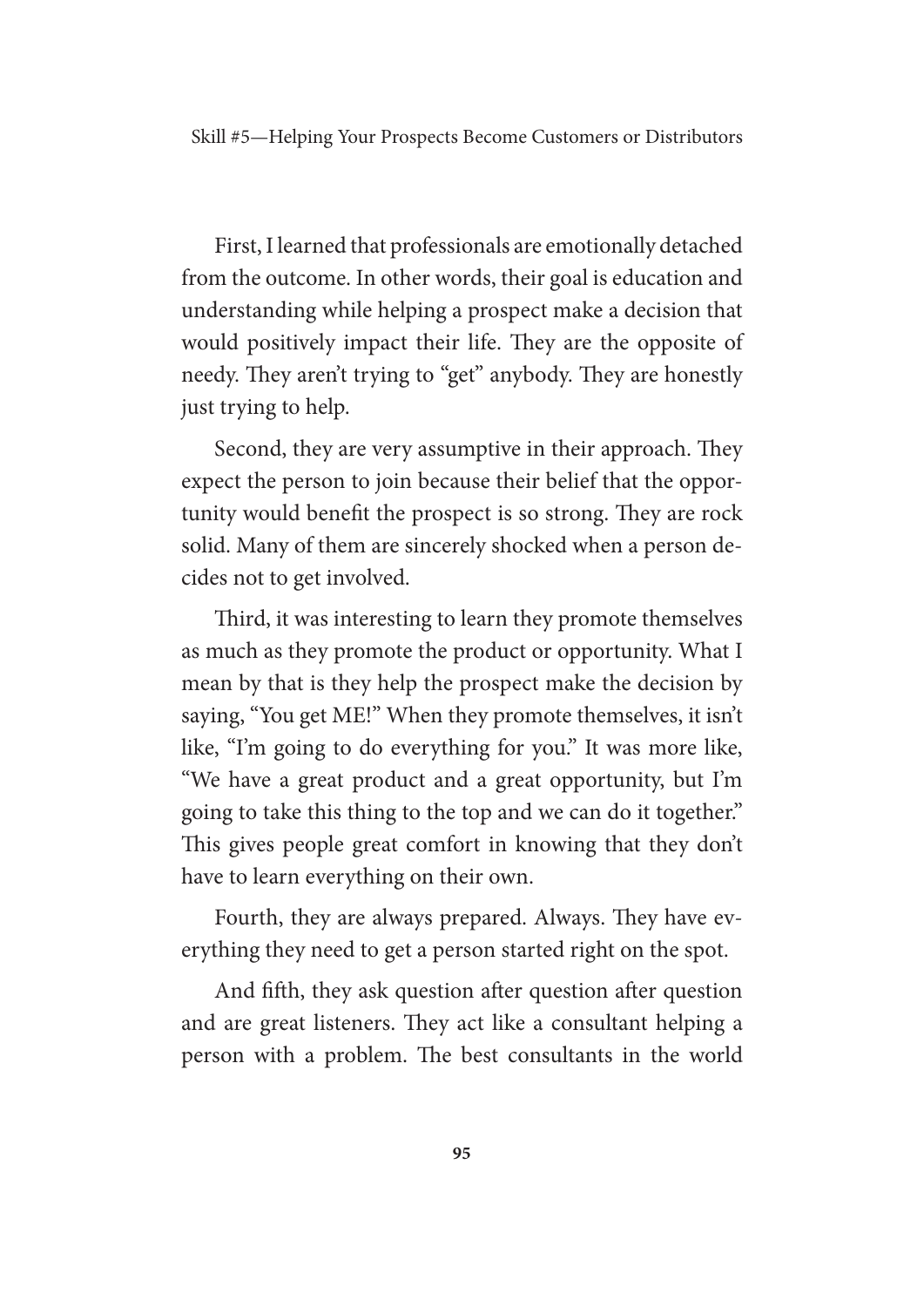have to ask a bunch of questions before they can offer a solution. Network Marketing Professionals use questions as their most powerful tool.

As you can imagine, it took me a while to figure all of this out and that was just half the battle. It's one thing to have the information and it's another thing to put it into action. I wasn't as talented as the pros, but I could model what they did, so I just started to act like they acted.

I acted emotionally detached (I really wasn't at the beginning); I started to act very assumptive that people would join (I really wasn't at the beginning); I started to tell people, "and you get ME!" (even though I didn't think that was such a huge benefit at the beginning); I was always prepared; I started asking lots of questions, focusing more on being interested than interesting.

And as time went on, I acted less and less, and believed more and more. The same can happen for you.

Let's talk about questions. If you were a consultant and your job was to figure out if an opportunity was a good fit for your client, what would you do? You'd ask questions right?

In working to help a prospect make a positive decision about your opportunity, you're going to do the same thing. But instead of asking, "What did you think?"—which leads nowhere—learn to ask questions that lead in a positive direction.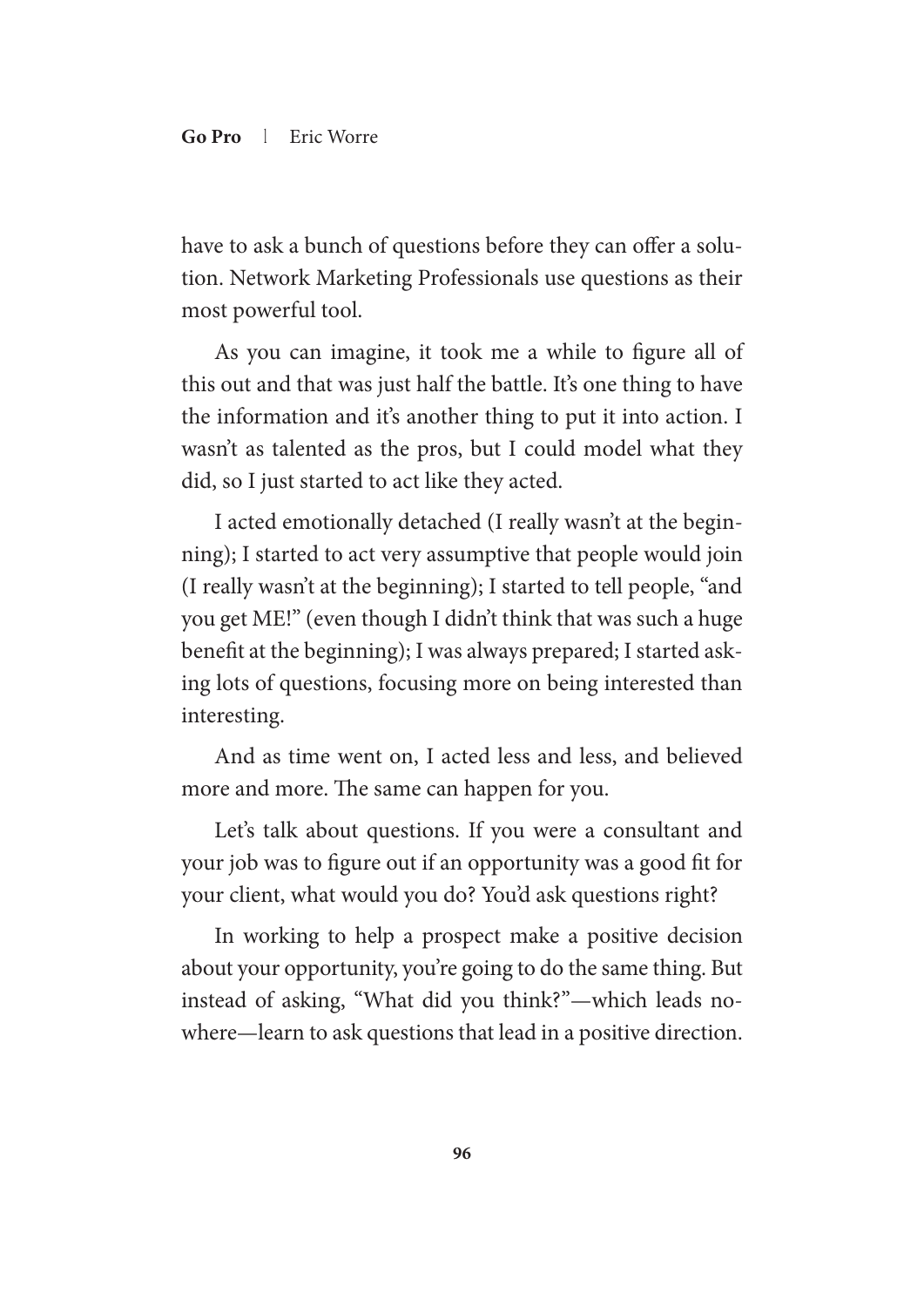Skill #5—Helping Your Prospects Become Customers or Distributors

"Did it make sense to you?"

"What did you like best about what you just saw?"

"Pretty exciting, isn't it?"

"Can you see how this could be an opportunity for you?"

Of these examples, the one I use the most is, "What did you like best?" The answer to that question is almost always positive and it gives you clues as to the area in which they are most interested.

Then I like to say, "Let me ask you a question. On a scale of 1 to 10, with one meaning you have zero interest and 10 being you're ready to get started right now, where are you?" They will give you a number. And it's usually obvious from their number that they either need more information before they will make a decision or they are leaning toward getting started now.

If you feel they need more information, just guide them to the next exposure that will help them the most. But if you feel they are ready to get started, then ask a series of four questions. This "Four Question Close" has produced strong and consistent results over the course of my career. If you learn it and use it, you'll be amazed at how many people you can help.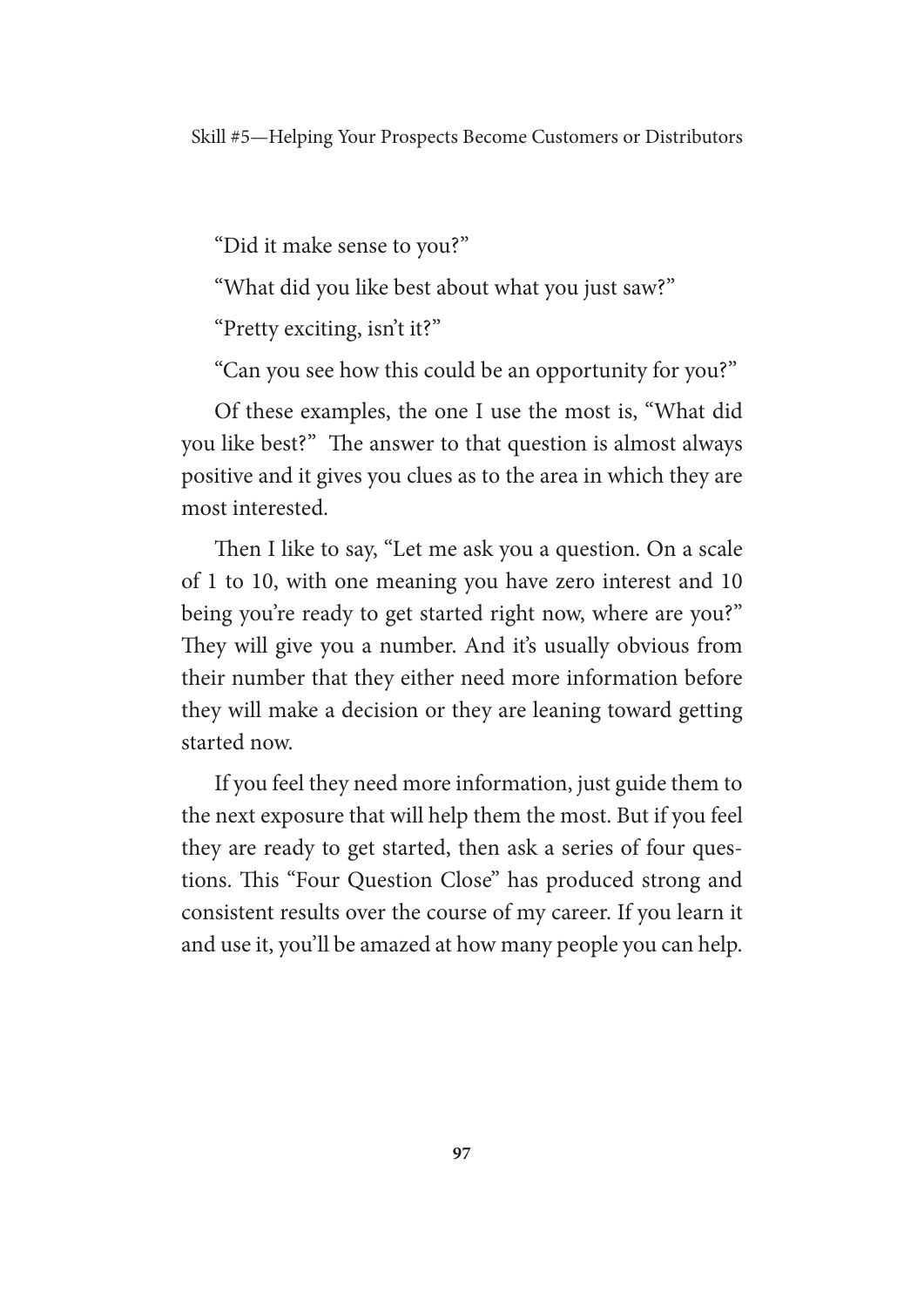**Question #1:** "Based on what you've just seen, if you were to get started with this company on a part-time basis, approximately how much would you need to earn per month in order to make this worth your time?" Instead of asking this question, most distributors say things like, "How would you like to make \$10,000 a month?" Don't do that. Instead of prescribing what you think they want, just ask them what it would take to make it worth their time and wait for their answer.

**Question #2:** "Approximately how many hours could you commit each week to develop that kind of income?" Now they have to go inside their head and check their mental calendar to see how much time they would invest to get that kind of money.

**Question #3:** "How many months would you work those kind of hours in order to develop that kind of income?" This question makes them think about their level of commitment if they want the income from question #1.

**Question #4:** "If I could show you how to develop an income of (their answer to question #1) per month, working (their answer to question #2) hours a week over the course of (their answer to question #3) months, would you be ready to get started?" Most of the time, you'll get a positive answer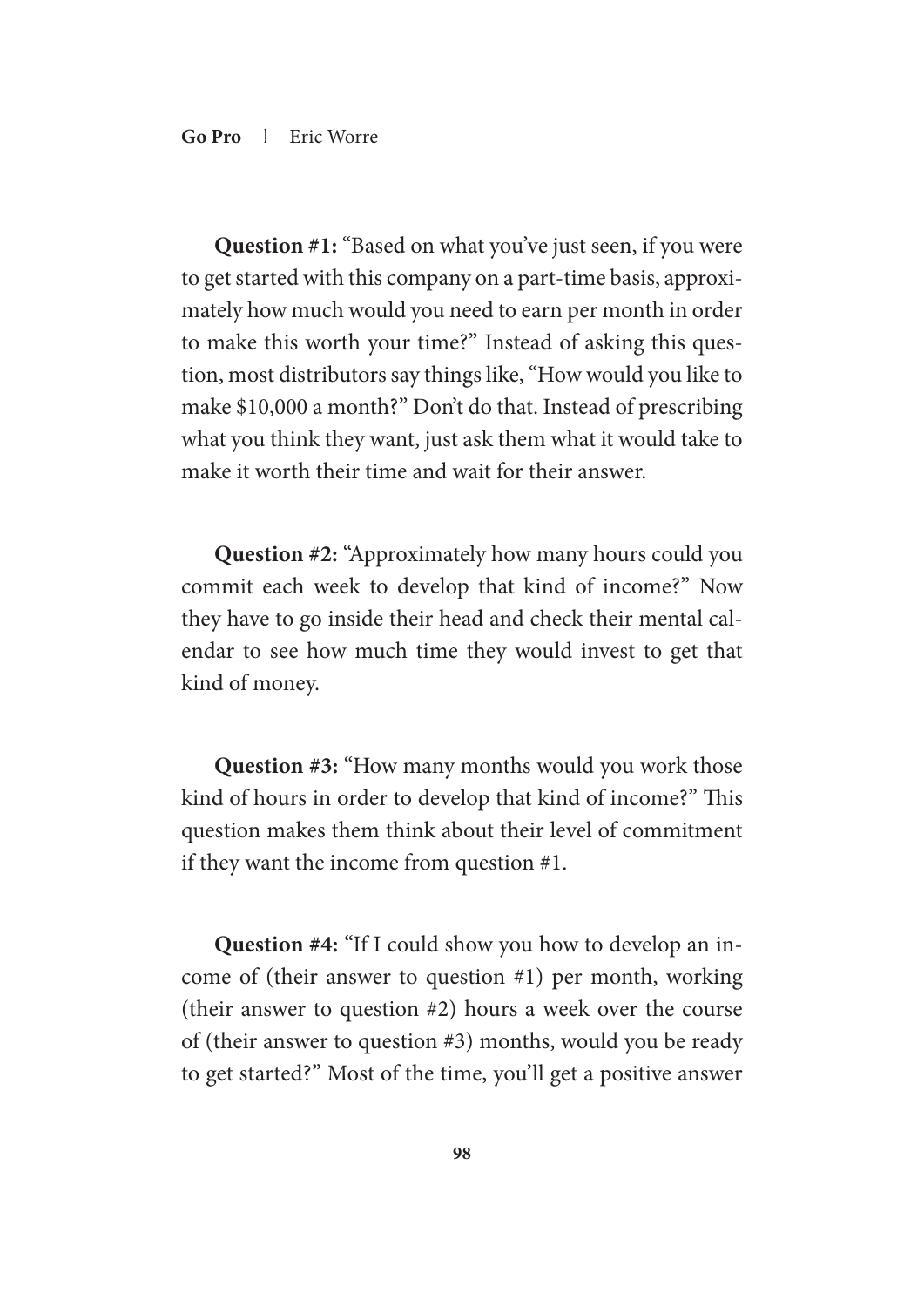Skill #5—Helping Your Prospects Become Customers or Distributors

to this question. And when people say, "Sure, show me how," you can pull out your compensation plan and sketch out a reasonable game plan to achieve their goals.

There are rare occasions when people give you unrealistic numbers. They might say they want \$10,000 a month working two hours a week for one month. It doesn't happen often, but it does happen. If you face that situation, you act as a consultant and say, "I'm sorry, but your expectations are way too high. You can get to \$10,000 a month but it will take more hours and more months than you're willing to commit. If you're willing to change those expectations, we can talk."

If you don't get a positive answer to the four questions, that's okay. It just means the prospect will need to have more exposures before they're ready. Schedule the next one and repeat this process when you're done. This skill will take practice. But it's a skill that will serve you for the rest of your career. If you're tired of having too many people thinking about it and not enough taking action, this will help.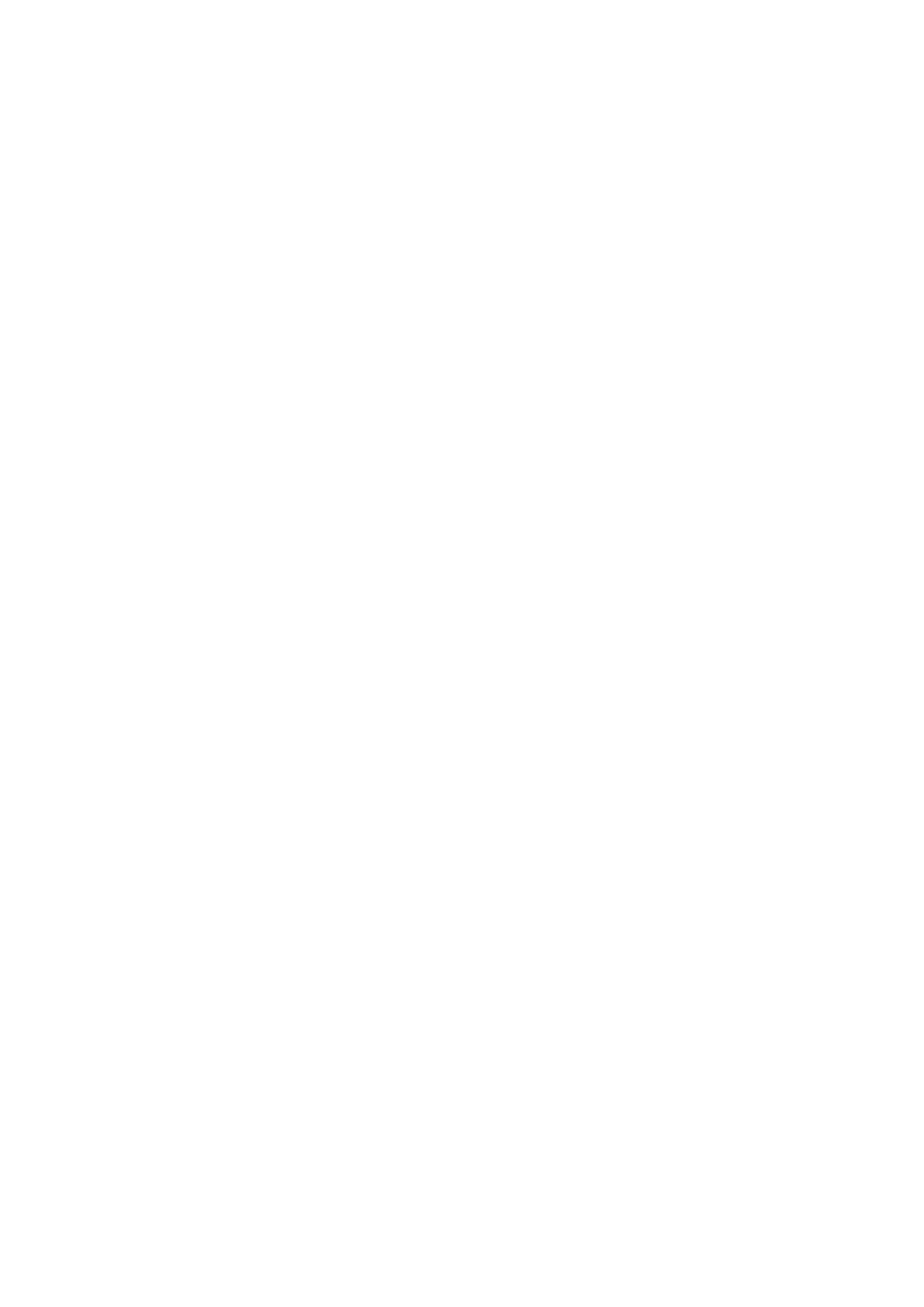#### **CHAPTER NINE**

# **Skill #6—Helping Your New Distributor Get Started Right**

In Network Marketing, people invest enormous effort, time and money into getting people signed up, and then squander that investment by leaving their new distributors to figure everything out for themselves. Professionals n Network Marketing, people invest enormous effort, time and money into getting people signed up, and then squander that investment by leaving their new distribudon't do that. They set proper expectations, they help get some quick results, and then continue to guide the new distributor through the many phases of our profession.

I was lucky enough to have an early mentor, Michael Nelson, who was very skilled at guiding new distributors. Michael wasn't in my upline, but he was clearly the leader in my city. In addition, he had a lot of experience in our profession. So I listened to what he said, I watched what he did, and I asked him tons of questions.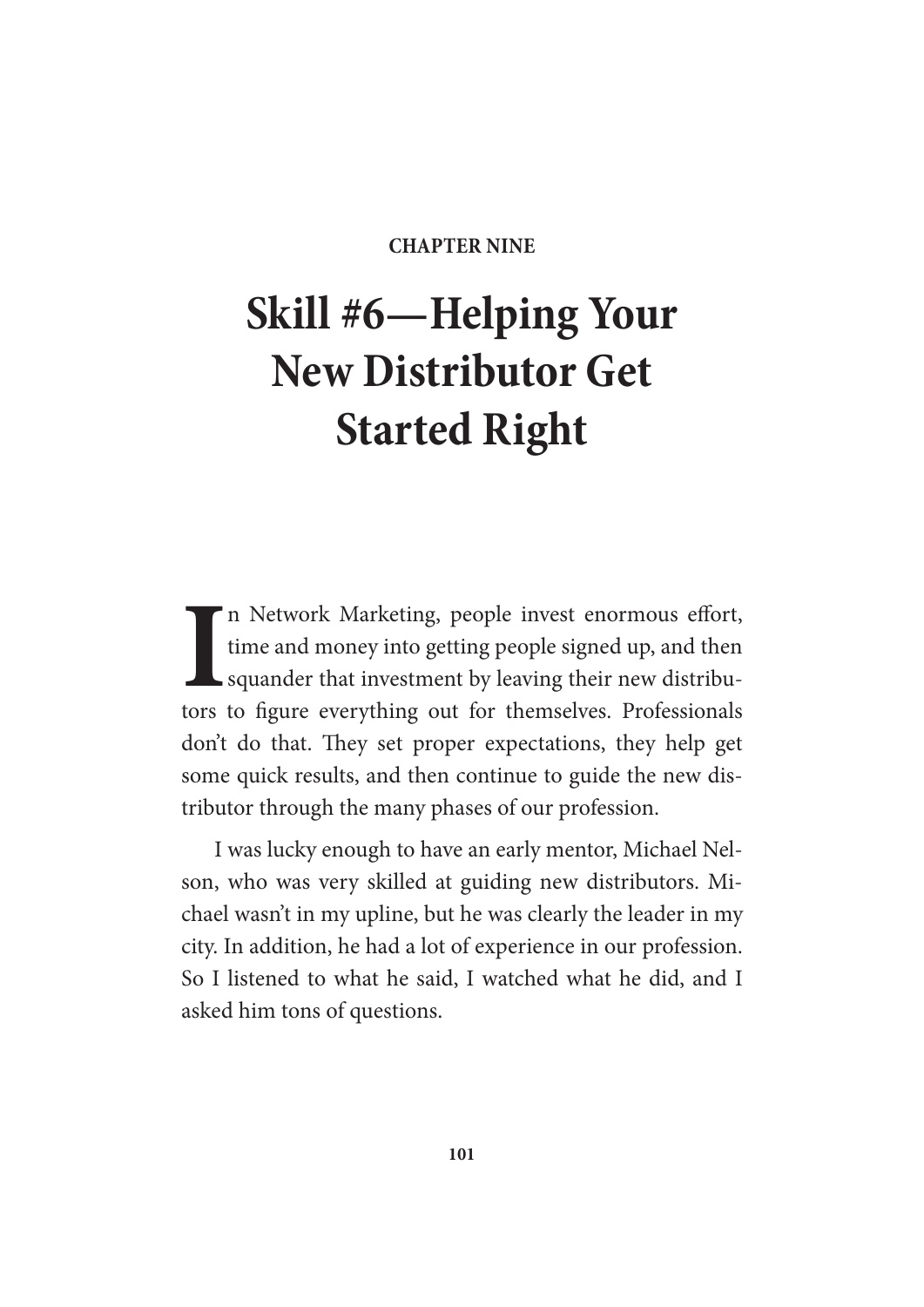Back in those days, he had a small office close to my home, and I was always hanging around trying to learn something. Michael was a very successful recruiter. He was always bringing on new people. And for the most part, Michael's people did well in the business. That wasn't happening for me. The few people I recruited did nothing.

As I watched Michael, I noticed that every time he signed up a new distributor, he scheduled what he called a "Game Plan Interview." I decided to model what he did. So the next time he met with a new distributor, I sat behind them, close enough to take notes on their conversation. I did this several times, and was surprised to learn he went through the same exact interview every time. I thought if I could learn that interview process, then I'd have a chance at his results.

## **Game Plan Interview—Part One**

He validated their decision to become a distributor. He said things like, "Congratulations on making the decision. I'm proud of you for taking charge of your life. From now on, things are going to be different for you and your family." It always took less than five minutes, but by the end of their discussion, any doubt they may have had about becoming a distributor was gone. They felt great.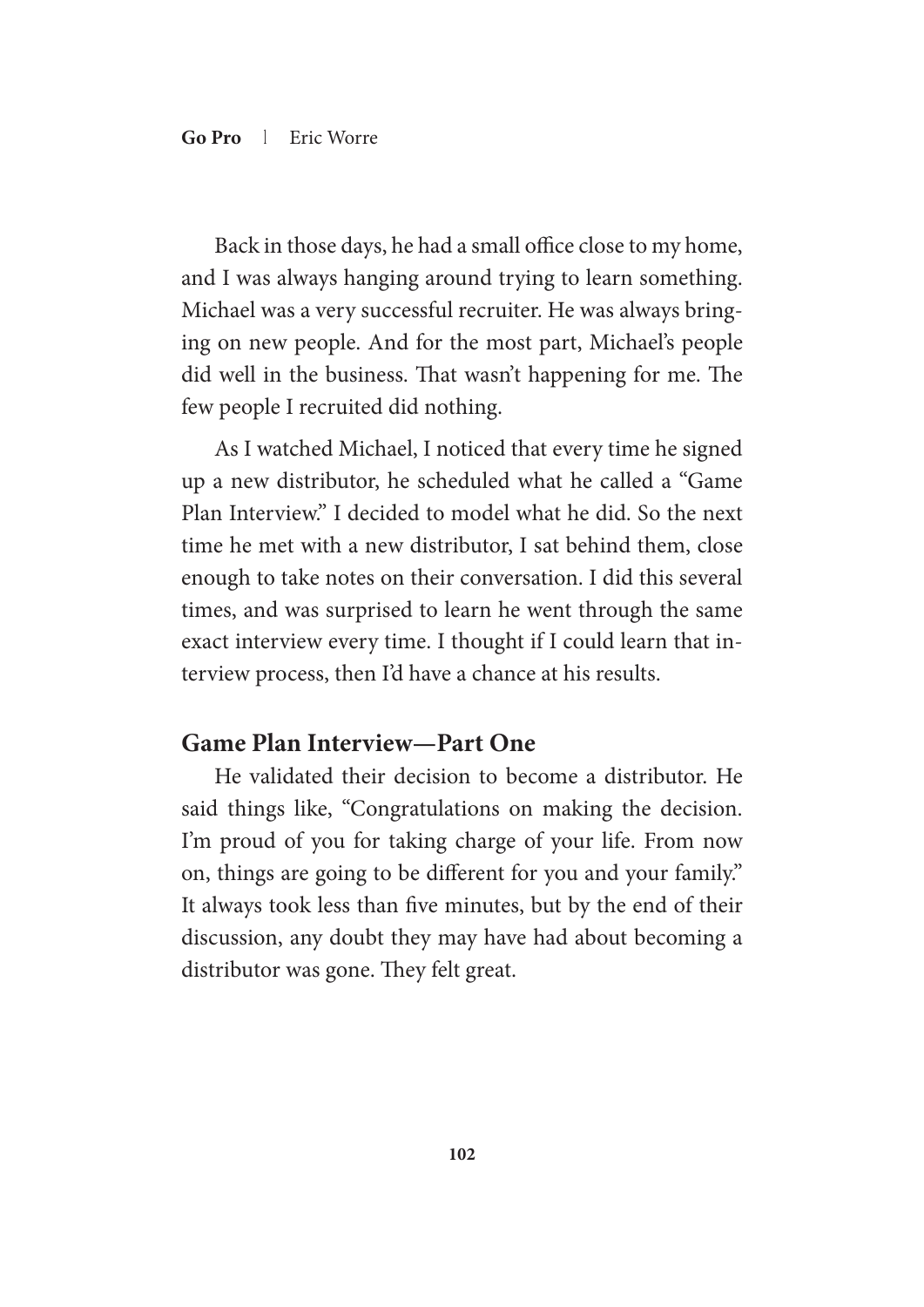## **Game Plan Interview—Part Two**

He set their expectations. He knew most people came into our business with unrealistic expectations, so he always said the same three things:

"If you succeed in this business, it's going to be you who creates that success, not me. And, if you fail in this business, it's going to be you who creates that failure, not me. You are going to be the difference between success or failure. I'm here to guide you every step of the way, but I can't do it for you. I'm here to work with you, but not for you."

Wow, this was a radical concept and so different from the conversations I had when I got a person started! I said things like, "I get paid from what you produce, so I essentially work for you!"

Well, what kind of expectation do you think THAT set in the new distributor's mind? I'd also say, "WE are going to build a business together," when that wasn't really true. THEY needed to build a business. I could be a resource, but I couldn't do it for them.

The next thing he said was, "My job is to help you become independent from me as quickly as possible. Do you agree that's a good goal?"

Again this was radical, but it made sense. Up to that point, I had a group that was extremely dependent on me. They only did something when I pushed. But Michael had a group that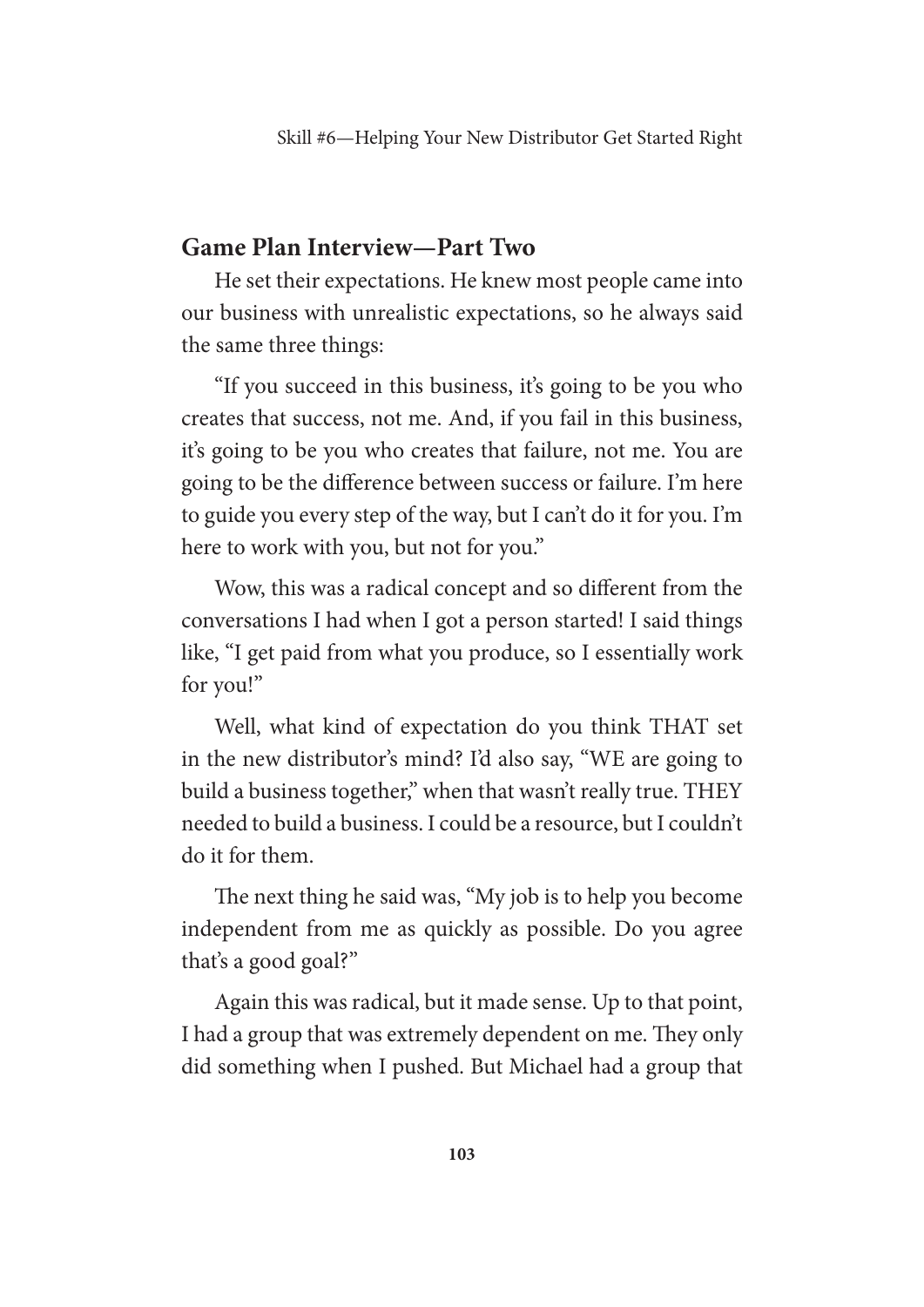produced on their own without his constant help. He had duplication and freedom. I didn't. This set the relationship up so Michael would be the teacher for his group and not the slave. He could show them the skills and then they could independently build from that point forward.

The third thing he said was, "There will certainly be ups and downs as you build your business. There will be good times and bad times. I'll know you're in one of the bad times when you aren't calling me, you aren't showing up for meetings, you aren't on the calls, if I start hearing excuses—that sort of thing. When that happens with you, and it happens with everyone, how do you want me to handle that? Do you want me to leave you alone or do you want me to be persistent and remind you why you made this decision in the first place?"

This was brilliant because it's true that everyone will have times of self-doubt. He let them know it was natural and at the same time, set up the relationship so he was in a position to turn them around when it happened.

What Michael accomplished with these three concepts was so different from promising the world like I was doing, that it was like night and day. With my approach, the distributor would sit back and wait for me to perform. And if I was ever too busy or couldn't help for some reason, I became the easy excuse for why things weren't working out. With Michael's approach, his people became independent quickly. He would coach them from time to time, but he wouldn't allow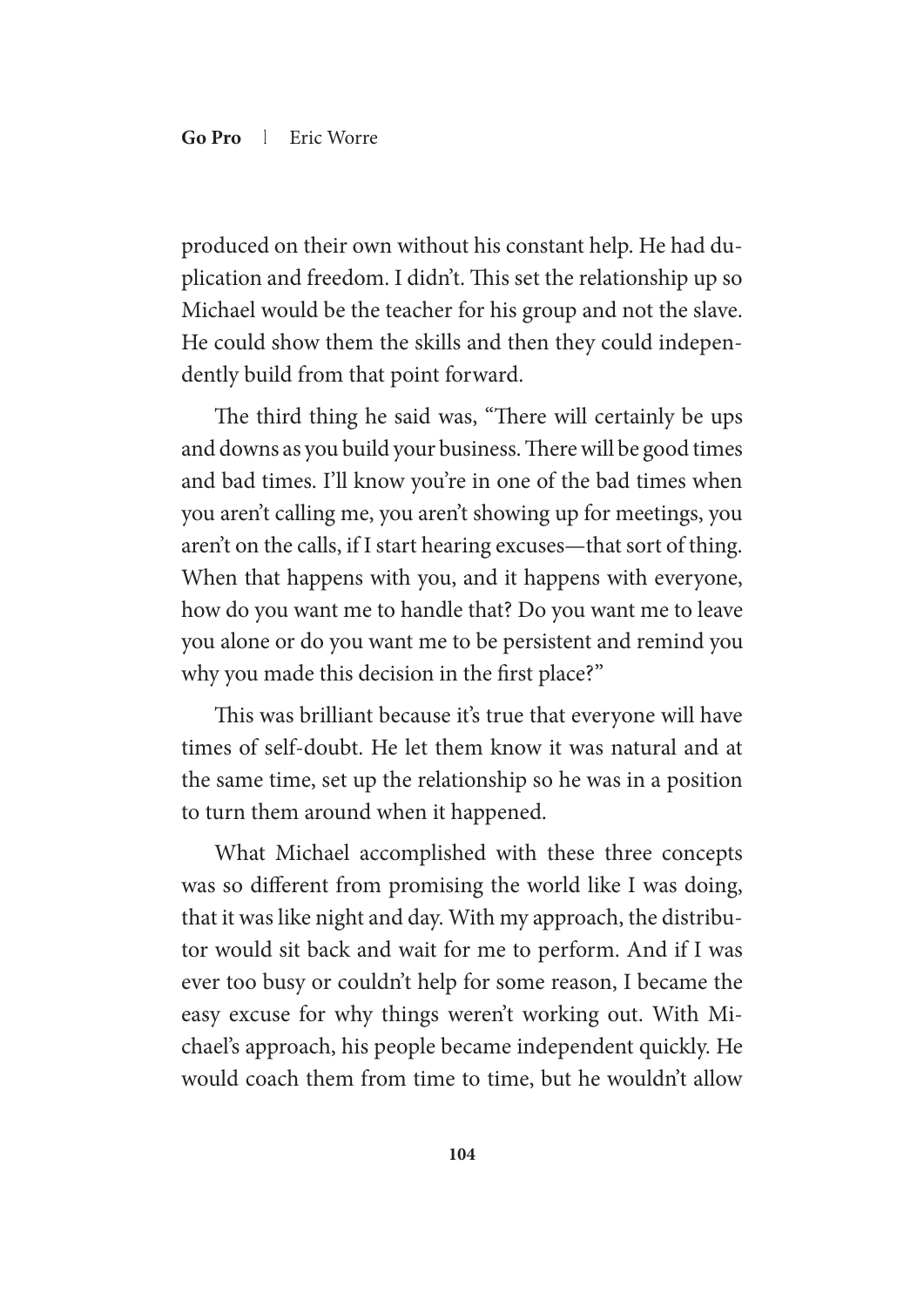his group to use him as an excuse for their lack of results. While my distributors struggled, his flourished.

### **Game Plan Interview—Part Three**

Michael went through a getting-started checklist to help the new person have the best chance for success. The exact plan would be different for every company, but the concept was to do everything possible to get quick results.

Here are some examples of what you could include in your getting-started checklist:

Make sure your new distributor is set up with appropriate products. Just about every company has products that can be personally used by the distributor, so make sure your new person is doing that. Depending on your Make sure your new distributor is set up with appropriate products. Just about every company has products that can be personally used by the distributor, so company, this may include a monthly commitment. It's very important that people develop an emotional attachment to the products and that can only happen if they are using them and enjoying the benefits. In addition, many companies have products that can be sampled or used in demonstrations. In that case, new distributors should have an appropriate supply so they are properly prepared.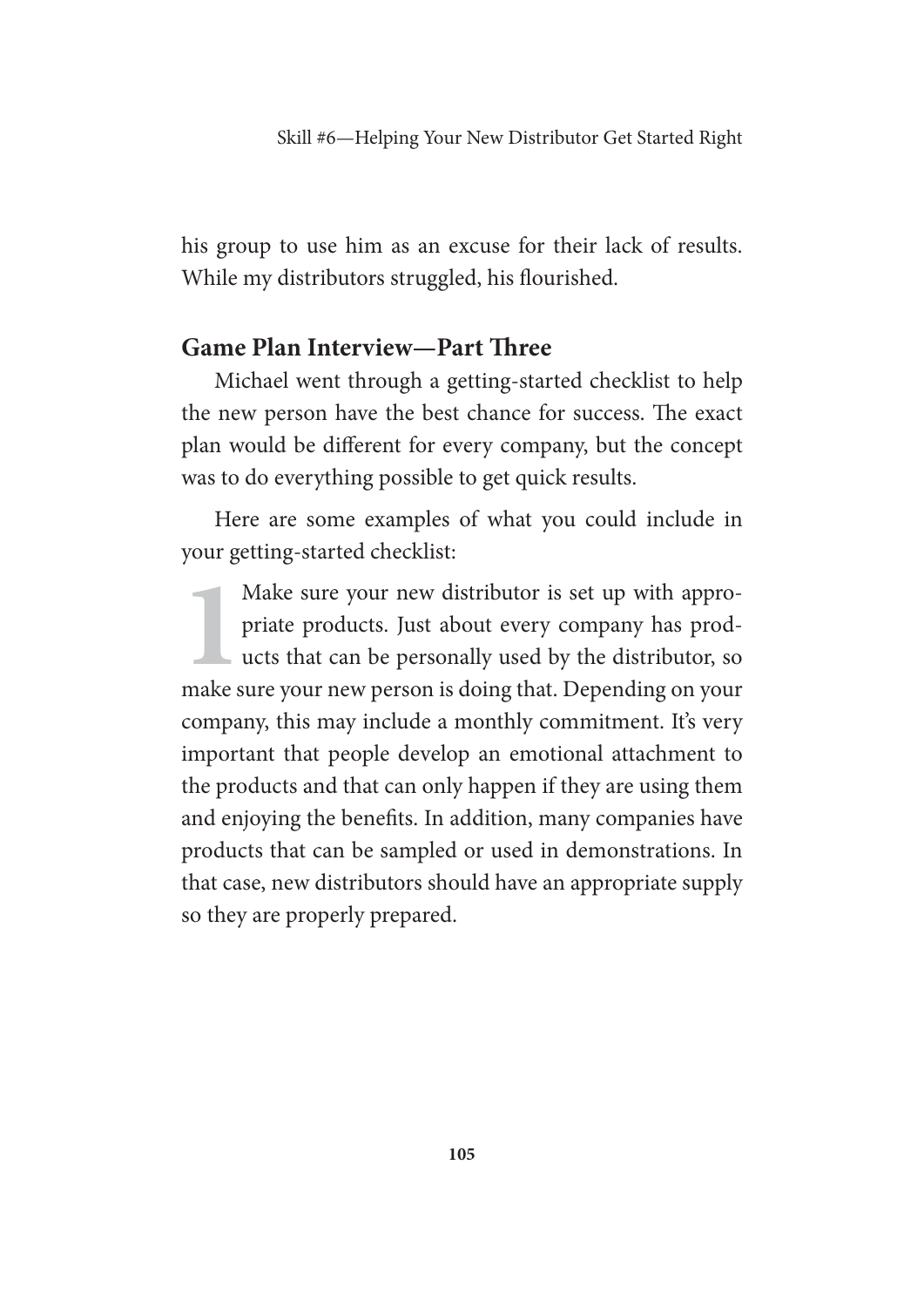Make sure your new distributor is set up with appropriate tools. We've talked about the importance of third-party tools in building a large and successful Network Marketing business. Your new distributor needs to be Make sure your new distributor is set up with appropriate tools. We've talked about the importance of third-party tools in building a large and successful Netprepared to help their prospects with the tools that will professionally take them through the exposure process.

Make sure your new distributor gets connected. Show them how to find things on the company website, where the upcoming events are being held, when the leadership calls or webinars are being conducted, etc. Remember, our Make sure your new distributor gets connected. Show them how to find things on the company website, where the upcoming events are being held, when the leadergoal is to help them become independent as quickly as possible. This is an important step in making that goal a reality.

Make sure your new distributor has a basic under-<br>standing of the compensation plan. They don't need to<br>know it in detail at the beginning, but they should at<br>least understand the key points and what will happen finan-Make sure your new distributor has a basic understanding of the compensation plan. They don't need to know it in detail at the beginning, but they should at cially as they move through the first few levels.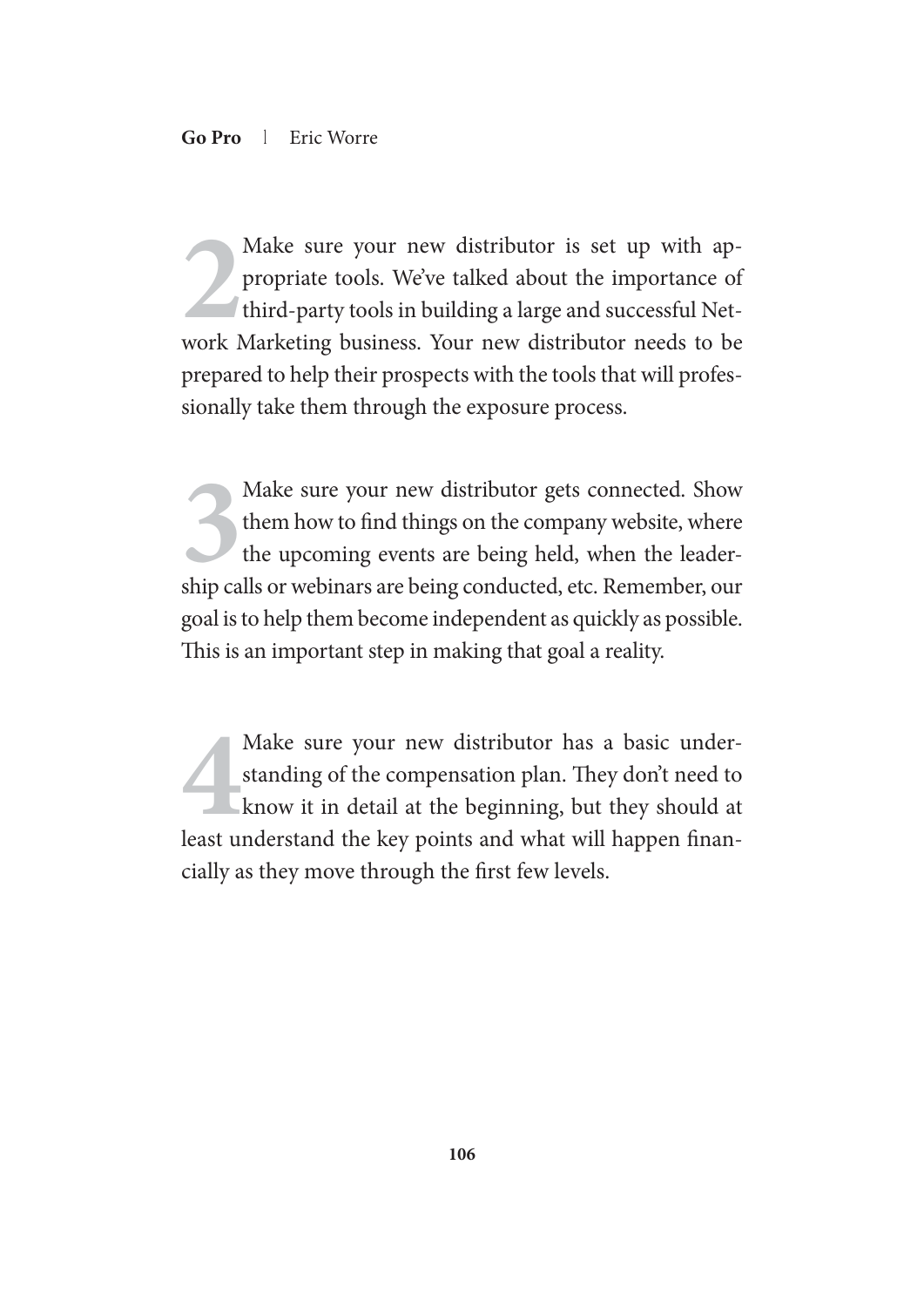Skill #6—Helping Your New Distributor Get Started Right

Make sure your new distributor has a fundamental understanding of how to properly invite their prospects to understand more about what they have to offer. You can save them from running out there and talking their heads Make sure your new distributor has a fundamental understanding of how to properly invite their prospects to understand more about what they have to offer. You off with little or no results by giving them a brief overview of how and why a professional invitation process works.

## **Game Plan Interview—Part Four**

Michael helped the new distributor create a game plan to get through the first few ranks and challenged them to do it quickly. He understood, and helped me to understand, that it was a race to help a person get results quickly. If they received early positive reinforcement, they'd continue. And if they didn't, they had a tendency to fade away.

Every company is different, so this game plan will also be different. But think about the simple actions you could encourage people to take during their first week to get the best possible results.

How can they get their first customer?

How can they get their first distributor?

Can you encourage them to attend their first company event?

What steps can you take to help them earn their first commission check?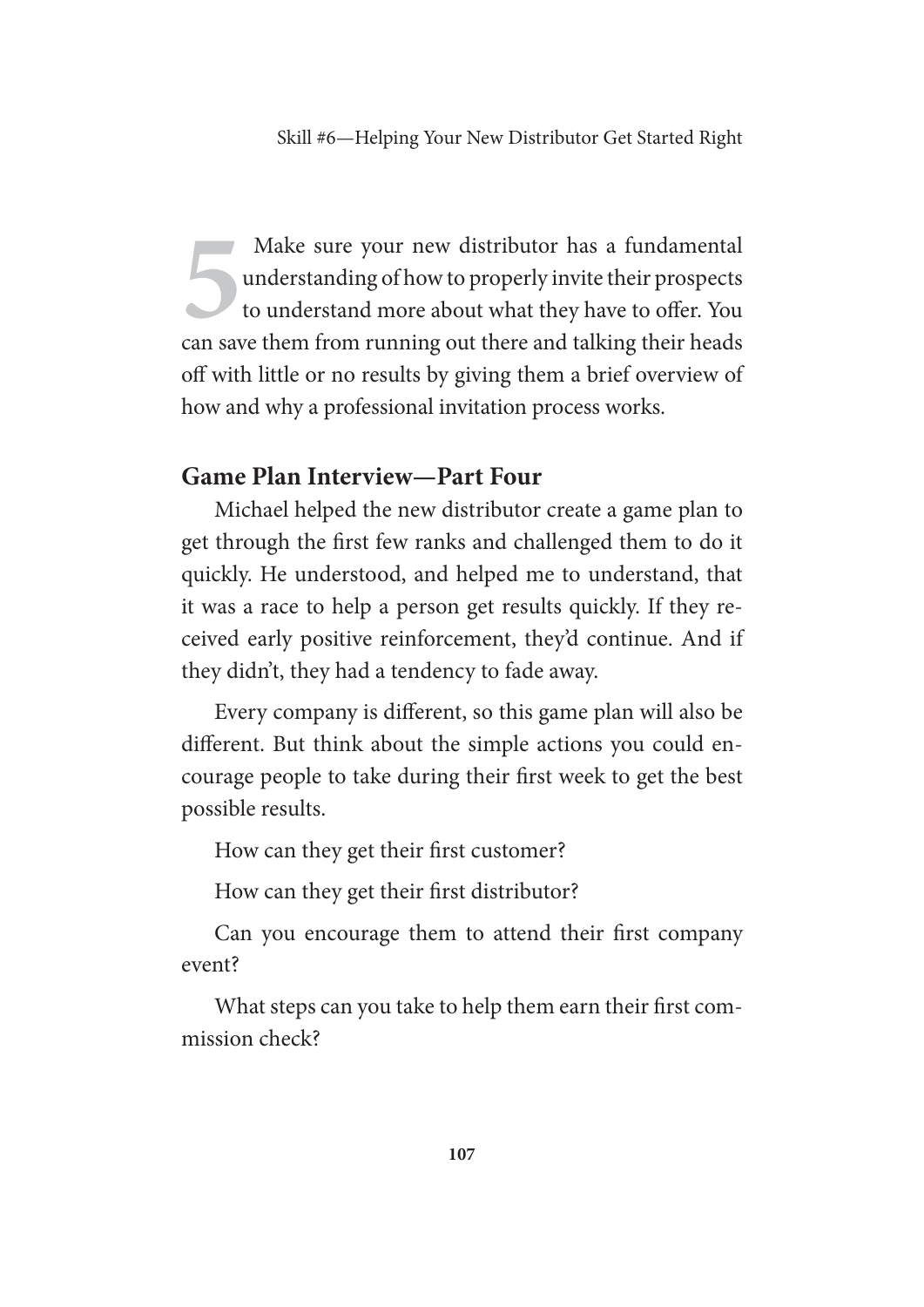Success in Network Marketing wasn't real for me until I earned that first check. When it arrived, everything changed for me. I started to really dream about creating a better life for myself and my family. Helping your new person get off to a quick start is vital.

## **Game Plan Interview—Part Five**

Michael always ended by giving some specific assignments. One thing I've learned is new distributors crave direction and they respond incredibly well to simple assignments. Michael always ended by giving those assignments along with a deadline for them to be completed. He told his new distributor to get back to him by a specific date. It's just like the exposure prospecting process. You go from exposure to exposure, but it doesn't end when they become distributors. The professionals continue to go from exposure to exposure, assignment to assignment.

The purpose of all of this is to help the new distributor get "over the line." When someone gets started, there is always a line between success and failure. On one side of the line, it's easier to quit than to continue. On the other side of the line, it's easier to continue than to quit.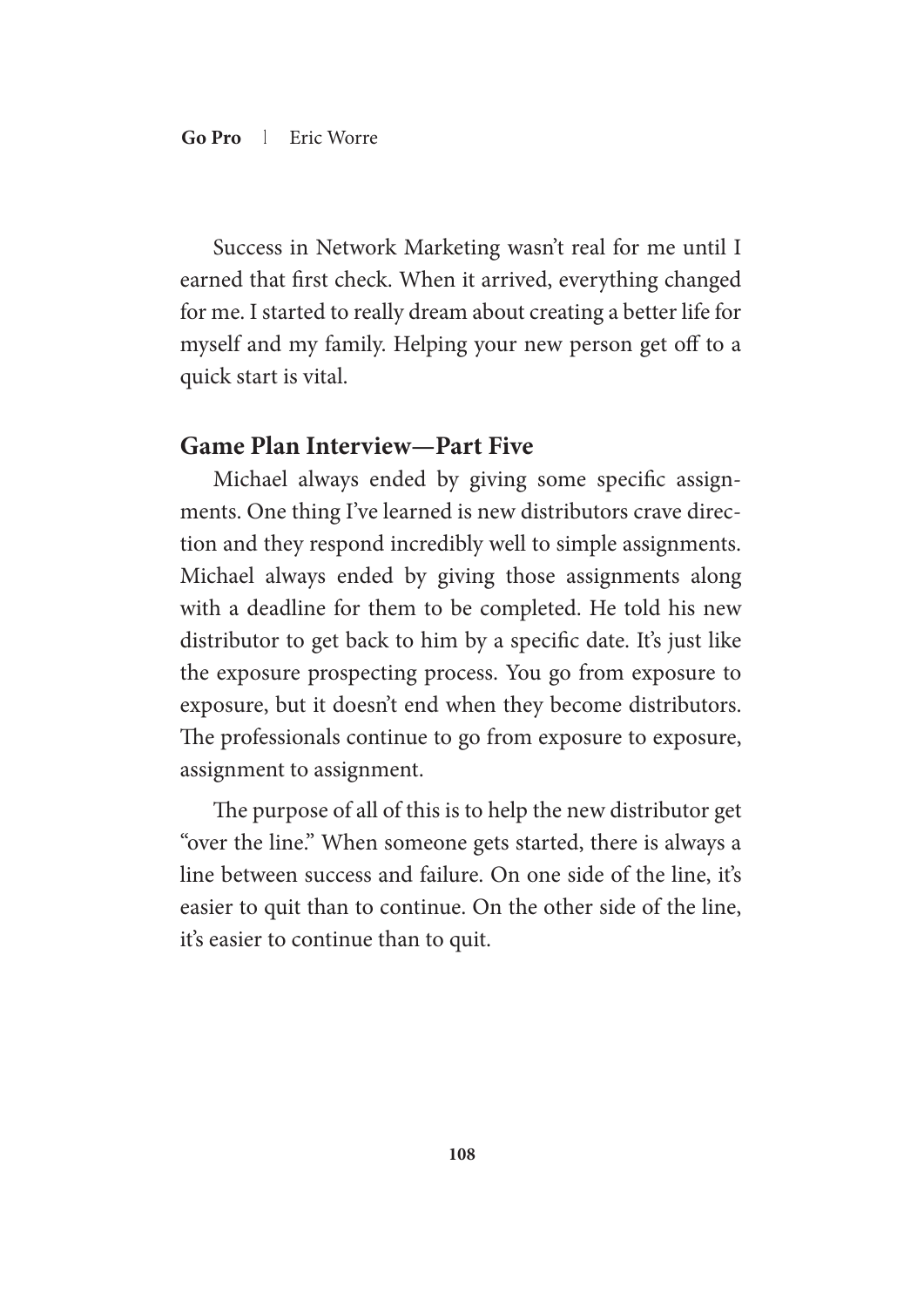Skill #6—Helping Your New Distributor Get Started Right

What can help a person get over the line?

- Signing up their first customer
- Signing up their first distributor
- Getting their first commission check
- Attending a big company event
- Making friends inside the organization
- Proclaiming their intentions to the world
- Getting promoted to a new level
- Being recognized for some sort of achievement

There are hundreds of other things that can contribute to a person getting over the line. As a sponsor, your job is to help them get over the line and STAY over the line. And the line never really goes away. It's always there and you, as a leader, need to be constantly aware of where your people are emotionally. This way you can continue to encourage them to never let go of their dreams.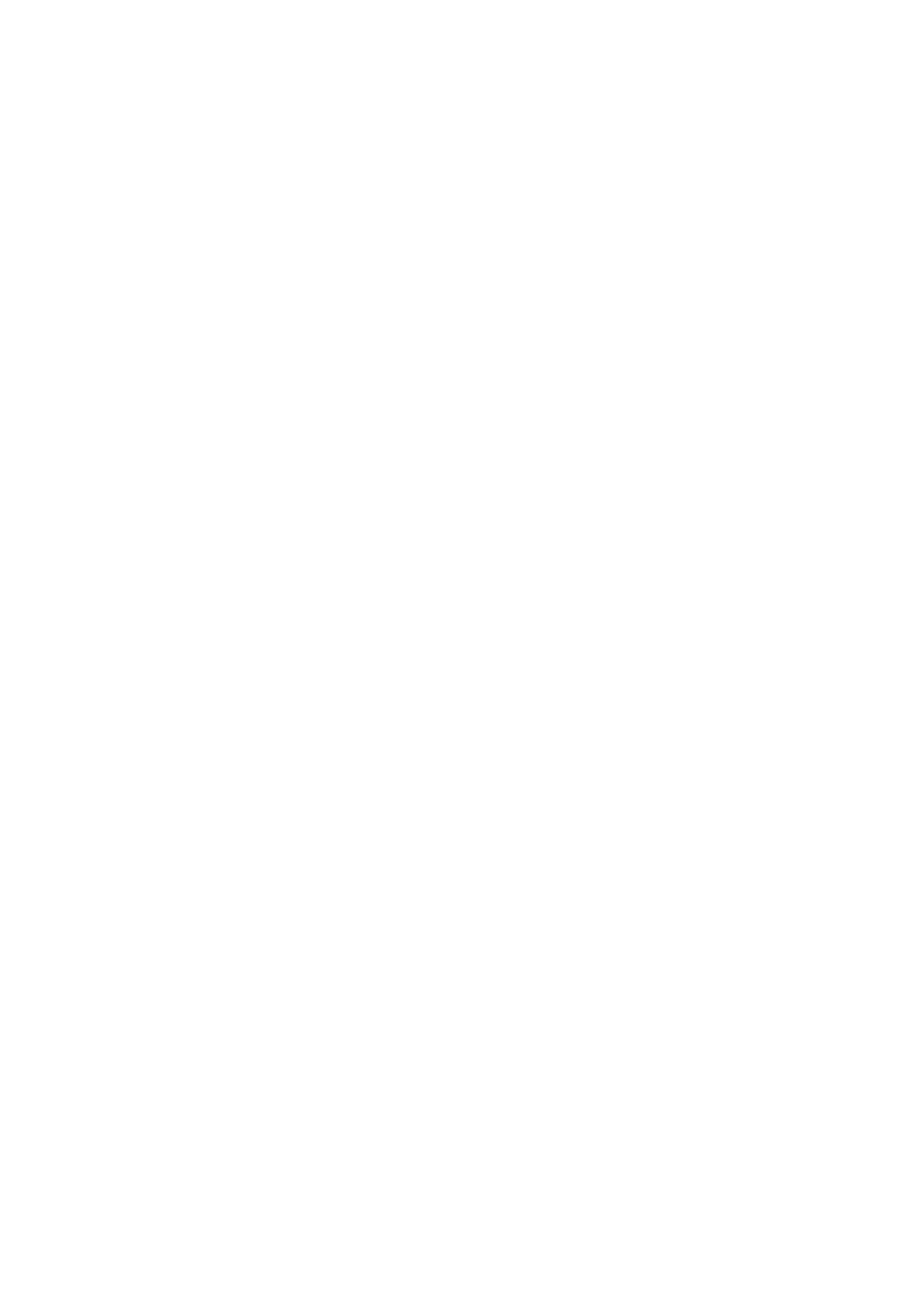### **CHAPTER TEN**

# **Skill #7— Promoting Events**

**I** n Network Marketing, meetings make money. It's just that simple. Yes, technology can help us connect with people in ways that are becoming more and more efficient, but nothing replaces face-to-face interaction.

Meeting people one on one, in small groups, or at local or bigger events, will have a huge impact on the long-term success of any Network Marketing organization. But one particular type of event is the most powerful, and that is the "destination" event. It might be a company-sponsored event or one put on by your upline leadership, but a "destination" event is one where most of the attendees travel to a different city, stay at a hotel, and participate in a conference or convention.

Some try to argue that the destination event is dead in the new technology world and people won't travel for these things anymore. All I can tell you is those people aren't top earners in our profession. If you study what the successful people do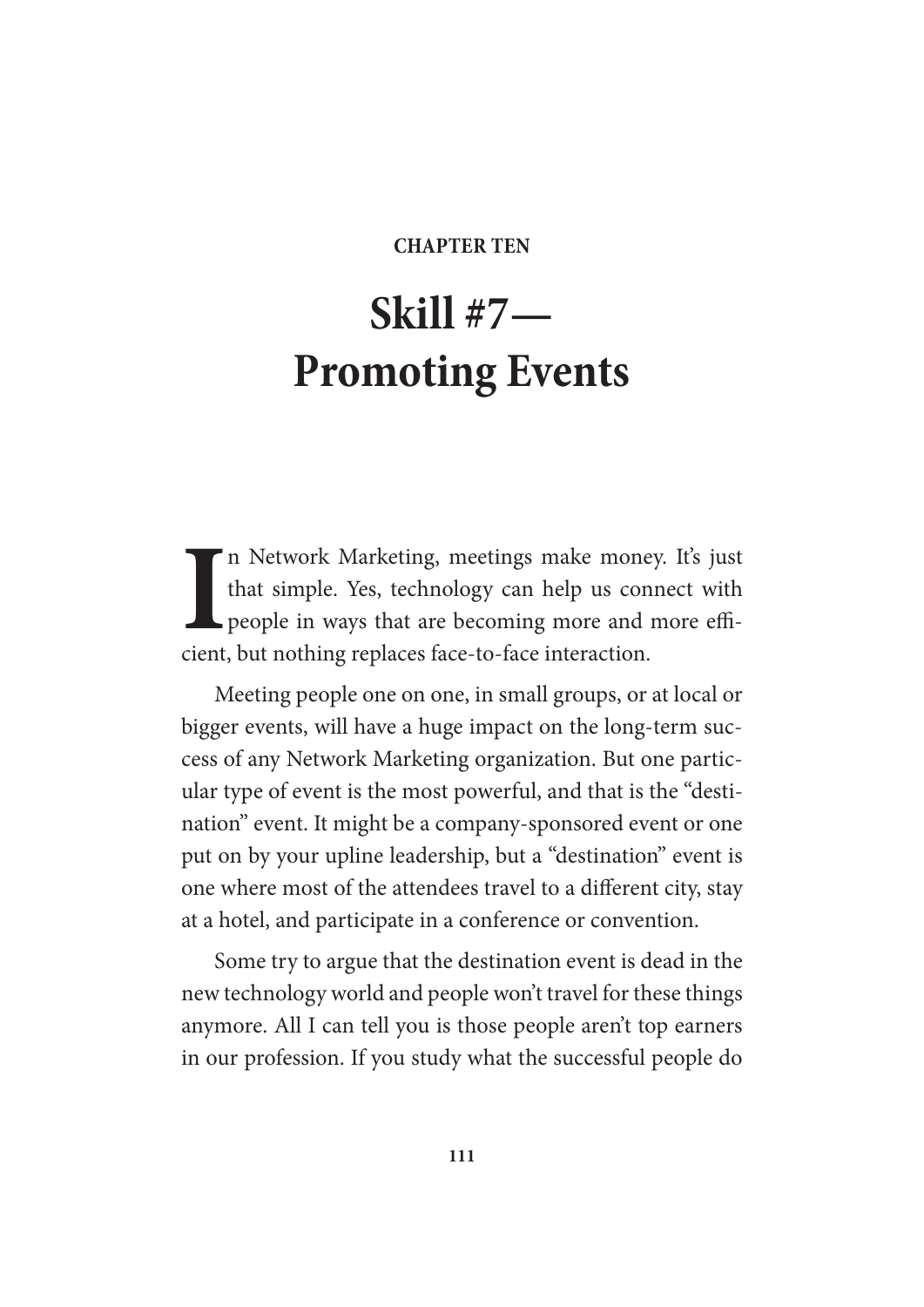to build their Network Marketing organizations, you will find that virtually every one of them uses destination events as a cornerstone for building their business.

There's something magical about getting away from your day-to-day grind and focusing completely on your dreams. Total immersion, even if it's only for a weekend, is GOOD. You can use it to refocus and recommit to your future and gather the strength necessary to go back home and do what's necessary to move your business forward.

You gain strength from the presentations you hear during the event. Sometimes a person says something at just the right time in your life, and it changes you forever. Over 20 years ago I was at a convention when a guy by the name of Johnny Daniel said, "You can tell the size of the man by the size of the problem that gets him down." That statement went right into my heart and has helped me ever since. If I ever get sad or depressed, something inside me says, "Is this the size of Eric?" I answer, "No," pick myself up, and get moving again.

I've had hundreds of those moments over the years at destination events. I gave up blaming at an event. I decided to become a professional at an event. I realized no one could stop me at an event. I decided to go to the top at an event. In fact, as I think back, I can't think of a single significant moment in my Network Marketing career that didn't happen at an event. They are that powerful.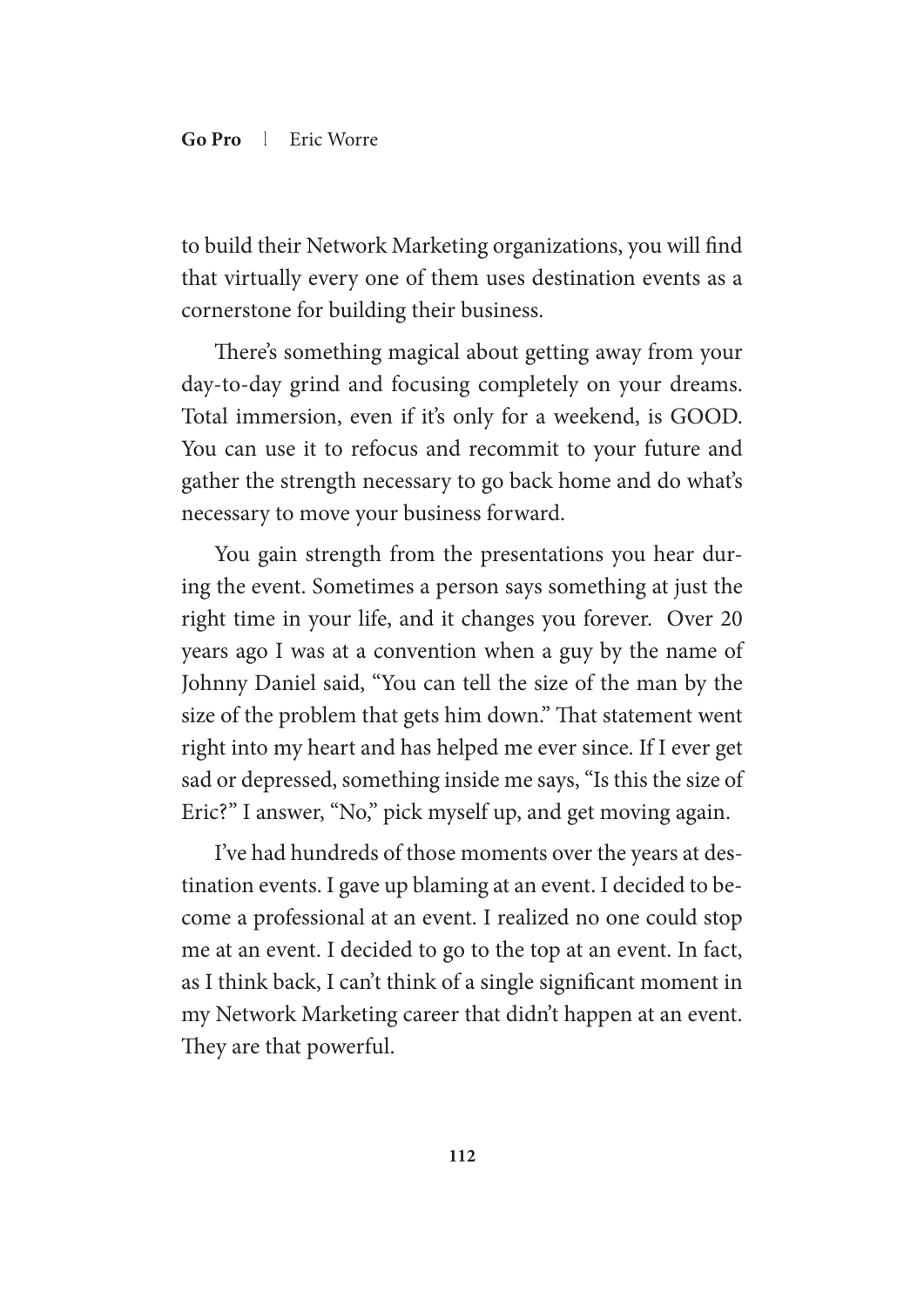In addition to gaining strength from the presenters, you also receive incredible validation of your decision to be involved. It's a concept called "social proof," and it's very important. As human beings, we're wired to seek proof from sources outside of our own thoughts and experiences. At a destination event, you see lots of other people who've made the same decision you have, and that feels good. Also, you see how some of them have overcome their fears and gone to the highest levels in your company. You start to think, "If they can do it, maybe I can do it too."

There's also some positive peer pressure involved. Most destination events include recognition programs—who won the contest, moved to the next rank, earned the top income, or spoke from the stage.

When I went to my first event and saw all the people walking across the stage, I had one thought: "The next time, I'll be walking across that stage." It was inspiring that so many people had accomplished what I hadn't done yet. It made me think I could do it and it made me work on a plan to make it happen. In addition to being inspired, I also didn't want to show up at the next event without some improvement in my business. That positive peer pressure helped me face my fears and make it happen.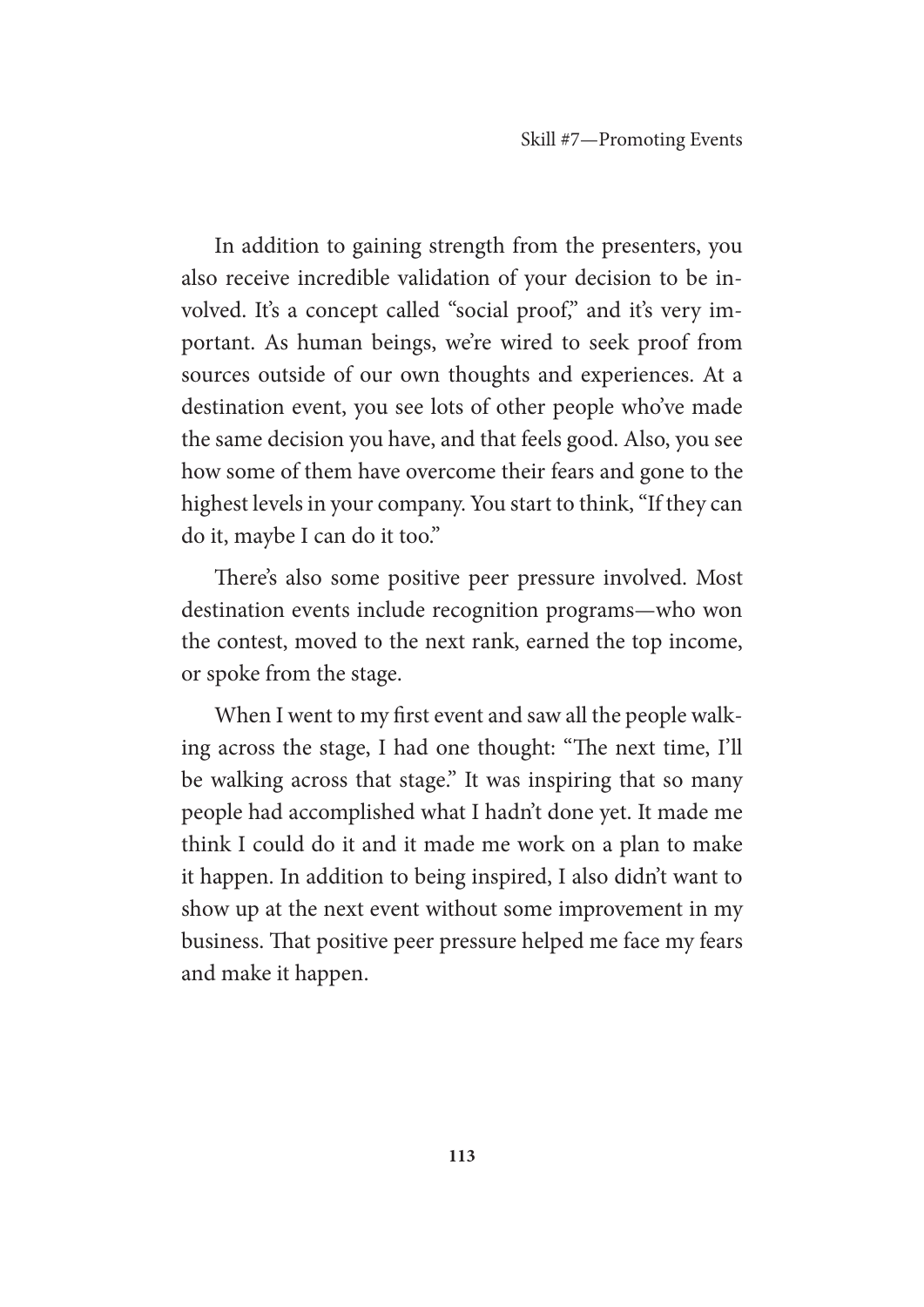Overall, the sense of community at a destination event is comforting. We all live in a world filled with ignorant people when it comes to Network Marketing. That can get discouraging at times. But when we go to a big event, suddenly we are surrounded by people who think like WE think. They have similar beliefs, hopes, dreams, aspirations, and positive attitudes. Spending time with this amazing group of people can literally fill us back up again so we have strength for the next push.

Once you understand how important destination events are to the success of your business, you need to learn how to effectively promote them to your organization. It's really very simple: The more people from your group attend events, the more money you're going to make in our profession. Top leaders know exactly how many people are attending and they make sure to grow that number at every new event.

Think about it. Take two distributors who each have a group of 100 people. Distributor A makes it a priority and gets everyone to attend every major destination event. Distributor B doesn't make it a priority, so only a handful attend. Which group is going to be more successful? It's not even a contest.

The first step in developing a culture that promotes attendance at destination events is to personally be more committed than anyone else to attending, and helping others make the same decision. That means you need to lead by example, and never miss a destination event.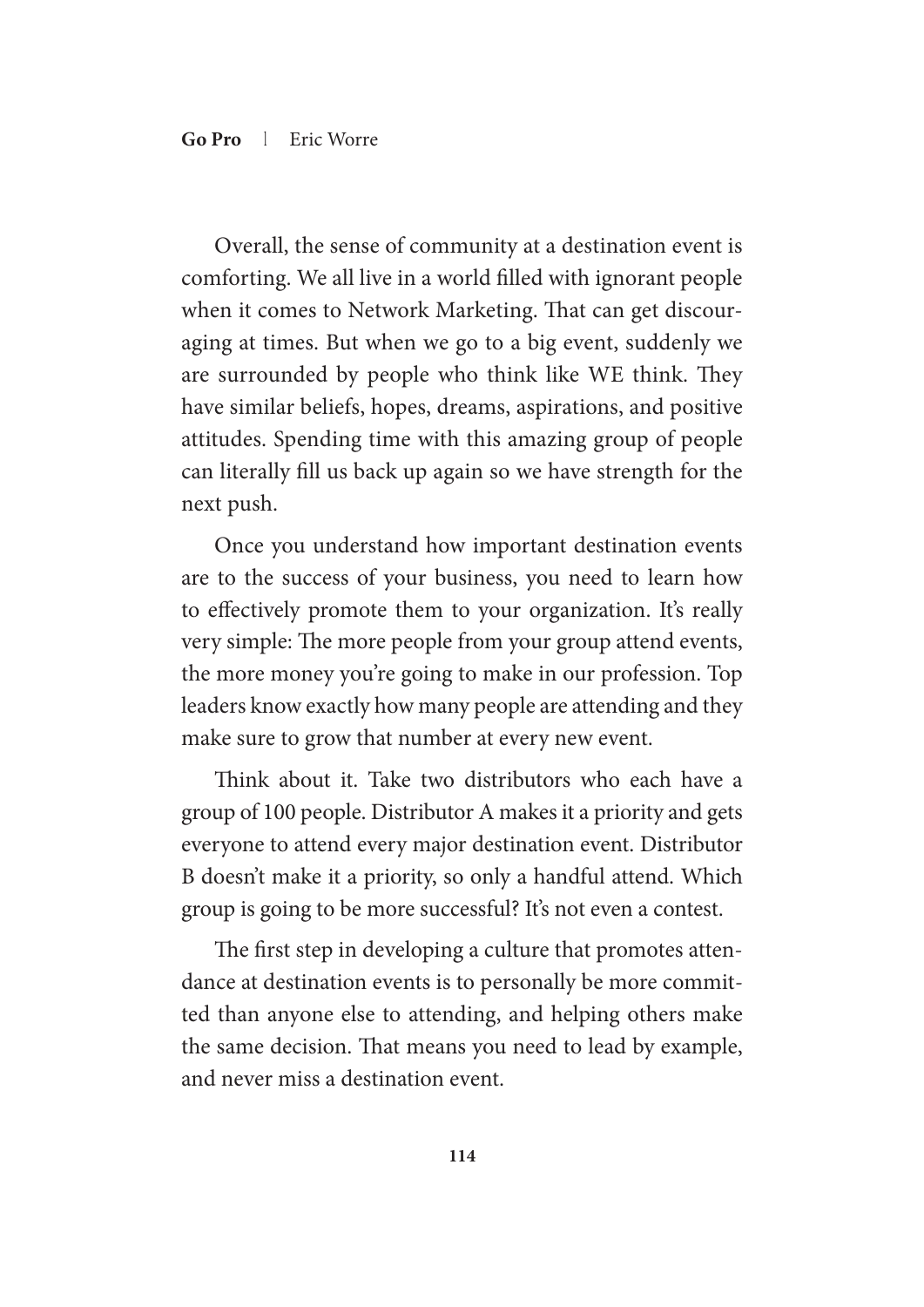When I first started in this profession I didn't know how I was going to do it. I didn't have the money and I couldn't afford the time; I had the same obstacles as anyone else. But something happened to me at my first event that changed everything. I scraped up enough money to get there and it was a mind-blowing experience: The stage, the lights, the people, the stories—it was awesome.

During one of the sessions, I stepped out to go to the bathroom and when I came back to the entrance to the big convention hall, I found myself standing next to one of the top income-earners in the whole company! It was like standing next to a celebrity. He had achieved what I wanted to achieve, and more. I stood there trying to think of something smart to say. Finally, I simply introduced myself and asked, "What's the secret?"

Today I know there isn't a secret and he could have said the same thing to me, but instead he had a little compassion and gave me an important lesson that serves me to this day. He said, "Eric, do you see this room? It holds about 2,000 people. We have these events about three times a year. Here's the secret. At the next event, half of these people won't come back, but the other half that does will be making about twice the average of everyone else in the room. Your job is to be in the 1,000 people who come back. And it doesn't stop there.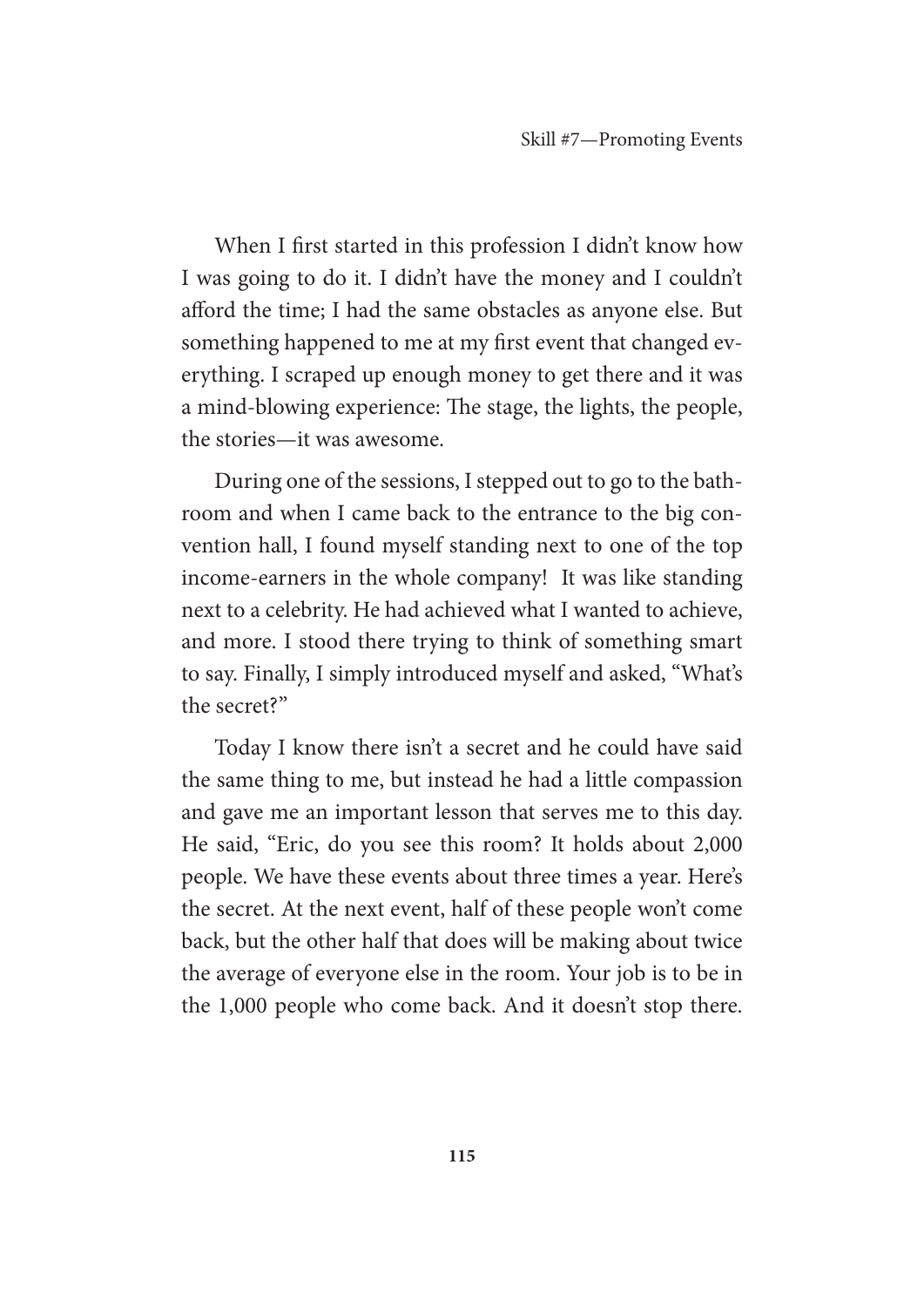At the next event half of those 1,000 won't come back, but the 500 who do will be making four times the amount of the average in the room. This continues from event to event. If you continue to come back, you'll end up being among the highest paid people in the room, and eventually you'll even find yourself presenting on stage."

I said, "That's it?" And he replied, "Eric, obviously you're going to have to continue to work on your skills in between events, but my experience has shown me that if you outlast people at our big events, you'll make it to the top." This was pretty simple for me to understand. I thanked him and made a resolution on the spot to never miss a big company event.

It wasn't easy. Sometimes the event tickets alone were a problem. I made it a priority and found a way to buy them. Sometimes childcare was an issue. I relentlessly searched for babysitters until we found someone we could trust. Sometimes I struggled with how to get to the event. Instead of taking a nice comfortable direct flight, I sometimes had to book one with two or three connections. Instead of flying, sometimes I had to drive, even piling into one vehicle with a group of people to get there. There were even times when I reserved a bus and recruited people in my area to share the ride. The point is, I made it a priority and I made it to the event—no matter what.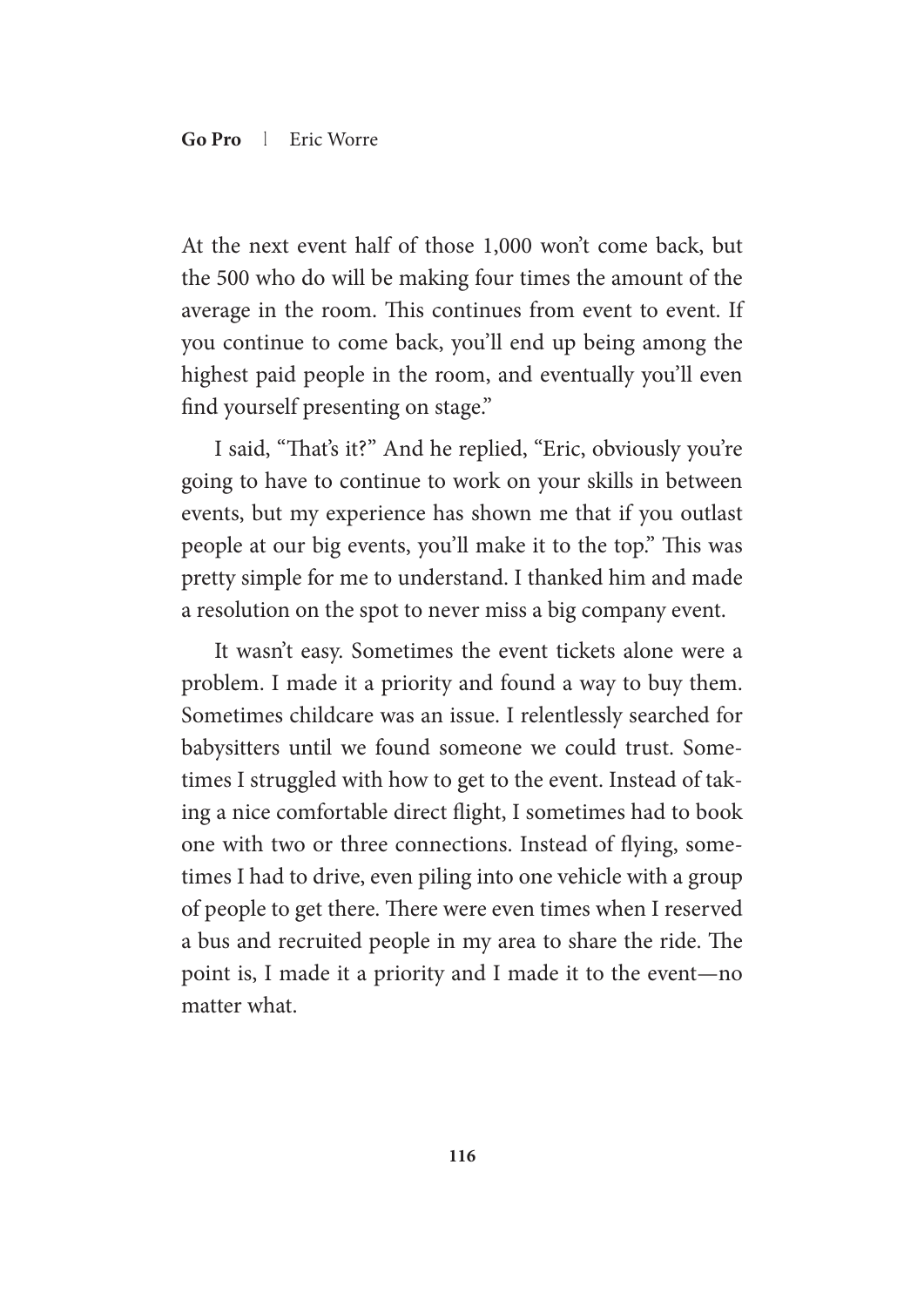As for accommodations, today I stay in a suite, but it wasn't always that way. At the beginning I often shared a room with as many people as possible. Instead of room service, we would go to the local grocery store and get food for inexpensive meals. And the minibar was strictly off limits.

Bottom line, the advice I received all those years ago WORKED. Because I was ambitious and hungry, I figured out a way to outlast the people who were less committed and, just like that top income-earner had told me, my income continued to grow with each event.

On top of that, another strange thing happened. I started to feel different than everyone else. I started to feel like an "Iron Man." I started to be proud of the fact that I was still standing when other people lost faith. So, if you're more committed than anyone else to attending the destination events, that all-important commitment will serve you very well.

Once you are fully committed, the next step is to grow the number of people on your team that attend with you. Most people announce the next big event to their group, sit back, and hope people register. Professionals understand there is a big difference between being an "announcer" and being a "promoter."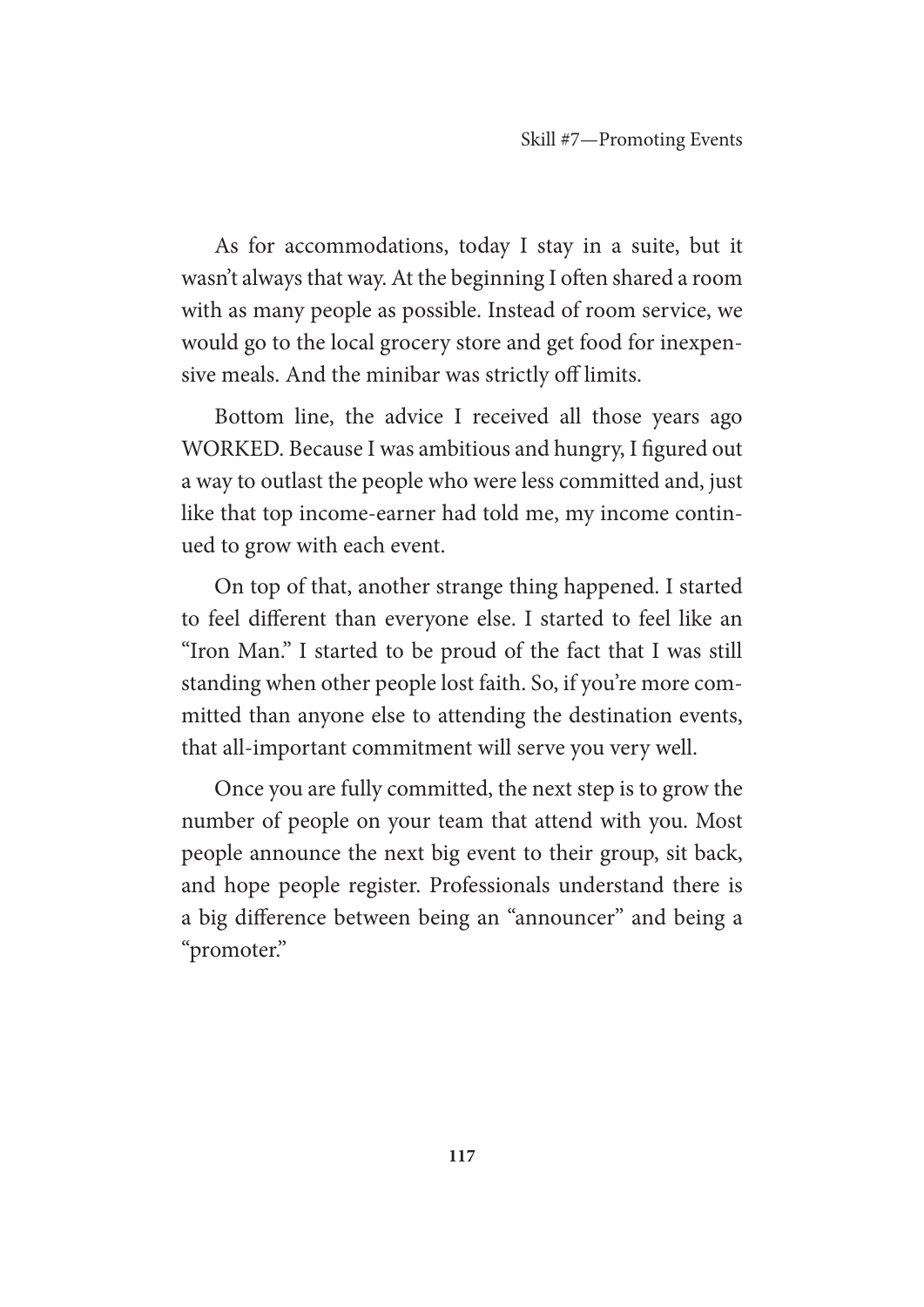Promoters make the event a priority in their group. They are relentless with their message. They tell stories that inspire people to action. They take nothing for granted and don't rest until people have registered. They paint a picture in people's minds about how great the event will be and the benefits of attending. One thing I learned long ago was to never buy someone's excuse, at least at the beginning. I can't tell you how many people started off by telling me the reasons they couldn't attend the next destination event, only to find out their reason was just an excuse, and wasn't really true.

The problem with amateurs is they buy that first story and that's the end of it. A person says, "I can't get off work," or, "I can't afford it," or, "I can't arrange childcare," or, "Who's going to watch my dog?" or, "There's a birthday party that weekend." And the amateur says, "Oh well, it is what it is. I hope you can make it to the next one"

The professional has a completely different mindset. When they hear an objection, they don't buy that story because they know it's probably not real—or at least not real enough. Instead they work with that person to help them understand the meaning and importance of attending the event. Then they brainstorm with them to figure out a way to overcome their initial problem. I can't tell you how many people I've talked to who had already decided they weren't going to attend the next event, and within five minutes, they'd changed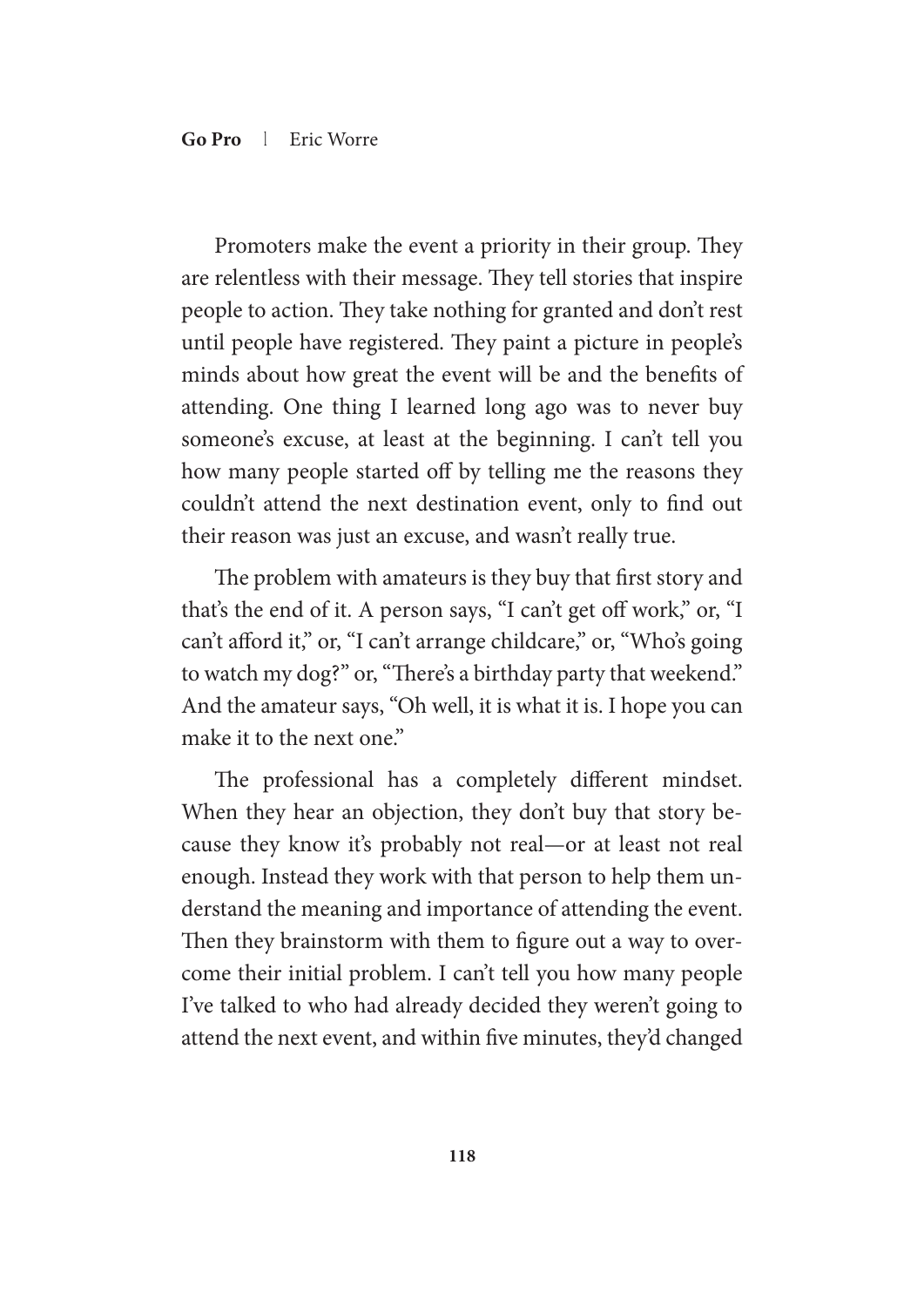their mind and registered. The lesson here is to tell your story. Don't buy theirs.

Think of this skill as if you are a publicly traded company and your stock value is tied directly to how many people you have at each destination event. If that were the case, you'd make it a priority to always have a bigger number at the next event, wouldn't you? You might start with just you at the first event, but then the goal needs to be to bring some people with you to the next one, and to grow that number at the next and the next and the next. There's no such thing as a silver bullet in Network Marketing, but this skill is as close as it gets.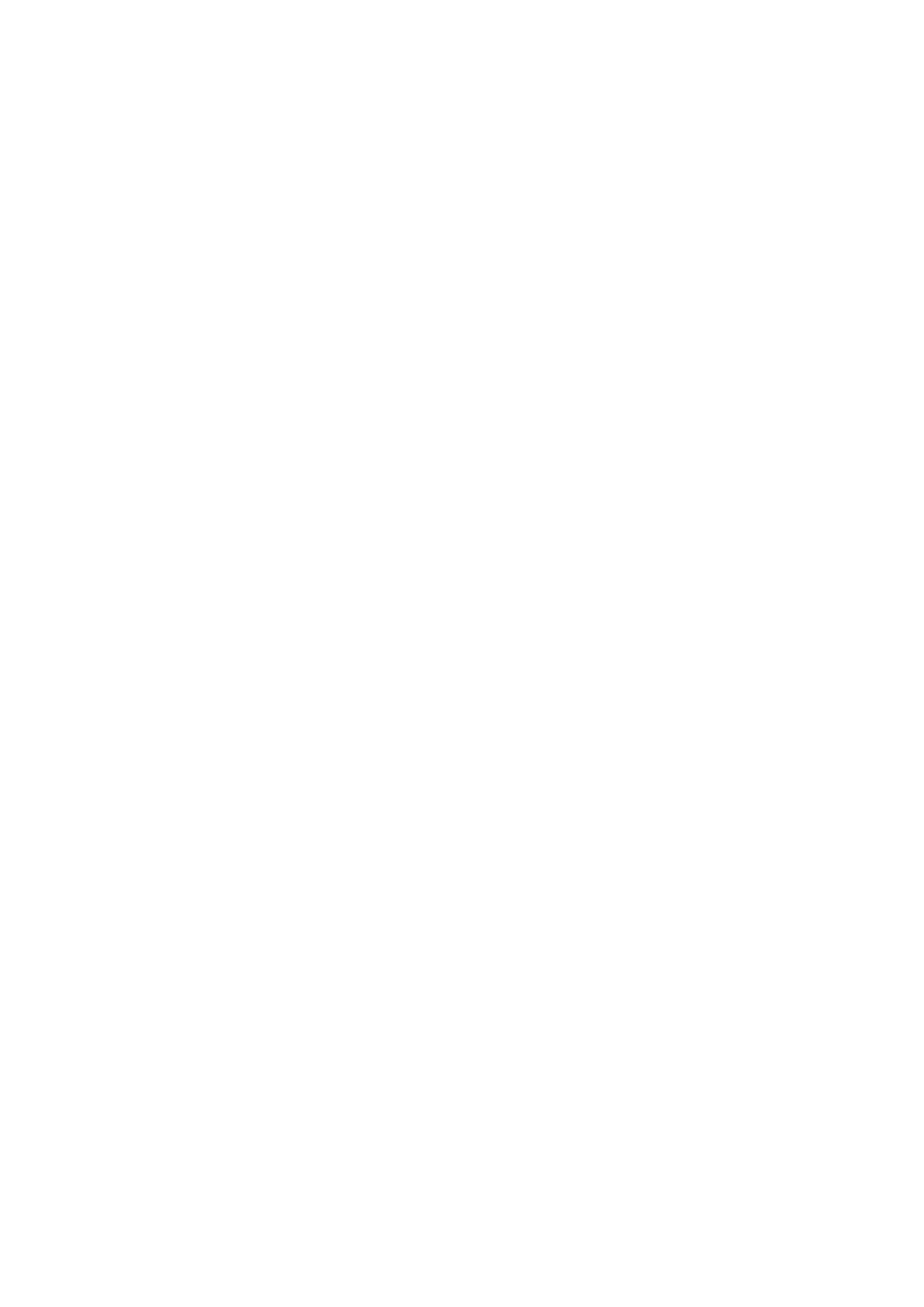### **CHAPTER ELEVEN**

# **Anything Worthwhile Takes Time**

**I** f a person starts a traditional business, they expect to break even in their first few years and possibly pay back their initial investment in the first five years. But when a person starts a Network Marketing business f a person starts a traditional business, they expect to break even in their first few years and possibly pay back their initial investment in the first five years. But when get their money back in the first month, make a profit in second month, and get rich by the third month. And when that doesn't happen, they blame Network Marketing!

It's like people don't want the laws of the business world to apply to Network Marketing. We DO have a better way, but we're not selling magic beans here. Anything of value takes time to develop.

I learned a great lesson early in my Network Marketing career: From time to time in your life, your income might take a lucky jump. You might be in the right place at the right time. But if you don't quickly grow as a person to that new higher level, your income is going to come back down to the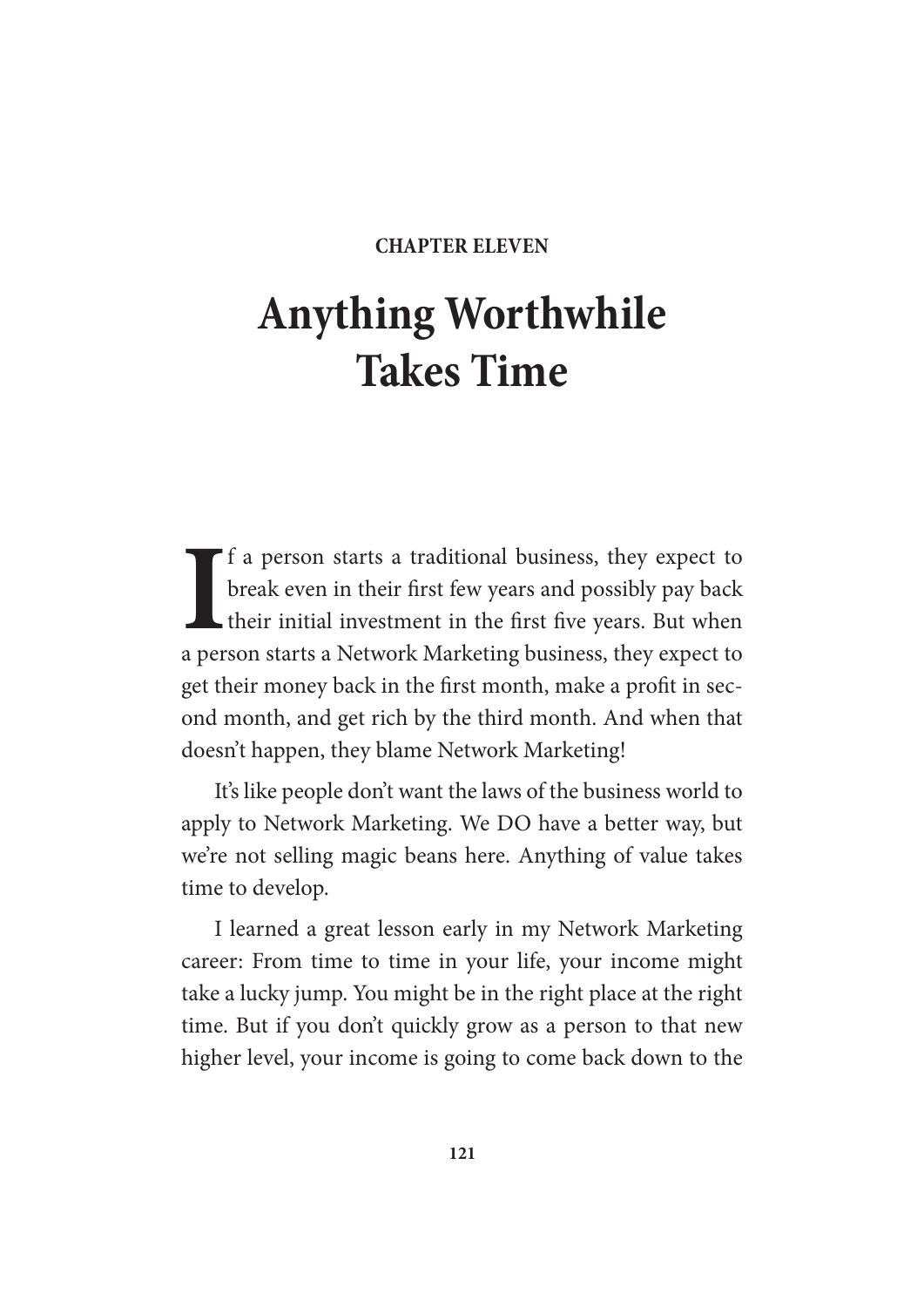level of who you really are. In the end, you only get to make what you are.

How many people do you know that hit it big and lost it all? I learned this lesson the hard way in my first few months in MLM. Back in 1988, I joined a company that had a \$5,000 upfront package, which paid the sponsor between \$1,200 and \$2,400, depending upon their level. Although I'm glad most of those big money packages have left our profession, back then a person could make some pretty big money fast.

In my first month with that company, I earned approximately \$7,400! If you remember, my strategy was to quickly call my dad's friends before he could get to them. I was ecstatic! In my second month, I earned about \$12,200. Unbelievable! But then reality kicked in. I wasn't a \$12,000 a month person. I hadn't worked on my skills. I wasn't developing myself. I was just riding the wave. My third month's check was \$1,098.60. Looking at that check was like looking at myself in the mirror. It showed me who I was. It was an ugly feeling.

My first reaction was to quit and blame everyone and everything for my bad check. But eventually I realized that to earn more, I needed to become more. I needed to work on my skills so I didn't have to rely on luck or timing or positioning.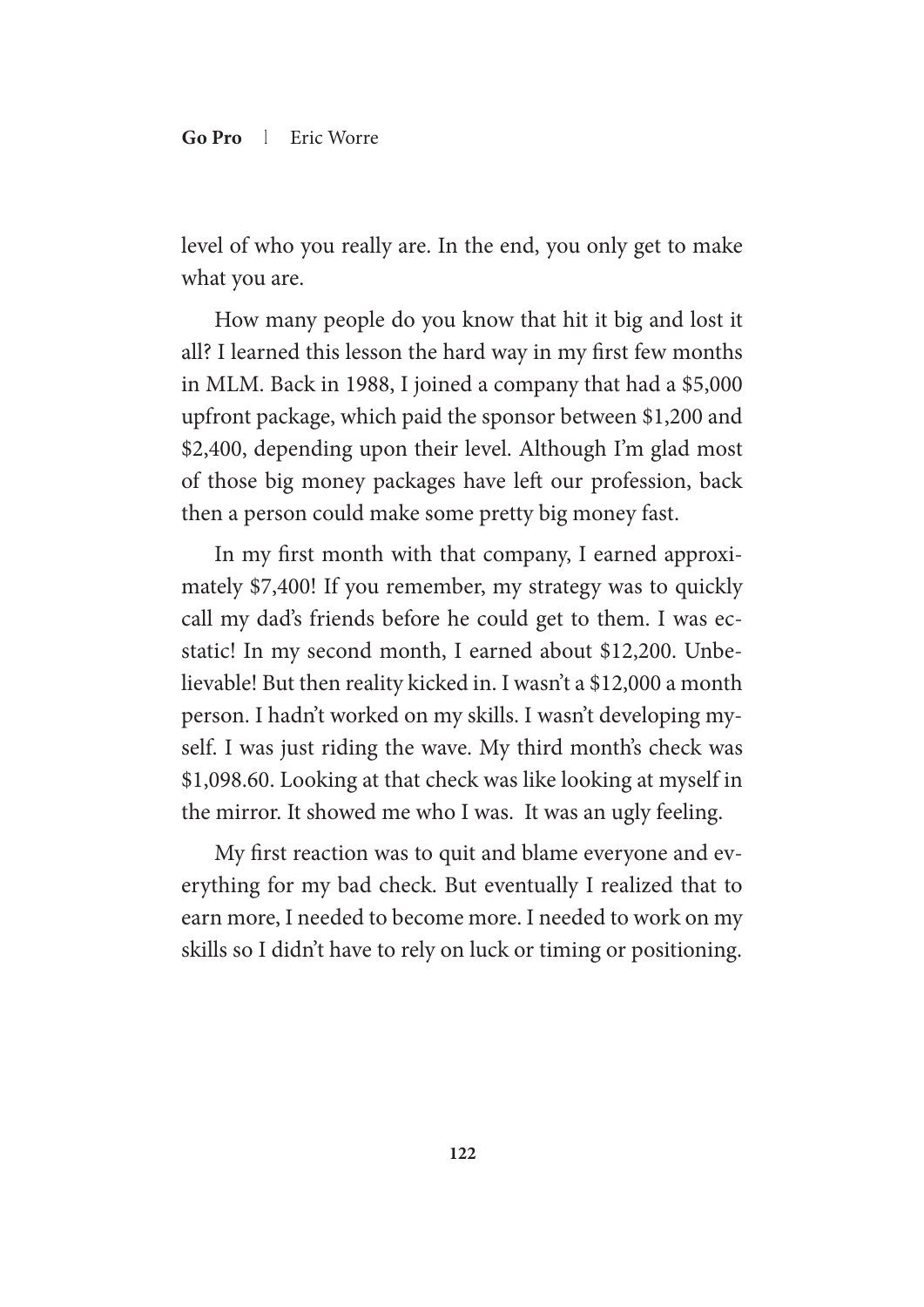You might have heard, "You can get rich quick," or, "There's no work involved," or, "The product sells itself," or any number of trumped up statements. But you must learn to give up those false and unrealistic expectations and go to work on YOU.

### **The 1/3/5/7 Formula**

There's a formula I've seen work in our profession. I call it the 1/3/5/7 Formula. As a general rule, it will take you about one year to become competent and profitable in Network Marketing. You'll know the basics, you'll cover expenses, and you'll be learning. It will take about three years of consistent part-time effort in order to go full-time. It will take about five years of consistent effort to become a six-figure earner or above. And it will take about seven years of consistent effort to become an expert.

That doesn't mean you can't make more than that in the short-term. Many people do. It just means if you want to KEEP making that kind of money, you need to eventually become an expert.

When you think about it, seven years isn't so bad, especially when a good portion of it is part-time. You're going to be seven years older anyway. You might as well become an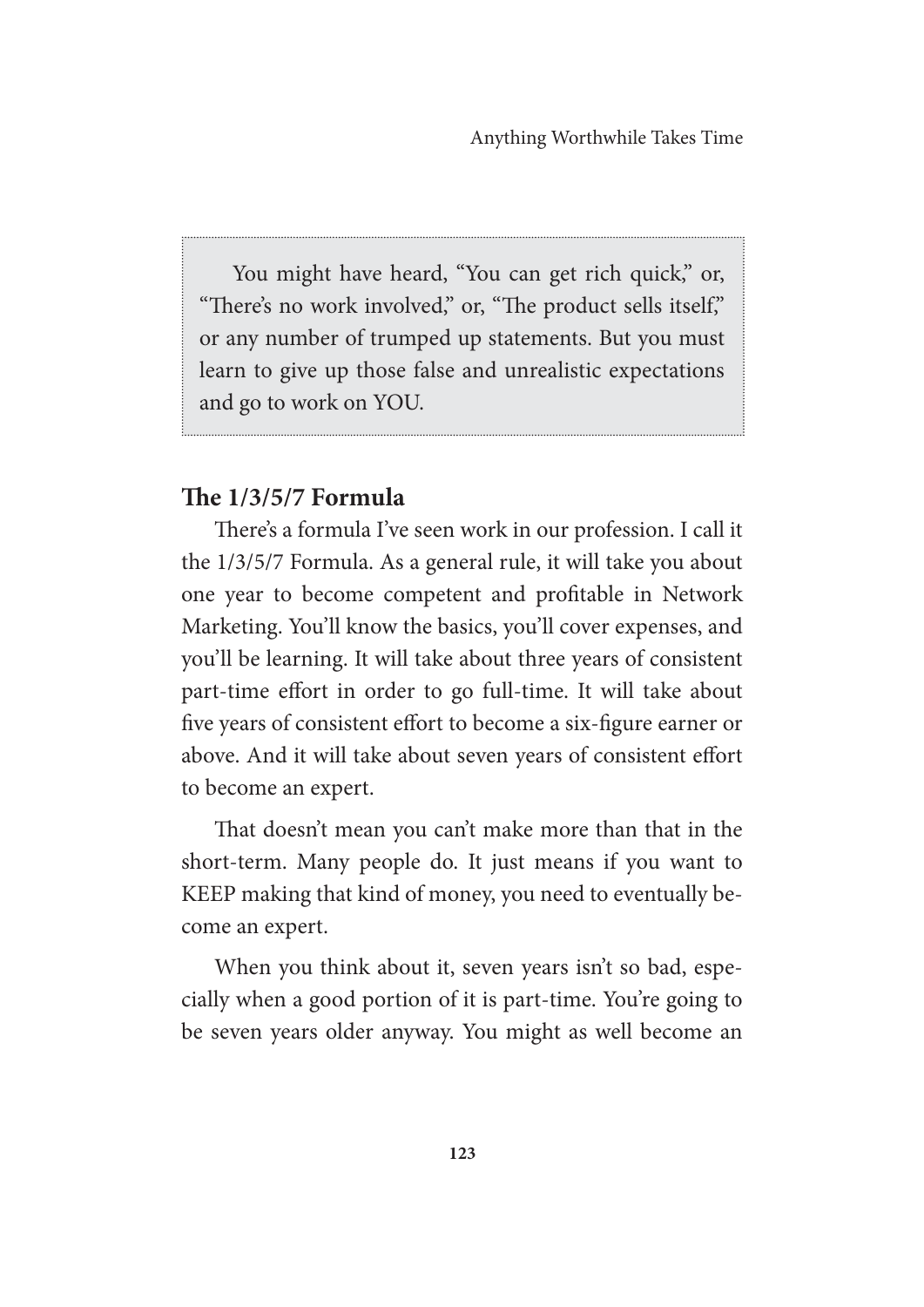expert over that period of time instead of just going through the motions.

### **How to Learn**

Once you make the commitment to focus on your skills, the next thing you need to do is figure out the best ways to learn. One of the best things that ever happened to me was realizing there are no bad experiences and no good experiences, only learning experiences. This was a major breakthrough. In other words, let go of the outcome and focus on what you can learn from every experience. This took so much pressure off me. Instead of always looking for great experiences, I started focusing on how MANY experiences I could have, because the more I had, the more I could learn.

Another attribute of a top earner in MLM is they are what I like to call "an active student." As a professional, they are always learning, always growing, always trying to get better.

Lou Holtz said it best: "In this world you're either growing or you're dying so get in motion and grow."

I think that's true. Never stop learning.

### **Model Successful Behavior**

Try to avoid reinventing the wheel when you get involved in this profession. The hard work has already been done. No matter what company you're in, it's easy to find someone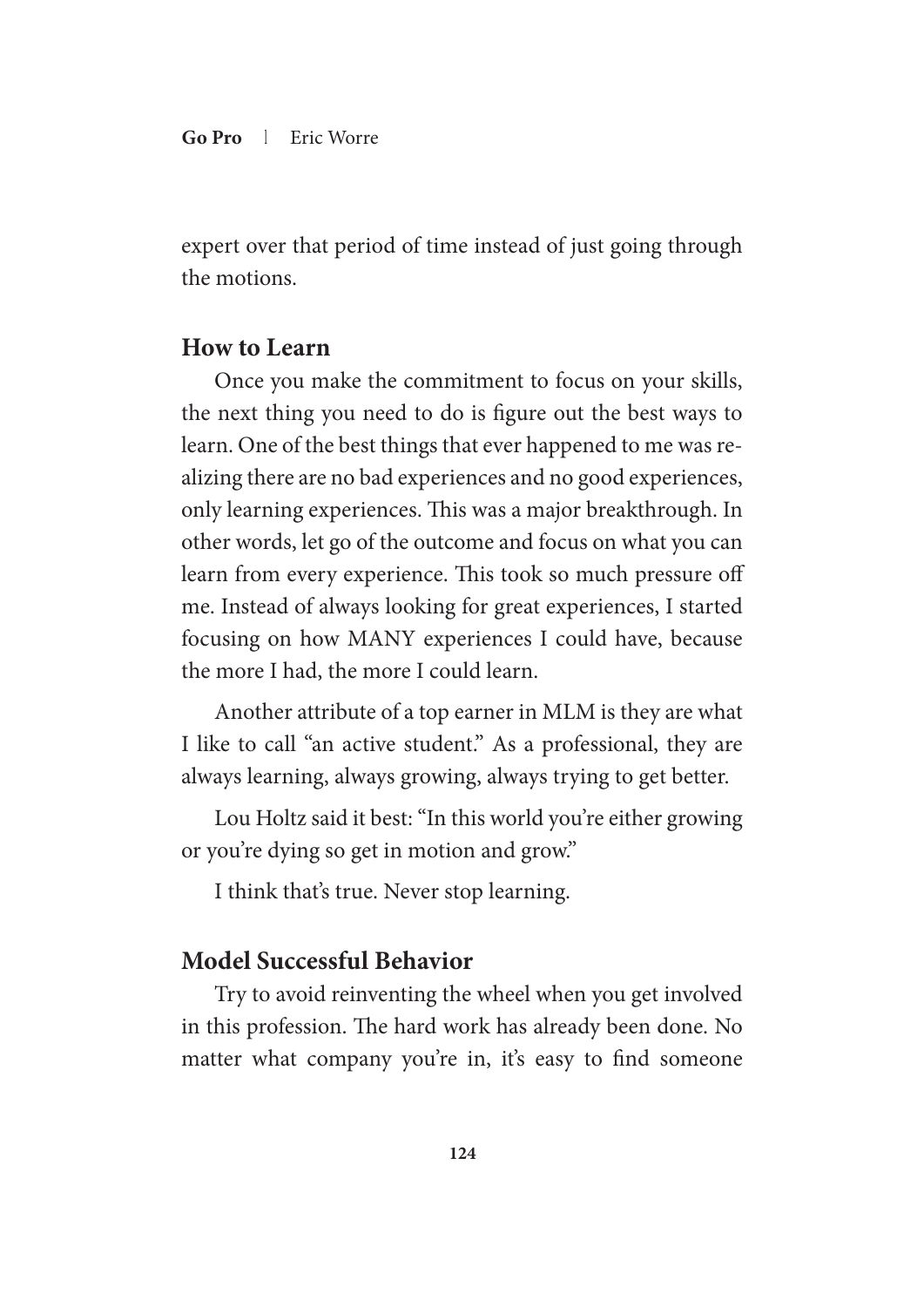who's very successful. It doesn't matter if it's getting customers, finding prospects, inviting, presenting, following up, closing, getting people started, building for events, or any other skill, there are people in your company right now who have them mastered. And unlike other professions, the successful people in your company are eager to share their secrets! All you need to do is model their behavior and you can begin to enjoy their results.

### **Study**

Audio programs got me started. Back in 1988, someone gave me a bootleg copy of a talk Jim Rohn gave to the Shaklee company. It was called, "The Seed and the Sower," and it rocked my world. I'll bet I listened to that audiocassette in my car 500 times. From there I did some homework on Jim Rohn and purchased his "Challenge to Succeed" audio program. Mr. Rohn gave me hope, but more than that, he gave me direction in my continual personal development. That audio program launched my personal development journey.

Through the years, I continued with dozens of different audio programs, all incredibly helpful in keeping my mind right. There's something magical about audio. It whispers in your ear, reminding you of your dreams, of your potential and how to get there. In addition, it's repetitive. You probably won't read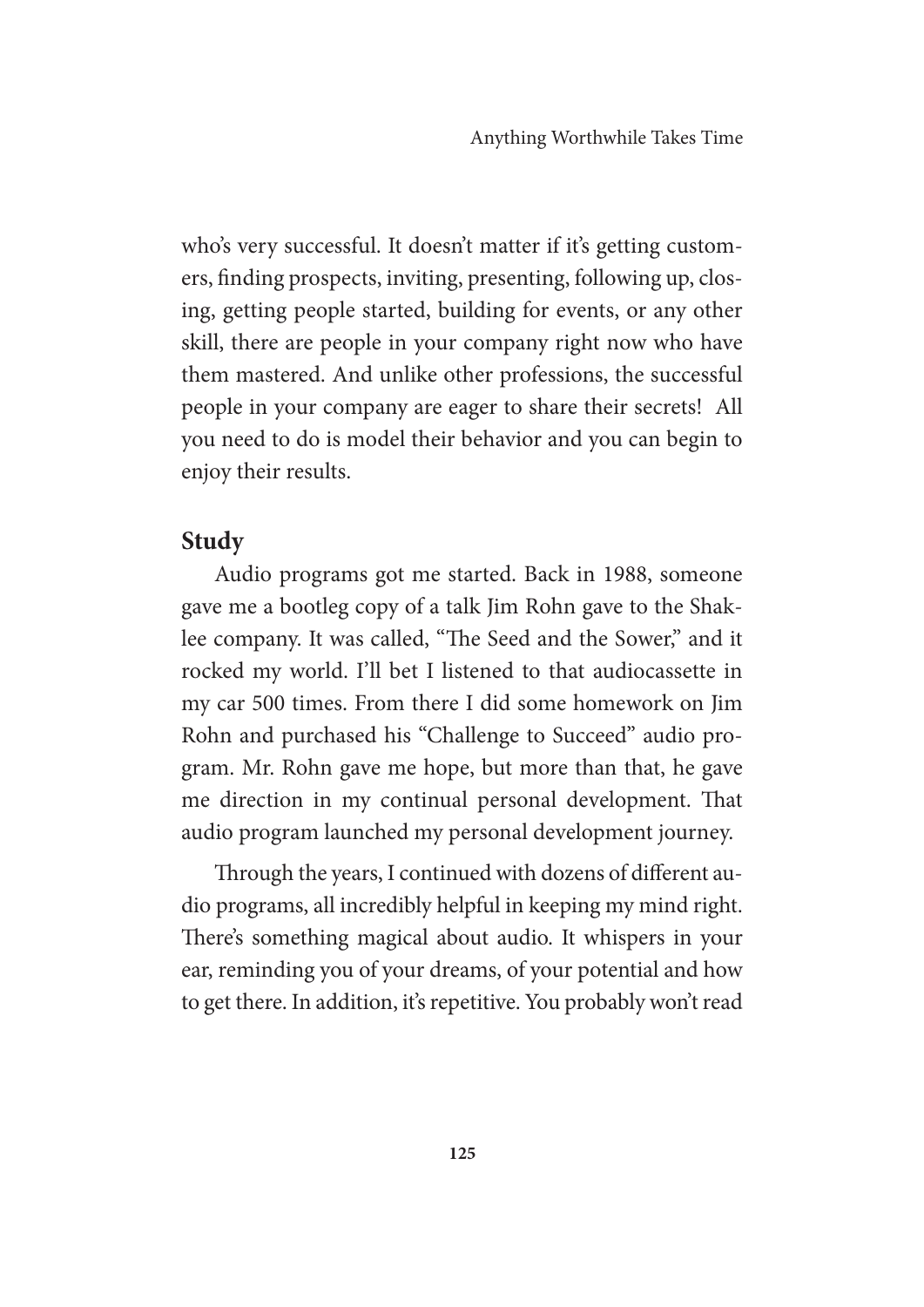a book over and over, but you'll listen to an audio program over and over, especially if it's entertaining. And it seems like each time it's different—and it is, because YOU are different.

Jim Rohn also taught me to be a reader. No matter what you're trying to learn, there is someone who has devoted their entire life to the subject and is offering it to you for pennies. Take them up on that offer.

In our electronics-focused, attention deficit society, fewer people seem to read books. That's not true for leaders. Ask the top-earning distributors if they are readers. More importantly, ask them what they are reading. I wasn't much of a reader before I became a Network Marketing professional. But since 1988, I've read an average of about four books a month. Those books have shaped my life and my career for the better. Commit to just 10 pages a day and you can read a 300-page book in a month. That's a great start.

### **Video**

Video is another source of great learning. Sometimes I like to watch a training program instead of just listening. It's part of the reason I decided to use video as my main focus at NetworkMarketingPro.com. I found if I create a short video with interesting information every day, people receive tremendous value. If you'd like to check out the hundreds of videos, you can go to http://networkmarketingpro.com. It's free.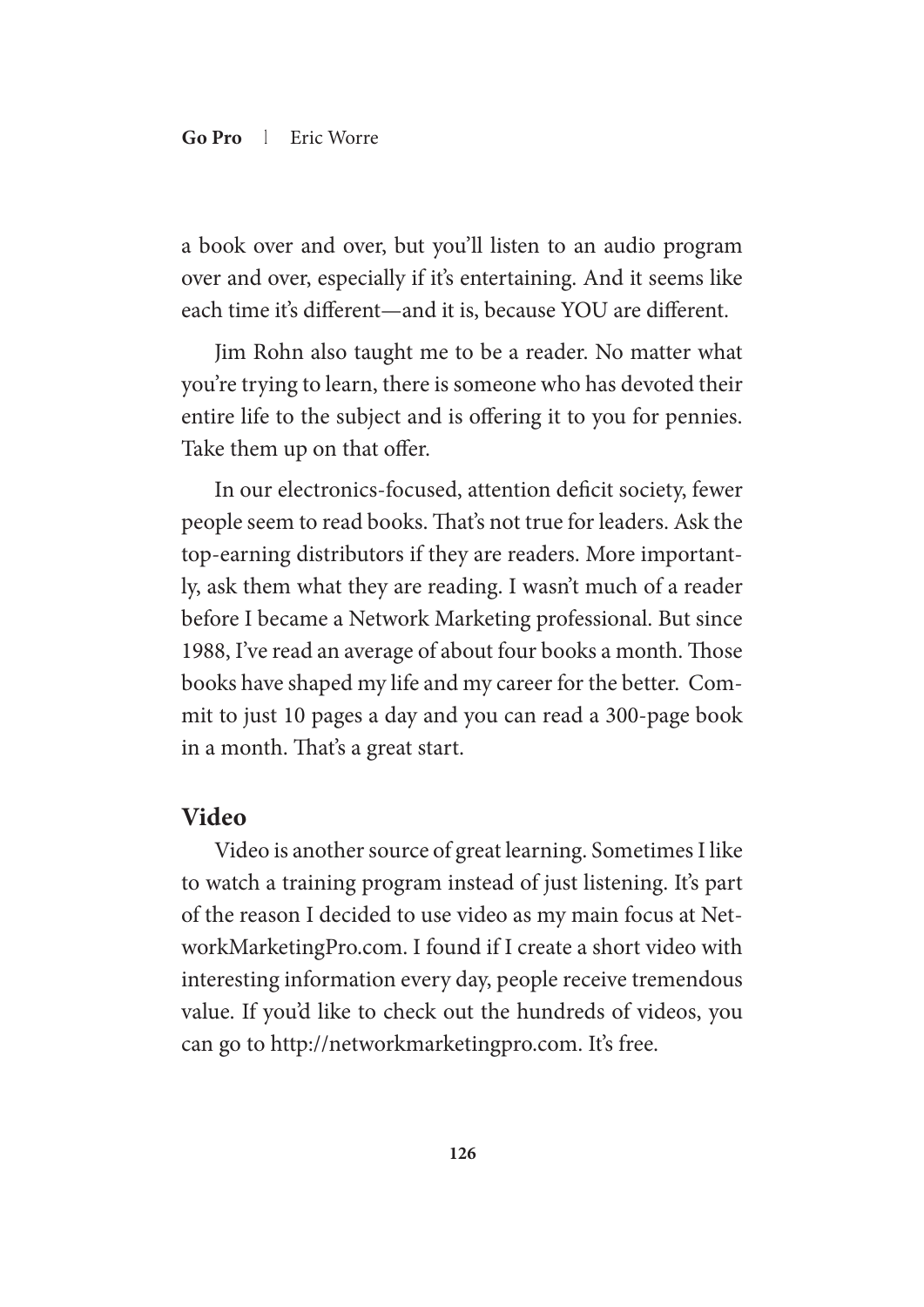### **Online**

The Internet has changed the way we learn and gather information. You can take advantage of online tutorials, watch online videos, attend online webinars, or even watch events "live" with streaming technology.

### **Events**

The best way I know to really internalize life-changing information is to attend live events. As I've already told you, most of my defining moments have come from events. On one side, there is always good information for a person who's listening. On the other side, when you eliminate all of the other distractions in life and just focus, like you do at an event, you have a chance to really hear. Both sides are good.

### **Be Careful of Distractions**

With all of the choices available to you in terms of studying your craft, now, more than ever, you must be careful about what you allow into your mind. People everywhere will try to distract you with their latest and greatest breakthrough and it can be very tempting to jump at all those opportunities. You should be focused on a very narrow range of skills: Finding prospects, inviting, presenting, following up, closing, getting people started right, and promoting events. Make sure you master THOSE skills first before adding anything else to your "to do" list.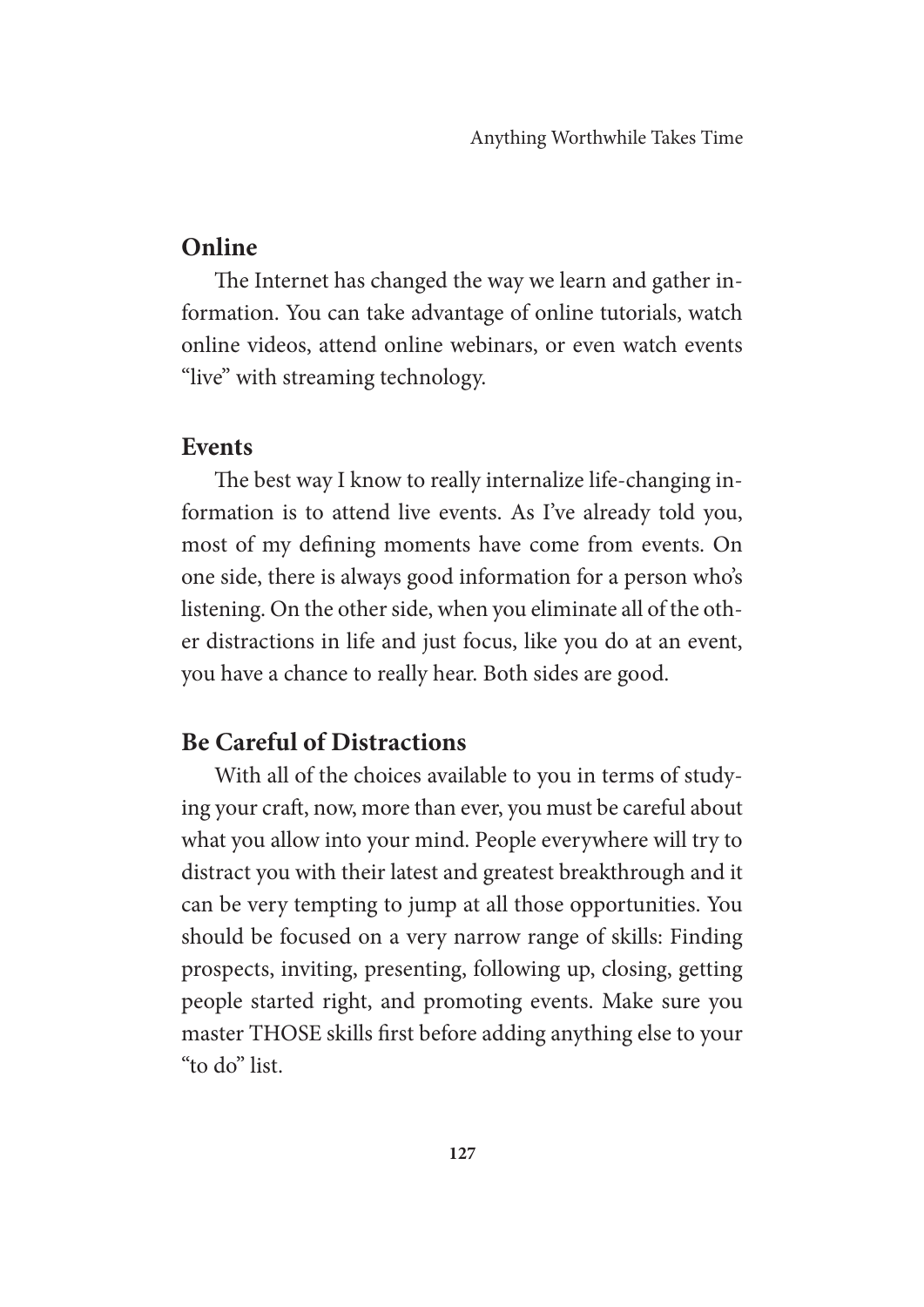**Go Pro** l Eric Worre

### **Take Action**

Almost all of the learning in MLM is in the doing. If you want to learn how to talk to people on the phone, then talk to more people on the phone. If you want to learn how to do a home presentation, then do more home presentations. You will certainly figure it out. That doesn't mean you shouldn't continue to seek knowledge on the skillsets for success in MLM, but it does mean you shouldn't wait for complete knowledge before taking action.

Part of the reason people avoid taking action is they are afraid they'll be embarrassed. If you want to be successful in Network Marketing, you must learn to set that fear aside. Here's why: It's very difficult to look good and get better at the same time. Instead of being afraid of how you look as you're learning and growing, be afraid of not taking action and living a life at a fraction of your potential.

Let me give you a concept that has served me for over 20 years in the area of developing my skills. Back in the early 1990s, a friend and I were searching for a great Network Marketing product. We traveled the country and met with many interesting people. Our journey led us to an organization in Michigan called the High Scope Educational Research Foundation. They had a progressive and proven way to teach children how to learn more effectively.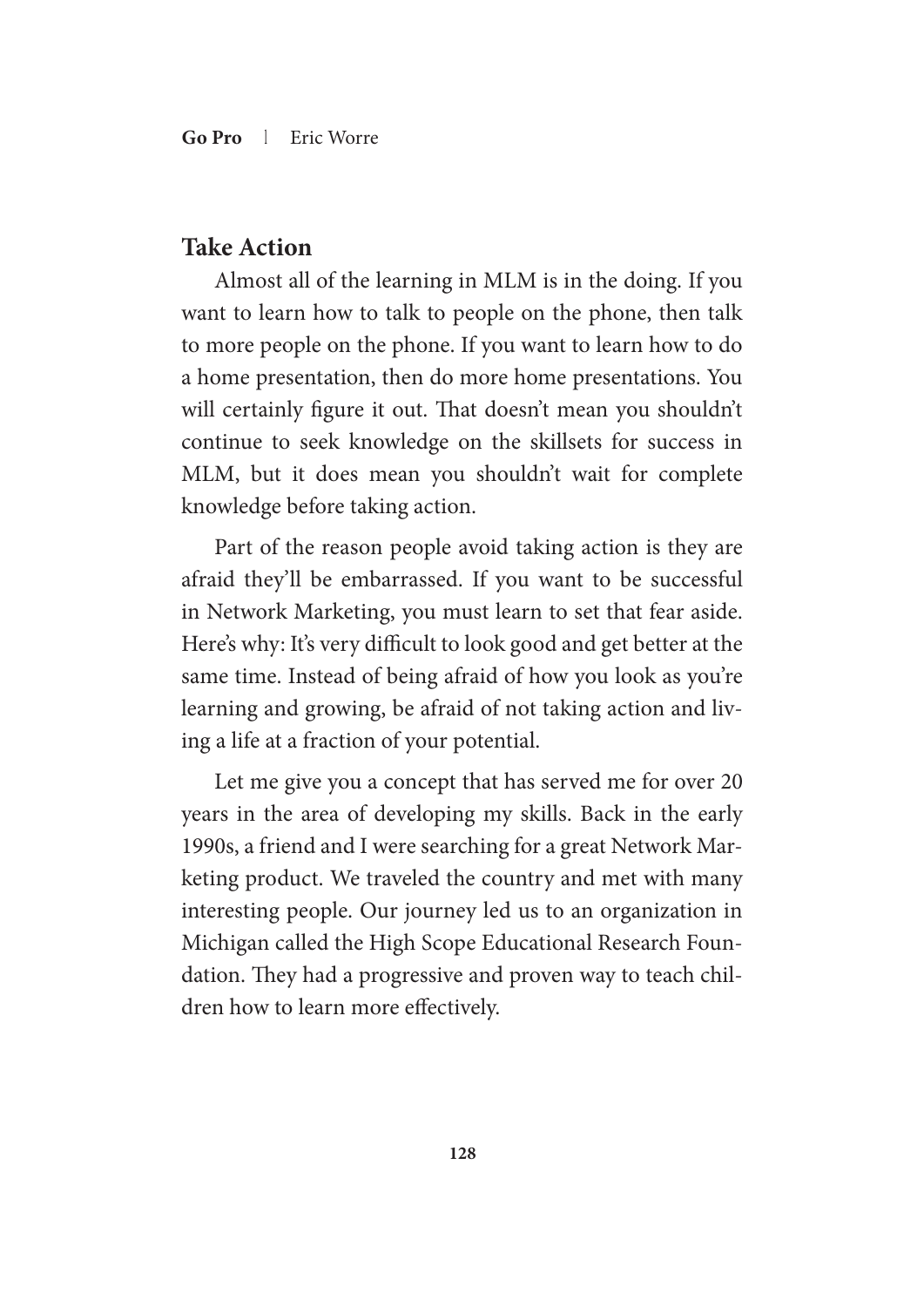Anything Worthwhile Takes Time

High Scope has many components, but the one that struck me then is the one I've used to this day, called "plando-review." Here's how the company explains the process: "In the plan-do review process, children make plans, carry them out, and reflect on what they have done. In doing so, children learn to take initiative, solve problems, work with others, and accomplish their goals — their play becomes more purposeful and focused. By making plan-do-review a successful and integral part of your classroom's daily routine, you'll learn how you can promote learning and build on children's interests and intrinsic motivation."

While I heard what they were saying on how to use it as a teaching tool for children, the only thing that was rolling around in my mind was how I could use it for myself and for the people in my organization. While things didn't work out for turning the High Scope product into a Network Marketing product, I'll be forever grateful to their organization for helping me and hundreds of thousands of people all over the world to use this concept to build a better business.

Here's how I've used and taught the concept for over 20 years now:

Choose a skill you want to develop.

- 1. Make a PLAN.
- 2. DO your plan.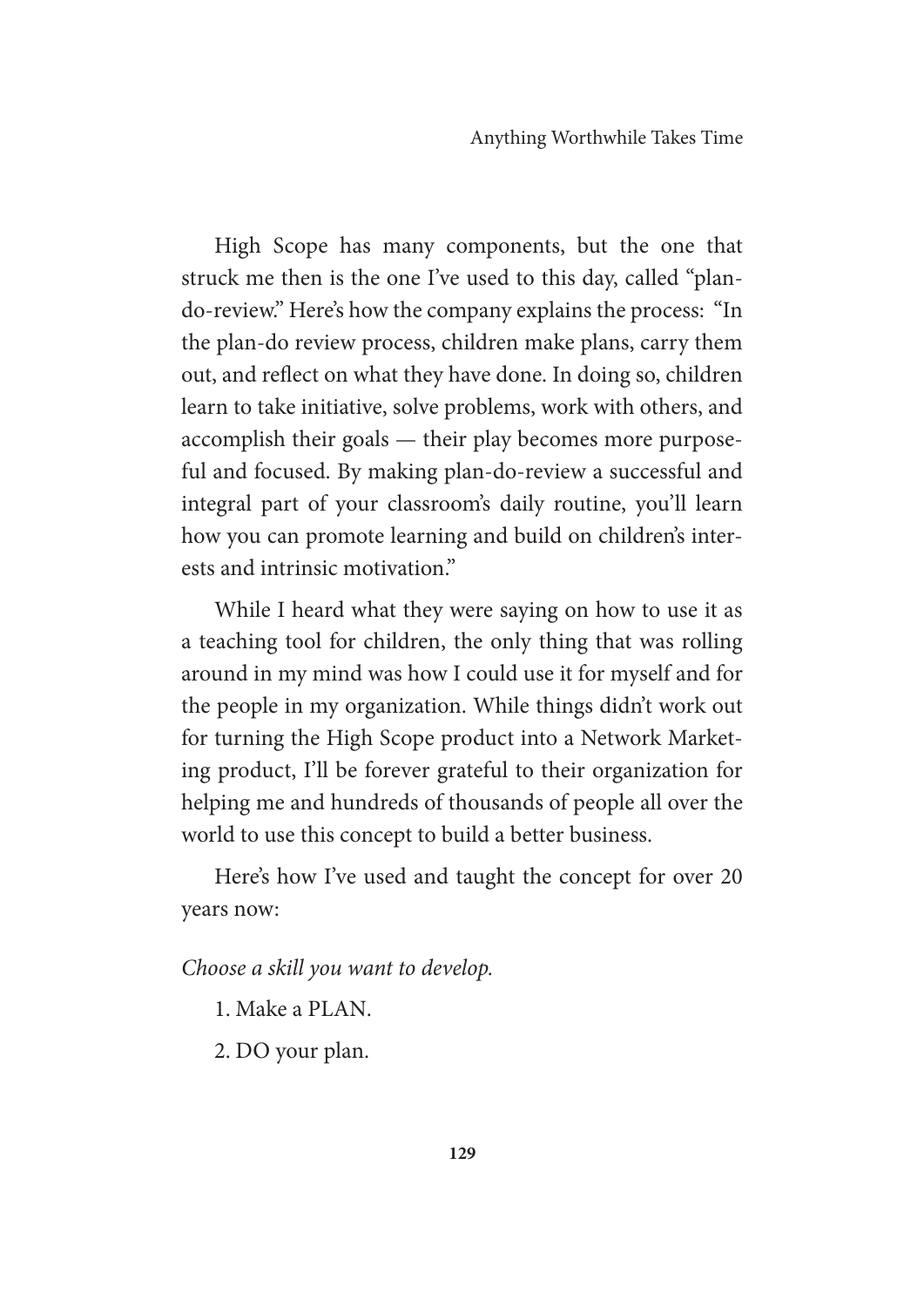3. REVIEW your results to see how you can do better next time.

Most people don't make a plan, they just charge out and DO. Even more people never REVIEW their results to see how they could improve. Do you see how this connects with no good experiences and no bad experiences, only learning experiences?

- 1. Make a PLAN.
- 2. DO your plan.
- 3. REVIEW your results, good or bad, to see how you can do better next time.
- 4. Make a better PLAN.
- 5. DO that better plan.
- 6. REVIEW those results, good or bad, to see how you can do better next time.
- 7. Never stop applying plan-do-review and you'll eventually become an expert through trial and error.

This little "secret" to learning in MLM is one of the most powerful I've shared. It's become part of my DNA. I hope the same happens for you.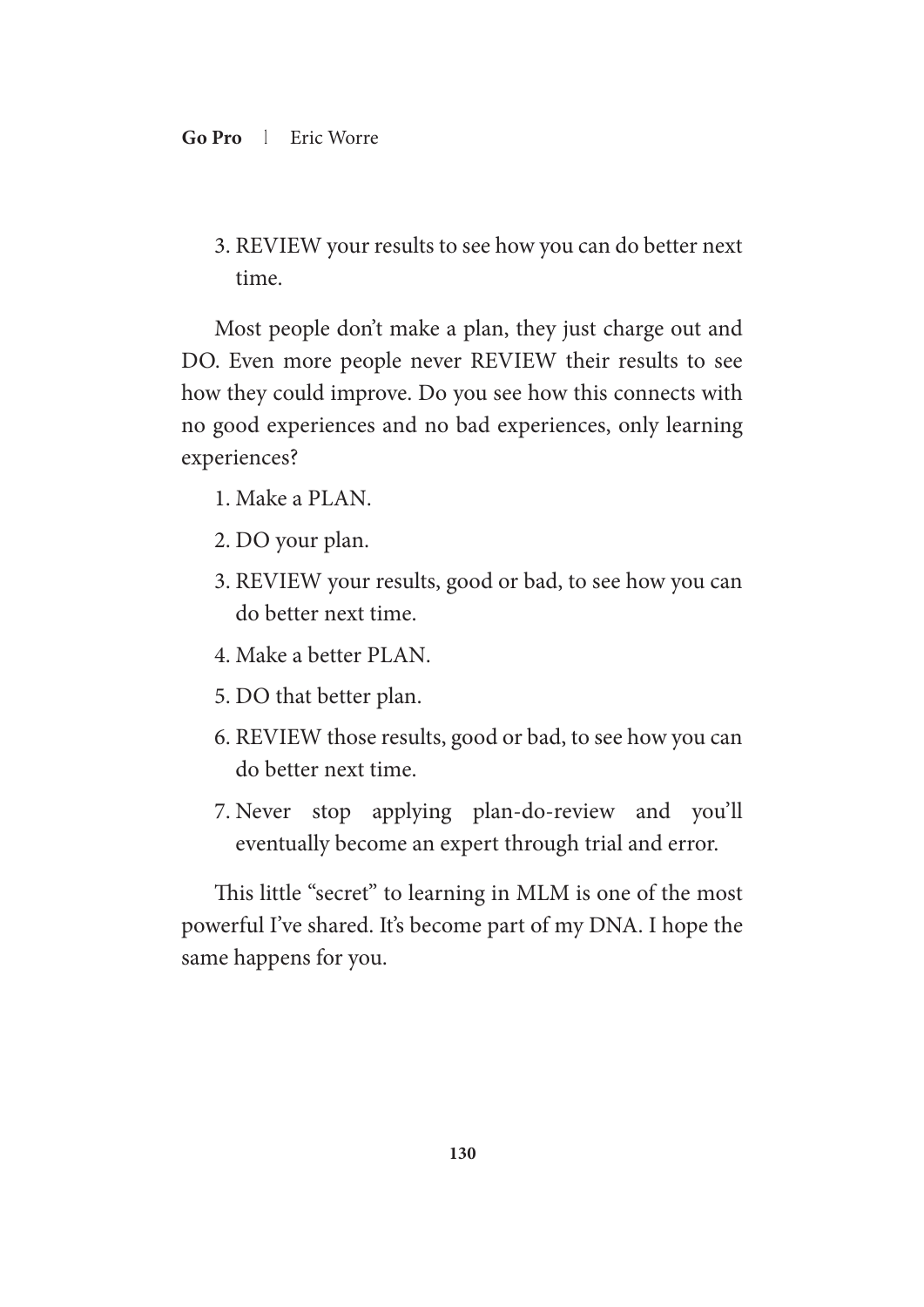### **Teaching**

Would it surprise you to know that teaching is one of the best ways to learn? It's true. If you want to really master something, teach it to others. Teaching burns a groove in your brain like nothing else can.

Who do you think gets the most benefit from the daily video shows at NetworkMarketingPro.com? I do! I have to think about it, prepare, and present the message every day, so it helps keep me sharp and on top of my game. The lesson for each of you should be to find someone to teach, even if you just have one person in your group. Start there, and as your group grows, look for more and more opportunities to teach. You'll get the most benefit.

### **Your Associations**

This is another important lesson from Jim Rohn. He taught me the Law of Association that says you'll become the average of the five people you spend the most time with. You'll think how they think, act how they act, talk how they talk, and earn how they earn. Let me tell you something. This law is real. You can't fight it.

I've done three things over the course of my career when it comes to my associations.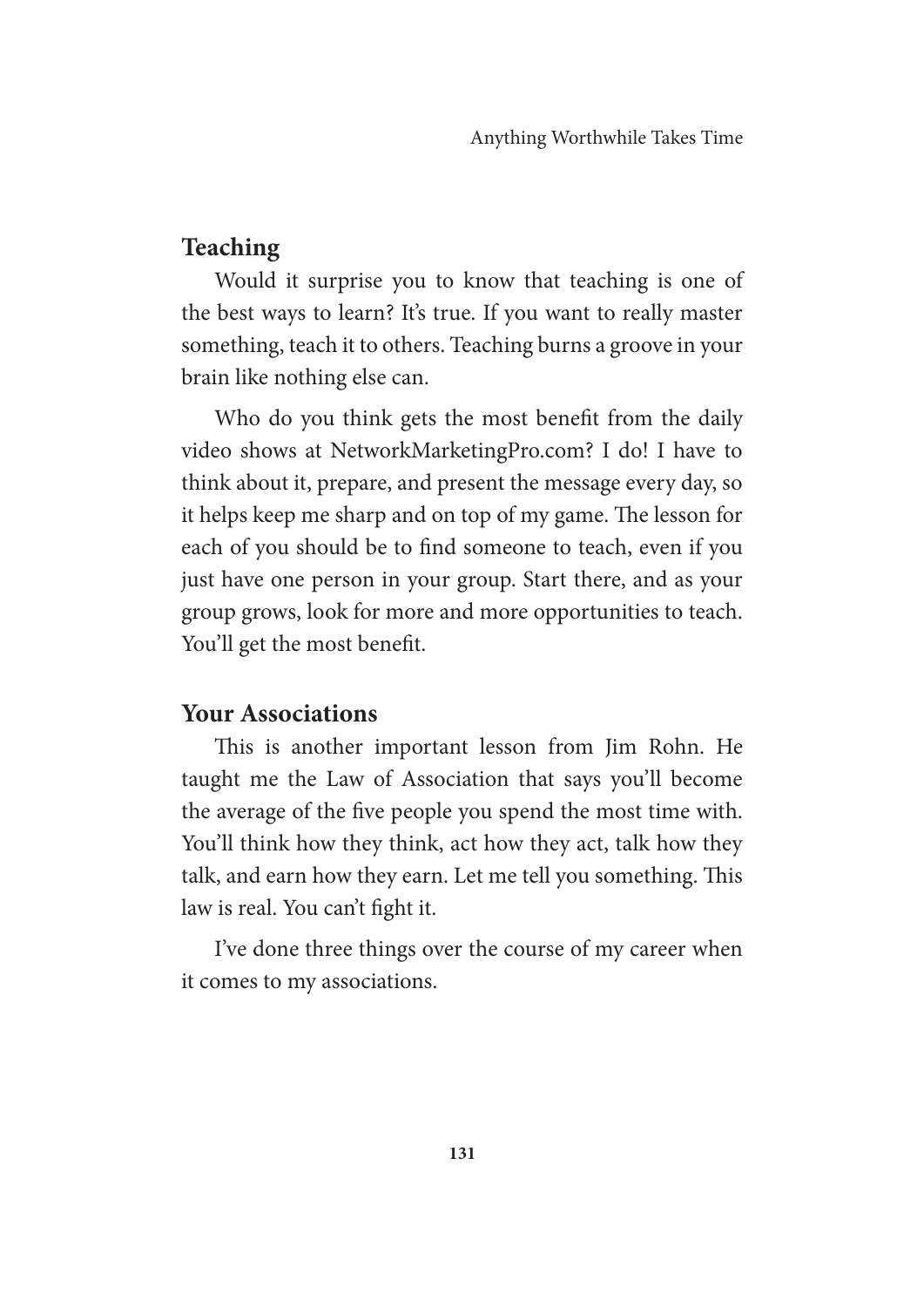First, I've disassociated with the people who were toxic to my life. This isn't an easy decision, but it's an important one. Some people will keep you down permanently.

Second, I've limited my associations with negative people or people who weren't helping me grow in the direction of my dreams. I've just learned to spend less time with those people and more time on positive influences.

And third, I've worked to expand my associations with people who can help me become a better person and a better professional. If you're trying to learn to become an expert in the Network Marketing Profession, doesn't it make sense to find a way to spend more time with the people who have the skills you're looking for?

If this is a little too stressful to think about when you're looking at the five people you're spending your time with right now, here's a little tip: About every six months, one of the people in your five will change. They'll move, get a new job, start a relationship, end a relationship—something will happen. The secret is, when that happens, choose very wisely when you're thinking about who's going to take their place. Most people don't think about this at all. They just let the next person fall into that place. That's a big mistake. Find someone who will push you. Find someone who will inspire you.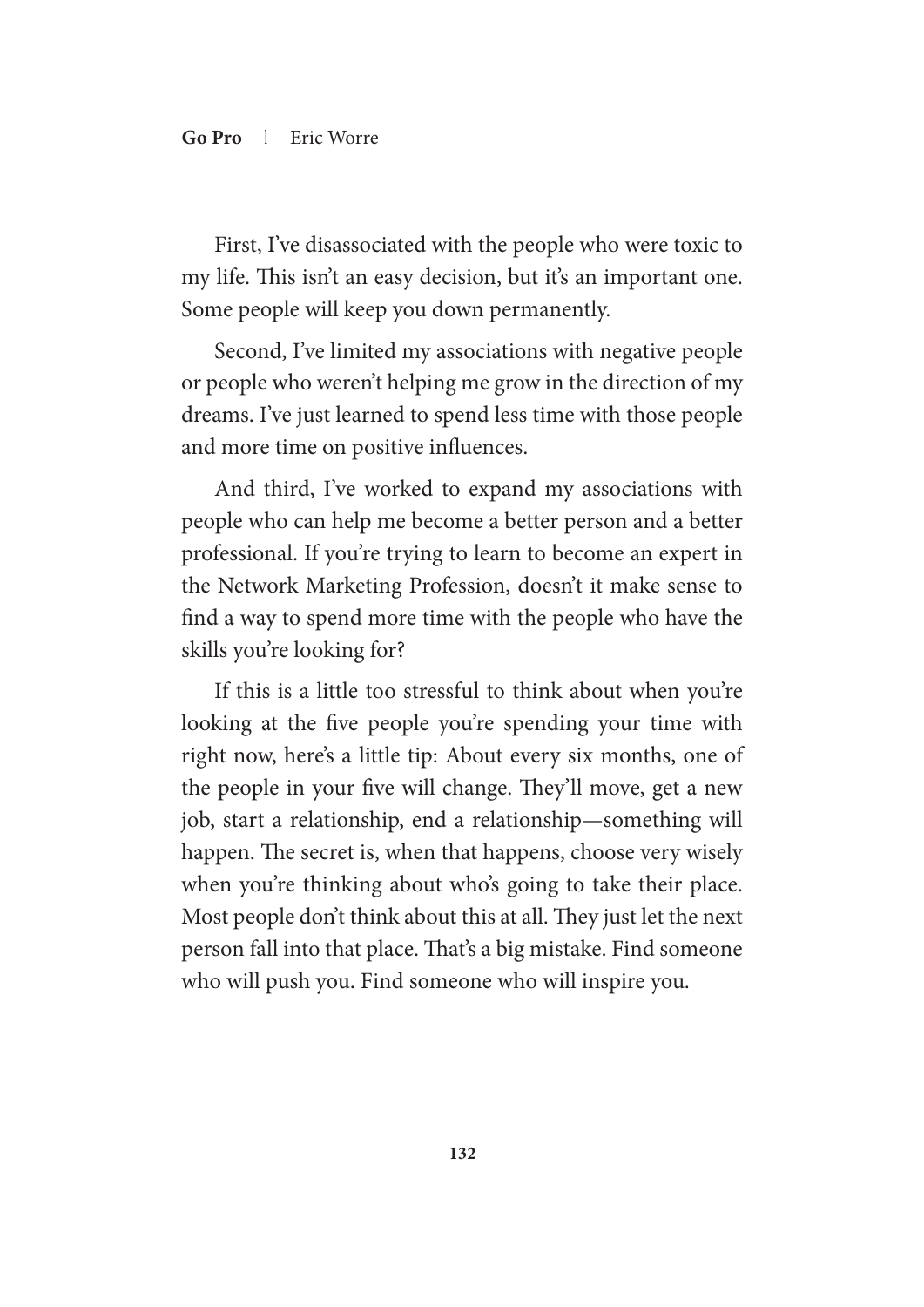I hope these suggestions on the learning process of becoming a professional have been helpful to you. It's okay to dream big, but you also have to be patient. Anything of value takes time. Continue to develop your skills. Become a permanent student. Those skills will make a place for you for the rest of your life.

There's one more concept you need to understand. I've analyzed the top earners in Network Marketing. I've interviewed them and we've become friends. Do you know what they all have in common? They work HARD. Don't get me wrong, they have a great lifestyle and they love what they do, but they work their butts off. If you want big success in MLM, you're going to have to do the same.

Network Marketing isn't about luck, timing, positioning, or signing that magic person who will make you rich. Freedom is possible, but it isn't free. It will take hard work to stay consistent when the world tries to distract you. It will take hard work to learn the skills required for long-term success. It will take hard work to become the leader you were meant to be.

Some people in Network Marketing become unhappy when they realize work is involved. Most of them join for some sort of free ride. When they experience growing pains, they run for the hills. Be different. It might be hard work but it's good work and it's the best way I know for the average person to enjoy true freedom.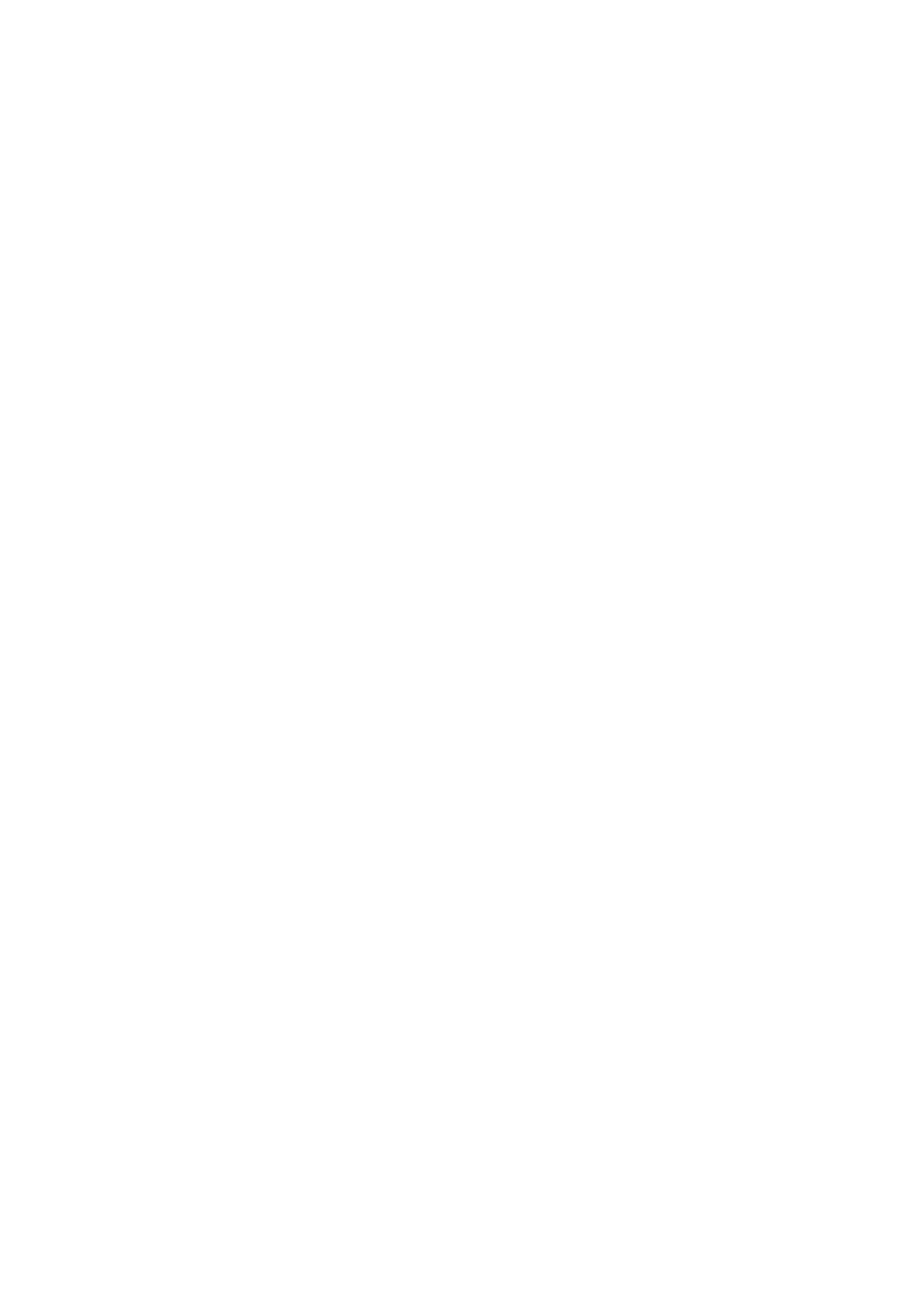#### **CHAPTER TWELVE**

# **It's All Worth It**

etwork Marketing can be challenging. It is an emotional experience. The ups and downs can be dramatic. But in the end, for so many reasons, it's all worth it. emotional experience. The ups and downs can be dramatic. But in the end, for so many reasons, it's all worth it.

### **The Career You Will Create**

If you decide to become a Network Marketing Professional, you will not only create an income for yourself, you'll create a career. I think about this a lot. Consider the skills required to be a doctor, a lawyer, a big company CEO, or even a world-class musician. You're talking about a high level of skill, and a fairly high level of income.

Now consider the skills necessary to become a Network Marketing Professional. They are TINY in comparison! And yet many Network Marketing Professionals enjoy a higher level of income and most certainly a higher degree of freedom.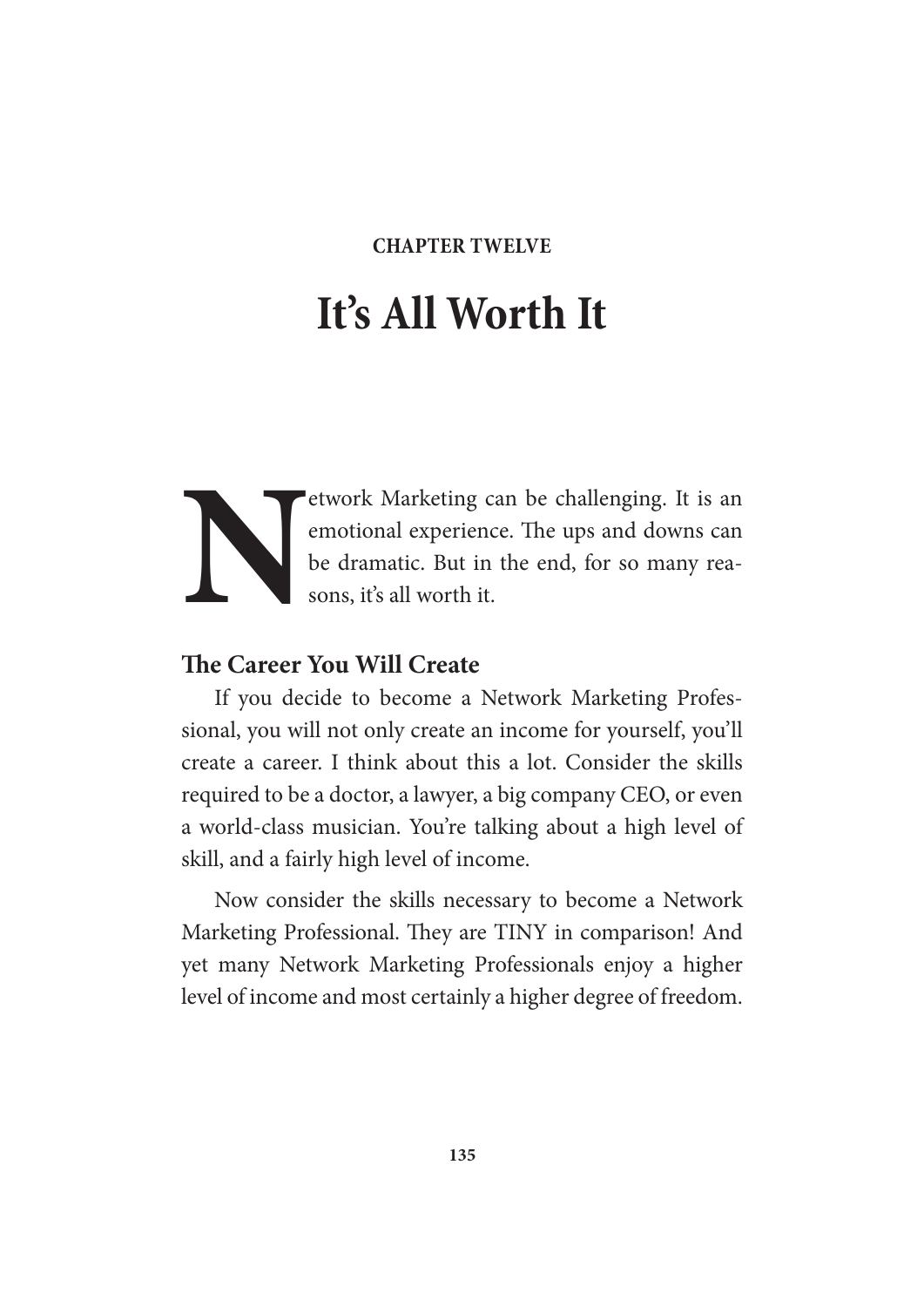If you look at any career, there is a barrier of entry (how hard it is to get in) and a long-term benefit (what you get if you do get in). For example, a doctor might have 12 years of school plus an internship. That takes intelligence some of us don't have, money some of us don't have, or even possibly contacts some of us don't have. At the end, they get to enjoy a long-term benefit (although many of them would say the benefit wasn't worth the investment).

There's always a ratio between the barrier of entry and the long-term benefit. There is no question in my mind that of all professions in the world, the profession of Network Marketing has the best ratio when you compare the low barrier of entry with the high long-term return.

One of the best decisions in my life was making a career out of Network Marketing instead of just messing around. Becoming a professional made all the difference, and now it's great fun to spend a good portion of my time helping other people do the same thing.

### **The Freedom You Will Enjoy**

Freedom is an interesting word. When it comes to work, I think we understand the concept, but not the entire meaning. For me, freedom means having choices. It means living the life I want to live instead of the life other people want me to live.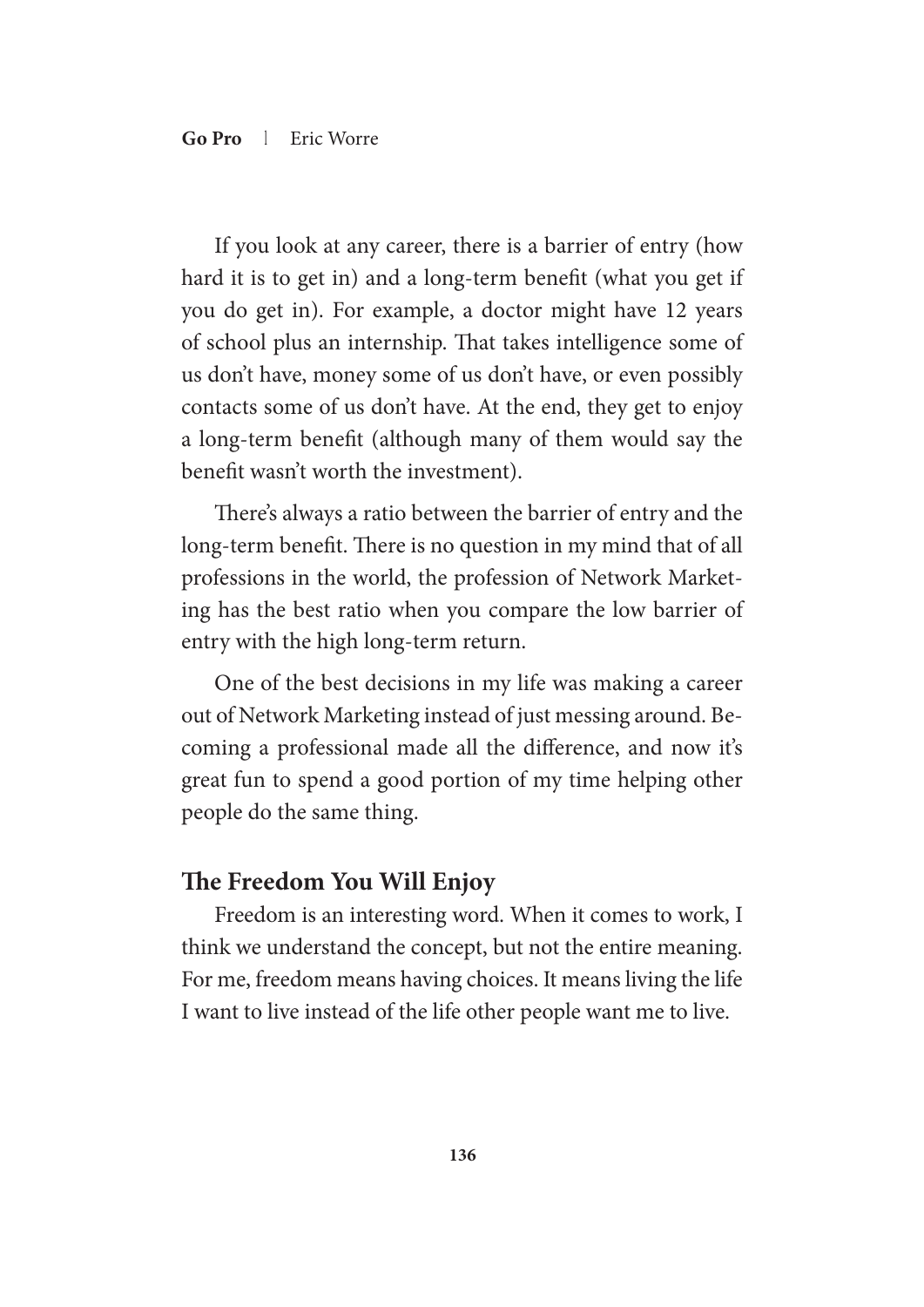Do you remember the imagination you had as a child? Imagine your life without limits.

- You wake up when you're done sleeping.
- You're doing work that is fulfilling and makes you happy.
- You get to work with people you enjoy.
- You don't have to compromise all the time.
- You work when you feel like working but you also play when you feel like playing.
- You get to spend tons of time with the people who are important to you.
- You are living a big life and not wasting away in a box.

When you get a clear picture of what freedom is all about, you'll find the price you'll need to pay to achieve it in Network Marketing is very low. Facing your fears and living a life that's free is easy. Spending the rest of your days living half a life is hard.

### **The Lives You Will Touch**

It's one thing to create freedom for yourself and your family. It's another thing altogether to help someone else do the same. There are so many people struggling in this world. You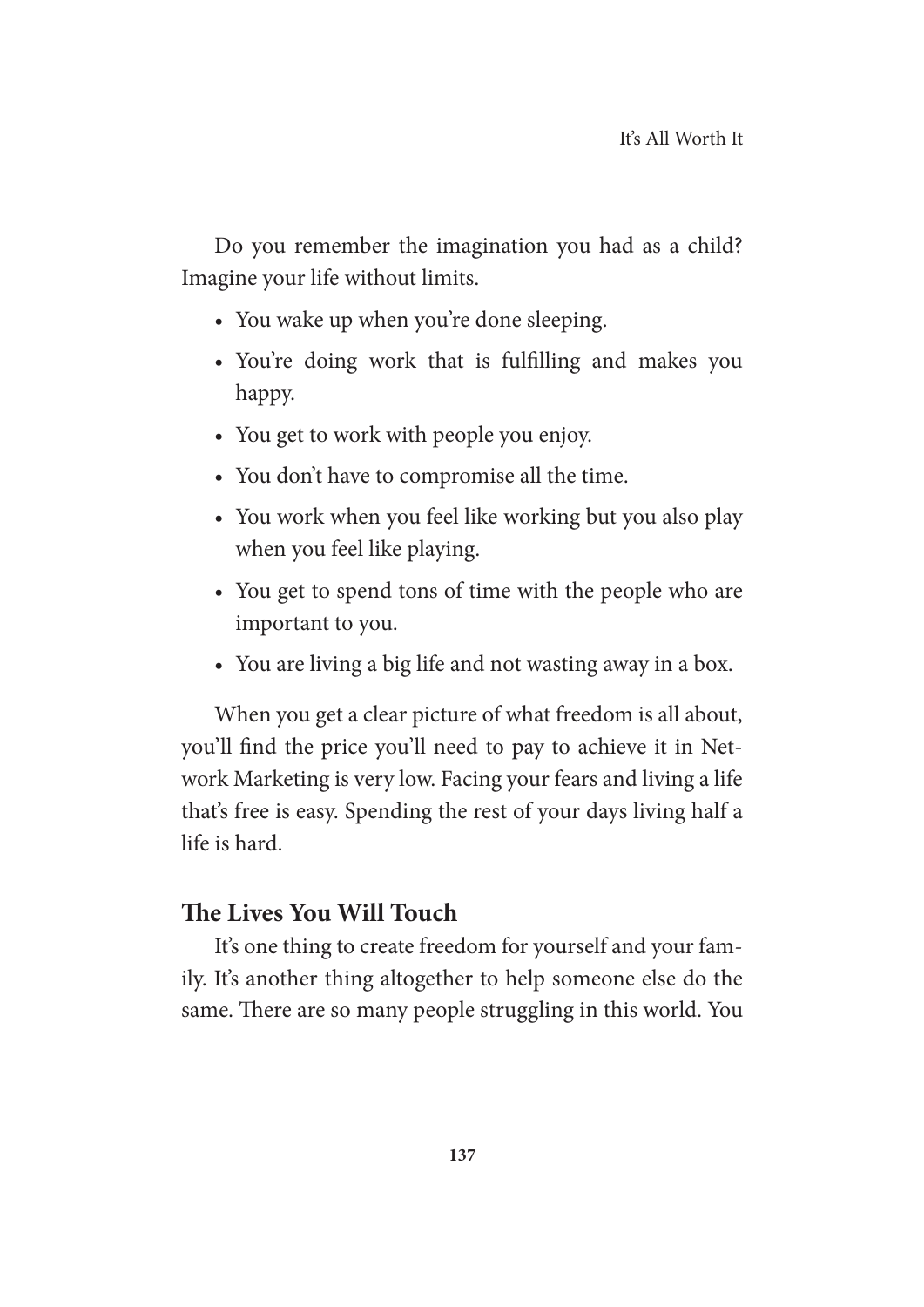have the ability to help people see a bigger picture for themselves. You can give hope to the hopeless. You can encourage their dreams. You can provide them with the inspiration necessary to face and overcome their fears.

One of my greatest joys is to appear in someone else's testimonial. It's great to hear that someone was lost, and in some small way I was able to help them find their way. Network Marketing allows you to do this on a very big scale. Not only can you help one person, but you can help hundreds or even thousands to live a better life. And the exciting thing is, that is just the beginning.

It's just like throwing a rock into a pond. When it hits the water you see the ripples growing larger and larger until they hit every edge of the pond. In Network Marketing, sometimes you don't see all the ripples. You might be aware of the impact you had on one person's life and maybe one or two more ripples, but they keep growing whether you see them or not.

This is why I do what I do. It's why I wrote this book. I know people will be positively impacted and that's a stone thrown into the water. But then they'll make a positive impact on others and the ripples begin, and those people will do the same, and over and over and over again.

With Network Marketing, you really can make a difference.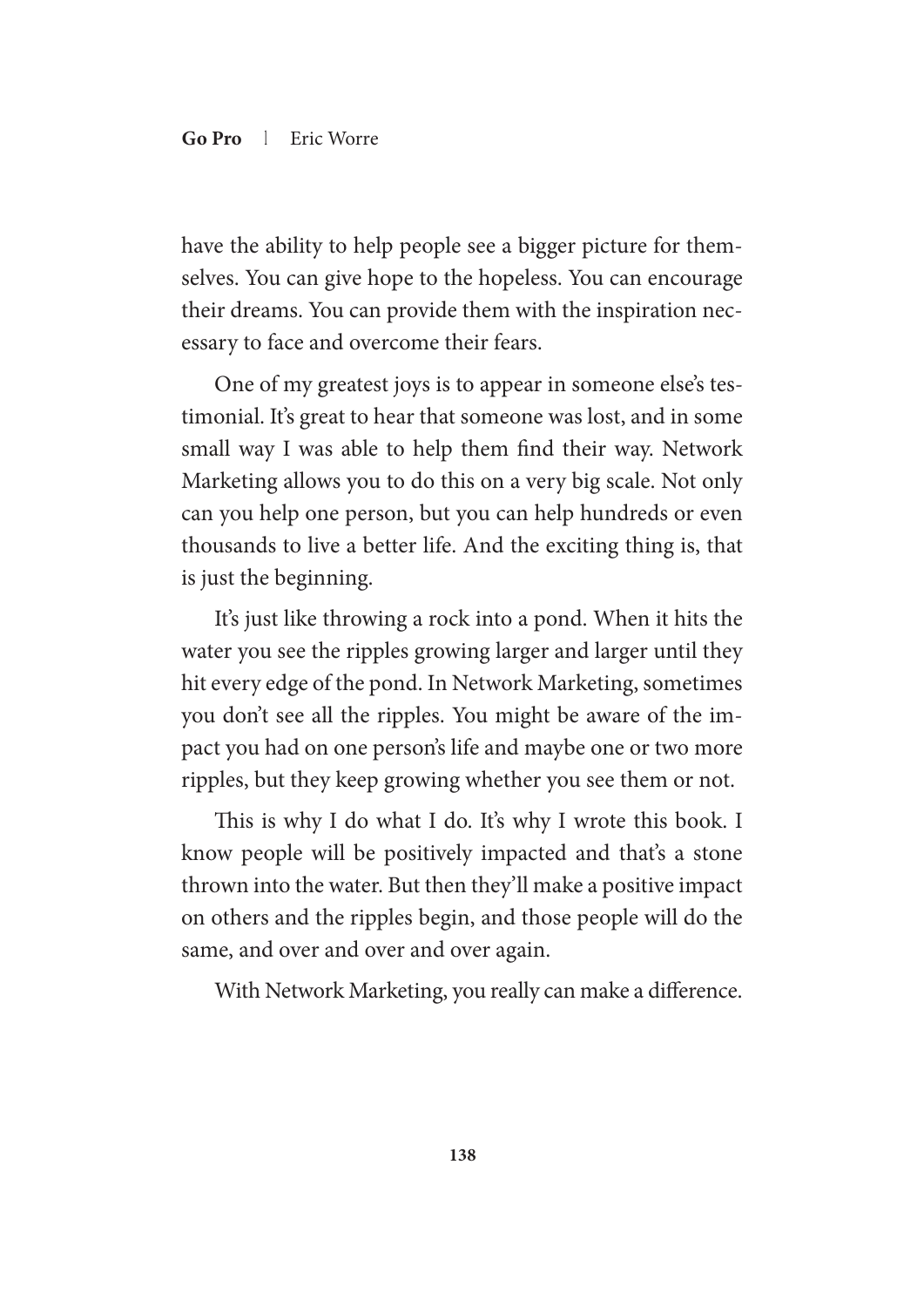### **The People You Will Meet**

Network Marketing has introduced me to the most amazing people. This profession gives you a chance not only to expand your group of friends, but also to be able to spend more time with them. You'll never find a more passionate group of entrepreneurs in any other profession. These people love life and spend their time lifting each other up. Here's an example of what that means to me and what it could mean for you. You can name virtually any state in the United States or any other country in the world, and a friend instantly pops into my mind.

Network Marketing has also introduced me to many of my heroes. I've been lucky enough share the stage and become friends with great people, including Anthony Robbins, Brian Tracy, Denis Waitley, the late Stephen Covey, Tom Peters, Les Brown, the late Og Mandino, David Bach, Robert Kiyosaki, Harvey Mackay, Art Williams, Ken Blanchard, Tom Rath, Daniel Pink, Mark Victor Hansen, Jack Canfield, Jeffrey Gitomer, Gary Vaynerchuk, Tom Hopkins, and many, many others. On top of all that, I've been able to learn from more million-dollar MLM earners than I could count. All of them have had a positive impact on my life and my career.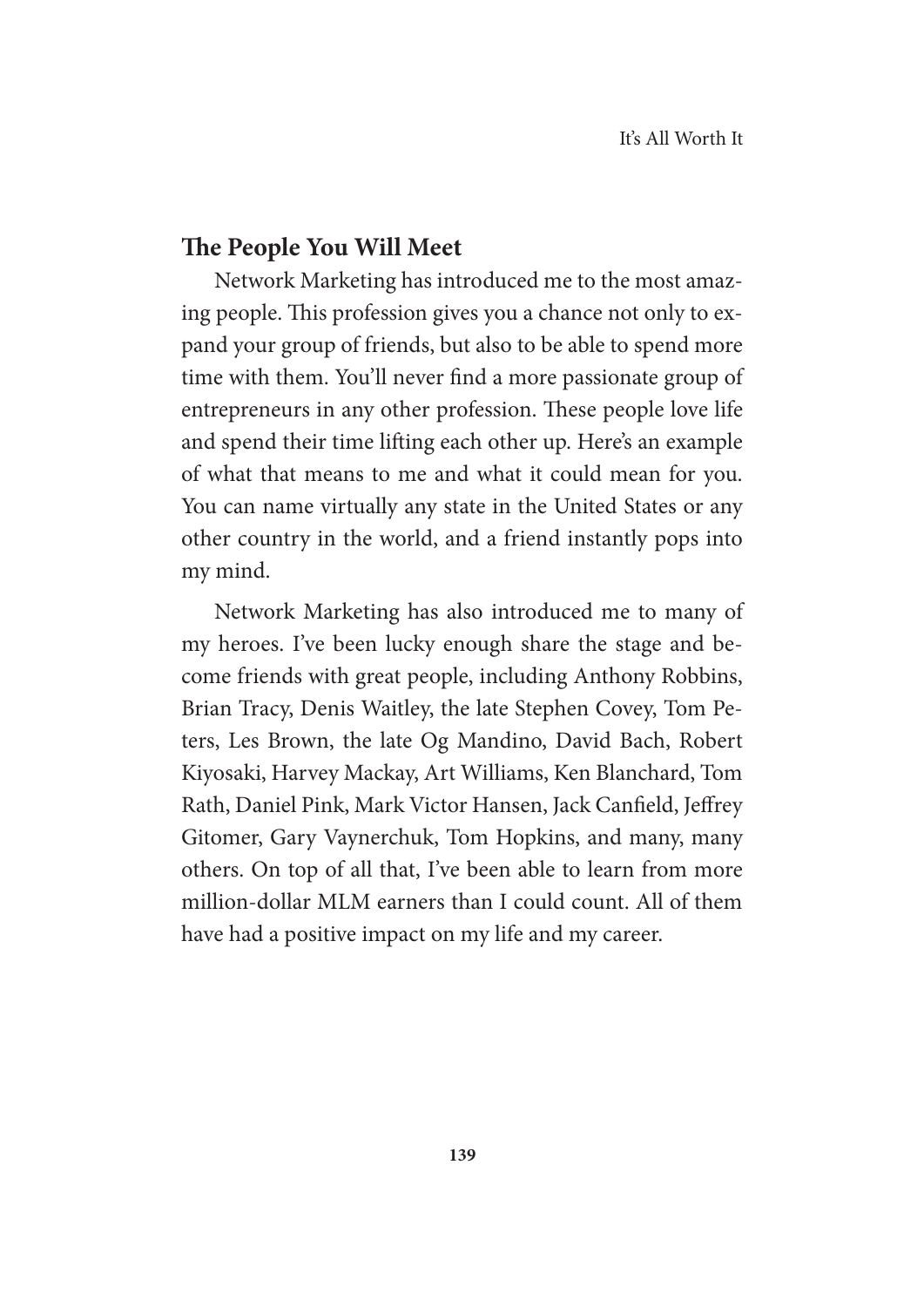This profession also helped introduce me to my amazing wife Marina. I was in Moscow for a big MLM training event and she was attending that event with her family. Because she could speak multiple languages, she was helping to translate backstage. I was smitten. Our first date was in Red Square at midnight after the event, with the snow softly falling around us. I'll never forget it. We've been together ever since. I'm not saying you'll find the love of your life in MLM, but I AM saying you'll find friendships that will last a lifetime.

### **The Places You Will See**

If you build a large and successful Network Marketing business a few things will happen. First, you'll win some trips that will be trips of a lifetime. Second, you're going to need to support your organization as they expand into every territory or country where your company does business. And third, you're going to have enough money and time to go wherever you'd like.

It's been said that your life can be measured by the number and intensity of your experiences. If that's true, I've already lived a very long life. I've been to every state in the United States with the exception of Alaska, and I'll remedy that soon. I've also been to about 40 countries around the world. I've gone diving at the Great Barrier Reef in Australia, toured the Hagia Sofia in Istanbul, visited the twin towers in Malaysia, boated around James Bond island off the coast of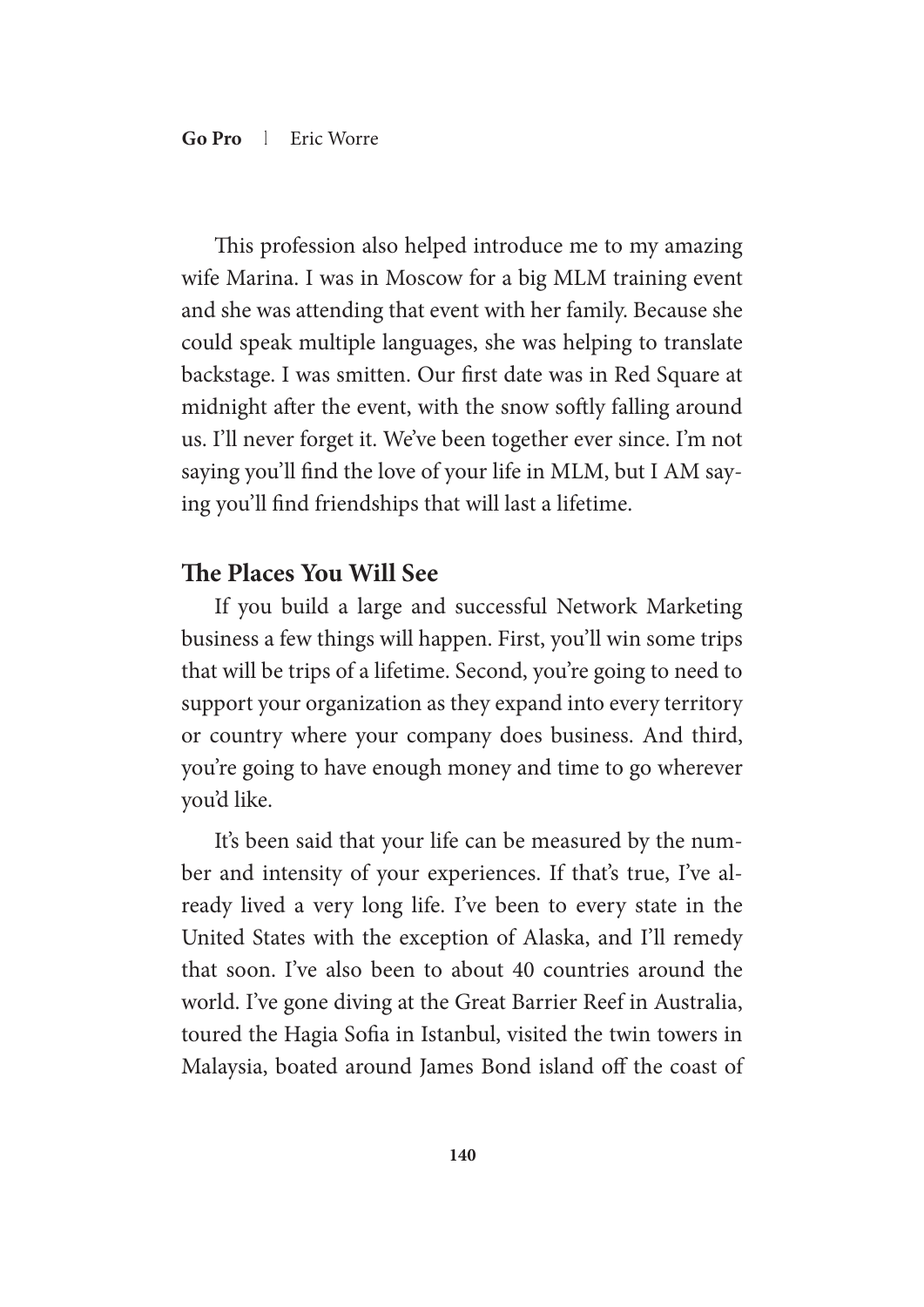Thailand, visited the tent cities in Nigeria, ridden the huge Ferris wheel in the port of Singapore, had a private tour of the White House, watched the sun rise on New Year's Day at the Grand Canyon, enjoyed a 30-course meal at the worldfamous El Bulli in Spain, cruised through the canals of Amsterdam, ridden a hot air balloon over the Rocky Mountains, rented an entire cruise ship for 2,000 of my friends to sail to the Bahamas, had dinner under the stars on top of the Hotel de Paris in Monaco, visited my heritage in Norway, sailed the Black Sea off the coast of the Ukraine, witnessed the amazing Sistine Chapel in Rome, golfed at St. Andrews in Scotland, watched a World Cup match in Ireland, and prayed at the Wailing Wall in Jerusalem.

ALL of this and so much more was made possible because I embraced the great profession of Network Marketing. The same can happen for you.

### **The Causes You Can Contribute To**

There are lots of worthy causes. You might want to give to your parents or someone else in your family, or to an organization than means something to you. In 2011, I asked Harvey Mackay, a best-selling author as well as a wildly successful businessman and community activist, for his secret to success. He told me this story.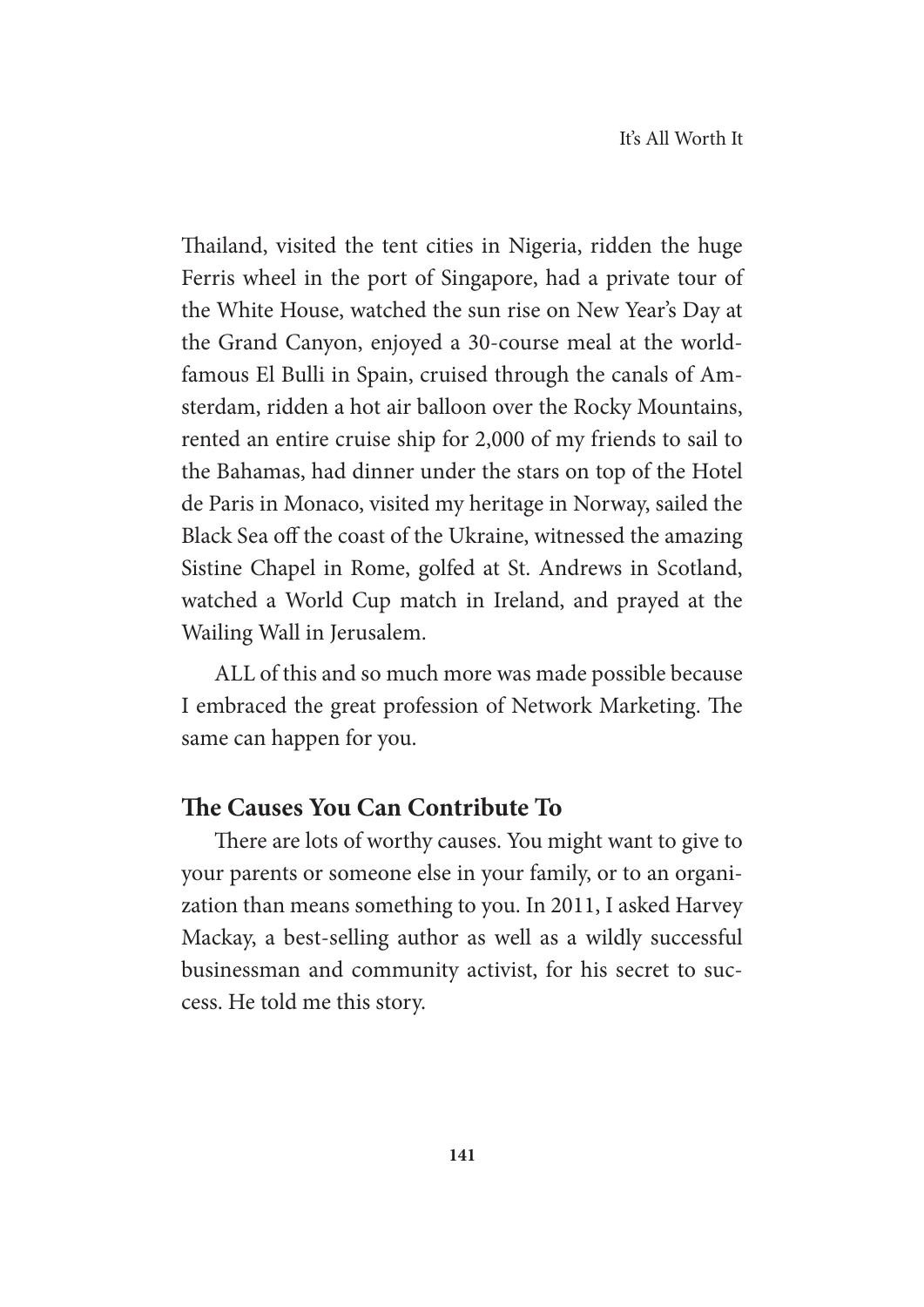"Eric, my father sat me down after I graduated from the University of Minnesota at age 21. I was a little bit cocky, going to take on the world, going to start at the top and work my way up. And he said, 'Harvey, 25 percent, one-fourth of your life, starting now, is going to be devoted to volunteerism.' Now I didn't know what that meant, other than I started volunteering for everything. Heart, cancer, United Way, Boy Scouts, March of Dimes, Salvation Army, everything. Let me tell you what that experience has done for me my entire life. By being on all those boards and being involved in all those charities, I became a better communicator. I became a better leader. I became a better salesperson, because all I was doing was raising money for the more than 20 boards that I've been on. I became a better sales manager. And can you imagine how many new people I met by just being a volunteer? My network grew tremendously.

"But the biggest thing that happened was my sense of being a citizen of the world. To know that you've helped another human being and to be able to see the results—it's an unbelievable feeling. I'm so thankful to my father because his advice changed my life. "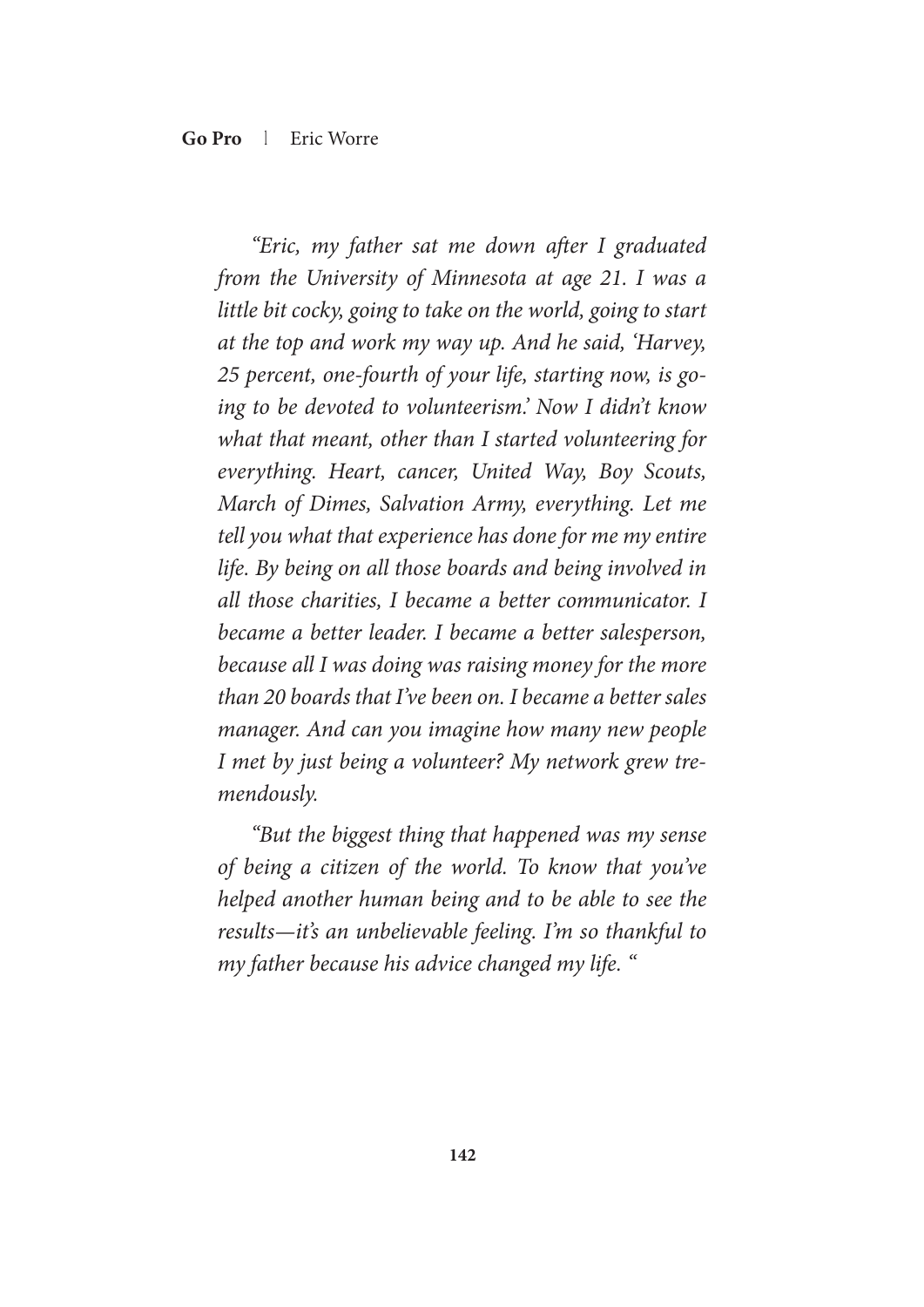This interview changed MY life because it impacted my thinking on contribution. I had always thought there was really only one way to help a worthy cause and that was with your money. But after my conversation with Harvey, I realized there were three ways to help.

The first is with your money. Of course you can write a check, and that's wonderful. Network Marketing can allow you to write bigger checks than you could ever imagine before.

The second is with your time. Like Harvey said, you can dedicate a portion of your life to causes that are important to you. He chose 25 percent. You can choose whatever you'd like, but I'd encourage you to choose. And by time, I don't mean just volunteering few hours here and there at the shelter or something. I mean give your time to creative thinking, raising awareness, and raising money.

And the third is probably most important, and that is with your influence. Take the time you're going to spend on your cause and put all of your influence behind it. Inspire your organization to do something great with you. Encourage your company to get involved. Leverage your network to do great things. You are powerful and more so because of your involvement in Network Marketing. Use that influence for good. It will change your life for the better.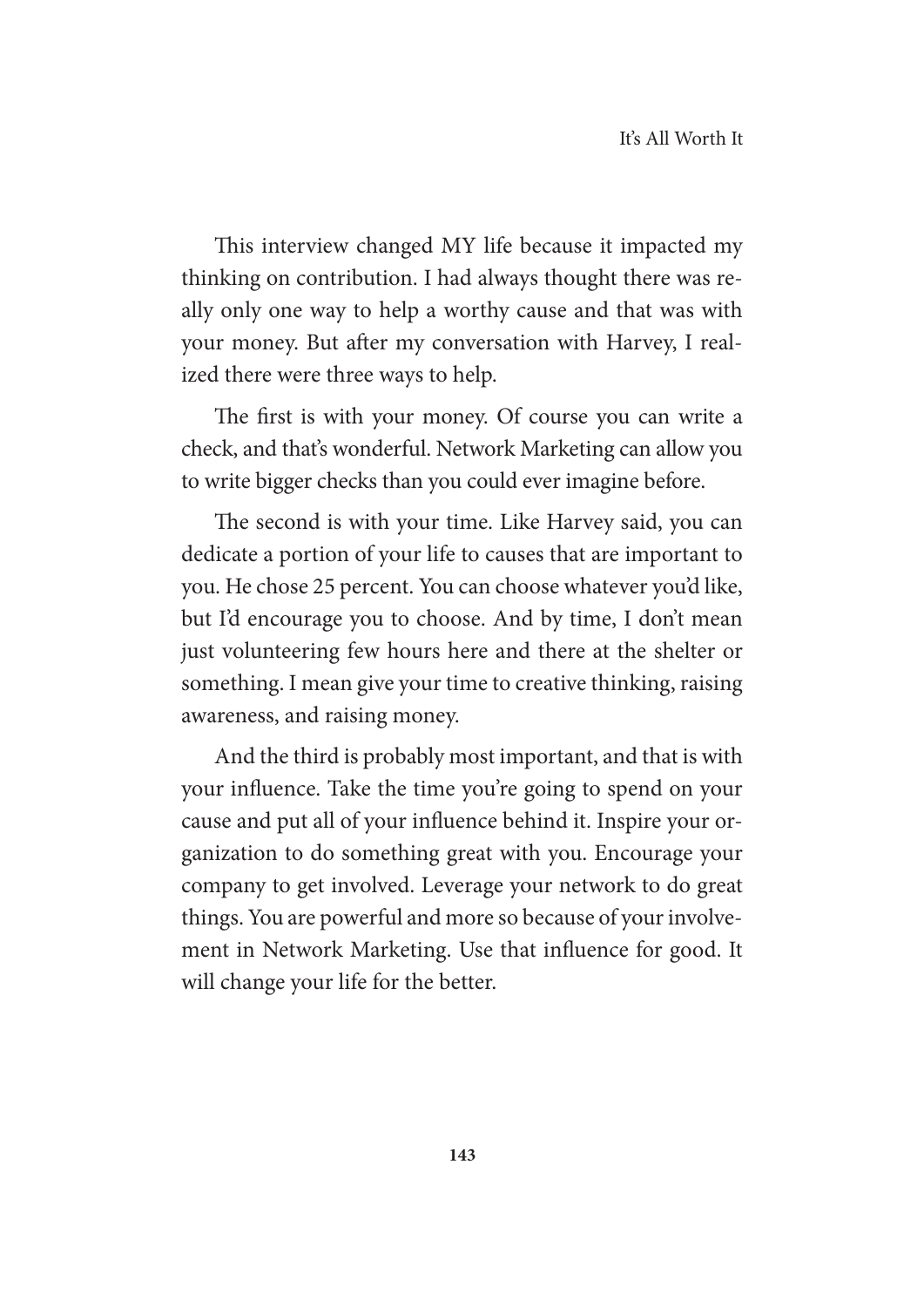### **The Person You Will Become in the Process**

Network Marketing changed my life for the better because it forced me to become a better person. As a profession, we move products and services to the customers who want them, but our real purpose is much deeper.

At its core, this profession is an incubator for personal growth.

- You'll learn how to face your fears.
- You'll learn how to solve problems.
- You'll learn how to feed your mind with positives and protect your mind from negatives.
- You'll learn how to grow stronger.
- You'll learn how to lead.

When I first started out in this profession I did almost everything out of fear. I was afraid I wouldn't succeed. I was afraid I was going to run out of prospects. I was afraid I was going to miss out on the opportunity. But over time, that fear went away. I decided to focus on myself and my skills instead of all the things I couldn't control, and then everything became clear. I learned the true secret of Network Marketing.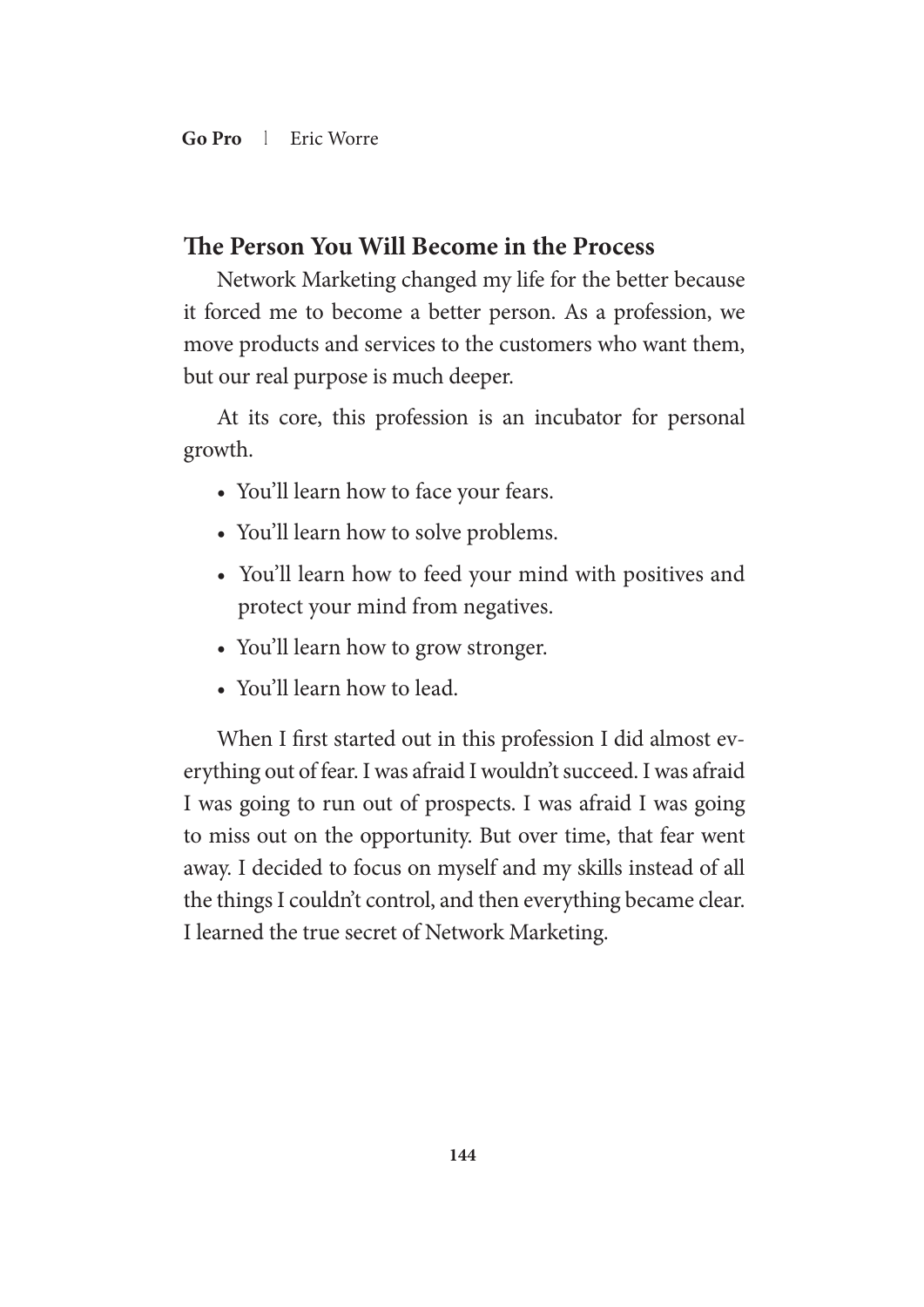The greatest benefit isn't getting what you want. The greatest benefit is what you'll need to become in order to get what you want. I learned what was always there and what has been passed down for ages. The journey is everything.

Thank you for taking this journey with me. Let me conclude by sharing what I say at the end of every Network Marketing Pro video. Ladies and gentlemen, my wish for you is that you decide to become a Network Marketing Professional—you decide to Go Pro—because it is a stone-cold fact that we have a better way. Now let's go tell the world.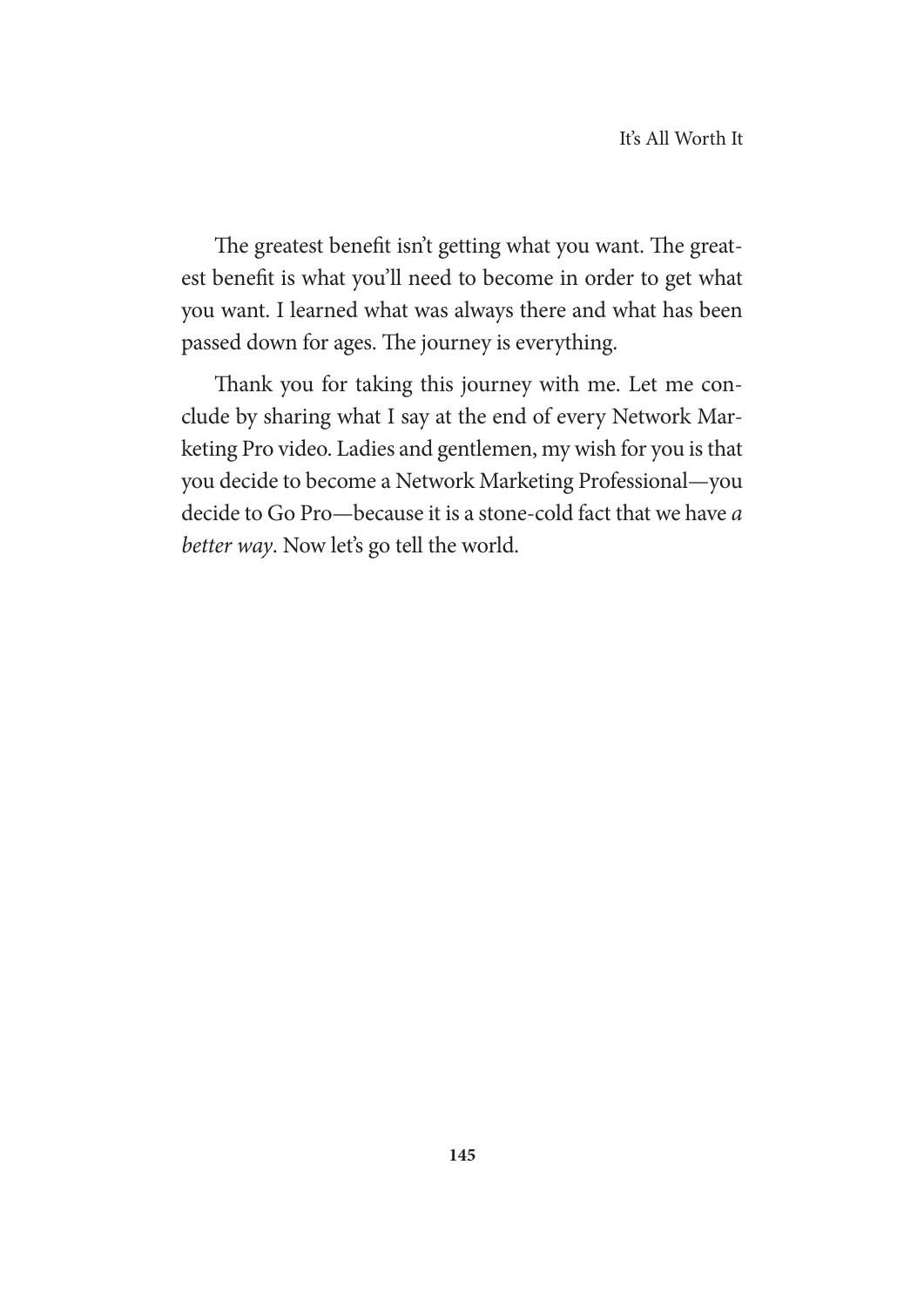

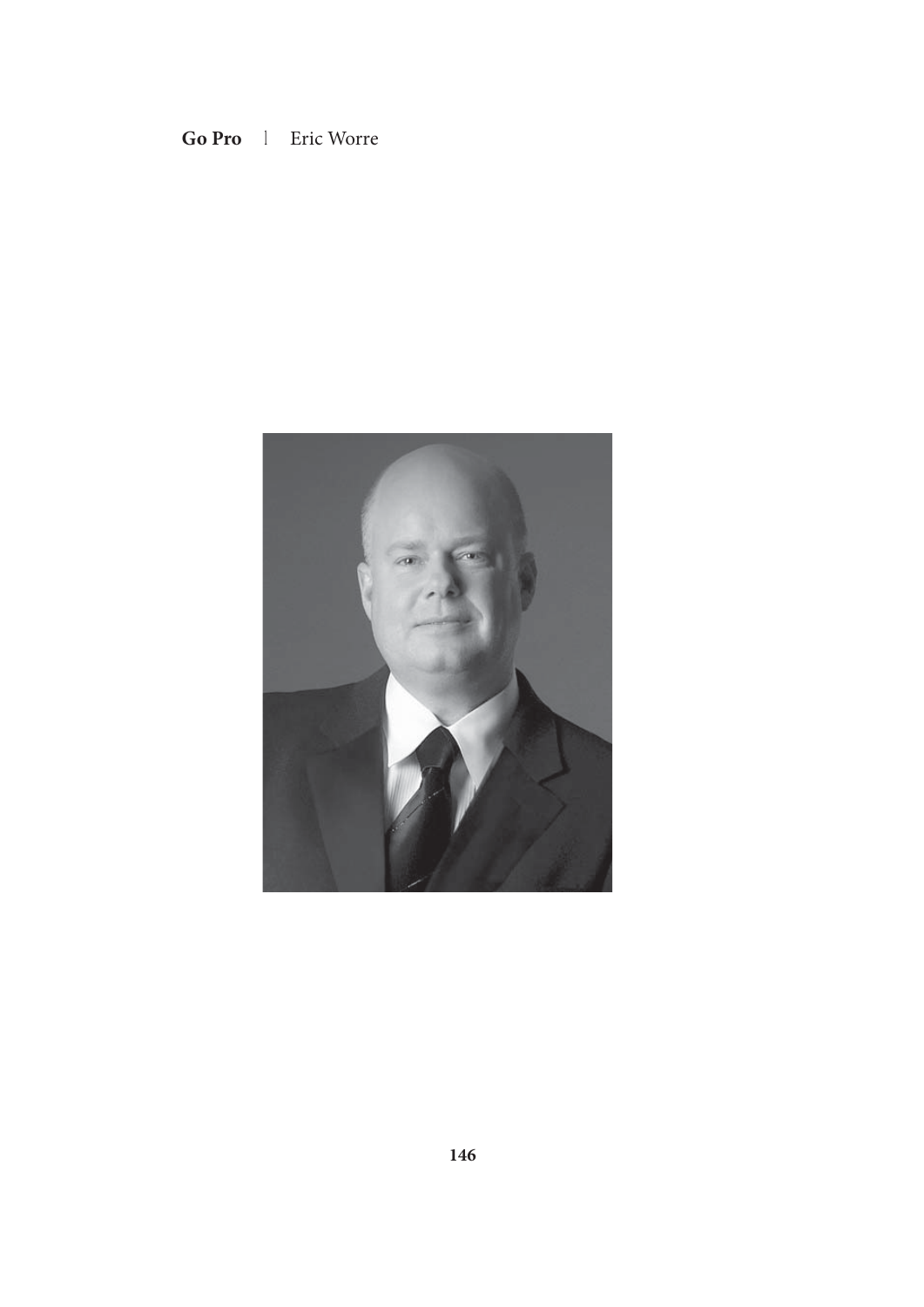## **About the Author**

Eric Worre has been a leader in the Network Marketing Profession for over 25 years. In the course of his esteemed career as a top-producing Network Marketing Professional, he has:

- Earned over \$15 million
- Built sales organizations totaling over 500,000 distributors in over 60 countries
- Worked as the president of a \$200 million direct-selling company
- Co-founded and worked as president of his own company, TPN—The Peoples Network
- Worked as a seven-figure-a-year marketing consultant to the direct-selling industry.

Along the way, Eric has purposefully become an accomplished trainer, and has conducted live events with more than 250,000 people around the world, teaching them how to also become Network Marketing Professionals. He has shared the stage with Anthony Robbins, the late Jim Rohn, Brian Tracy, Denis Waitley, the late Stephen Covey, Tom Peters, Les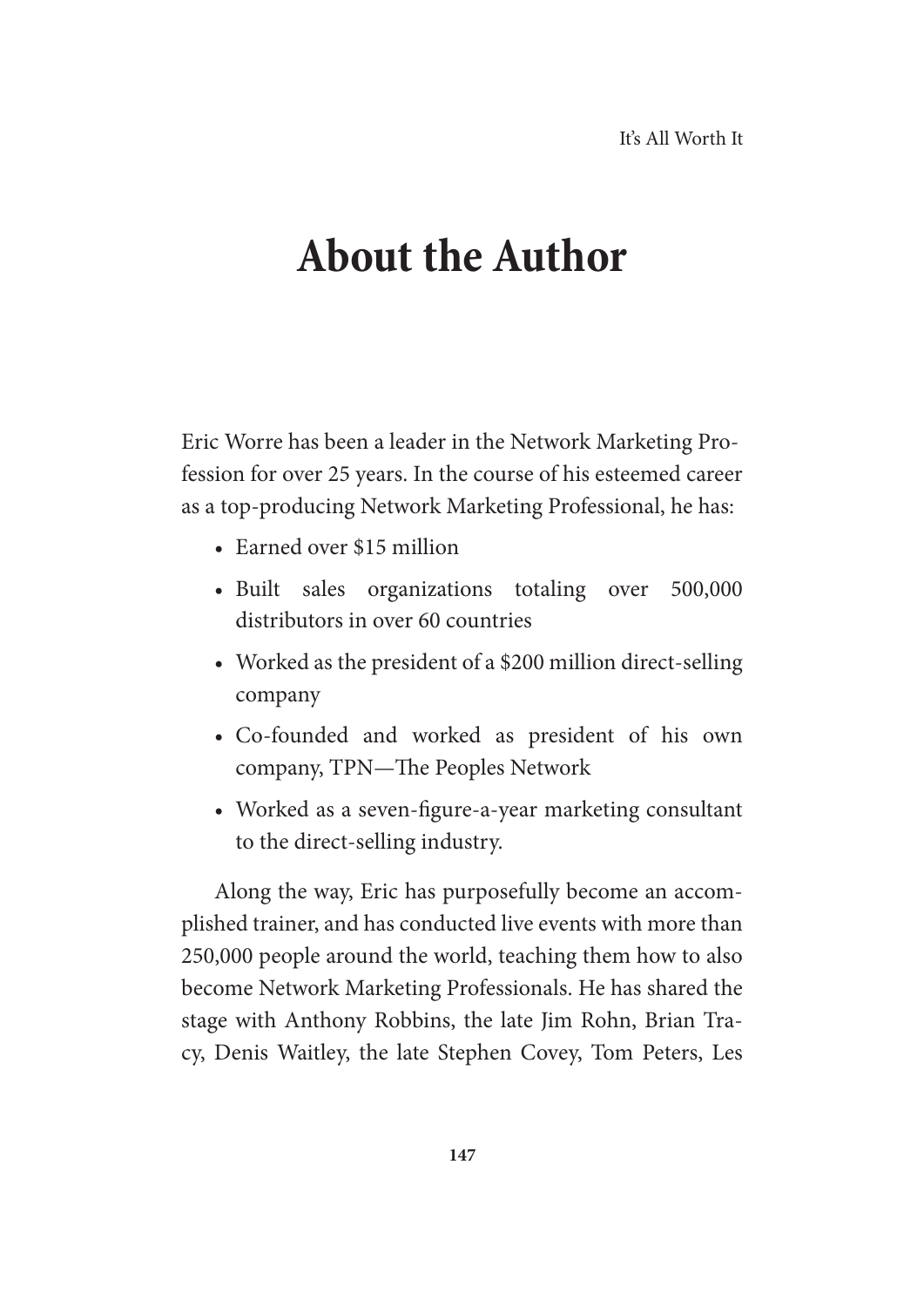Brown, the late Og Mandino, David Bach, Robert Kiyosaki, Harvey Mackay, Art Williams, Ken Blanchard, Tom Rath, Daniel Pink, Mark Victor Hansen, Jack Canfield, Jeffrey Gitomer, Tom Hopkins, and many others.

In 2009, Eric founded NetworkMarketingPro.com, the most-watched training site in the Network Marketing Profession, with an audience in 137 countries around the world. Since its inception, Network Marketing Pro has provided hundreds of free training videos encompassing dozens of interviews with the most iconic and successful Distributors in the world, and the most powerful training events in the Network Marketing Profession.

He ends each of his videos with his trademark statement: "Ladies and gentlemen, my wish for you is that you decide to become a Network Marketing Professional—you decide to Go Pro—because it is a stone-cold fact that we have a better way. Now let's go tell the world."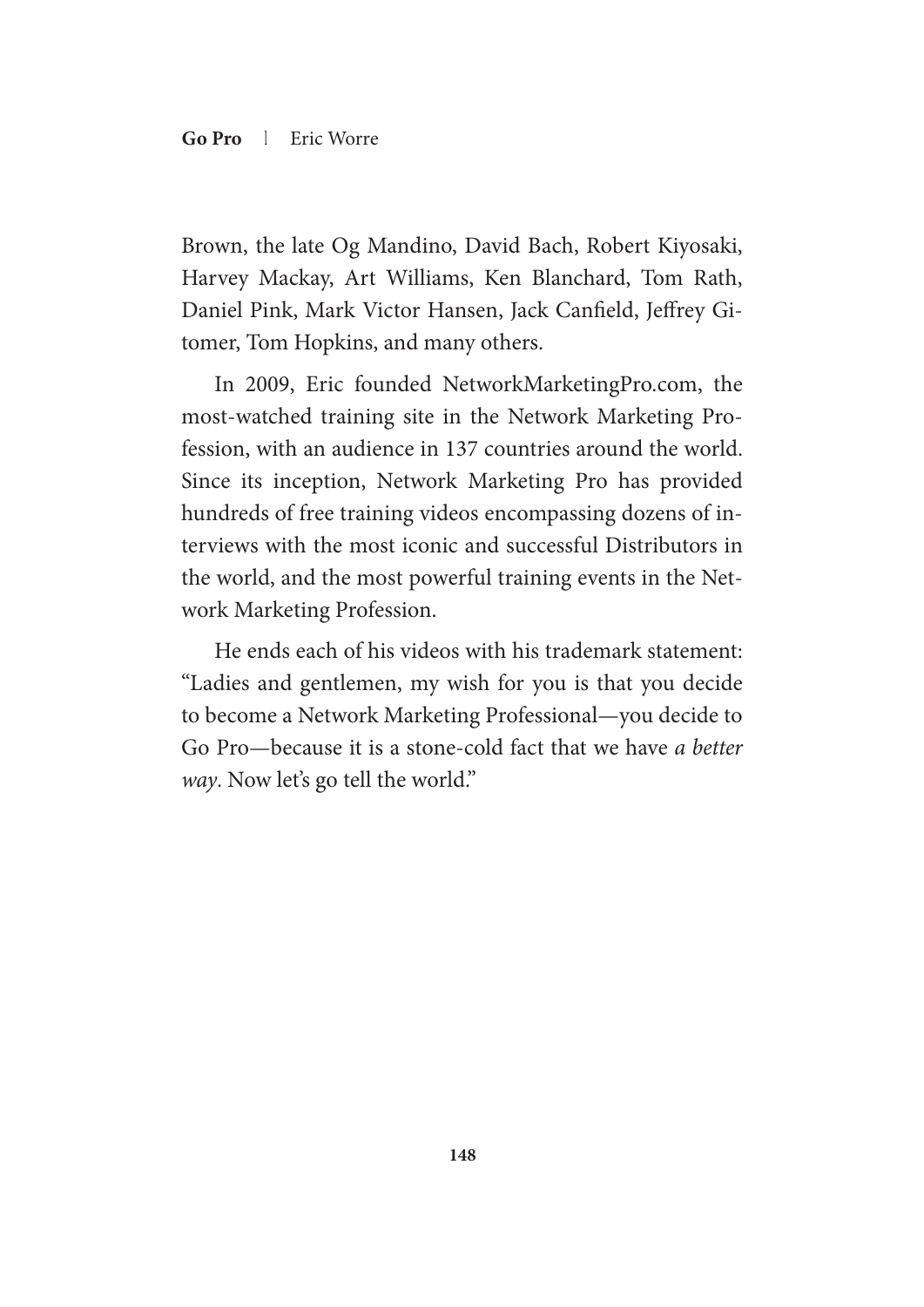It's All Worth It

### **Connect with Eric:**

www.networkmarketingpro.com www.facebook.com/NMPRO www.twitter.com/EricWorre